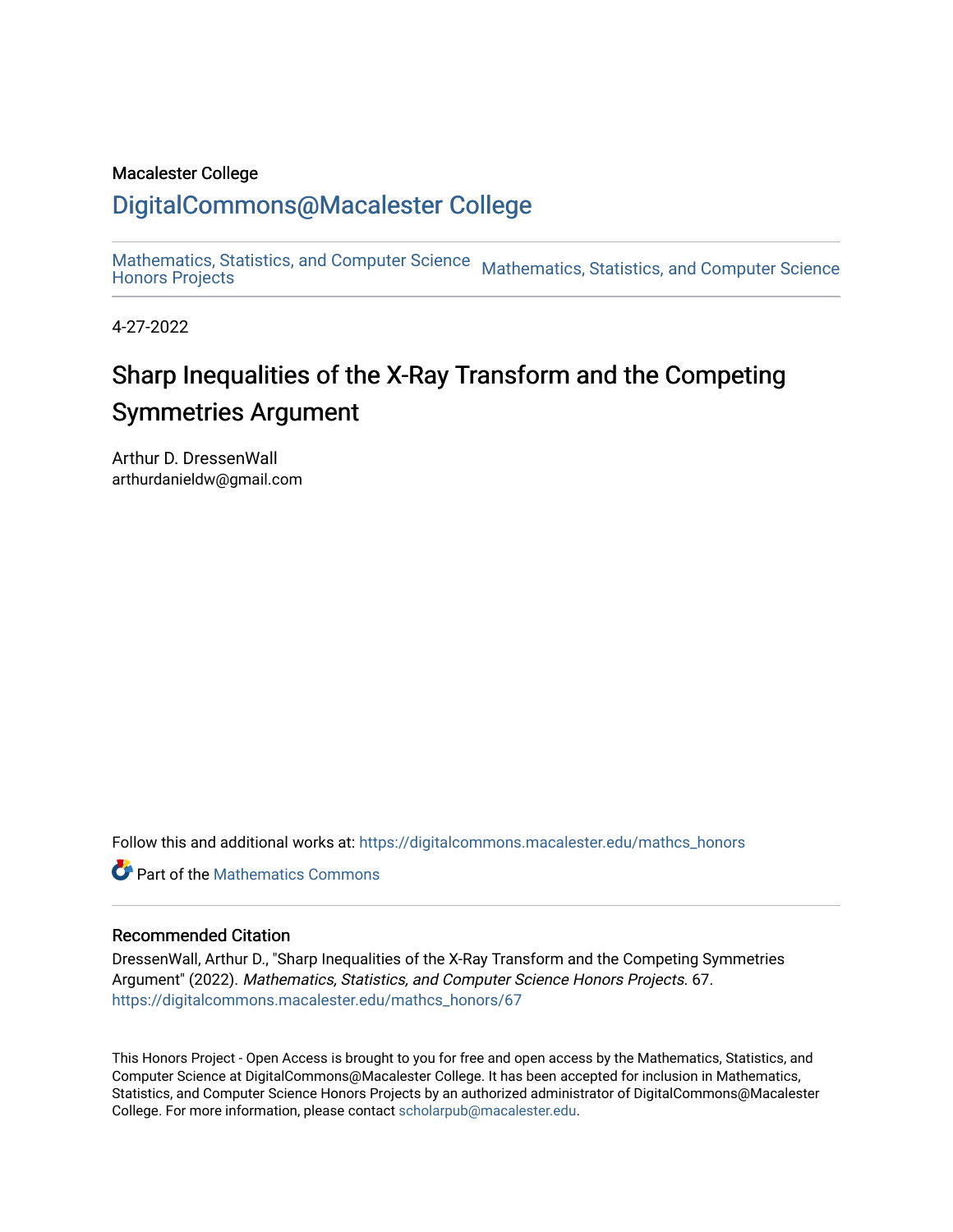

## Sharp Inequalities of the X-Ray Transform and the Competing Symmetries Argument

**Arthur DressenWall**

Taryn Flock, Advisor Lisa Naples, Reader Andrew Beveridge, Reader

May 2022

Macalester College Department of Mathematics, Statistics and Computer Science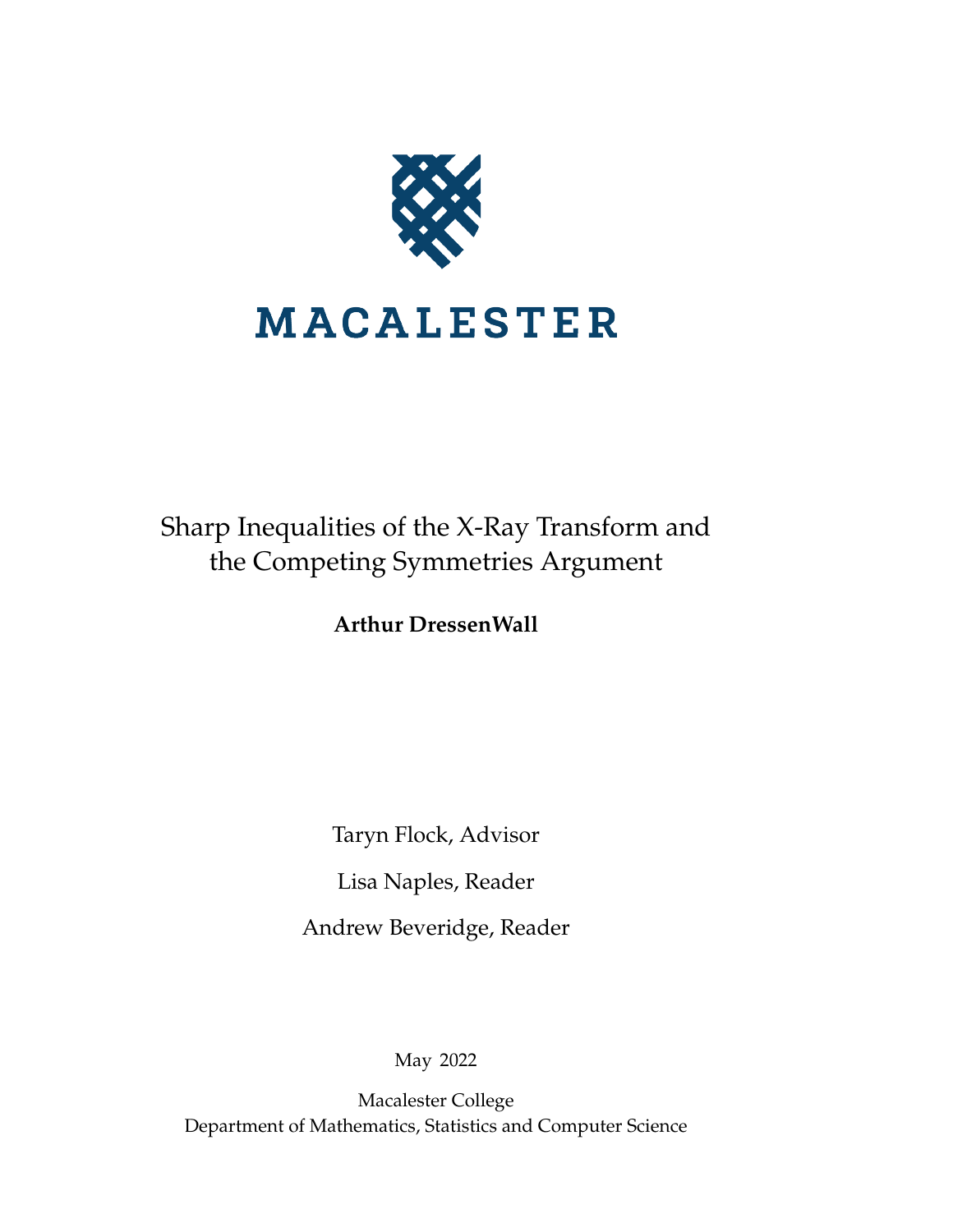Copyright © 2022 Arthur DressenWall.

The author grants Macalester College the nonexclusive right to make this work available for noncommercial, educational purposes, provided that this copyright statement appears on the reproduced materials and notice is given that the copying is by permission of the author. To disseminate otherwise or to republish requires written permission from the author.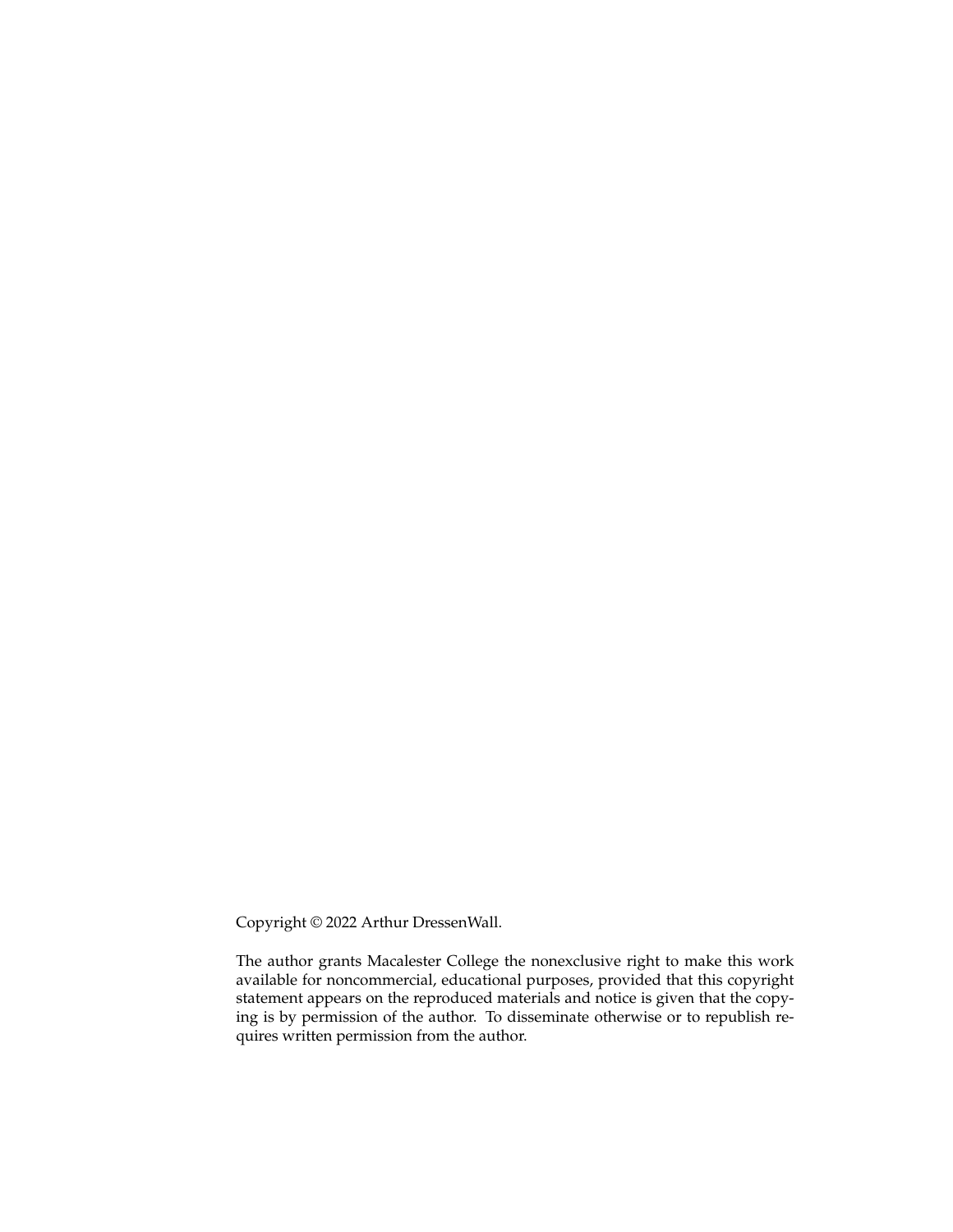## **Abstract**

We examine the  $k = 1$  case of a conjecture by Baernstein and Loss pertaining to the operator norm of the *k*-plane transform from  $L^p(\mathbb{R}^d)$  space to  $L^q(\mathcal{M})$  space. Previous work on this problem by Carlen and Loss, as well as by Drouot, has used an iterative technique known as the "competing symmetries argument" to prove this conjecture in the  $q = 2$  and  $q = d + 1$ cases. We summarize the conjecture and this proof technique, then perform work that strongly suggest that no sufficiently "nice" transformation exists that can be used to apply the competing symmetries argument to other cases of the conjecture.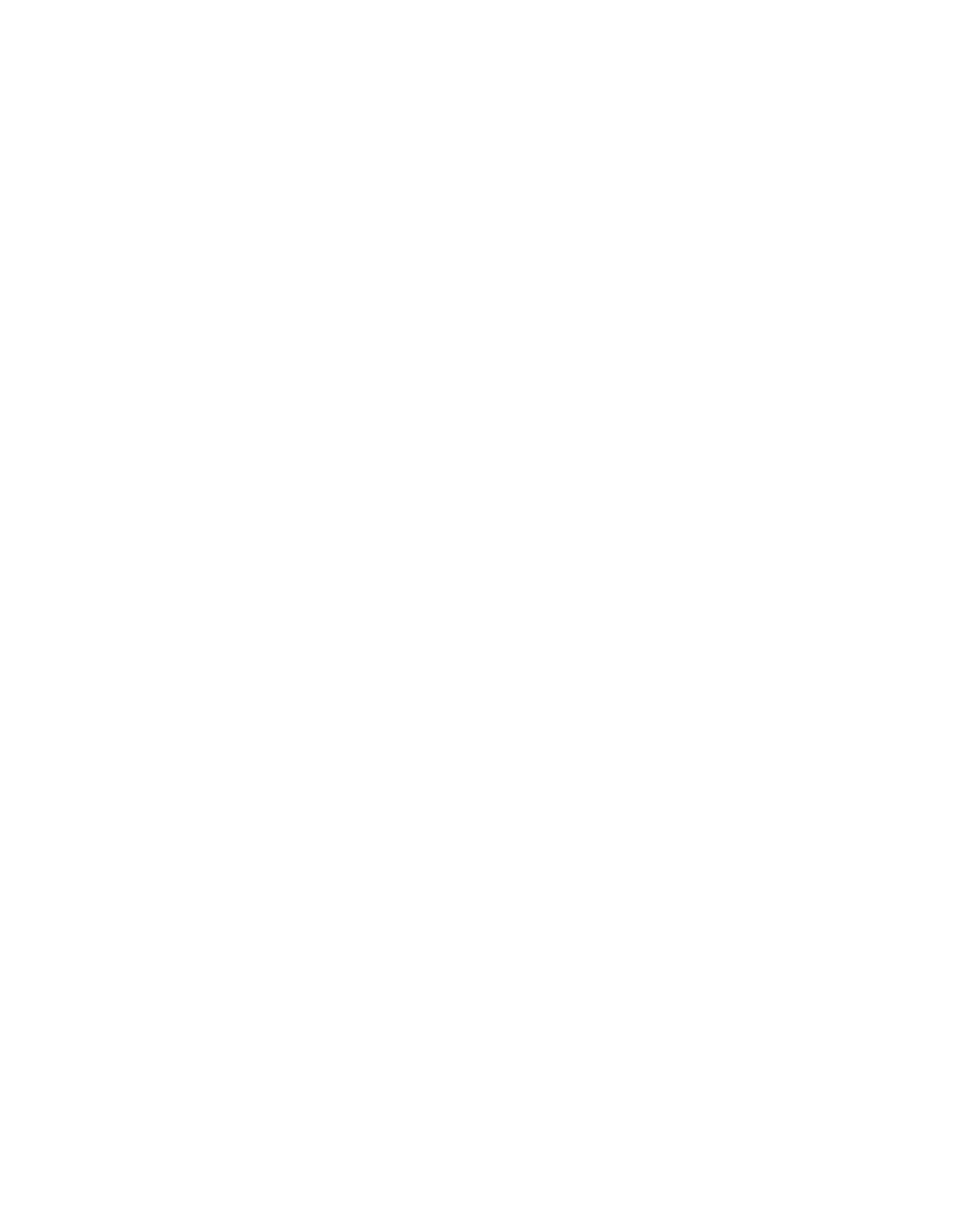# **Contents**

|                 | Abstract |                                                                            |     |
|-----------------|----------|----------------------------------------------------------------------------|-----|
| <b>Notation</b> |          |                                                                            | vii |
| 1               |          | Introduction                                                               | 1   |
| $\mathbf{2}$    |          | The Domain of Lines in $\mathbb{R}^d$                                      | 5   |
|                 | 2.1      | The "Slope-Intercept" Parametrization                                      | 6   |
|                 | 2.2      | The "Line Segment" Parametrization                                         | 7   |
|                 | 2.3      |                                                                            | 7   |
| 3               |          | The X-Ray Transform and the Baernstein-Loss Conjecture                     | 9   |
|                 | 3.1      | The X-Ray Transform $\mathcal X$ and Related Concepts $\ldots \ldots$      | 9   |
|                 | 3.2      | The Baernstein-Loss Conjecture: Statement and Proof for $q =$              |     |
|                 |          |                                                                            | 14  |
| 4               |          | The Competing Symmetries Argument                                          | 19  |
|                 | 4.1      |                                                                            | 19  |
|                 | 4.2      | The Symmetric Decreasing Rearrangement $R$                                 | 21  |
|                 | 4.3      | Stating and Proving the Competing Symmetries Argument.                     | 27  |
|                 | 4.4      | Applying the Competing Symmetries Argument to Prove the                    |     |
|                 |          |                                                                            | 36  |
| 5               |          | A Sufficient Condition for a Transformation to be a Symmetry               | 43  |
|                 | 5.1      | The Sufficient Condition and Rotations, Reflections, Transla-              |     |
|                 |          |                                                                            | 49  |
|                 | 5.2      | The Sufficient Condition and the Spherical Inversion $D \dots$             | 51  |
|                 | 5.3      | The Sufficient Condition and the Spherical Inversion $J \cdot \cdot \cdot$ | 54  |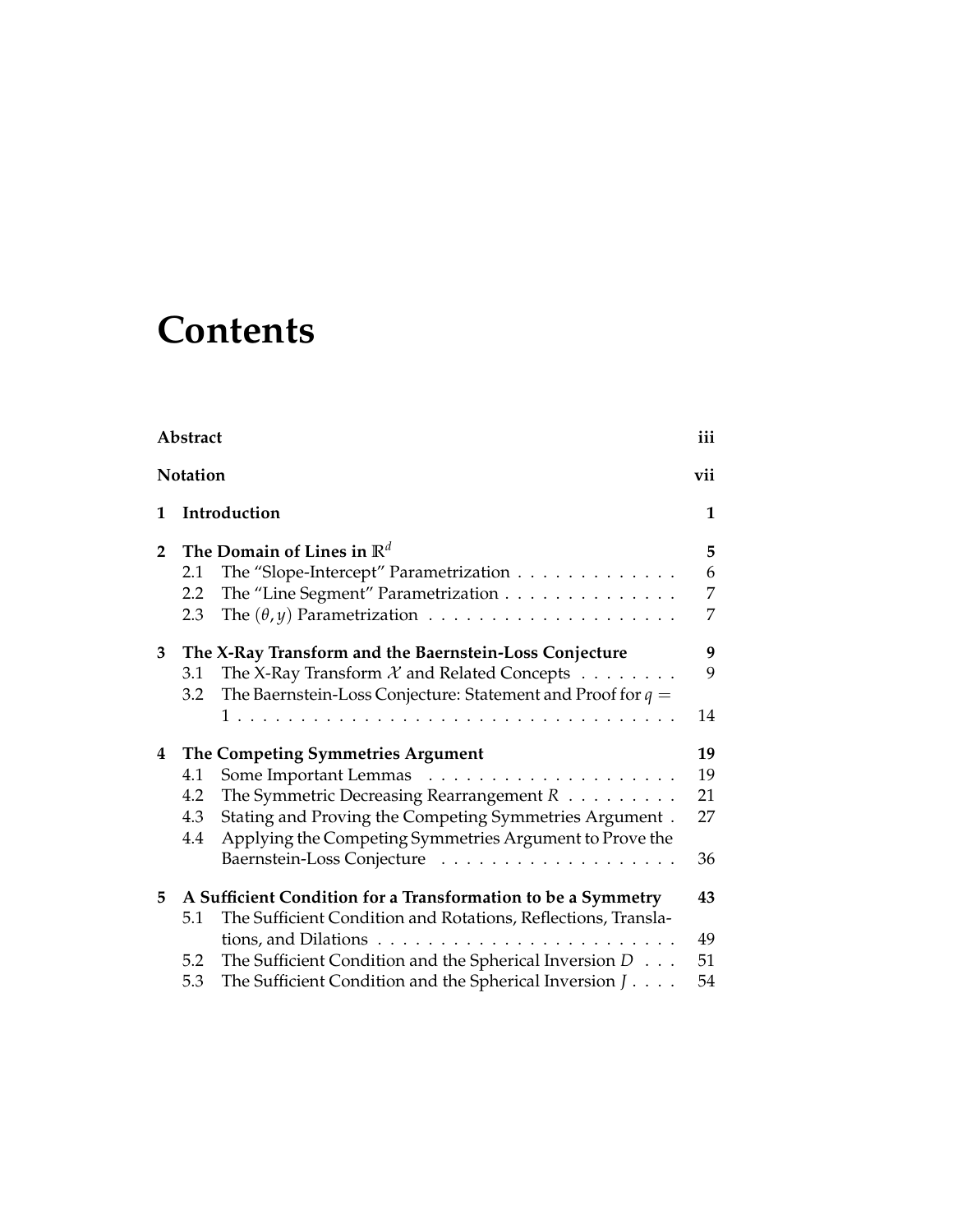| 6  | Intuition for the Sufficient Condition<br>6.1 The Left-Hand Side: Mapping Distances Nicely<br>6.2 The Right-Hand Side: Mapping Lines to Lines 61 | 57<br>-58 |  |  |
|----|--------------------------------------------------------------------------------------------------------------------------------------------------|-----------|--|--|
|    | <b>A Conjectured Further Restriction</b>                                                                                                         |           |  |  |
| 8. | <b>Conclusion and Potential Future Work</b>                                                                                                      |           |  |  |
|    | <b>Bibliography</b>                                                                                                                              |           |  |  |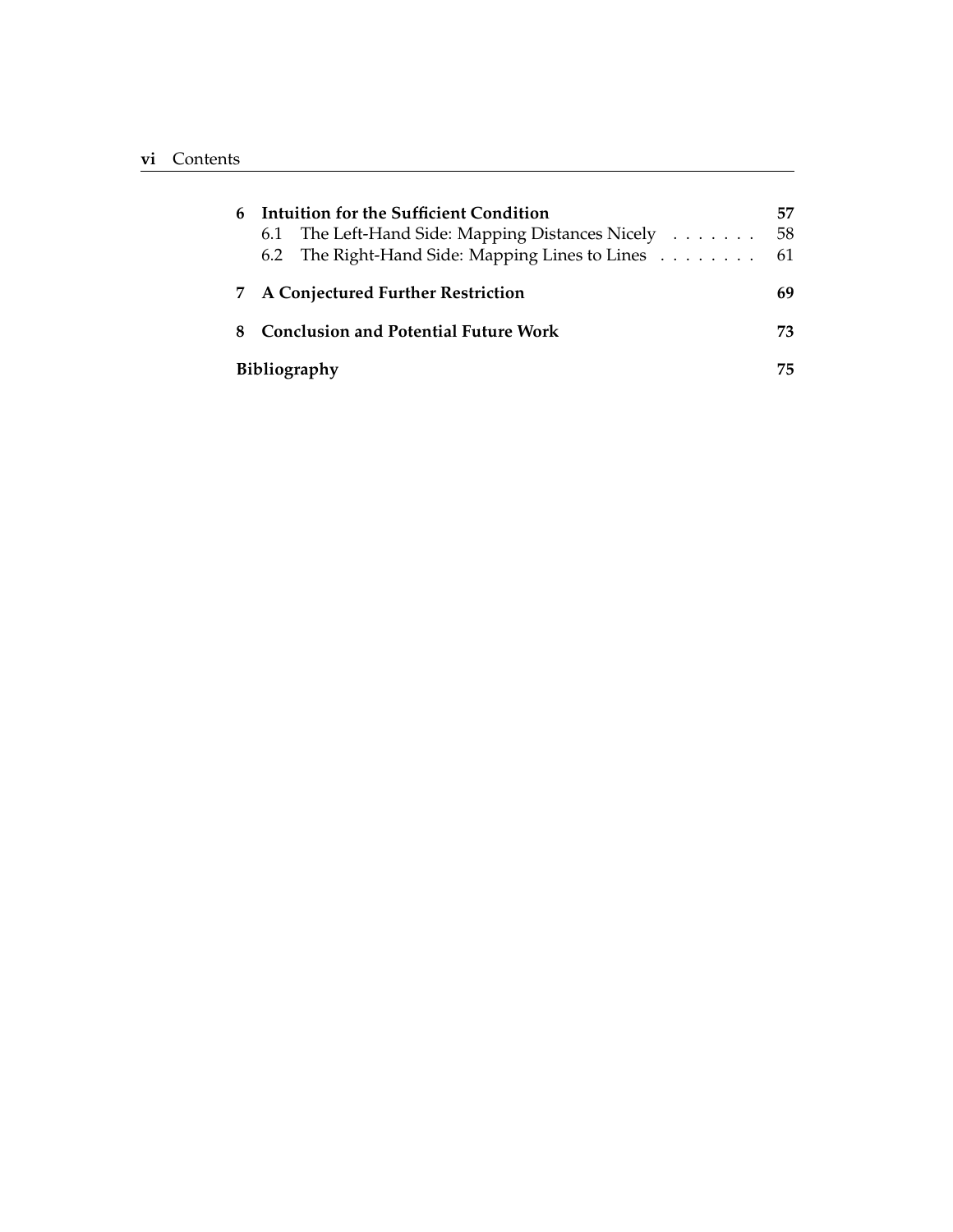## **Notation**

In what follows, *d* will always be assumed to be the dimension of the Euclidean space  $\mathbb{R}^d$  that we are working in. Furthermore, if  $x \in \mathbb{R}^d$ , then for any  $i \in \{1, \ldots, d\}$ , we take  $x_i$  to mean the *i*th entry in the vector  $x$ , so that  $x = (x_1, \ldots, x_d)$  (similar notation applies regardless of what variable name we're using). Similarly, if  $\gamma\,:\,\mathbb{R}^d\,\to\,\mathbb{R}^d$  is a function, then for any  $i \in \{1,\ldots,d\}$ , we take  $\gamma_i:\mathbb{R}^d \rightarrow \mathbb{R}$  to be the function representing the *i*th entry of the output of  $\gamma$ , so that  $\gamma(x) = (\gamma_1(x), \dots, \gamma_d(x))$ . Finally,  $\mathbb{R}^{>0}$  will be taken to mean  $\{x \in \mathbb{R} : x > 0\}$ , the set of positive real numbers, while **R**<sup>≥0</sup> will be taken to mean {*x* ∈ **R** : *x* ≥ 0}, the set of nonnegative real numbers.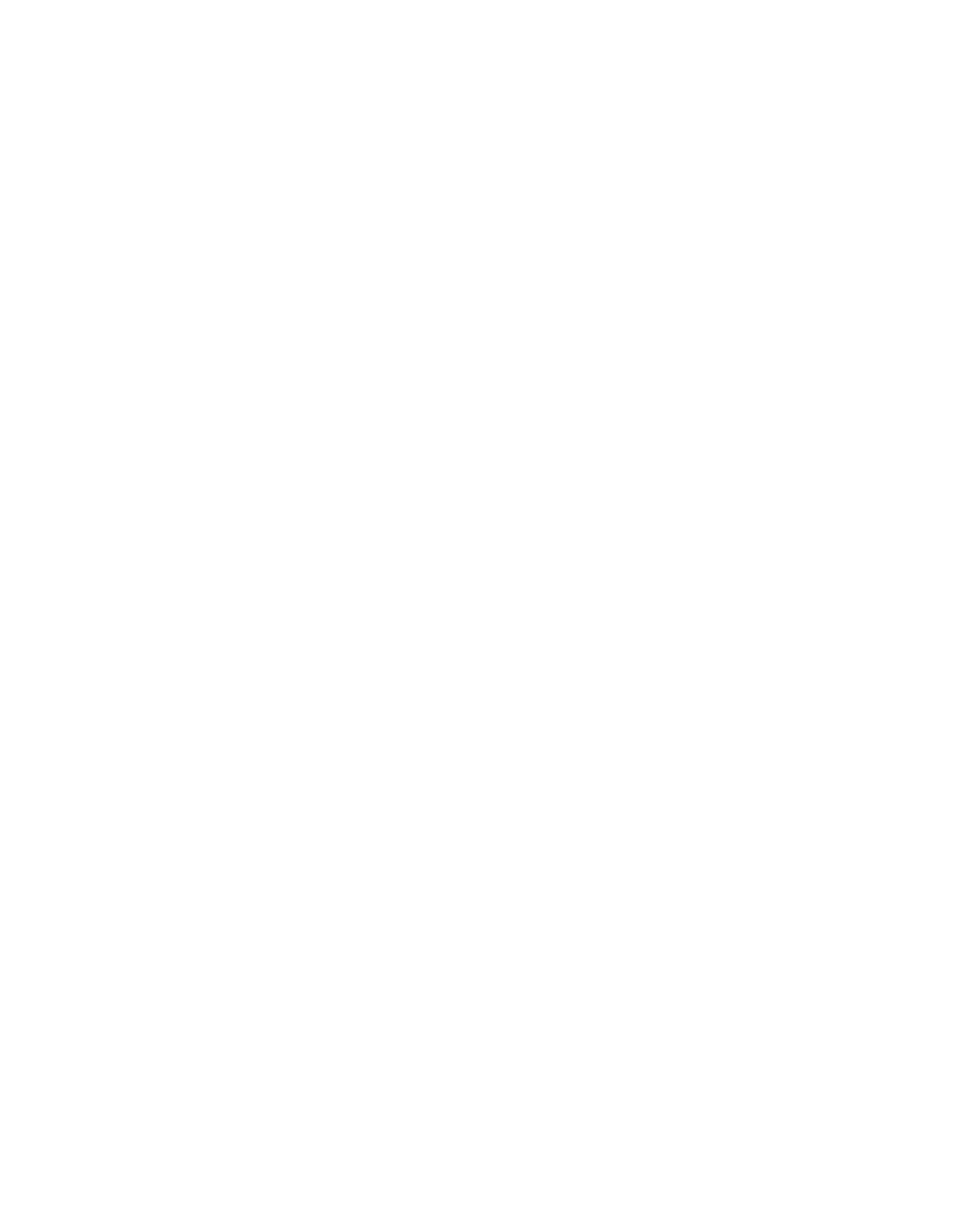## **Chapter 1**

## **Introduction**

In 1997, Albert Baernstein II and Michael Loss published a paper entitled "Some Conjectures about  $L^p$  Norms of  $k$ -Plane Transforms" [1], in which they discussed the titular *k*-plane transform *Tk*,*<sup>d</sup>* , a particular functional operator defined such that if  $f$  is a function  $\mathbb{R}^d \to \mathbb{R}$ , then  $T_{k,d}f$  is a function  $M_{k,d} \to \mathbb{R}$  (where  $M_{k,d}$  represents the set of affine *k*-planes in  $\mathbb{R}^d$ ). Of course, Baernstein and Loss were not the first people to consider this particular transform (indeed, their paper cites previous work on the topic, including work that proves weaker versions of their own conjectures); however, they do appear to be the first to have seriously treated the specific question of the *k*-plane transform's operator norm (with respect to the *L p* norm of functions on  $\mathbb{R}^d$  and the  $L^q$  norm of functions on  $M_{k,d}$ ).

Indeed, their paper proposes three conjectures pertaining to the operator norm of the *k*-plane transform. Of these three, the first one they propose, which explicitly states what Baernstein and Loss believe to be the operator norm of  $T_{k,d}$ , is the most important one, with the other two (one concerning how the symmetric decreasing rearrangement operation interacts with *Tk*,*<sup>d</sup>* , and one concerning the operator norm of a similar transformation that acts on functions  $\mathbb{R}^{>0} \to \mathbb{R}$ ) mostly existing to aid in proofs of the first one. Baernstein and Loss then go on to prove the conjecture in the  $q = 2$  case, by showing that in that case, it is equivalent to the already-proven sharp Hardy-Littlewood-Sobolev inequality.

Since the publication of this paper, other analysts have devoted themselves to tackling this conjecture. One major advance came in 2014, with the publication of Alexis Drouot's "Sharp Constant for a *k*-Plane Transform Inequality" [5], which proved the conjecture in the  $q = d + 1$  case. And within the context of this thesis, Druout's paper especially notable for the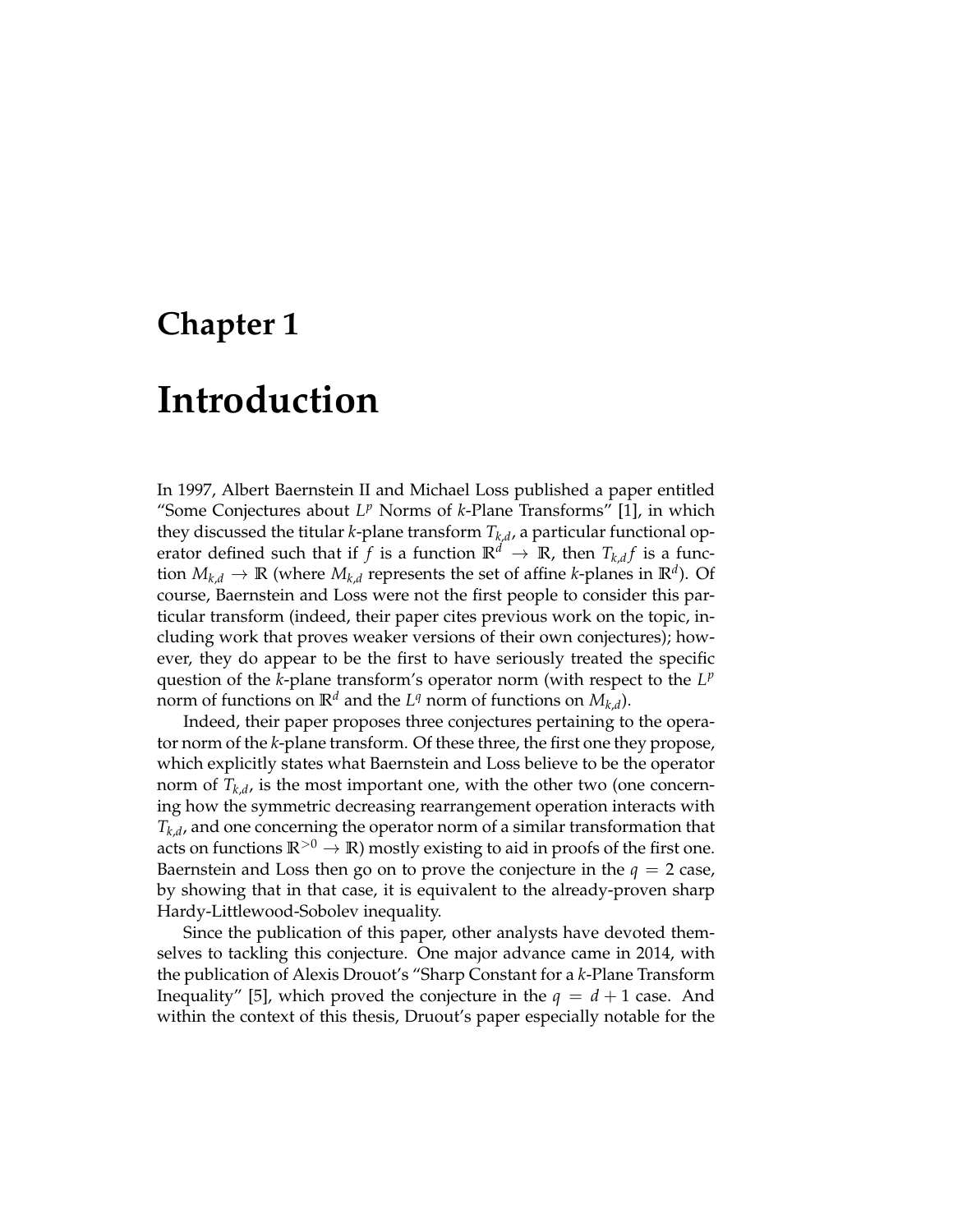#### **2** Introduction

method it used. As noted, the  $q = 2$  case of the Baernstein-Loss conjecture is equivalent to the sharp version of the Hardy-Littlewood-Sobolev inequality. Many proofs of this statement exist, among them the "competing symmetries argument," first used (as Baernstein and Loss note) by Carlen and Loss in 1990, in which a transformation *D* is constructed so that for any function  $f: \mathbb{R}^d \to \mathbb{R}$ , the sequence  $\{(DR)^n f\}_{n=0}^\infty$  (where  $R$  is the symmetric decreasing rearrangement) possesses certain properties – properties from which the desired inequality can be immediately derived. Drouot's insight was extending this technique to a new case; specifically, he constructed a new transformation *J* (a slight modification of a transformation originally discovered in a 2011 paper by Christ [4] regarding a closely related topic) such that for any function  $f : \mathbb{R}^d \to \mathbb{R}$ , the sequence  $\{(fR)^n f\}_{n=0}^{\infty}$  possesses certain properties, from which one can derive an inequality that is equivalent to the Baernstein-Loss conjecture in the  $q = d + 1$  case.

Drouot's proof led analysts working in the domain to speculate that it was possible to extend the logic of the "competing symmetries argument" even further – to even more values of *q*, beyond just 2 and *d* + 1. And it was reasonable for them to expect as such. After all, Baernstein and Loss's paper notes that their conjecture is only known to make sense when  $1 \leq$  $q \leq d+1$ , that the ways in which *k*-plane transforms and the symmetric decreasing rearrangement interact are most well-understood when *q* is an integer, and that the  $q = 1$  case of the conjecture is comparatively much easier to prove than the other cases; thus, in some appreciable sense, 2 is the smallest value of *q* we are interested in, and  $d + 1$  is the largest. So, if we can use the competing symmetries argument to prove the Baernstein-Loss conjecture "at the endpoints" of *q*, with the transformation *D* being used at one "endpoint" and the transformation *J* being used at the other, then it makes sense to posit that by finding transformations "between" *D* and *J* in some manner, we could apply the competing symmetries argument using those transformations to obtain proofs of the Baernstein-Loss conjecture for values of *q* between 2 and  $d + 1$ . Further bolstering this hope was the fact that the transformation *D* is based off of a sphere, while *J* is based off of a hemisphere – so perhaps a transformation between *D* and *J* would be based off of a three-quarter sphere or something to that effect.

In this thesis, we will address this prospect of extending the competing symmetries argument to other values of *q*, specifically as it concerns the 1-plane (or X-ray) transform. We will first rigorously define and contextualize the set of affine 1-planes (i.e., lines) in **R***<sup>d</sup>* , the X-ray transform, and the Baernstein-Loss conjecture. Then, we will state and prove a general form of the competing symmetries argument – the exact form in which we might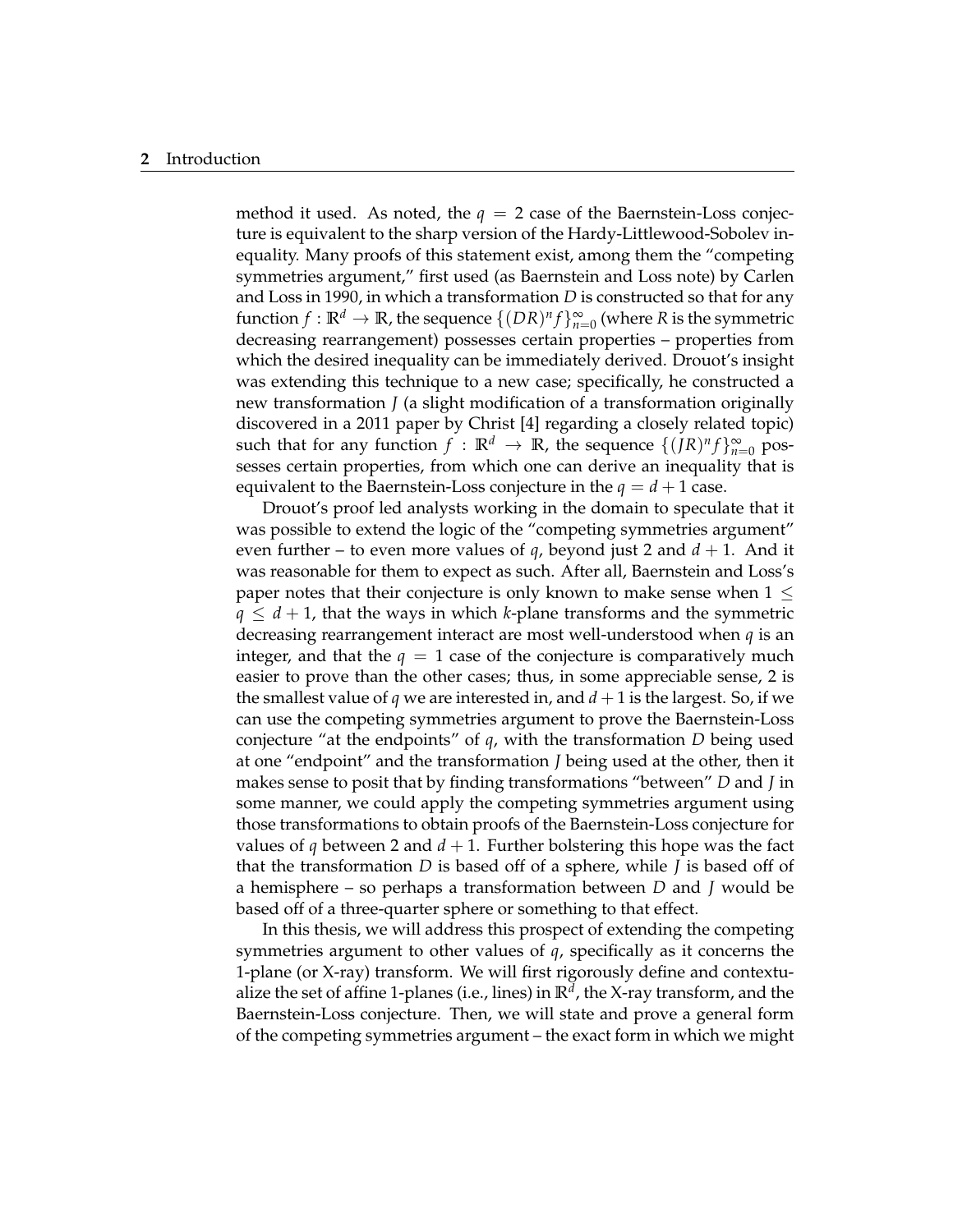hope to slot in a transformation "between" *D* and *J* so as to prove the conjecture for other values of *q* – and discuss its previous success with those *D* and *J* transformations. Afterwards, we will state a newly-discovered condition that any transformation that hopes to be slotted into the competing symmetries argument must satisfy; and finally, we will show that that condition is such that no sufficiently "nice" transformation can be slotted into the competing symmetries argument for values of  $q$  other than 2 and  $d + 1$ , thus putting a significant damper on future attempts to use this technique to prove the Baernstein-Loss conjecture.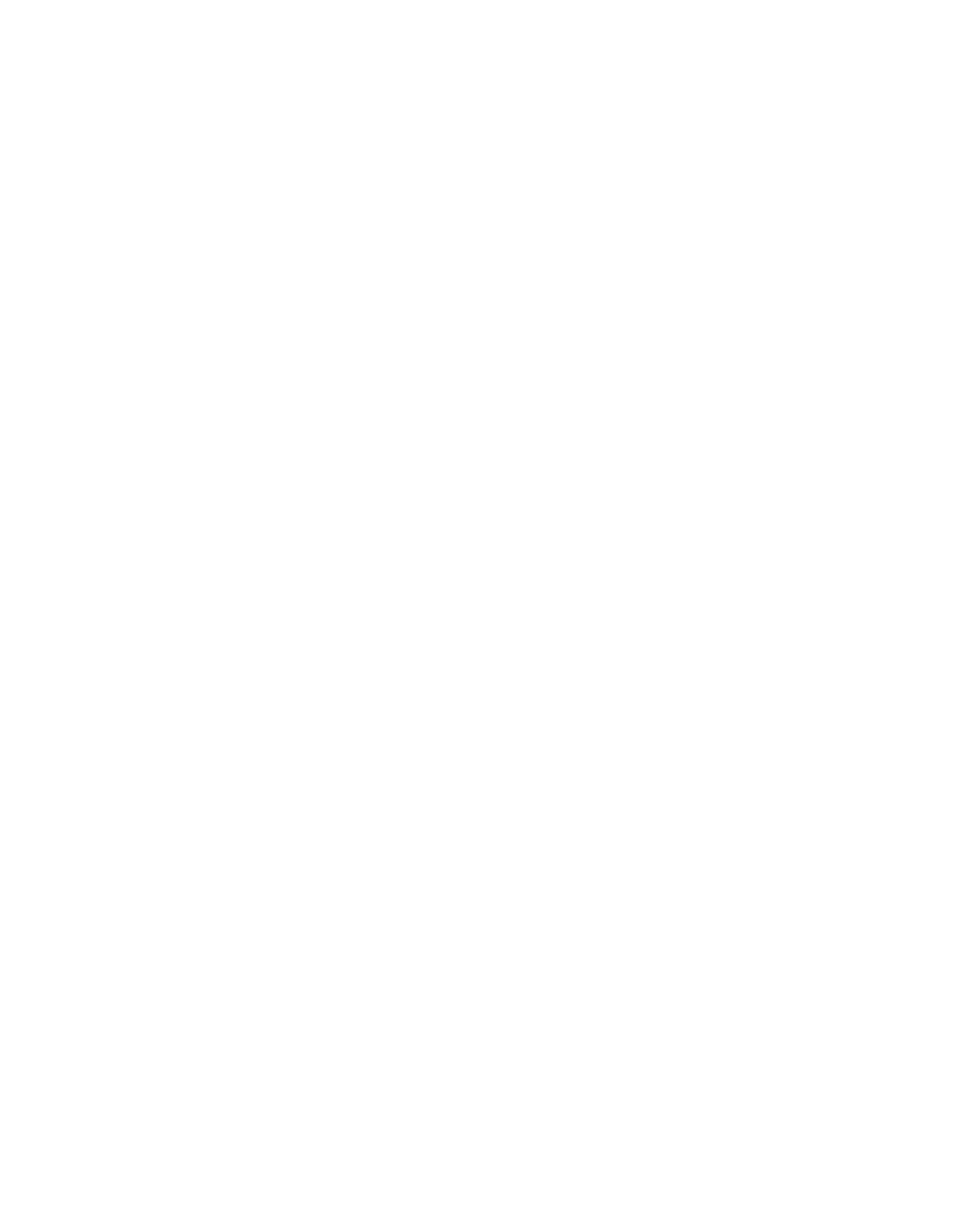## **Chapter 2**

## **The Domain of Lines in R***<sup>d</sup>*

As mentioned previously, in [1], Baernstein and Loss discuss functions that act on  $M_{k,d}$ , the set of affine *k*-planes in  $\mathbb{R}^d$  (such spaces are also discussed in other papers on the topic, of course). Since we will be restricting our attention to the *k* = 1 case of Baernstein and Loss's conjecture (the case of the X-ray transform), we will naturally restrict our attention (as far as affine spaces are concerned) to *M*1,*<sup>d</sup>* , the set of 1-dimensional affine subspaces (lines) in  $\mathbb{R}^d$  (the domain of functions subjected to the X-ray transform); for simplicity, we will denote this set as simply  $M$ .

**Definition 1.** *For a given Euclidean space* **R***<sup>d</sup> ,* M *represents the set of lines in*  $\mathbb{R}^d$ . In other words, we define  $\mathcal M$  such that for any given  $\ell \subseteq \mathbb{R}^d$  ,  $\ell \in \mathcal M$  if and *only if we may write it in the form*

$$
\ell = \{a + bt : t \in \mathbb{R}\}
$$

*for some a*  $\in \mathbb{R}^d$  *and some b*  $\in \mathbb{R}^d \setminus \{0\}.$ 

While it is relatively simple to describe what  $M$  is, both intuitively and rigorously, it is harder to describe  $M$  in a way that makes defining operations and performing calculations on it easy and logical. Whereas, for instance, Cartesian coordinates are the canonical way of describing elements (points) of  $\mathbb{R}^d$  as numbers or lists of numbers (due to the fact that we can construct a useful, continuous, bijection between points in Euclidean space and such lists), there is no such canonical "best" way of describing M in terms of **R**. Instead, there are multiple different natural ways we may choose to parametrize the elements of  $M$  – to parametrize the set of lines in  $\mathbb{R}^d$  – each of which will be useful in different circumstances.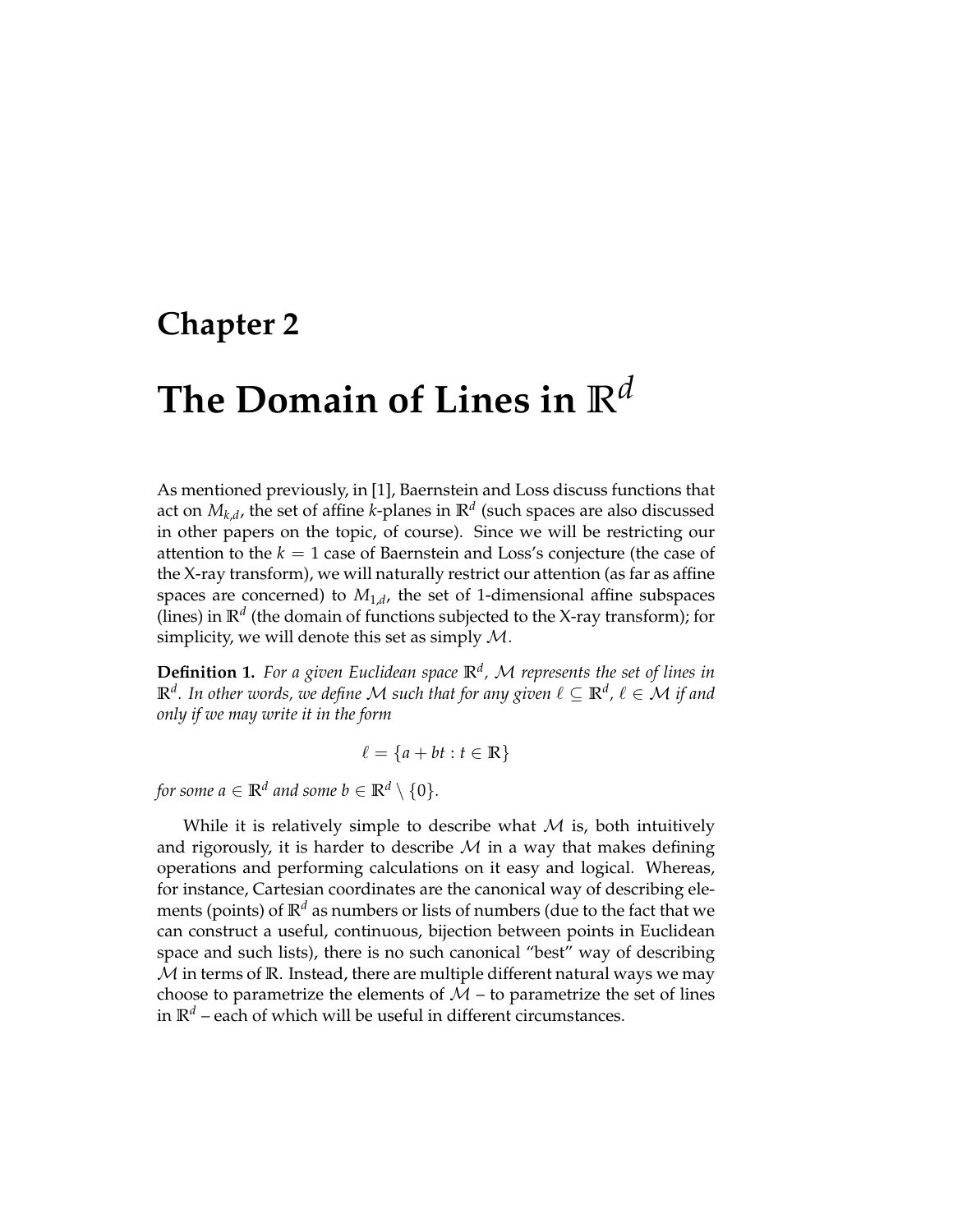#### **2.1 The "Slope-Intercept" Parametrization**

The first parametrization of  $M$  we will cover is one that is based off of one of the first ways of describing lines that many students of math learn about: slope-intercept form. To wit, any non-vertical line in **R**<sup>2</sup> can be uniquely described as the graph of a function of the form  $y = mx + b$ , where  $m \in \mathbb{R}$ represents the line's slope and  $b \in \mathbb{R}$  represents the line's *y*-intercept (i.e., where the line intersects the *y*-axis  $\{(x,0): x \in \mathbb{R}\} \subseteq \mathbb{R}^2$ . In this way, every line in **R**<sup>2</sup> (or almost every line, rather – again, vertical lines are not counted) can be represented with a pair of numbers in **R** (or an element of  $\mathbb{R}^2$ ).

Extending the notion of slope-intercept form to higher dimensions is a bit trickier, though, as it impossible to represent lines in  $\mathbb{R}^d$  (with  $d>2$ ) using just one equation (the graph of the function  $z = 2x + 3y - 4$  in  $\mathbb{R}^3$ , for instance, is a plane, not a line), to say nothing of the fact that lines in higher-dimensional space don't have a single defined slope or intercept. However, if we, effectively, write any line in  $\mathbb{R}^d$  as a combination of *d* − 1 different slope-intercept forms, we can extend this notion. To wit, if  $m_2, \ldots, m_d, b_2, \ldots, b_d \in \mathbb{R}$ , then the equations

$$
x_2 = m_2 x_1 + b_2
$$
  
\n
$$
x_3 = m_3 x_1 + b_3
$$
  
\n...  
\n
$$
x_d = m_d x_1 + b_d
$$

uniquely describe a line in **R***<sup>d</sup>* (specifically, as that line will consist of all points  $x = (x_1, \ldots, x_d) \in \mathbb{R}^d$  that satisfy those equations). We may equivalently describe this line as

$$
\{(1, m_2, \ldots, m_d)t + (0, b_2, \ldots, b_d) : t \in \mathbb{R}\}.
$$

In this way, nearly every line in **R***<sup>d</sup>* can be represented with *d* − 1 slopes and *d* − 1 intercepts, and thus with 2(*d* − 1) numbers in total (or one element of **R**2(*d*−1) ).

Despite its relative simplicity, this parametrization carries with it several disadvantages, such as the fact that it does not induce a particularly elegant measure on  $M$ , and the fact that it cannot represent lines on or parallel to the hyperplane  $\{(0, x_2, \ldots, x_d) : x_2, \ldots, x_d \in \mathbb{R}\}$ . However, the fact that this parametrization forms a perfect bijection between  $\mathbb{R}^{2(d-1)}$  and the elements of  $M$  it can represent, as well as the elegant way it interacts with the transformation *J*, means that it will still be useful to us.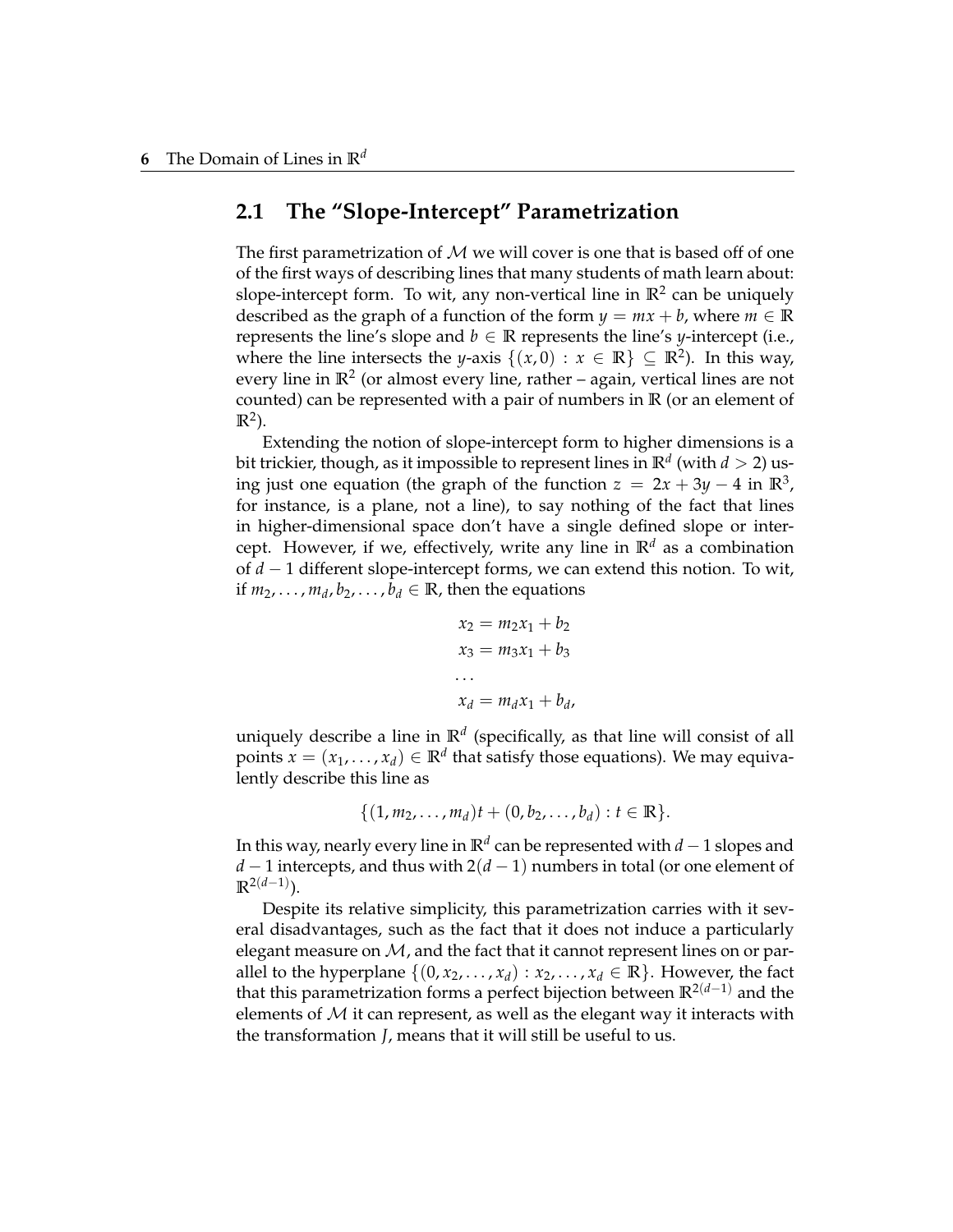#### **2.2 The "Line Segment" Parametrization**

The next parametrization of  $M$  we will cover is also based off of a wellknown parametrization of lines in  $\mathbb{R}^d$  – or rather, line segments. Specifically, it is known that for any two different points  $u, v \in \mathbb{R}^d$ , then  $(1$  $t$ ) $u + tv$ ,  $0 \le t \le 1$  parametrizes the line segment starting at  $u$  and ending at *v* – however, if we let *t* take on any real number, not just ones in the range [0, 1], then  $(1 - t)u + tv$  parametrizes the entire line through *u* and *v*. To put it another way, if  $u, v \in \mathbb{R}^d$  (where  $u \neq v$ ) are two distinct points on a line  $\ell \in \mathcal{M}$ , then we may write  $\ell$  as

$$
\{(1-t)u + tv : t \in \mathbb{R}\}.
$$

In this fashion, any line  $\ell \in \mathcal{M}$  can be represented by two different points  $u, v \in \mathbb{R}^d$ .

There are certain factors that make this parametrization less than ideal for working with, chief among them the fact that any line  $\ell$  can be represented infinitely many ways (as every single possible pair of distinct points *u* and *v* on the line  $\ell$  will induce a valid parametrization  $\{(1-t)u + tv : t \in$ **R**} of  $\ell$ ). However, thinking of lines in  $\ell$  in this fashion actually ends up being essential to bridging the gap between the Baernstein-Loss conjecture and the sharp Hardy-Little-Sobolev inequality, and thus to presenting the Baernstein-Loss conjecture in a fashion that allows the competing symmetries argument to be used to prove it.

#### **2.3 The** (*θ*, *y*) **Parametrization**

But perhaps the most useful parametrization of  $M$  for our purposes will be one that is derived from a way of describing lines that is somewhat less well known (at least outside of analysis). To wit, let *θ* ∈ **S** *<sup>d</sup>*−<sup>1</sup> ⊆ **R***<sup>d</sup>* be any unit vector in  $\mathbb{R}^d$ , and let  $y\in (\text{span}(\{\theta\}))^\perp = \theta^\perp\subseteq \mathbb{R}^d$  be any vector in  $\mathbb{R}^d$ that is orthogonal to *θ*. Then, the set

$$
\{\theta t + y : t \in \mathbb{R}\}
$$

is a line in  $\mathcal M.$  Thus, lines in  $\mathcal M$  can be represented by a unit vector  $\theta\in\mathbb S^{d-1}$ and an orthogonal vector  $y\in\theta^{\perp}.$ 

As with the previous two ways of representing lines, there is not a strict bijection between pairs  $(\theta, y) \in S^{d-1} \times \theta^{\perp}$  and lines  $\ell \in \mathcal{M}$ . However, unlike the previous two ways (which were, respectively, only bijective if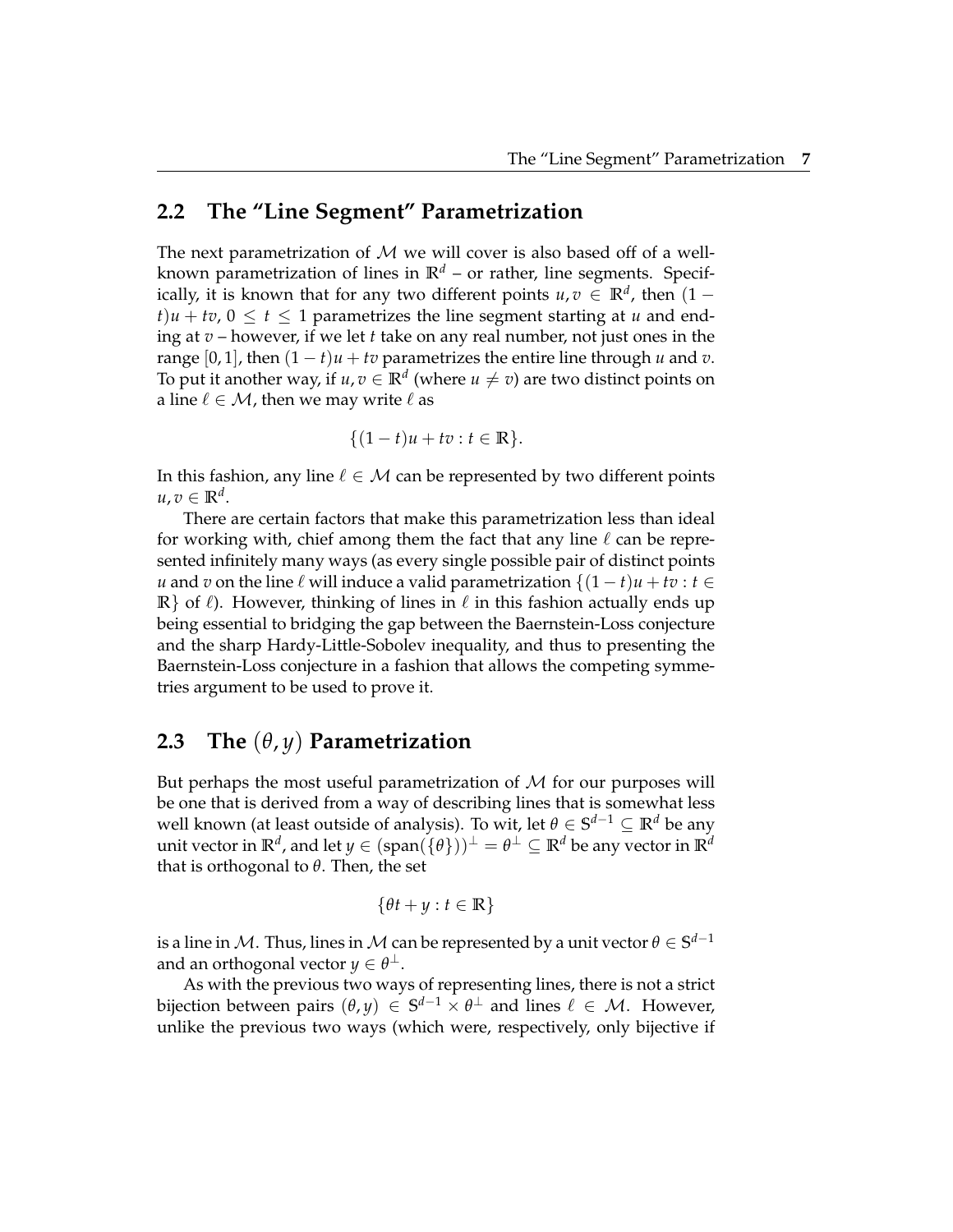you ignored a certain subset of  $M$ , and which mapped infinitely many pairs  $(u, v) \in \mathbb{R}^d \times \mathbb{R}^d$  to any given line), there is a strict 2-to-1 correspondence between pairs  $(\theta, y) \in S^{d-1} \times \theta^{\perp}$  and lines  $\ell \in \mathcal{M}$ . Specifically, if  $\ell \in \mathcal{M}$ , then there always exists a pair  $(\theta, y) \in \mathbb{S}^{d-1} \times \theta^{\perp}$  such that  $\ell = {\theta t + y : t \in \mathbb{R}}$ ; and  $(\theta, y)$  and  $(-\theta, y)$  are the only two pairs that correspond to  $\ell$  in this fashion.

This correspondence means that this  $(\theta, \gamma)$  parametrization of M is ideal for defining integrals of real-valued functions over M. After all, **S** *d*−1 and  $\theta^{\perp}$  are both spaces that have canonical integrals defined over them; and if we integrate a function over both  $S^{d-1}$  and  $\theta^{\perp}$ , we will effectively have integrated it over  $M$  twice over (thanks to the 2-to-1 correspondence between  $\mathbf{S}^{d-1}\times\theta^{\perp}$  and  $\mathcal{M}$ ). The following definition makes this intuition more explicit:

**Definition 2.** Let F be a function  $M \to \mathbb{R}$ . For any given  $\ell \in M$ , if  $\ell$  can be  $\omega$ ritten as  $\{\theta t + y : t \in \mathbb{R}\}$  for some  $\theta \in \mathbb{S}^{d-1}$  and some  $y \in \theta^\perp$  , we will take the *expression*  $F(\theta, y)$  *to mean*  $F(\ell)$ *.* 

*With this in mind, we will define the integral of F over* M *to be equal to*

$$
\int_{\mathcal{M}} F = \frac{1}{2} \int_{\mathbf{S}^{d-1}} \int_{\theta^{\perp}} F(\theta, y) \, dy d\theta,
$$

 $a$  *where integrals over*  $\mathbf{S}^{d-1}$  *are taken using the standard d*  $−$  *1-dimensional spherical measure, and integrals over any given θ* <sup>⊥</sup> *are taken using the d* − 1*-dimensional Lebesgue measure.*

For a more detailed discussion of how to treat  $M$  as a measure space over which we may integrate, consult the beginning of [1].

In any case, because we now have a canonical measure and integral on  $M$ , we are able to go even further and define an  $L^p$  norm for functions  $M \to \mathbb{R}$  – though to distinguish this norm from the more commonly-used  $L^p$  norm of functions  $\mathbb{R}^d \to \mathbb{R}$  (which will also be discussed heavily in this thesis), we will usually call it the  $L^q$  norm of  $\mathcal M$  (in keeping with standard notation for codomains of functional transformations). More formally:

**Definition 3.** Let F be a measurable function  $\mathcal{M} \to \mathbb{R}$ , and let  $q \geq 1$ . Then, the *L <sup>q</sup> norm (or, more precisely, the L<sup>q</sup>* (M) *norm) of F is defined as*

$$
||F||_{L^q(\mathcal{M})} = \left(\int_{\mathcal{M}} |F|^q\right)^{\frac{1}{q}}.
$$

*The set of all measurable functions*  $F : \mathcal{M} \to \mathbb{R}$  *(with functions that are equal almost everywhere being treated as equal) such that*  $\| F \|_{L^q(\mathcal{M})} < \infty$  *is known as*  $L^q(\mathcal{M})$  *space, or simply*  $L^q(\mathcal{M})$ *.*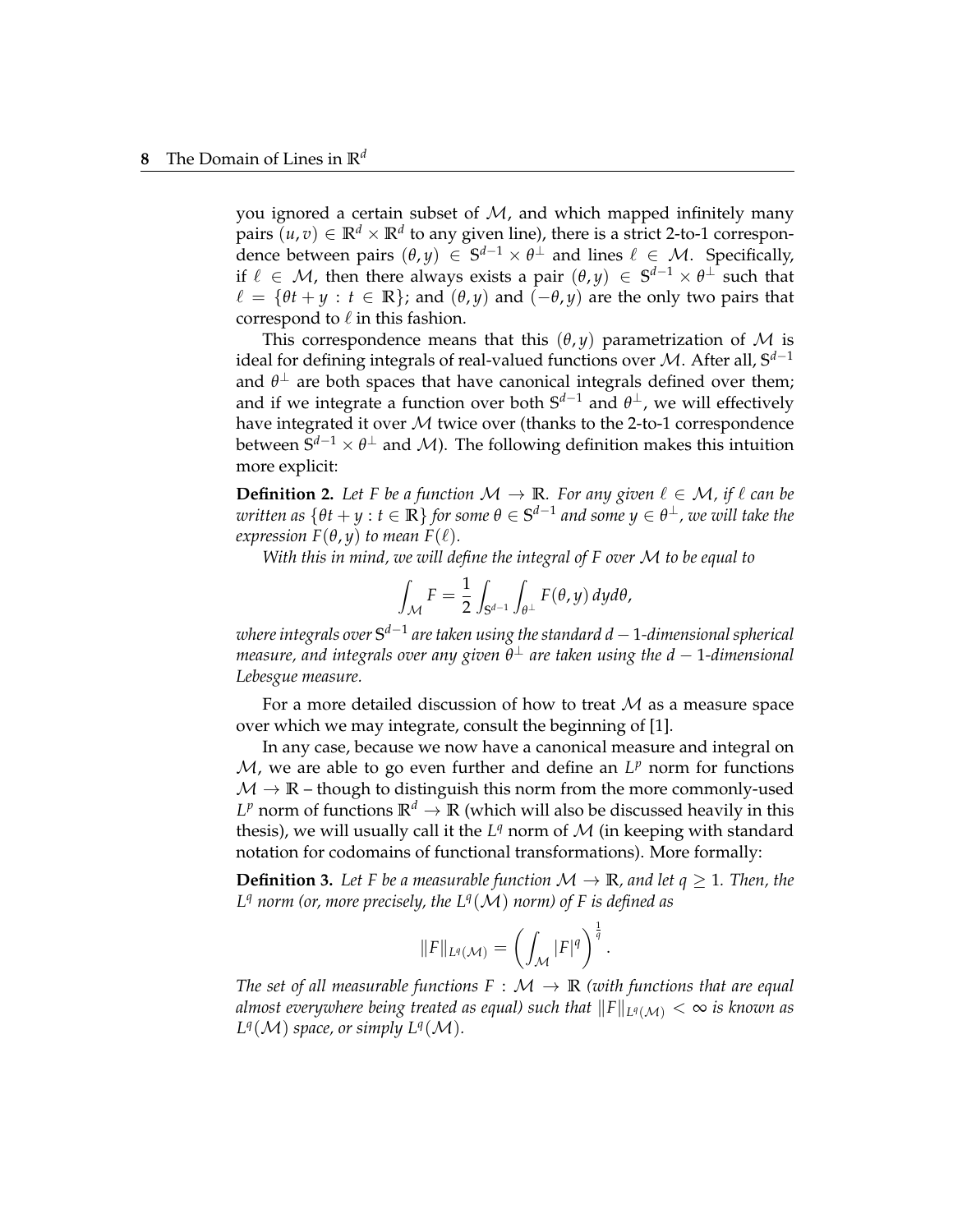## **Chapter 3**

# **The X-Ray Transform and the Baernstein-Loss Conjecture**

Now that we have discussed at length the space  $\mathcal M$  of lines in  $\mathbb R^d$ , as well as the basics of analyzing functions on that space  $M$ , we have laid the foundation for the central concepts of this thesis, to which we will turn our attention now.

#### **3.1 The X-Ray Transform** X **and Related Concepts**

As alluded in this thesis's introduction, Baernstein and Loss's original paper discussed the *k*-plane transform *Tk*,*<sup>d</sup>* , an operation that takes functions acting on points in **R***<sup>d</sup>* and turns them into functions acting on *k*-dimensional affine subspaces of **R***<sup>d</sup>* . While that paper proposed conjectures concerning *T*<sub>*k*</sub> $d$  for all possible  $k$  ∈ {1, . . . ,  $d$  − 1}, in this thesis, we will exclusively focus on the  $k = 1$  case – which is to say, we will exclusively focus on the transform *T*1,*<sup>d</sup>* , which is also known as (and will henceforth almost exclusively be referred to as) the X-ray transform, or  $\mathcal{X}$ .

The X-ray transform  $X$  is an operation that takes real-valued functions acting on points in  $\mathbb{R}^d$  and turns them into real-valued functions acting on lines in  $\mathbb{R}^d$  – or, in other words, on elements of M. (The X-ray transform can also be applied to complex-valued functions on **R***<sup>d</sup>* to turn them into complex-valued functions on  $M$ , but for simplicity's sake, we will only consider the real case in this thesis.) The way in which it transforms these functions is surprisingly simple: The X-ray transform of a function *f* at a given line  $\ell \in \mathcal{M}$  is just the integral of f along  $\ell$ . More specifically, we may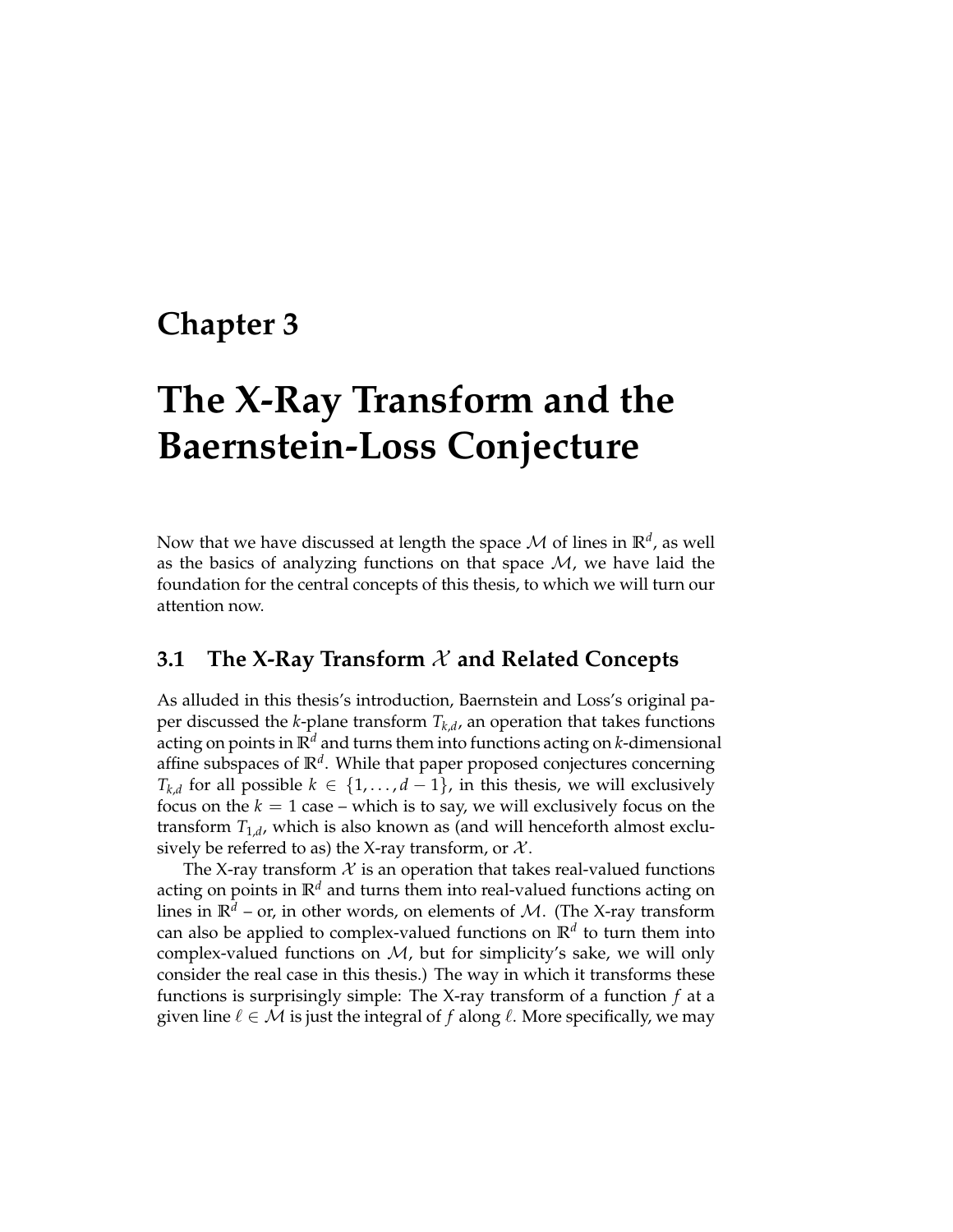define the X-ray transform as follows:

**Definition 4.** Let f be a measurable function  $\mathbb{R}^d \to \mathbb{R}$ . The X-ray transform X *of f, then, is the function*  $X f : \mathcal{M} \to \mathbb{R}$ *, defined such that for any line*  $\ell \in \mathcal{M}$ *, if*  $\ell$  can be written as  $\{\theta t + y : t \in \mathbb{R}\}$  for some  $\theta \in \mathbb{S}^{d-1}$  and some  $y \in \theta^\perp$  , then

$$
\mathcal{X}f(\ell) = \int_{\ell} f = \int_{\mathbb{R}} f(\theta t + y) dt.
$$

The X-ray transform derives its name from the fact that, in some sense, it functions similarly to X-ray imaging. One can imagine the function *f* :  $\mathbb{R}^d \to \mathbb{R}$  as a body or specimen being analyzed (perhaps one existing in *d-*dimensional space that has density  $f(x)$  at a given point  $x \in \mathbb{R}^d$ ), and the lines  $\ell$  as the paths of the X-rays being generated by the imaging machine. The integral  $\int_{\ell} f$ , then, is analogous to the amount of mass in the specimen of density *f* that a given X-ray travelling along line  $\ell$  would pass through; and just as real X-ray machines record how much mass their X-rays encounter by having those X-rays leave impressions on film (with rays travelling through denser parts of the specimen leaving lighter impressions), the X-ray transform records "how much of the function *f*" a line *ℓ* passes through via the function  $Xf$  (with lines  $\ell$  passing through "larger" parts of the *f* having greater values of  $\mathcal{X}f(\ell)$ ). And in fact, the connection between the X-ray transform and real-world X-ray imaging is more than just a metaphor, as the X-ray transform is actually used in the study of medical imaging.

We will now define a new functional Φ, which can broadly be described as measuring how much the X-ray transform increases the size of a given function *f*. (The last chapter, of course, gave us a coherent notion of size for functions  $\mathcal{X} f : \mathcal{M} \to \mathbb{R}$ .)

**Definition 5.** Let  $p \geq 1$  and  $q \geq 1$  be given. For any function  $f \in L^p(\mathbb{R}^d)$  $(\text{where } \|f\|_{L^p(\mathbb{R}^d)} \neq 0)$ , we define:

$$
\Phi(f) = \frac{\|\mathcal{X}f\|_{L^q(\mathcal{M})}}{\|f\|_{L^p(\mathbb{R}^d)}}.
$$

In the broadest of possible terms, the concept that interests us in this thesis is what bounds exist on the possible values of  $\Phi$ . And as the next theorem shows, if we desire  $\Phi$  to be bounded at all, we are actually significantly constrained in our choice of norms  $L^q(\mathcal{M})$  and  $L^p(\mathbb{R}^d)$ .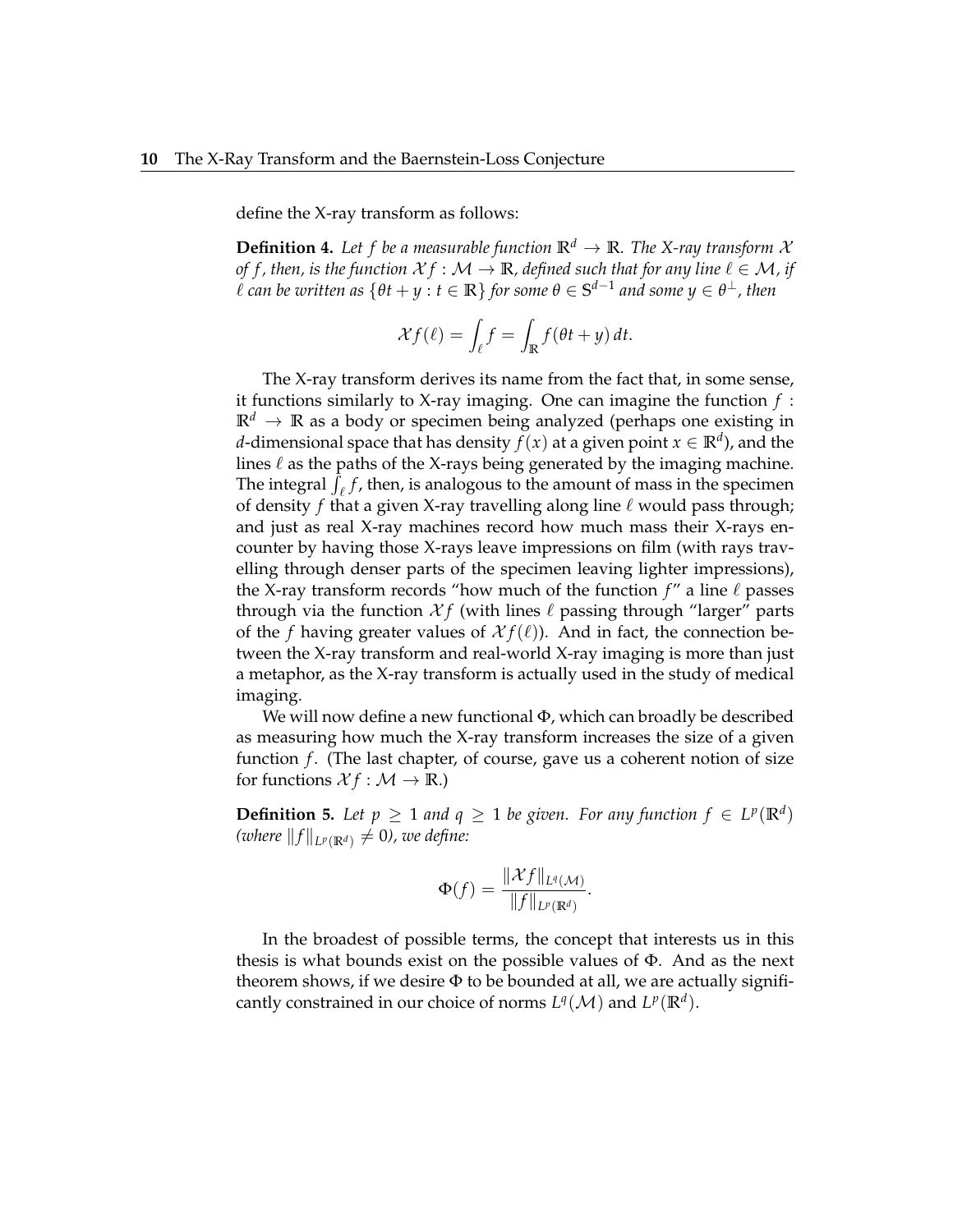**Lemma 3.1.** *For any measurable function*  $f : \mathbb{R}^d \to \mathbb{R}$  *and any positive real number r*  $> 0$ , let  $f_r : \mathbb{R}^d \to \mathbb{R}$  be a function defined such that  $f_r(x) = f(rx)$ . *Additionally, let*  $p \geq 1$  *and*  $q \geq 1$  *be given. Then, for all*  $f \in L^p(\mathbb{R}^d)$  *(where*  $||f||_{L^p(\mathbb{R}^d)}$  ≠ 0) and all  $r > 0$ ,

$$
\Phi(f_r)=r^{\frac{1-d-q}{q}+\frac{d}{p}}\Phi(f).
$$

*Proof.* First, note that:

$$
||f_r||_{L^p(\mathbb{R}^d)} = \left(\int_{\mathbb{R}^d} |f_r|^p\right)^{\frac{1}{p}} = \left(\int_{\mathbb{R}^d} |f(rx)|^p\,dx\right)^{\frac{1}{p}},
$$

which, via a change in variables (from *x* to *u*, such that  $x = r^{-1}u$  and  $dx =$  $(r^{-1})^d du = r^{-d} du$ , with the power of *d* being introduced because *x* and *u* are *d*-dimensional variables), becomes

$$
\left(\int_{\mathbb{R}^d} |f(rx)|^p \, dx\right)^{\frac{1}{p}} = \left(\int_{\mathbb{R}^d} |f(u)|^p r^{-d} \, du\right)^{\frac{1}{p}} = \left(r^{-d} \int_{\mathbb{R}^d} |f(u)|^p \, du\right)^{\frac{1}{p}}
$$
\n
$$
= r^{-\frac{d}{p}} \left(\int_{\mathbb{R}^d} |f(u)|^p \, du\right)^{\frac{1}{p}} = r^{-\frac{d}{p}} ||f||_{L^p(\mathbb{R}^d)}.
$$

Thus,  $\|f_r\|_{L^p(\mathbb{R}^d)}=r^{-\frac{d}{p}}\|f\|_{L^p(\mathbb{R}^d)}.$  (Note that this statement also implies that  $f_r$  must still be in  $L^p(\mathbb{R}^d)$  – and as  $r \neq 0$ ,  $||f||_{L^p(\mathbb{R}^d)} \neq 0$  as well.)

 $\text{Next, note that, for any } \theta \in \mathbb{S}^{d-1} \text{ and } y \in \theta^{\perp} \mathbb{B}^d$ 

$$
\mathcal{X}f_r(\theta,y) = \int_{\mathbb{R}} f_r(\theta t + y) dt = \int_{\mathbb{R}} f(r(\theta t + y)) dt = \int_{\mathbb{R}} f(\theta(rt) + ry) dt,
$$

which, via a change in variables (from *t* to *u*, such that  $t = r^{-1}u$  and  $dt =$ *r* <sup>−</sup><sup>1</sup> *du*, becomes

$$
\int_{\mathbb{R}} f(\theta(rt) + ry) dt = \int_{\mathbb{R}} f(\theta u + ry) r^{-1} du
$$
  
=  $r^{-1} \int_{\mathbb{R}} f(\theta u + ry) du = r^{-1} \mathcal{X} f(\theta, ry).$ 

Thus,  $\mathcal{X} f_r(\theta, y) = r^{-1} \mathcal{X} f(\theta, ry).$ 

And with this in mind, note that:

$$
\|\mathcal{X}f_r\|_{L^q(\mathcal{M})} = \left(\int_{\mathcal{M}} |\mathcal{X}f_r|^q\right)^{\frac{1}{q}} = \left(\frac{1}{2}\int_{\mathbb{S}^{d-1}}\int_{\theta^{\perp}} |\mathcal{X}f_r(\theta,y)|^q dy d\theta\right)^{\frac{1}{q}}
$$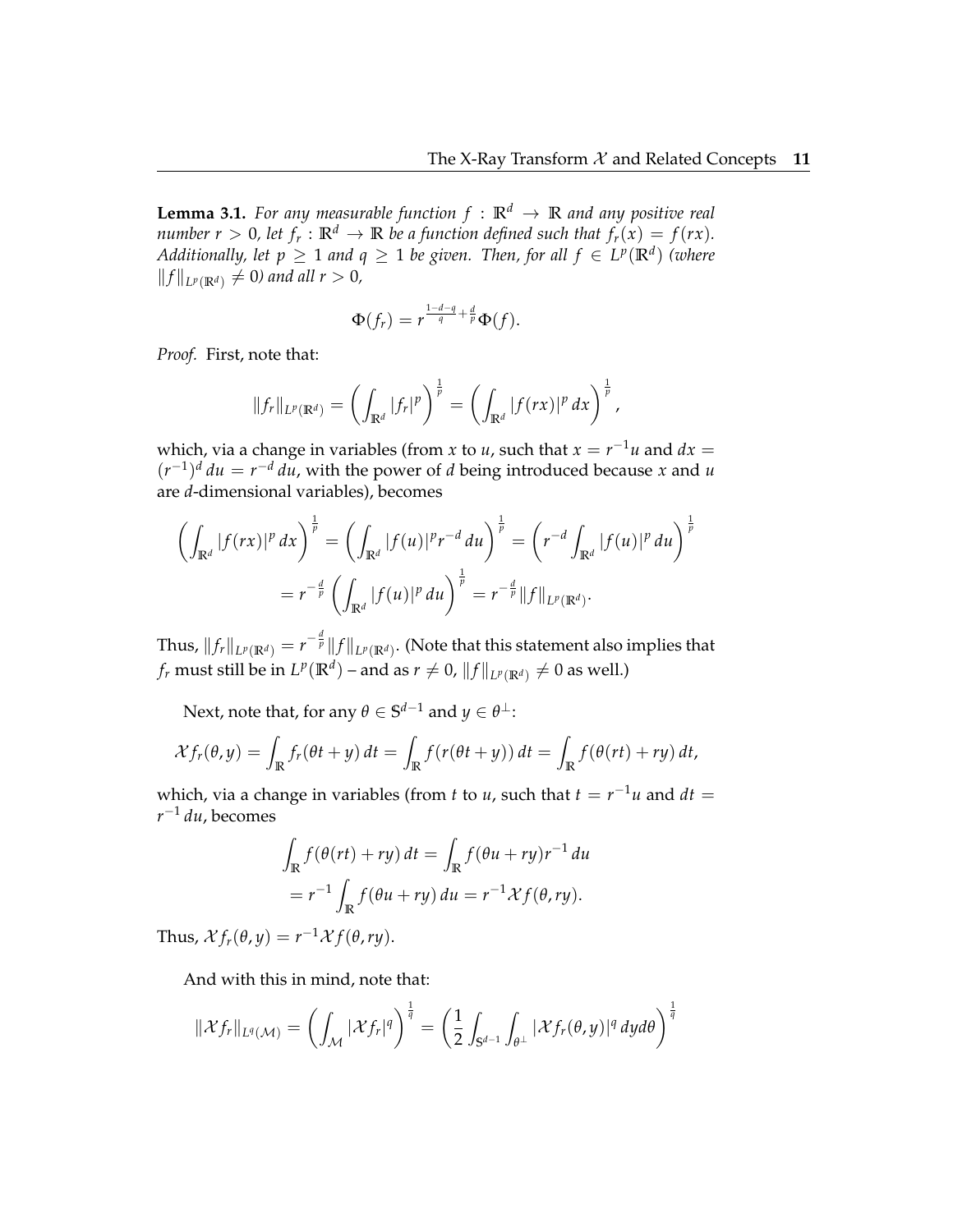$$
= \left(\frac{1}{2}\int_{S^{d-1}}\int_{\theta^\perp}|r^{-1}\mathcal{X}f(\theta,ry)|^q\,dyd\theta\right)^{\frac{1}{q}}\\ = \left(\frac{1}{2}\int_{S^{d-1}}\int_{\theta^\perp}|r^{-1}|^q|\mathcal{X}f(\theta,ry)|^q\,dyd\theta\right)^{\frac{1}{q}}\\ = \left(\frac{1}{2}\int_{S^{d-1}}\int_{\theta^\perp}r^{-q}|\mathcal{X}f(\theta,ry)|^q\,dyd\theta\right)^{\frac{1}{q}},
$$

which, via a change in variables (from *y* to *u*, such that  $y = r^{-1}u$  and  $dy =$  $(r^{-1})^{d-1} du = r^{1-\bar{d}} du$ , with the power of *d* − 1 being introduced because *y* and *u* are *d* − 1-dimensional variables), becomes

$$
\begin{aligned}\n&\left(\frac{1}{2}\int_{\mathbb{S}^{d-1}}\int_{\theta^\perp}r^{-q}|\mathcal{X}f(\theta,ry)|^q\,dyd\theta\right)^\frac{1}{q} \\
&= \left(\frac{1}{2}\int_{\mathbb{S}^{d-1}}\int_{\theta^\perp}r^{-q}|\mathcal{X}f(\theta,u)|^qr^{1-d}\,dud\theta\right)^\frac{1}{q} \\
&= \left(\frac{1}{2}r^{1-d-q}\int_{\mathbb{S}^{d-1}}\int_{\theta^\perp}|\mathcal{X}f(\theta,u)|^q\,dud\theta\right)^\frac{1}{q} \\
&= r^{\frac{1-d-q}{q}}\left(\frac{1}{2}\int_{\mathbb{S}^{d-1}}\int_{\theta^\perp}|\mathcal{X}f(\theta,u)|^q\,dud\theta\right)^\frac{1}{q} = r^{\frac{1-d-q}{q}}\|\mathcal{X}f\|_{L^q(\mathcal{M})}.\n\end{aligned}
$$

 $\text{Thus, } \|\mathcal{X}f_r\|_{L^q(\mathcal{M})} = r^{\frac{1-d-q}{q}} \|\mathcal{X}f\|_{L^q(\mathcal{M})}.$ 

Finally, with all of the preceding statements in mind, we may write that:

$$
\Phi(f_r) = \frac{\|\mathcal{X}f_r\|_{L^q(\mathcal{M})}}{\|f_r\|_{L^p(\mathbb{R}^d)}} = \frac{r^{\frac{1-d-q}{q}}\|\mathcal{X}f\|_{L^q(\mathcal{M})}}{r^{-\frac{d}{p}}\|f\|_{L^p(\mathbb{R}^d)}}
$$

$$
= r^{\frac{1-d-q}{q} + \frac{d}{p}} \frac{\|\mathcal{X}f\|_{L^q(\mathcal{M})}}{\|f\|_{L^p(\mathbb{R}^d)}} = r^{\frac{1-d-q}{q} + \frac{d}{p}} \Phi(f),
$$

as desired.

**Theorem 3.2.** If  $p \neq \frac{dq}{d+a}$ *d*+*q*−1 *(and p*, *q* ≥ 1*), then* Φ(*f*) *is unbounded, which is to say that for any arbitrarily large positive real number M* > 0*, there exists a*  $f$ unction  $f \in L^p(\mathbb{R}^d)$  (where  $\|f\|_{L^p(\mathbb{R}^d)} \neq 0$ ) such that  $\Phi(f) \geq M.$ 

*Proof.* Let *M* > 0 be any positive real number.

 $\Box$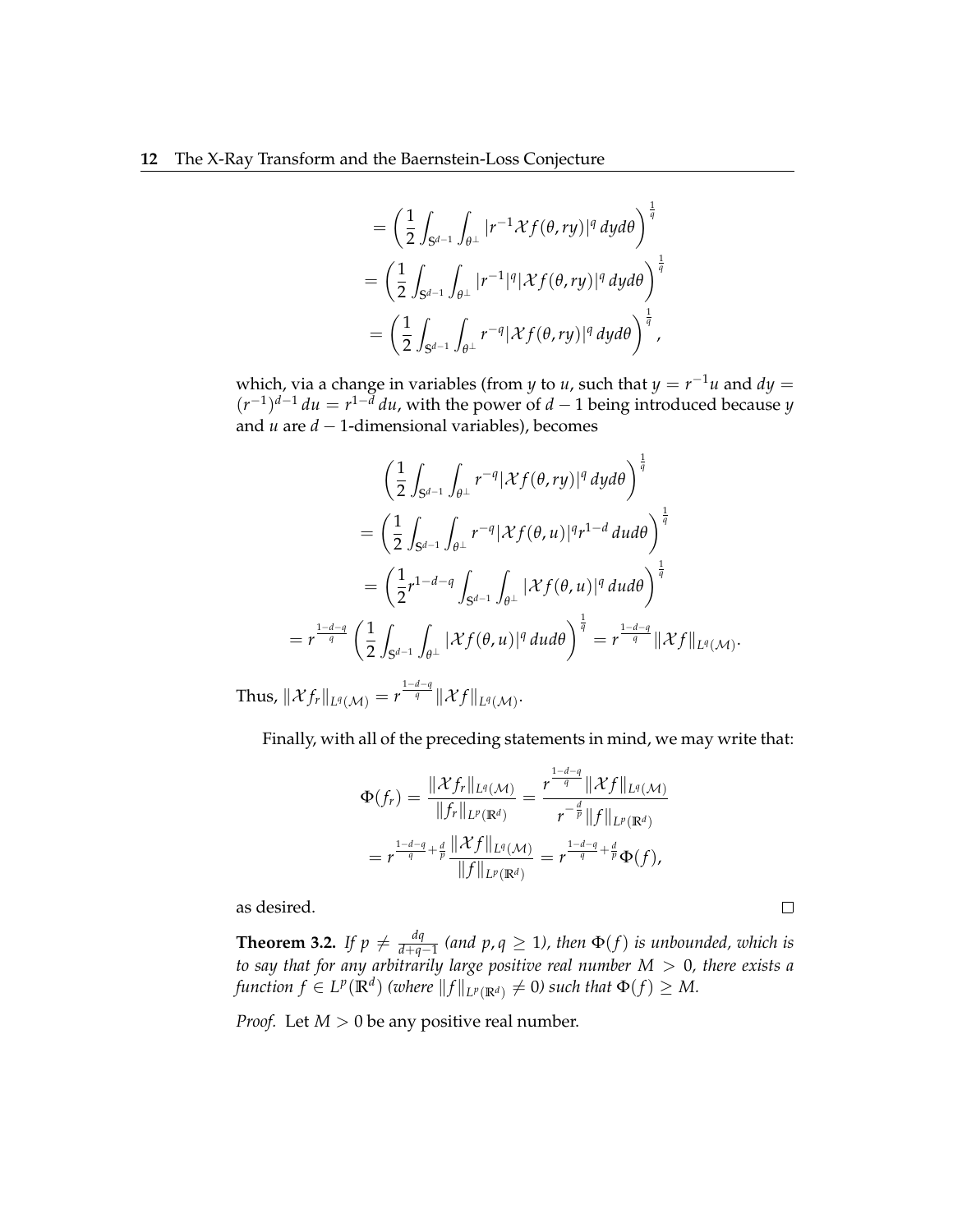$\Box$ 

First, note that:

$$
\frac{1-d-q}{q} + \frac{d}{p} = 0
$$
  
\n
$$
\Rightarrow p(1-d-q) + dq = 0
$$
  
\n
$$
\Rightarrow p(1-d-q) = -dq
$$
  
\n
$$
\Rightarrow p = \frac{-dq}{1-d-q}
$$
  
\n
$$
\Rightarrow p = \frac{dq}{d+q-1}.
$$

Thus, if  $p \neq \frac{dq}{d+a}$  $\frac{dq}{d+q-1}$ , then  $\frac{1-d-q}{q} + \frac{d}{p} ≠ 0$ .

With this in mind, consider any function  $f \in L^p(\mathbb{R}^d)$  with nonzero  $L^p(\mathbb{R}^d)$  norm. If  $\Phi(f) \geq M$ , then the proof is complete. Otherwise, let  $r =$  $\left(\frac{M}{\Phi(f)}\right)^{\left(\frac{1-d-q}{q}+\frac{d}{p}\right)-1}$  (note that the reciprocal  $\left(\frac{1-d-q}{q}+\frac{d}{p}\right)^{-1}$  is well-defined, as  $p \neq \frac{dq}{d+a}$ *dq*<sub>−1</sub>, so  $\frac{1-d-q}{q} + \frac{d}{p} \neq 0$ ), and consider the function *f<sub>r</sub>*. By Lemma 3.1,  $f_r \in L^p(\mathbb{R}^d)$ ,  $\|f_r\|_{L^p(\mathbb{R}^d)} \neq 0$ , and:

$$
\Phi(f_r) = r^{\frac{1-d-q}{q} + \frac{d}{p}} \Phi(f) = \left( \left( \frac{M}{\Phi(f)} \right)^{(\frac{1-d-q}{q} + \frac{d}{p})^{-1}} \right)^{\frac{1-d-q}{q} + \frac{d}{p}} \Phi(f)
$$

$$
= \frac{M}{\Phi(f)} \Phi(f) = M \ge M,
$$

in which case the proof is also complete.

As a result of Theorem 3.2, our efforts from here on out will be exclusively focused on the case where  $p = \frac{dq}{d+a}$ *d*+*q*−1 , as it is only when that equation is satisfied that  $\Phi$  can possibly be bounded. In fact, in 1984, Michael Christ proved the converse of Theorem 3.2 – that  $\Phi(f)$ , the ratio between the norm of  $\mathcal{X}f$  and the norm of f, is always bounded when  $p = \frac{dq}{d+a}$ *d*+*q*−1 and  $q \leq d+1$  [3]. And in doing so, Christ established that when  $p = \frac{dq}{d+a}$ *d*+*q*−1 and  $q \in [1, d+1]$ , X may be treated not just as something that turns functions on  $\mathbb{R}^d$  into functions on  $\mathcal{M}$ , but as an operator that maps elements of one normed vector space to another – as an operator  $\mathcal{X}: L^p(\mathbb{R}^d) \to L^q(\mathcal{M}).$ 

In fact, because

$$
\mathcal{X}(\lambda_1 f + \lambda_2 g)(\ell) = \int_{\ell} (\lambda_1 f + \lambda_2 g) = \lambda_1 \int_{\ell} f + \lambda_2 \int_{\ell} g = \lambda_1 \mathcal{X} f(\ell) + \lambda_2 \mathcal{X} g(\ell)
$$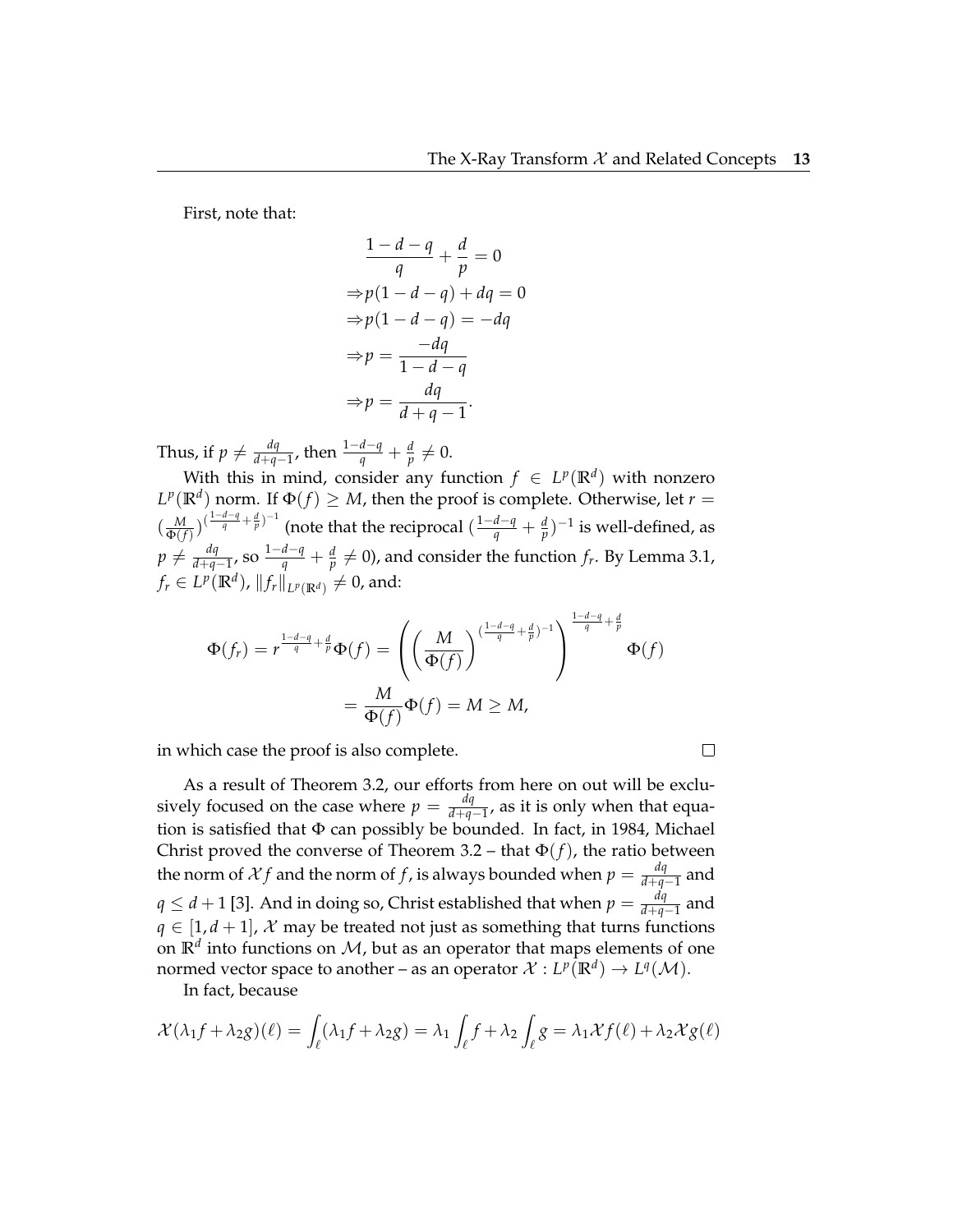for all  $f,g \in L^p(\mathbb{R}^d)$ , all  $\lambda_1,\lambda_2 \in \mathbb{R}$ , and all  $\ell \in \mathcal{M}$ , we can conclude that  $\mathcal X$  is specifically a linear operator; and because the ratio  $\Phi$  between  $\|\mathcal{X}f\|_{L^q(\mathcal{M})}$  and  $\|f\|_{L^p(\mathbb{R}^d)}$ , we can conclude that  $\mathcal X$  is furthermore specifically a bounded linear operator. So, for the rest of this thesis, we will consider  $\mathcal X$  as a bounded linear operator from  $L^p(\mathbb R^d)$  to  $L^q(\mathcal M)$ .

### **3.2 The Baernstein-Loss Conjecture: Statement and Proof for**  $q = 1$

Now that we are thinking of  $\mathcal X$  as a bounded linear operator from one normed vector space to another, we may consider its operator norm – the "size" of the X-ray transform itself.

**Definition 6.** Let V and W be two normed vector spaces, and let  $T: V \to W$  be *a bounded linear operator. The operator norm of T, then, is*

$$
||T|| = \sup_{\substack{x \in V \\ ||x||_V \neq 0}} \frac{||Tx||_W}{||x||_V}.
$$

In our case, the operator norm of the X-ray transform will be equal to

$$
\|\mathcal{X}\| = \sup_{\substack{f \in L^p(\mathbb{R}^d) \\ \|f\|_{L^p(\mathbb{R}^d)} \neq 0}} \frac{\|\mathcal{X}f\|_{L^q(\mathcal{M})}}{\|f\|_{L^p(\mathbb{R}^d)}} = \sup_{\substack{f \in L^p(\mathbb{R}^d) \\ \|f\|_{L^p(\mathbb{R}^d)} \neq 0}} \Phi(f).
$$

It is this very operator norm – this very supremum of  $\Phi$  – that is the central focus of the conjectures laid out in [1]. In fact, at this point, we are ready to directly state the primary conjecture from [1] – the very conjecture whose proofs (both achieved and hypothetical) that the rest of this thesis will be dedicated to analyzing.

**Conjecture 1.** Let  $d > 1$  be a given integer, let  $q \in [1, d + 1]$  be given, and let  $p = \frac{dq}{d+a}$ *d*+*q*−1 *. Furthermore, for any positive real a*, *b* > 0*, let us define the function*  $f_0: \mathbb{R}^d \to \mathbb{R}$  *such that for any*  $x \in \mathbb{R}$ *,* 

$$
f_0(x) = (a+b|x|^2)^{-\frac{1}{2}\frac{d-1}{p-1}}.
$$
\n(3.1)

*Then, for all a*, *b* > 0*, the operator norm of the X-ray transform is equal to*

$$
\|\mathcal{X}\| = \sup_{\substack{f \in L^p(\mathbb{R}^d) \\ \|f\|_{L^p(\mathbb{R}^d)} \neq 0}} \Phi(f) = \Phi(f_0).
$$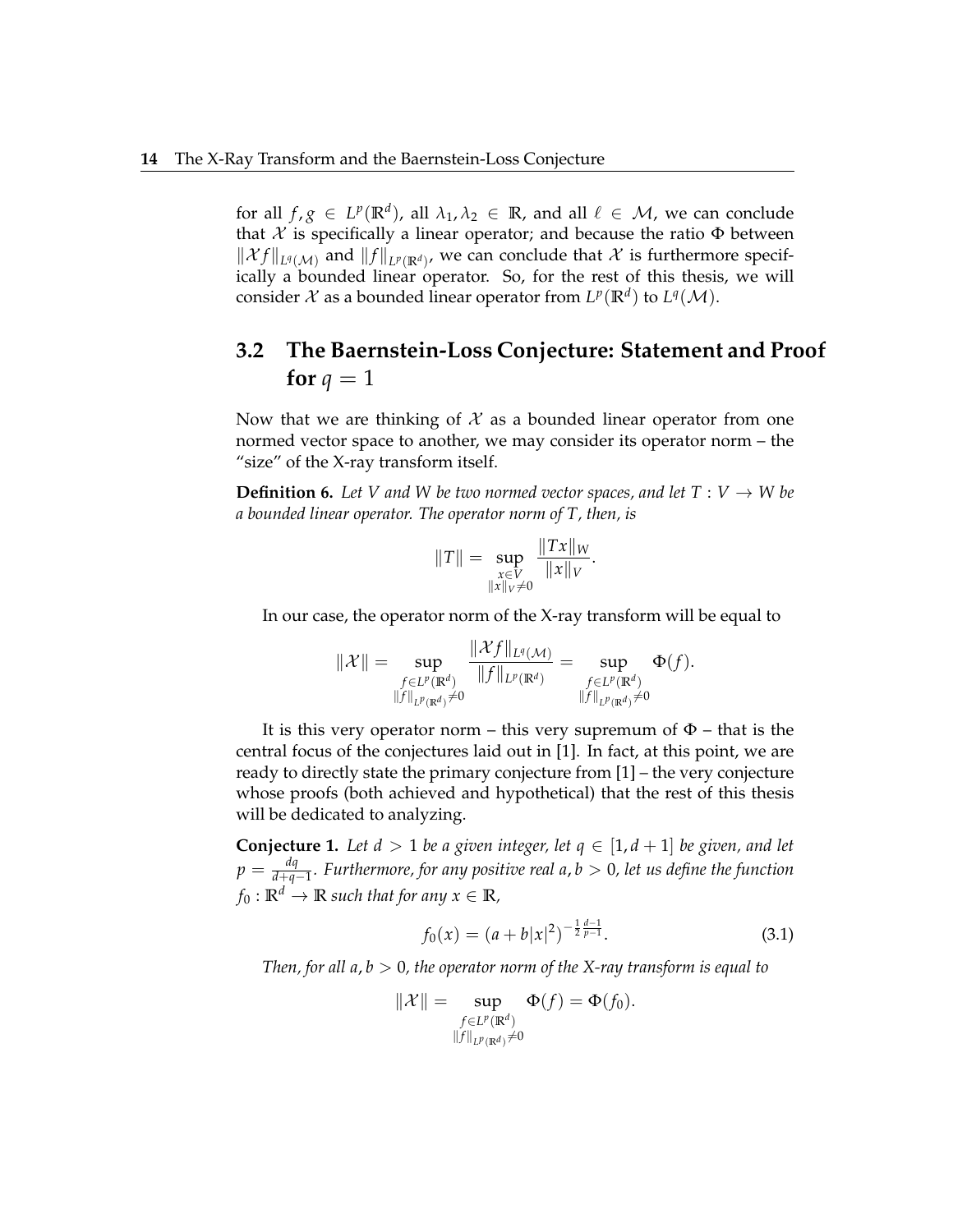It should be noted the conjecture (which we will often call the "Baernstein-Loss conjecture") as stated here is not exactly identical to the conjecture as stated in Baerstein and Loss's original paper. First, as discussed previously, the original conjecture considered the operator norm ∥*Tk*,*d*∥ of the *k*-plane transform for all possible  $k \in \{1, ..., d-1\}$ , whereas this rendering of the conjecture is restricted to the  $k = 1$  case; and second, Baernstein and Loss did not use the terminology of the functional Φ. However, the conjecture as stated here is otherwise equivalent to the one from the original paper.

It should also be noted that because the function (or rather, the functions)  $f_0$  is, according to the conjecture, the function that maximizes – in other words, extremizes – the value of Φ, we often refer to it as the "conjectured extremizer".

We will now prove the simplest case of the Baernstein-Loss conjecture: the  $q = 1$  case.

**Lemma 3.3.** *For any function*  $f \in L^p(\mathbb{R}^d)$  (where  $||f||_{L^p(\mathbb{R}^d)} \neq 0$ ),

$$
\Phi(f) \le \Phi(|f|).
$$

*Proof.* First, note that, for any  $f \in L^p(\mathbb{R}^d)$ :

$$
|f| = |(|f|)|
$$
  
\n
$$
|f|^{p} = |(|f|)|^{p}
$$
  
\n
$$
\int_{\mathbb{R}^{n}} |f|^{p} = \int_{\mathbb{R}^{n}} |(|f|)|^{p}
$$
  
\n
$$
\left(\int_{\mathbb{R}^{n}} |f|^{p}\right)^{1/p} = \left(\int_{\mathbb{R}^{n}} |(|f|)|^{p}\right)^{1/p}
$$
  
\n
$$
||f||_{L^{p}(\mathbb{R}^{d})} = |||f||_{L^{p}(\mathbb{R}^{d})}
$$

Next, note that, for any  $f \in L^p(\mathbb{R}^d)$ , we may use  $\mathcal{X}'$ s linearity, as well as the monotonicity of integrals (and thus the monotonicity of  $X$ ) to write that:

$$
-|f| \le f \le |f|
$$
  
\n
$$
\forall \ell \in \mathcal{M}, \int_{\ell} -|f| \le \int_{\ell} f \le \int_{\ell} |f|
$$
  
\n
$$
\mathcal{X}(-|f|) \le \mathcal{X}f \le \mathcal{X}(|f|)
$$
  
\n
$$
-\mathcal{X}(|f|) \le \mathcal{X}f \le \mathcal{X}(|f|)
$$
  
\n
$$
|\mathcal{X}f| \le |\mathcal{X}(|f|)|
$$
  
\n
$$
|\mathcal{X}f|^q \le |\mathcal{X}(|f|)|^q
$$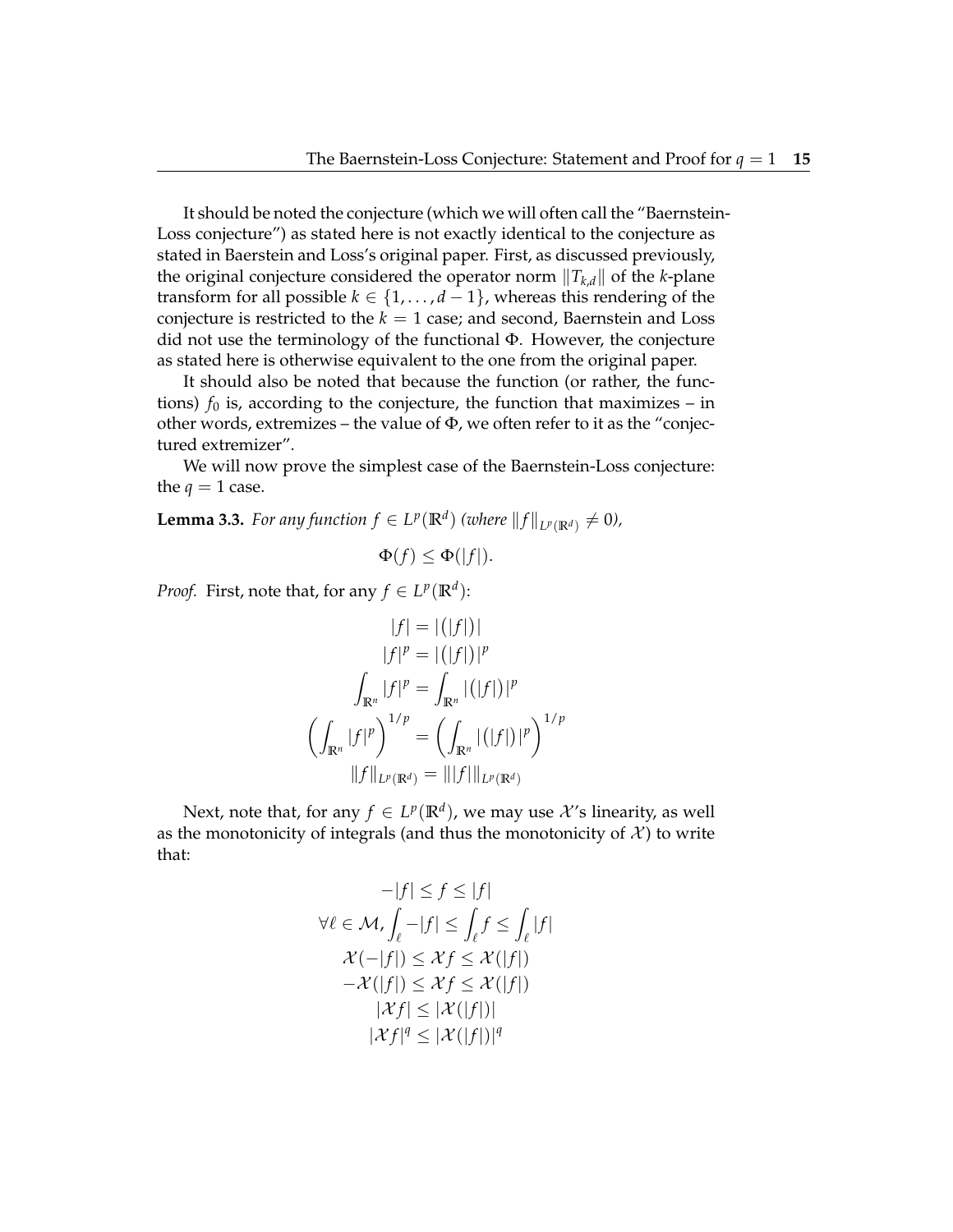$$
\int_{\mathcal{M}} |\mathcal{X}f|^q \leq \int_{\mathcal{M}} |\mathcal{X}(|f|)|^q
$$

$$
\left(\int_{\mathcal{M}} |\mathcal{X}f|^q\right)^{1/q} \leq \left(\int_{\mathcal{M}} |\mathcal{X}(|f|)|^q\right)^{1/q}
$$

$$
\|\mathcal{X}f\|_{L^q(\mathcal{M})} \leq \|\mathcal{X}(|f|)\|_{L^q(\mathcal{M})}
$$

 $\text{Since } \|\mathcal{X}f\|_{L^q(\mathcal{M})} \leq \|\mathcal{X}(|f|)\|_{L^q(\mathcal{M})}$  and  $\|f\|_{L^p(\mathbb{R}^d)} = \| |f| \|_{L^p(\mathbb{R}^d)}$  for all  $f \in L^p(\mathbb{R}^d)$ , and as all values involved in these statements are nonnegative (by virtue of being norms), we can conclude that for all  $f \in L^p(\mathbb{R}^d)$  where  $||f||_{L^p(\mathbb{R}^d)} \neq 0$ ,

$$
\frac{\|\mathcal{X}(f)\|_{L^q(\mathcal{M})}}{\|f\|_{L^p(\mathbb{R}^d)}} \leq \frac{\|\mathcal{X}(|f|)\|_{L^q(\mathcal{M})}}{\|f\|_{L^p(\mathbb{R}^d)}},
$$

and thus that

$$
\Phi(f) \le \Phi(|f|),
$$

as desired.

**Theorem 3.4.** *Conjecture 1 holds when*  $q = 1$ *.* 

*Proof.* For any dimension *d*, if  $q = 1$ , then we have that  $p = \frac{dq}{d+q-1}$  $\frac{d(1)}{d+1-1} = \frac{d}{d} = 1.$ 

Now, consider any nonnegative function  $f\geq 0$  in  $L^p(\mathbb{R}^d)$  where  $\|f\|_{L^p(\mathbb{R}^d)}\neq 0$ 0. We may write that:

$$
\Phi(f) = \frac{\|\mathcal{X}f\|_{L^{q}(\mathcal{M})}}{\|f\|_{L^{p}(\mathbb{R}^{d})}} = \frac{\|\mathcal{X}f\|_{L^{1}(\mathcal{M})}}{\|f\|_{L^{1}(\mathbb{R}^{d})}} = \frac{\left(\int_{\mathcal{M}} |\mathcal{X}f|^{1}\right)^{\frac{1}{1}}}{\left(\int_{\mathbb{R}^{d}} |f|^{1}\right)^{1}} = \frac{\int_{\mathcal{M}} |\mathcal{X}f|}{\int_{\mathbb{R}^{d}} |f|} = \frac{\frac{1}{2} \int_{\mathbb{S}^{d-1}} \int_{\theta^{\perp}} |\mathcal{X}f(\theta,y)| \, dy d\theta}{\int_{\mathbb{R}^{d}} |f(x)| dx}.
$$

Now, note that as  $f \geq 0$ , not only does  $|f| = f$ , but for all  $\ell \in \mathcal{M}$ ,  $\int_{\ell} f \geq 0$ , meaning that  $X f \geq 0$ , and thus that  $|X f| = X f$ . So, from here, we may write that:

$$
\frac{\int_{\mathcal{M}} |\mathcal{X}f|}{\int_{\mathbb{R}^d} |f|} = \frac{\int_{\mathcal{M}} \mathcal{X}f}{\int_{\mathbb{R}^d} f} = \frac{\frac{1}{2} \int_{\mathbb{S}^{d-1}} \int_{\theta^{\perp}} \mathcal{X}f(\theta, y) \, dy d\theta}{\int_{\mathbb{R}^d} f(x) \, dx}
$$

$$
= \frac{\frac{1}{2} \int_{\mathbb{S}^{d-1}} \int_{\theta^{\perp}} \int_{\mathbb{R}^d} f(\theta t + y) \, dt dy d\theta}{\int_{\mathbb{R}^d} f(x) \, dx},
$$

 $\Box$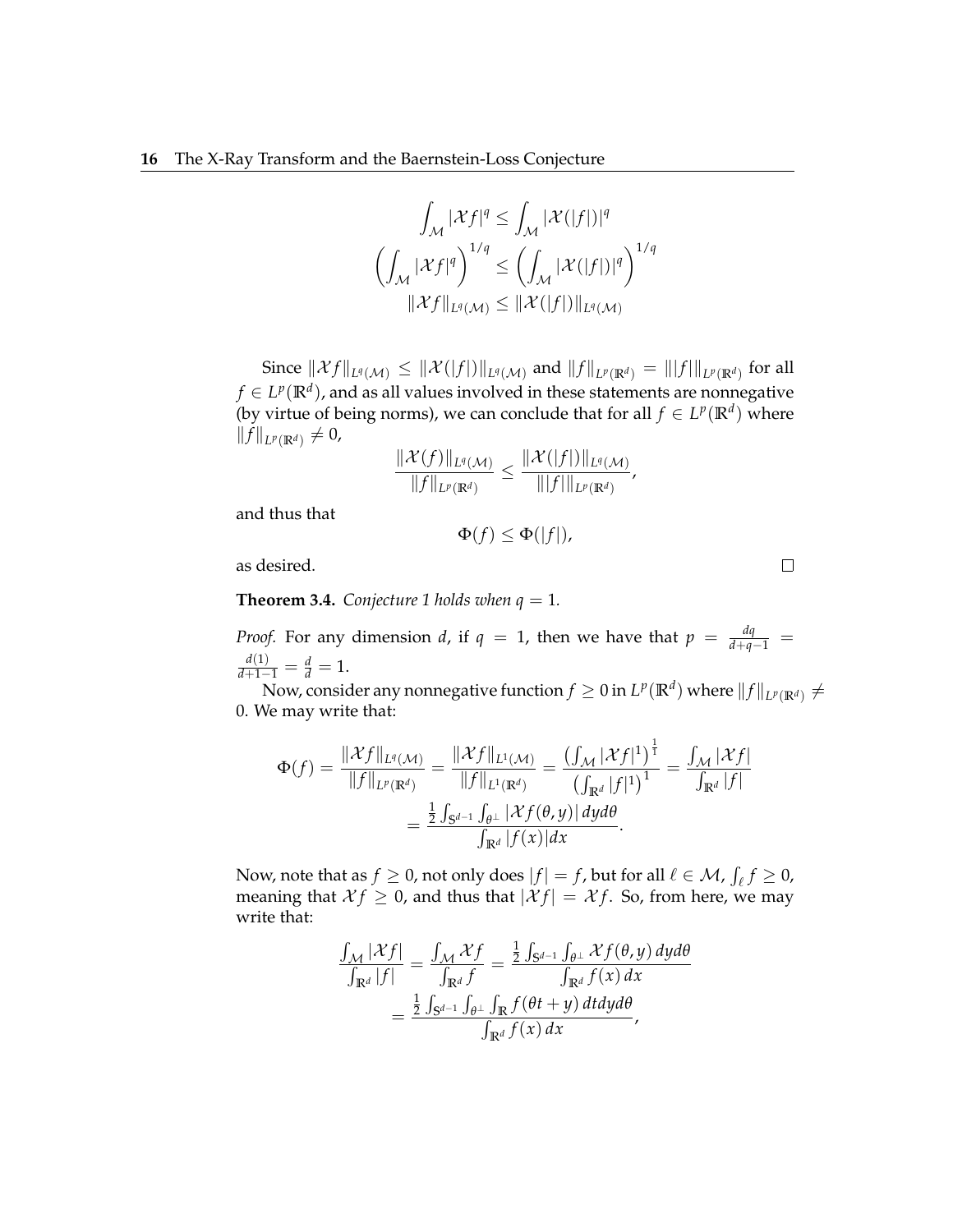which, via a change in variables (from  $t \in \mathbb{R}$  and  $y \in \theta^{\perp}$  to  $x \in \mathbb{R}^{d}$ , such that  $x = \theta t + y$  and  $dx = dt dy$ , becomes

$$
\frac{\frac{1}{2}\int_{S^{d-1}}\int_{\theta^{\perp}}\int_{\mathbb{R}^{d}}f(\theta t+y)\,dtdy d\theta}{\int_{\mathbb{R}^{d}}f(x)\,dx} = \frac{\frac{1}{2}\int_{S^{d-1}}\int_{\mathbb{R}^{d}}f(x)\,dxd\theta}{\int_{\mathbb{R}^{d}}f(x)\,dx} = \frac{\frac{1}{2}\int_{\mathbb{R}^{d}}f(x)\,dx}{\int_{\mathbb{R}^{d}}f(x)\,dx} = \frac{1}{2}\int_{S^{d-1}}d\theta = \frac{1}{2}\left(\frac{2\pi^{\frac{d}{2}}}{\Gamma(\frac{d}{2})}\right) = \frac{\pi^{\frac{d}{2}}}{\Gamma(\frac{d}{2})}.
$$

Thus,  $\Phi(f) = \frac{\pi^{\frac{d}{2}}}{\Gamma(d)}$  $\frac{\pi \bar{z}}{\Gamma(\frac{d}{2})}$  for all  $f \geq 0$  in  $L^p(\mathbb{R}^d)$  with nonzero norm. 2

Note that  $f_0(x) = (a + b|x|^2)^{-\frac{1}{2}\frac{d-1}{p-1}}$  is a nonnegative function; after all,  $a, b > 0$  by definition and  $|x|^2$  must be nonnegative for all x, meaning  $a + b|x|^2$  must be nonnegative as well, which in turn means that  $(a + b)x$  $b|x|^2)^{-\frac{1}{2}\frac{d-1}{p-1}}$  must be nonnegative as well. And of course, for any  $f \in$  $L^p(\mathbb{R}^d)$ ,  $|f|$  is a nonnegative function. This means that, based on Lemma 3.3 and what we just proved, we may write that for all  $f \in L^p(\mathbb{R}^d)$  (where  $||f||_{L^p(\mathbb{R}^d)}$  ≠ 0),

$$
\Phi(f) \leq \Phi(|f|) = \frac{\pi^{\frac{d}{2}}}{\Gamma(\frac{d}{2})} = \Phi(f_0).
$$

Therefore,  $\Phi(f_0) = \max_{f \in L^p(\mathbb{R}^d)}$  $\Phi(f) = \sup_{f \in L^p(\mathbb{R}^d)}$ Φ(*f*), meaning  $||f||_{L^p(\mathbb{R}^d)}$ ≠0  $||f||_{L^p(\mathbb{R}^d)}$ ≠0  $\Box$ 

that Conjecture 1 holds, as desired.

Unfortunately, to prove this statement for other values of  $q \in [1, d + 1]$ , more complicated proofs will be required.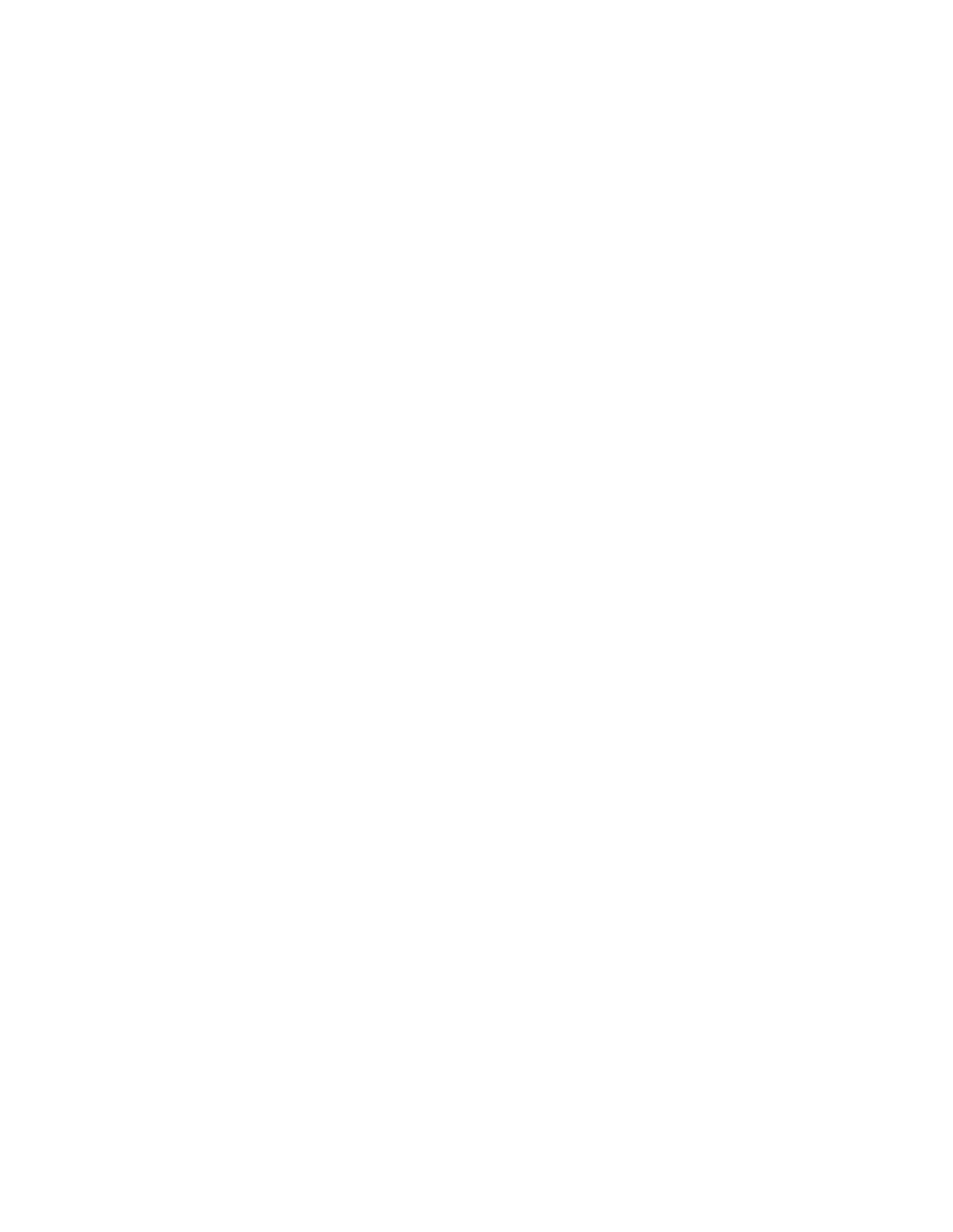## **Chapter 4**

# **The Competing Symmetries Argument**

The competing symmetries argument is a proof structure that was discovered by Eric Carlen and Michael Loss and described by them in a 1988 paper [2]. This paper explained the competing symmetries argument in its broadest possible terms (stating the weakest possible conditions that the two titular symmetries must satisfy for the argument to work), and then gave several examples of the argument being applied to prove well-known analysis inequalities, such as the Hardy-Littlewood-Sobolev inequality and Nelson's hypercontractivity inequality.

For our purposes, however, while we will state the competing symmetries argument in a somewhat general form – we will not assume any particular value of *p*, *q*, or *d*, and we will leave one of the two titular "competing symmetries" in the statement completely unspecified (only talking about what properties it must have for the proof to work) – we will only be discussing the argument as it applies to the question of the Baernstein-Loss conjecture. As a result, for our purposes, one of the competing symmetries in question will be assumed to always be the symmetric decreasing rearrangement, and the functional we are trying to find the extremizers for will be assumed to always be Φ.

#### **4.1 Some Important Lemmas**

Before we prove anything directly relating to the competing symmetries argument, we must first introduce several lemmas. Although we will be stating these lemmas without proof, and although these lemmas are quite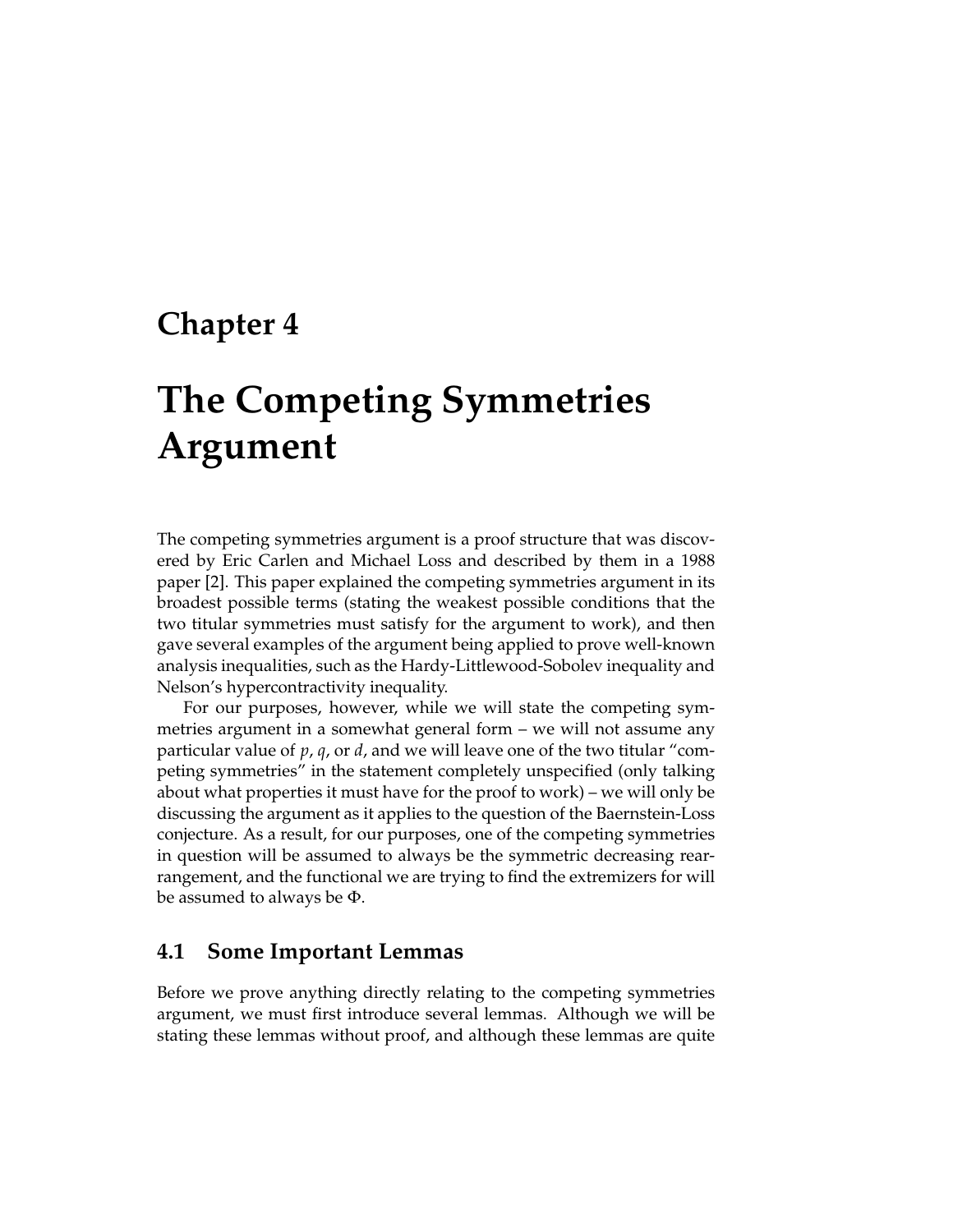miscellaneous in terms of their subject matter, they will all eventually prove essential to the competing symmetry argument.

The first such lemma we will discuss is known as Helly's selection principle.

**Lemma 4.1.** Let  $\{f_n\}_{n=1}^{\infty}$  be a sequence of functions  $\mathbb{R}^d \to \mathbb{R}$  that are all mono*tonic and are uniformly bounded (i.e., there exists a real number*  $M \geq 0$  *such that for all*  $i \in \mathbb{N}$  *and all*  $x \in \mathbb{R}^d$ *,*  $|f_i(x)| \leq M$ *). Then, there exists a subsequence*  ${f_{n_k}}_{k=1}^{\infty}$  of that sequence (with  ${n_k}_{k=1}^{\infty}$  being a strictly increasing sequence of *natural numbers) that converges pointwise to some symmetric decreasing function f .*

This principle is, in effect, an extension of the Bolzano-Weierstrass Theorem to functions (and in fact, the Bolzano-Weierstrass Theorem is used to prove it).

The next such lemma we will discuss, like Helly's selection principle, allows us to take a sequence of functions satisfying certain conditions and find a pointwise convergent subsequence.

**Lemma 4.2.** *If a sequence of functions*  $\{f_n\}_{n=1}^{\infty}$  *converges to a function f under the*  $L^p(\mathbb{R}^d)$  *norm, then there exists a subsequence*  $\{f_{n_k}\}_{k=1}^\infty$  *of that sequence (with*  ${n_k}_{k=1}^{\infty}$  being a strictly increasing sequence of natural numbers) that converges *pointwise to f .*

A proof of this statement may be found in Section 2.7 of [6].

The third such lemma we will discuss is an identity originally discovered by Blaschke in 1935 – or, more specifically, a corollary to Blaschke's identity demonstrated by [1] (restricted, of course, to the *k*-plane transform case where  $k = 1$ ).

**Lemma 4.3.** *Let q be an integer greater than or equal to 2. Then there exists a* positive constant  $C \in \mathbb{R}^{>0}$  such that, for all nonnegative functions  $f: \mathbb{R}^d \to \mathbb{R}$ ,

$$
\int_{\mathbb{R}^d} (\mathcal{X}f)^q = C \int_{\mathbb{R}^n} \int_{\mathbb{R}^n} f(x)f(y)|x-y|^{q-1-d} \left( \int_{\mathbb{R}} f((1-t)x + ty)dt \right)^{q-2} dx dy,
$$

*and thus, as an immediate consequence,*

$$
\|\mathcal{X}f\|_{L^q(\mathcal{M})}=\left(C\int_{\mathbb{R}^n}\int_{\mathbb{R}^n}f(x)f(y)|x-y|^{q-1-d}\left(\int_{\mathbb{R}}f((1-t)x+ty)dt\right)^{q-2}dxdy\right)^{\frac{1}{q}}.
$$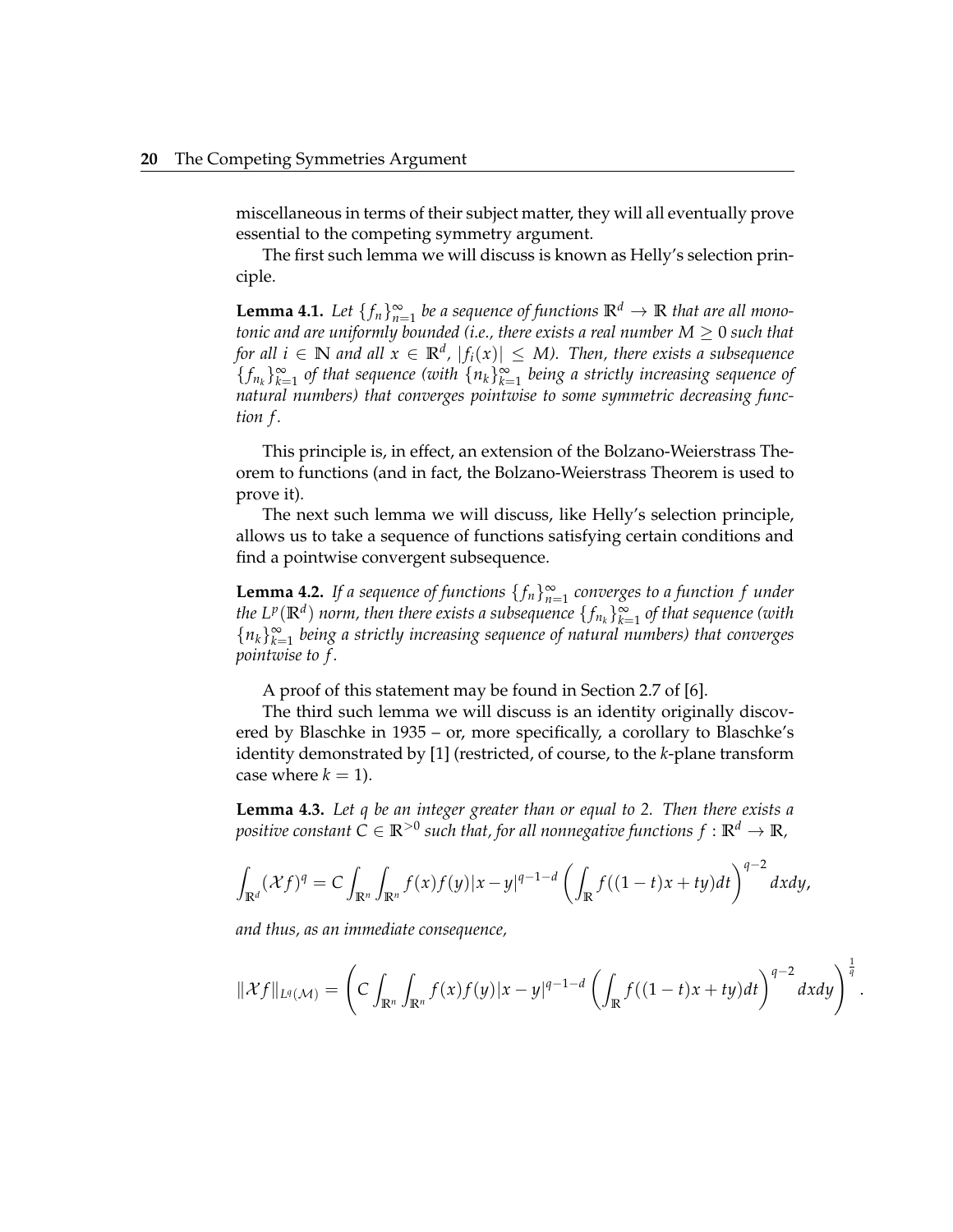Note that, as nonnegative real numbers' equality is preserved under multiplication by a positive constant and under taking powers, Blaschke's identity implies that for any two nonnegative functions  $f, g : \mathbb{R}^d \to \mathbb{R}$ ,  $\|\mathcal{X}f\|_{L^q(\mathcal{M})}=\|\mathcal{X}g\|_{L^q(\mathcal{M})}$  if and only if

$$
\int_{\mathbb{R}^n} \int_{\mathbb{R}^n} f(x)f(y)|x - y|^{q-1-d} \left( \int_{\mathbb{R}} f((1-t)x + ty)dt \right)^{q-2} dxdy
$$
  
= 
$$
\int_{\mathbb{R}^n} \int_{\mathbb{R}^n} g(x)g(y)|x - y|^{q-1-d} \left( \int_{\mathbb{R}} g((1-t)x + ty)dt \right)^{q-2} dxdy.
$$

The final lemma we will discuss here is much more directly relevant to the Baernstein-Loss conjecture itself; effectively, it states that in order to show that every function of the form described in equation (3.1) is an extremizer of  $\Phi$ , it suffices to show that just one function  $f_0$  of that form is an extremizer of Φ.

**Lemma 4.4.** *Let*  $a_1$ ,  $b_1$ ,  $a_2$ ,  $b_2 > 0$  *all be positive real numbers, and let* p, q, and d *be parameters satisfying the conditions in the Baernstein-Loss conjecture. Let us* define the functions  $f_1$ ,  $f_2$ :  $\mathbb{R}^d \to \mathbb{R}$  such that  $f_1(x) = (a_1 + b_1|x|^2)^{-\frac{1}{2}\frac{d-1}{p-1}}$  and  $f_2(x) = (a_2 + b_2|x|^2)^{-\frac{1}{2}\frac{d-1}{p-1}}$ *. Then* 

$$
\Phi(f_1)=\Phi(f_2).
$$

While we will not go into a fully detailed proof of this statement, unlike the previous two lemmas, a brief (but complete) summary of the reasoning behind it will be within the scope of this thesis. To wit, any function  $f_1(x)=(a_1+b_1|x|^2)^{-\frac{1}{2}\frac{d-1}{p-1}}$  can be transformed into to any function  $f_2(x)=0$  $(a_2+b_2|x|^2)^{-\frac{1}{2}\frac{d-1}{p-1}}$  using exclusively scalar multiplication (i.e., operations of the form  $f \mapsto kf$  for some  $k \in \mathbb{R}$ ) and dilation (i.e., operations of the form  $f \mapsto f_r$  for some  $r > 0$ , with  $f_r$  defined as in Lemma 3.1). By the linearity of  $\mathcal X$  and the multiplicativity of the  $L^p(\mathbb R^d)$  and  $L^q(\mathcal M)$  norms, scalar multiplication preserves  $\Phi$  (since it increases  $\|\mathcal{X}f\|_{L^q(\mathcal{M})}$  and  $\|f\|_{L^p(\mathbb{R}^d)}$  by the same factor); and by Lemma 3.1 and Theorem 3.2, dilation also preserves Φ. Thus, Φ must be preserved between  $f_1(x) = (a_1 + b_1|x|^2)^{-\frac{1}{2}\frac{d-1}{p-1}}$  and  $f_2(x) = (a_2 + b_2 |x|^2)^{-\frac{1}{2}\frac{d-1}{p-1}}$ , as stated in the lemma.

#### **4.2 The Symmetric Decreasing Rearrangement** *R*

Let us begin our discussion of the competing symmetries argument proper by defining one of the symmetries we will use: the symmetric decreasing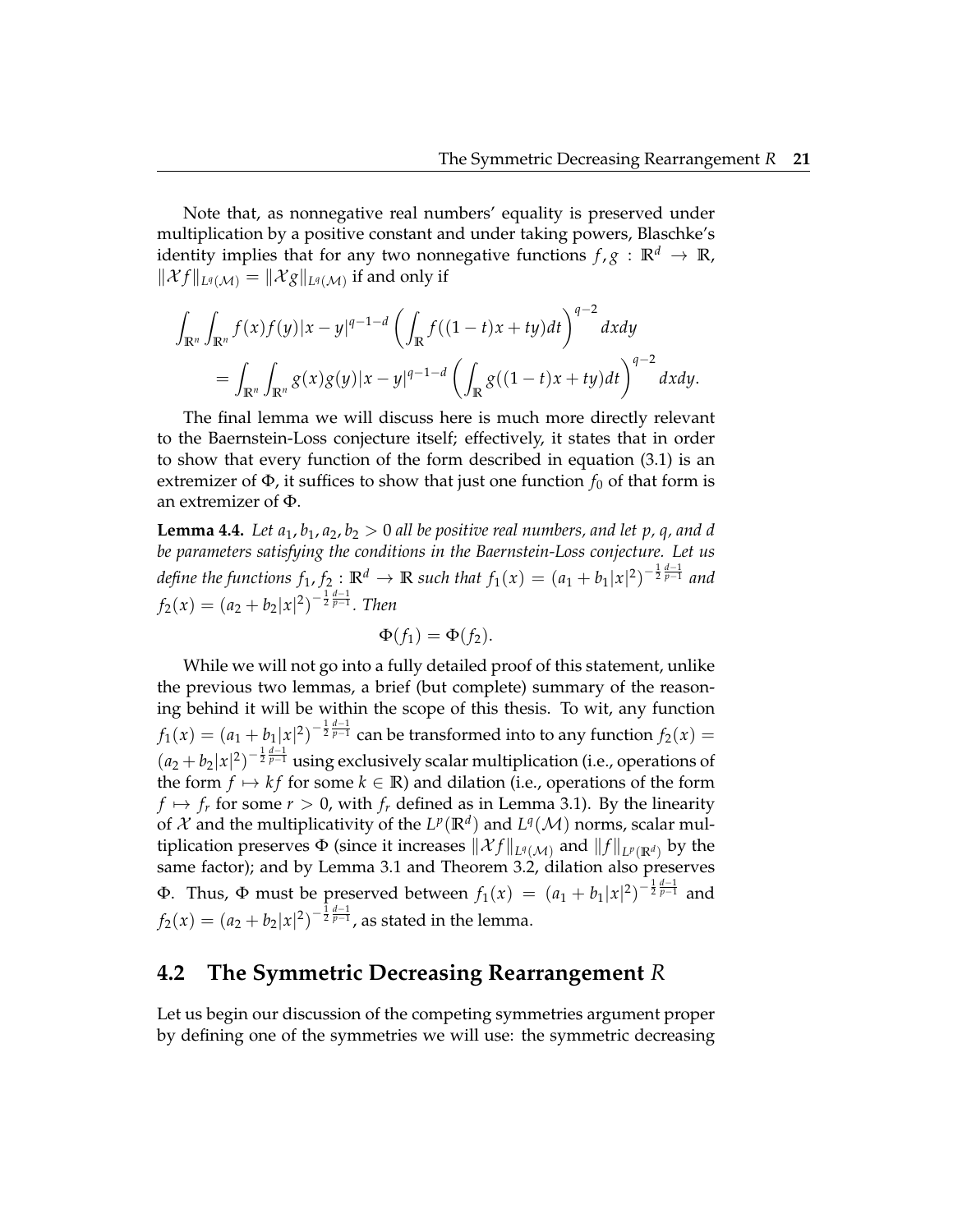rearrangement *R*.

**Definition 7.** For a given set  $A \subseteq \mathbb{R}^d$  of finite measure, the symmetric rearrange*ment of A is A*<sup>∗</sup> *, the open ball in* **R***<sup>d</sup> , centered at the origin, whose radius is such that its Lebesgue measure is the same as A's. Specifically, letting m represent the Lebesgue measure, for any given measurable*  $A \subseteq \mathbb{R}^d$  *where*  $m(A) < \infty$ *,* 

$$
A^* = \left\{ x \in \mathbb{R}^d : |x| < \left( \frac{m(A)}{V_d} \right)^{\frac{1}{d}} \right\},
$$

*where*  $V_d = \frac{\pi^{\frac{d}{2}}}{\Gamma(1+\frac{d}{2})}$  *is the volume or measure of a d-dimensional unit sphere.* 

Note that the symmetric rearrangement of an ball (whether open or closed) centered at the origin is simply the open ball of that radius centered at the origin. After all, the measure of a ball of radius *r* centered at the origin is *r <sup>d</sup>V<sup>d</sup>* , meaning that that ball's symmetric rearrangement is  ${x \in \mathbb{R}^d : |x| < \left(\frac{r^d V_d}{V_d}\right)}$  $\left\{\frac{dV_d}{V_d}\right\}^{\frac{1}{d}}\} = \{x \in \mathbb{R}^d : |x| < r\}$  – the open ball of radius  $r$ centered at the origin.

**Definition 8.** For a given measurable function  $f : \mathbb{R}^d \to \mathbb{R}$  that vanishes at in*finity (i.e., whose absolute value's level sets all have finite measure), the symmetric decreasing rearrangement of that function is*  $Rf : \mathbb{R}^d \to \mathbb{R}$ *, the function on*  $\mathbb{R}^d$ *whose level sets are equal to the symmetric rearrangements of the level sets of* | *f* |*. Specifically, for any measurable*  $f : \mathbb{R}^d \to \mathbb{R}$ *,* 

$$
Rf(x) = \int_0^\infty \mathbb{1}_{\{u \in \mathbb{R}^d : |f(u)| > t\}^*}(x) dt
$$

*for any*  $x \in \mathbb{R}^d$ .

Intuitively, the symmetric decreasing rearrangement operator "shifts around" a function's "mass" (i.e., rearranges it) towards the center of **R***<sup>d</sup>* (i.e., so as to make the function radially symmetric and decreasing).

The symmetric decreasing rearrangement of a function possesses many noteworthy properties that make it ideal to be used in the competing symmetries argument, several of which are presented below (with proofs for many of them).

**Theorem 4.5.** Let  $f : \mathbb{R}^d \to \mathbb{R}$  and  $g : \mathbb{R}^d \to \mathbb{R}$  be nonnegative measurable *functions that vanish at infinity. Then, the following statements are true:*

*(1) The function Rf is radially symmetric, which is to say that for any*  $x, y \in$  $\mathbb{R}^d$ *, if*  $|x| = |y|$ *, then*  $Rf(x) = Rf(y)$ *.*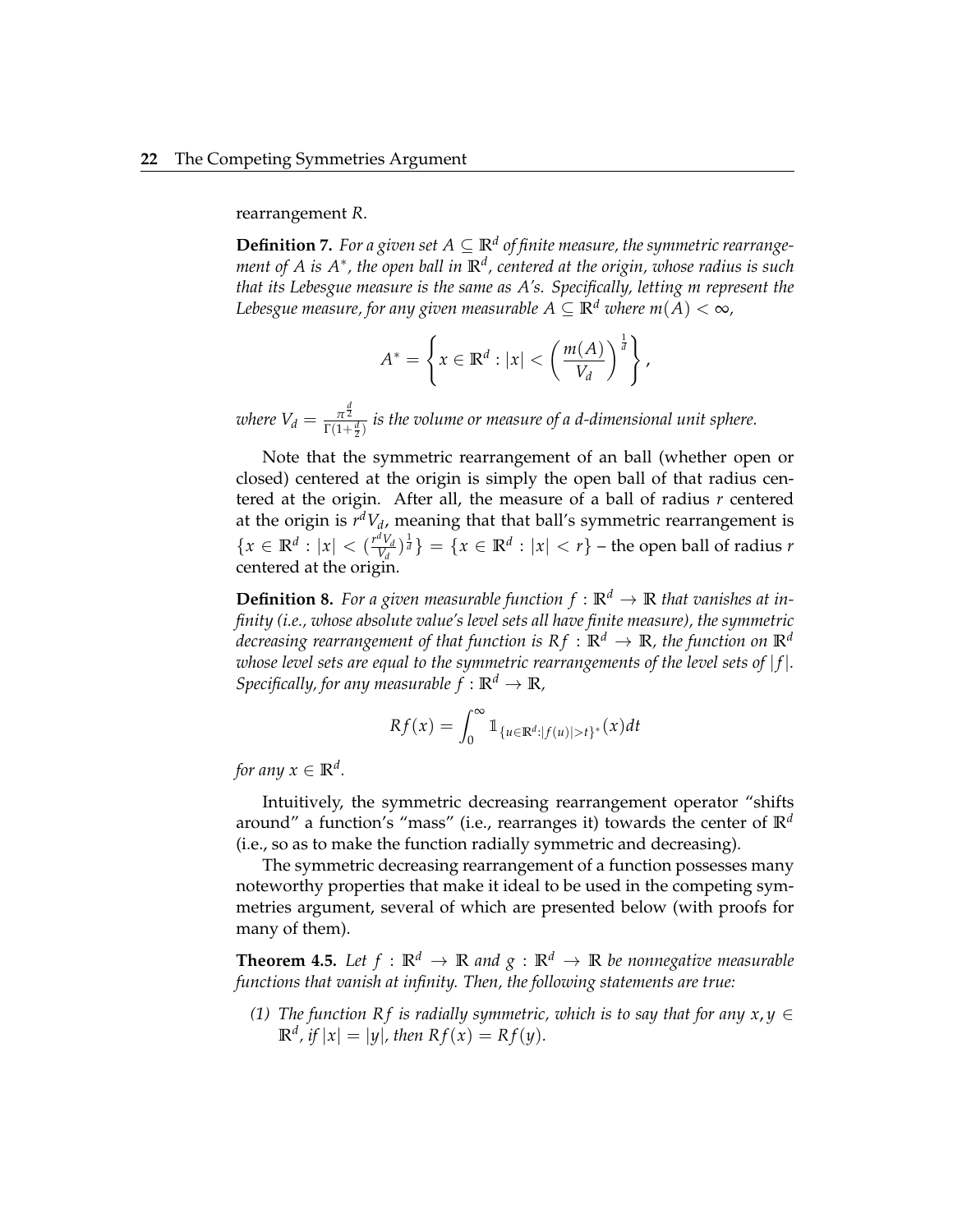- *(2) The function Rf is nonincreasing (with respect to the norm |x| of points x in*  $\mathbb{R}^d$ ), which is to say that for any  $x, y \in \mathbb{R}^d$ , if  $|x| \le |y|$ , then  $Rf(x) \ge$ *R f*(*y*)*.*
- *(3) The function f is (equal almost everywhere to) a radially symmetric and nonincreasing function if and only if*  $R f = f$  (almost everywhere).
- *(4)* If  $f \le g$ , then  $Rf \le Rg$ . *(In other words, R is order-preserving.)*
- *(5) For all*  $C \in \mathbb{R}^{\geq 0}$ ,  $R(Cf) = CRf$ .
- (6) Let  $p > 1$ . If  $f, g \in L^p(\mathbb{R}^d)$ ,  $\|Rf Rg\|_{L^p(\mathbb{R}^d)} \leq \|f g\|_{L^p(\mathbb{R}^d)}$  (i.e., *R is nonexpansive). Furthermore, if f is radially symmetric and strictly decreasing (with respect to the norm*  $|x|$  *of points x in*  $\mathbb{R}^d$ *), then*  $\|Rf Rg\|_{L^p(\mathbb{R}^d)} = \|f - g\|_{L^p(\mathbb{R}^d)}$  if and only if  $Rg = g$ .
- (7) If  $f \in L^p(\mathbb{R}^d)$ , then  $||Rf||_{L^p(\mathbb{R}^d)} = ||f||_{L^p(\mathbb{R}^d)}$  and  $||\mathcal{X}Rf||_{L^q(\mathcal{M})} \geq ||\mathcal{X}Rf||_{L^q(\mathcal{M})}$ . *Consequently, if*  $||f||_{L^p(\mathbb{R}^d)} \neq 0$ *, then*  $\Phi(Rf) \geq \Phi(f)$ *.*

*Proof.* Let us begin by proving statement (1). Say that  $|x| = |y|$ . Now, for any  $t \in \mathbb{R}^{>0}$ , consider the set  $\{u \in \mathbb{R}^d : |f(u)| > t\}^*$ . By the definition of the symmetric rearrangement, we must be able to write this set as  ${u \in \mathbb{R}^d : |u| < r}$  for some  $r \geq 0$ . If  $|x| = |y| < r$ , then *x* and *y* are both in the set, meaning that  $\mathbb{1}_{\{u \in \mathbb{R}^d : |f(u)| > t\}^*}(x) = \mathbb{1}_{\{u \in \mathbb{R}^d : |f(u)| > t\}^*}(y) = 1.$ Otherwise, if  $|x| = |y| \ge r$ , then neither *x* nor *y* is in the set, meaning that  $\mathbb{1}_{\{u \in \mathbb{R}^d : |f(u)| > t\}^*}(x) = \mathbb{1}_{\{u \in \mathbb{R}^d : |f(u)| > t\}^*}(y) = 0.$  In either case,  $\mathbb{1}_{\{u \in \mathbb{R}^d : |f(u)| > t\}^*}(x)$ must equal  $\mathbb{1}_{\{u \in \mathbb{R}^d : |f(u)| > t\}^*}(y)$  for all  $t \in \mathbb{R}^{>0}$ , meaning that, under our assumption that  $|x| = |y|$ ,  $Rf(x) = \int_0^\infty \mathbb{1}_{\{u \in \mathbb{R}^d : |f(u)| > t\}^*}(x) dt$  must equal  $Rf(y) = \int_0^\infty \mathbb{1}_{\{u \in \mathbb{R}^d : |f(u)| > t\}^*}(y) dt$ , as desired.

Next, let us prove statement (2). Say that  $|x| \le |y|$ . Now, for any  $t \in$  $\mathbb{R}^{>0}$ , consider the set  $\{u \in \mathbb{R}^d : |f(u)| > t\}^*$ . By the definition of the symmetric rearrangement, we must be able to write this set as  $\{u \in \mathbb{R}^d : |u| < \infty \}$ *r*} for some *r*  $\geq$  0. If  $|x| \leq |y| < r$ , then *x* and *y* are both in the set, meaning that  $\mathbb{1}_{\{u \in \mathbb{R}^d : |f(u)| > t\}^*}(x) = 1$  and  $\mathbb{1}_{\{u \in \mathbb{R}^d : |f(u)| > t\}^*}(y) = 1$ . If  $r \leq |x| \leq |y|$ , then neither *x* nor *y* is in the set, meaning that  $\mathbb{1}_{\{u \in \mathbb{R}^d : |f(u)| > t\}^*}(x) = 0$  and  $\mathbb{1}_{\{u \in \mathbb{R}^d : |f(u)| > t\}}(y) = 0$ . The only remaining case is that  $|x| < r \le |y|$ , in which case *x* is in the set but *y* is not, meaning that  $\mathbb{1}_{\{u \in \mathbb{R}^d : |f(u)| > t\}^*}(x) = 1$ and  $\mathbb{1}_{\{u \in \mathbb{R}^d : |f(u)| > t\}^*}(y) = 0$ . In all of these cases,  $\mathbb{1}_{\{u \in \mathbb{R}^d : |f(u)| > t\}^*}(x) \ge$  $\mathbb{1}_{\{u \in \mathbb{R}^d : |f(u)| > t\}}$ <sup>\*</sup>(*y*) for all *t* ∈  $\mathbb{R}^{>0}$ , meaning that, under our assumption that  $|x| \le |y|$ ,  $Rf(x) = \int_0^\infty \mathbb{1}_{\{u \in \mathbb{R}^d : |f(u)| > t\}^*}(x) dt$  must be greater than or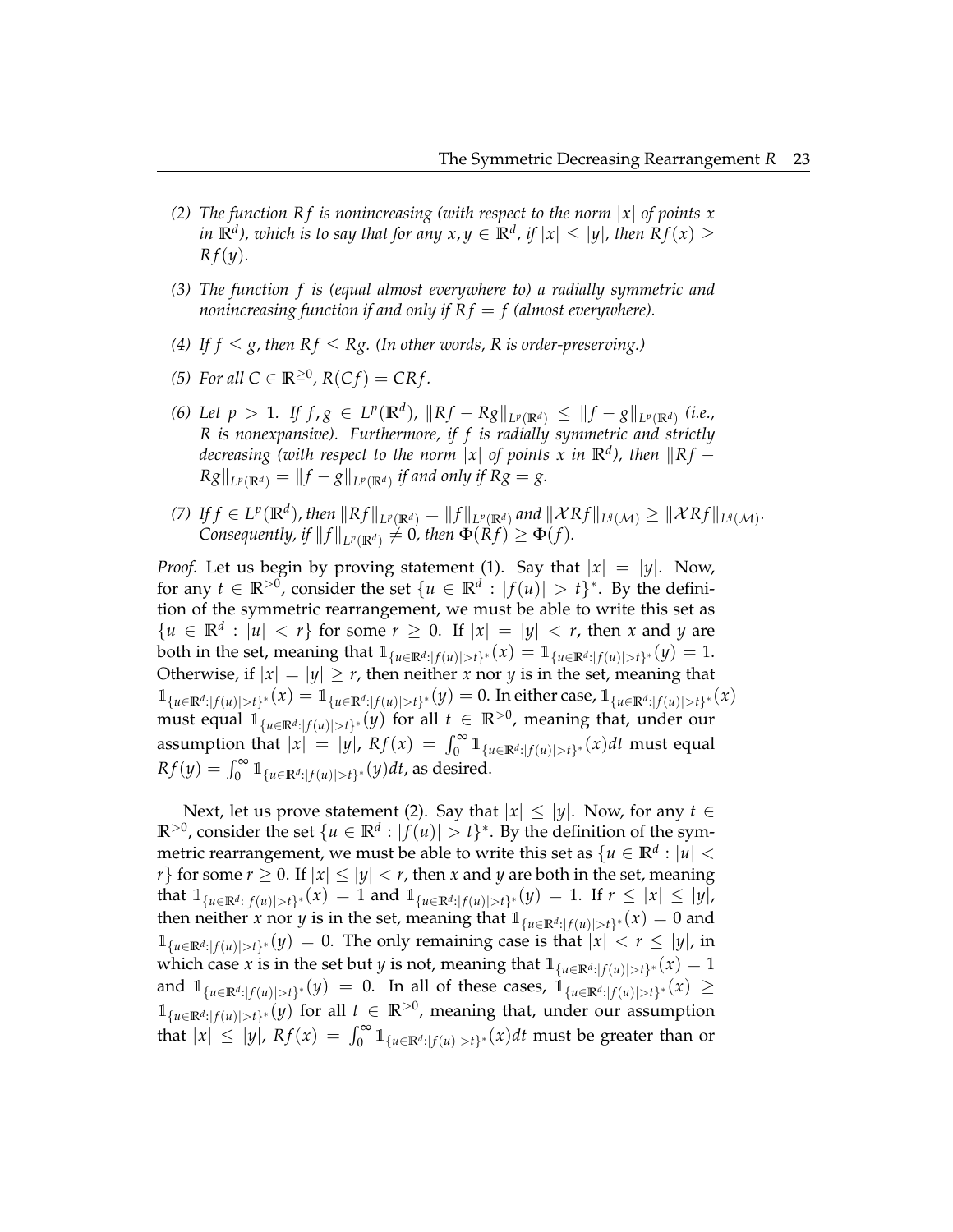equal to  $Rf(y) = \int_0^\infty \mathbb{1}_{\{|u \in \mathbb{R}^d : |f(u)| > t\}^*}(y) dt$ , as desired.

Now, let us prove statement (3). First, let *f* be equal almost everywhere to *g*, a radially symmetric and (radially) nonincreasing function. For any *t* ∈ **R**<sup>>0</sup>, consider the level set {*u* ∈ **R**<sup>*d*</sup> : |*f*(*u*)| > *t*}. Because *f* = *g* almost everywhere,  $\{u \in \mathbb{R}^d : |f(u)| > t\}$  can differ from  $\{u \in \mathbb{R}^d : |g(u)| > t\}$ only by a set of measure zero, which in turn means that  $\{u \in \mathbb{R}^d : |f(u)| > \delta\}$  $\{t\}$  must have the same measure as  $\{u \in \mathbb{R}^d : |g(u)| > t\}$ , which in turn  $\mathbb{R}^d : |f(u)| > t$ <sup>\*</sup> = { $u \in \mathbb{R}^d : |g(u)| > t$ <sup>\*</sup> (since a set's symmetric rearrangement only depends on its measure). So, let us consider *g*. Because *g* is nonincreasing with respect to the radius,  $\{u \in \mathbb{R}^d : |g(u)| > 0\}$ *t*} must be describable as the union of several closed balls (of varying radii) in  $\mathbb{R}^d$  centered at the origin. To see why, consider any point  $x \in \{u \in \mathbb{R}^d :$  $|g(u)| > t$  (if the level set is empty, it is vacuously such a union), which is to say, any point *x* such that  $|g(x)| > t$ . For any *y* in the closed ball of radius *r* centered at the origin (i.e., any  $y \in \{u \in \mathbb{R}^d : |u| \leq r\}$ ), then *y* ∈ {*u* ∈  $\mathbb{R}^d$  :  $|g(u)| > t$ } – after all, since  $|y| ≤ r = |x|$ , the fact that *g* is nonincreasing means that  $g(y) \ge g(x) > t$ , making *y* a member of the level set. Consequently,  $\{u \in \mathbb{R}^d: |g(u)| > t\}$  can be written as

$$
\bigcup_{x \in \{u \in \mathbb{R}^d : |g(u)| > t\}} \{u \in \mathbb{R}^d : |u| = |x|\},\
$$

which is indeed a union of several closed balls centered at the origin.

Now, note that the union of a collection of closed balls centered at the origin must either be a closed ball centered at the origin, an open ball centered at the origin, or the entirety of  $\mathbb{R}^d$ ; so, the level set  $\{u \in \mathbb{R}^d : |g(u)| > d\}$ *t*} must be of one of these forms. Because *f* vanishes at infinity, meaning that  $g$  vanishes at infinity,  $g$ 's level sets  $\{u \in \mathbb{R}^d : |g(u)| > t\}$  must have finite measure; consequently,  $\{u \in \mathbb{R}^d: |g(u)| > t\}$  cannot equal  $\mathbb{R}^d$ , meaning that it must be equal to either a closed or open ball centered at the origin. If  $\{u \in \mathbb{R}^d : |g(u)| > t\}$  is an open ball centered at the origin, we can conclude that  $\{u \in \mathbb{R}^d : |g(u)| > t\} = \{u \in \mathbb{R}^d : |g(u)| > t\}^*$ , and thus that  $\mathbb{1}_{\{u \in \mathbb{R}^d : |g(u)| > t\}}(x) = \mathbb{1}_{\{u \in \mathbb{R}^d : |g(u)| > t\}^*}(x)$  for all  $x \in \mathbb{R}^d$ . Otherwise, if  $\{u \in \mathbb{R}^d : |g(u)| > t\}$  is a closed ball centered at the origin, the sets  $\{u \in \mathbb{R}^d : |g(u)| > t\}$  and  $\{u \in \mathbb{R}^d : |g(u)| > t\}^*$  will differ only by a set of Lebesgue measure zero (specifically, the boundary sphere whose radius is the same as  $\{u \in \mathbb{R}^d : |g(u)| > t\}$  and  $\{u \in \mathbb{R}^d : |g(u)| > t\}^*$ 's), meaning that  $\mathbb{1}_{\{u \in \mathbb{R}^d : |g(u)| > t\}}(x) = \mathbb{1}_{\{u \in \mathbb{R}^d : |g(u)| > t\}}(x)$  for almost all  $x \in \mathbb{R}^d$ . In either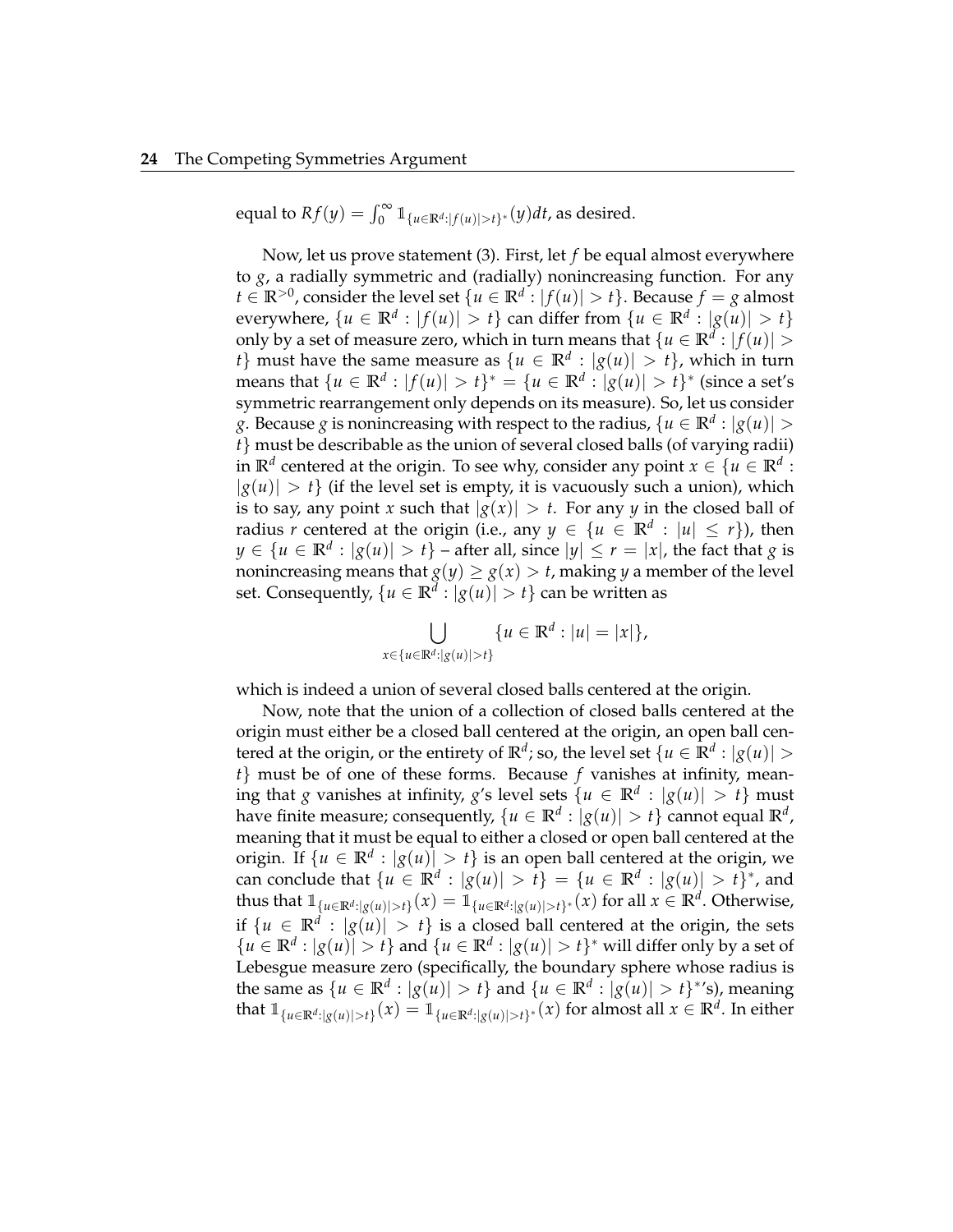case, we may write that, for almost every  $x \in \mathbb{R}^d$  ,

$$
Rf(x) = \int_0^\infty \mathbb{1}_{\{u \in \mathbb{R}^d : |f(u)| > t\}^*}(x) dt
$$
  
= 
$$
\int_0^\infty \mathbb{1}_{\{u \in \mathbb{R}^d : |g(u)| > t\}^*}(x) dt = \int_0^\infty \mathbb{1}_{\{u \in \mathbb{R}^d : |g(u)| > t\}}(x) dt
$$
  
= 
$$
\int_0^{|g(x)|} dt = [t]_{t=0}^{|g(x)|} = |g(x)| - 0 = |g(x)| = |f(x)| = f(x).
$$

(The last step arises due to *f* 's nonnegativity.) Thus, when *f* is radially symmetric and nonincreasing,  $Rf = f$  almost everywhere, as desired.

Next, let *f* be a function such that  $Rf = f$  almost everywhere. Since  $Rf$ is the symmetric decreasing rearrangement of a function, by parts (1) and (2) of this theorem, we may conclude that  $Rf$  is radially symmetric and nonincreasing. Thus, as  $Rf = f$  almost everywhere, f is equal (almost everywhere) to a radially symmetric and nonincreasing function, as desired. The implication holds in both directions, and part (3) of this theorem is true, as desired.

Let us continue by proving statement (4). Say that  $f \leq g$ , which is to say that  $f(x) \leq g(x)$  for all  $x \in \mathbb{R}^d$ , and consider any  $t \in \mathbb{R}^{>0}$ . Because  $f(x) \le g(x)$  (and *f* and *g* are both nonnegative, so  $|f| = f$  and  $|g| = g$ ), for any  $u \in \mathbb{R}^d$ ,  $|f(u)| > t$  implies that  $|g(u)| > t$ . Consequently, the level set  ${u \in \mathbb{R}^d : |f(u)| > t}$  must be a subset of the level set  ${u \in \mathbb{R}^d : |g(u)| > t}$  $\{t\}$ , which in turn means that the measure of the level set  $\{u \in \mathbb{R}^d : |f(u)| > 0\}$ *t*} must be less than or equal to that of  $\{u \in \mathbb{R}^d : |g(u)| > t\}$ . And as open balls' measures scale monotonically with their radii, this means that the radius of the ball  $\{u \in \mathbb{R}^d : |f(u)| > t\}^*$  (whose measure is the same as that of  $\{u \in \mathbb{R}^d : |f(u)| > t\}$ ) must be less than or equal to the radius of the ball  $\{u \in \mathbb{R}^d : |g(u)| > t\}^*$  (whose measure is the same as that of  $\{u \in \mathbb{R}^d :$  $|g(u)| > t$ ) – which, as both balls are centered at the origin, means that  ${u \in \mathbb{R}^d : |f(u)| > t}^* \subseteq {u \in \mathbb{R}^d : |g(u)| > t}^*$ . The fact that  ${u \in \mathbb{R}^d : |f(u)| > t}$ .  $|f(u)| > t$ <sup>\*</sup>  $\subseteq$  { $u \in \mathbb{R}^d$  :  $|g(u)| > t$ <sup>\*</sup> means that  $\mathbb{1}_{\{u \in \mathbb{R}^d : |f(u)| > t\}^*}(x) \le$  $\mathbb{1}_{\{u \in \mathbb{R}^d : |g(u)| > t\}}$ <sup>\*</sup>(*x*) for all *x*. After all, if *x* ∈ {*u* ∈  $\mathbb{R}^d$  :  $|f(u)| > t$ }<sup>\*</sup>, it must also be in  $\{u \in \mathbb{R}^d : |g(u)| > t\}^*$ , so  $\mathbb{1}_{\{u \in \mathbb{R}^d : |f(u)| > t\}^*}(x) = 1 \le$  $1 = \mathbb{1}_{\{u \in \mathbb{R}^d : |g(u)| > t\}^*}(x)$  and the inequality is satisfied; and otherwise, if *x* ∉ {*u* ∈ **R**<sup>*d*</sup> : |*f*(*u*)| > *t*}<sup>\*</sup>, then  $\mathbb{1}_{\{u \in \mathbb{R}^d : |f(u)| > t\}^*}(x) = 0$ , meaning that whether *x* is in  $\{u \in \mathbb{R}^d : |g(u)| > t\}$  (and thus whether  $\mathbb{1}_{\{u \in \mathbb{R}^d : |g(u)| > t\}^*}(x)$ is equal to 0 or 1), the inequality must be satisfied. This logic works for all  $t \in \mathbb{R}^+$ , so, from here, the monotonicity of integrals allows us to conclude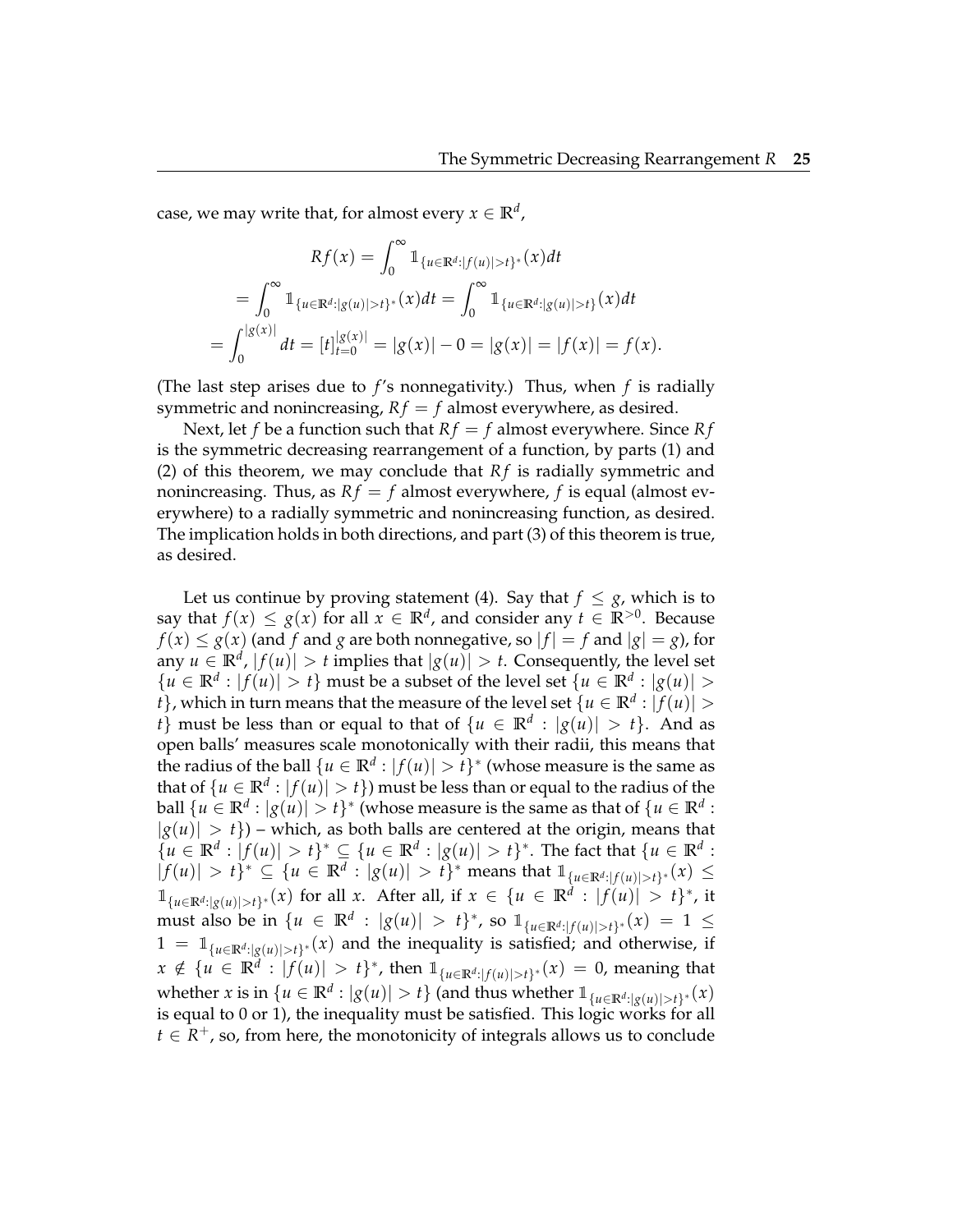that

$$
\mathbb{1}_{\{u \in \mathbb{R}^d : |f(u)| > t\}^*}(x) \leq \mathbb{1}_{\{u \in \mathbb{R}^d : |g(u)| > t\}^*}(x)
$$
  
\n
$$
\Rightarrow \int_0^\infty \mathbb{1}_{\{u \in \mathbb{R}^d : |f(u)| > t\}^*}(x) dt \leq \int_0^\infty \mathbb{1}_{\{u \in \mathbb{R}^d : |g(u)| > t\}^*}(x) dt
$$
  
\n
$$
\Rightarrow Rf(x) \leq Rg(x)
$$

for all  $x \in \mathbb{R}^d$ . Thus,  $Rf \leq Rg$ , as desired.

Now, let us prove statement (5). Consider any  $C \in \mathbb{R}^{\geq 0}$  and any nonnegative measurable  $f : \mathbb{R}^d \to \mathbb{R}$  that vanishes at infinity. By definition:

$$
R(Cf) = \int_0^\infty \mathbb{1}_{\{u \in \mathbb{R}^d : |Cf(u)| > t\}^*}(x) dt = \int_0^\infty \mathbb{1}_{\{u \in \mathbb{R}^d : |f(u)| > \frac{t}{|C|}\}^*}(x) dt
$$
  
= 
$$
\int_0^\infty \mathbb{1}_{\{u \in \mathbb{R}^d : |f(u)| > \frac{t}{C}\}^*}(x) dt
$$

(with the last change from  $|C|$  to *C* being able to occur because  $C \geq 0$ ). Changing variables from *t* to  $y = \frac{t}{C}$  (so that  $dy = \frac{1}{C}dt \Rightarrow dt = Cdy$ ), we get that:

$$
R(Cf) = \int_0^\infty \mathbb{1}_{\{u \in \mathbb{R}^d : |f(u)| > \frac{t}{C}\}^*}(x) dt = C \int_0^\infty \mathbb{1}_{\{u \in \mathbb{R}^d : |f(u)| > y\}^*}(x) dy = CRf,
$$

 $\Box$ 

as desired.

While proofs of parts (6) and (7) of the preceding theorem are theoretically tractable for the level of mathematics that this thesis is putting forward, a fully rigorous treatment of those two proofs would be so involved and would require so many additional lemmas that it becomes entirely outside of this paper's scope. Specifically, a proof of (6) would require demonstration of certain additional properties of *R*, such as ones involving integrals of functions' products compared to their rearrangements' products and how *R* interacts with nondecreasing continuous functions  $\mathbb{R}^{>0} \to \mathbb{R}^{>0}$ ; from there, the proof would apply those properties while exploiting the fact that the function  $t \mapsto |t|^p$  is a convex function with a strictly increasing derivative. Meanwhile, a proof of (7) would first involve show- $\sup \|f\|_{L^p(\mathbb{R}^d)} = \|Rf\|_{L^p(\mathbb{R}^d)}$  (which would be done via some of those same properties used to show (6)), then showing that  $\|\mathcal{X}f\|_{L^{q}(\mathcal{M})}\leq \|\mathcal{X}Rf\|_{L^{q}(\mathcal{M})}$ by using Blaschke's identity alongside Riesz's rearrangement inequality, a theorem which states that for any nonnegative  $f$ ,  $g$ ,  $h : \mathbb{R}^d \to \mathbb{R}$ ,

$$
\int_{\mathbb{R}^d} \int_{\mathbb{R}^d} f(x)g(x-y)h(y)dx dy = \int_{\mathbb{R}^d} \int_{\mathbb{R}^d} Rf(x)Rg(x-y)Rh(y)dx dy.
$$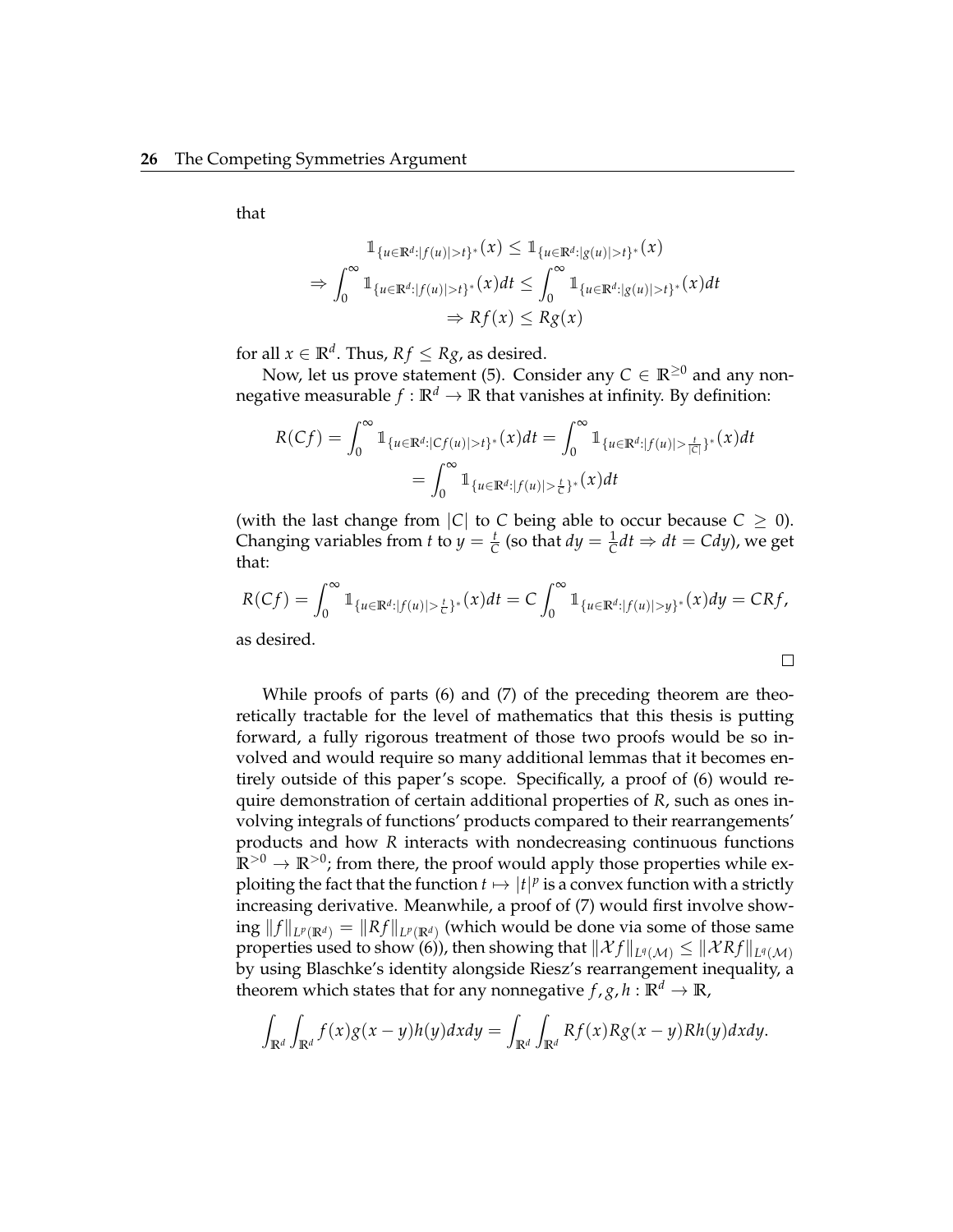For more details regarding these proofs, consult [6].

In any case, we may also note at this point that as an immediate corollary of statement (7) of Theorem 4.5,  $f \in L^p(\mathbb{R}^d) \Rightarrow Rf \in L^p(\mathbb{R}^d)$  (and  $||f||_{L^p(\mathbb{R}^d)} = 0$  if and only if  $||Rf||_{L^p(\mathbb{R}^d)} = 0$ ). Thus, we may consider *R* as an operator  $L^p(\mathbb{R}^d) \to L^p(\mathbb{R}^d)$  (and  $\Phi(Rf)$  is well-defined for all  $f \in L^p(\mathbb{R}^d)$ where  $||f||_{L^p(\mathbb{R}^d)} \neq 0$ ).

### **4.3 Stating and Proving the Competing Symmetries Argument**

And now, we are ready to state the competing symmetries argument proper. The competing symmetries argument can actually be thought of as having two parts: one in which we establish a fact about functional convergence (the part of the argument that actually involves the two symmetries competing), and one in which we use that fact to find extremizers of functionals (such as Φ). We give these two parts, and their proofs, below.

**Theorem 4.6.** Let  $T: L^p(\mathbb{R}^d) \to L^p(\mathbb{R}^d)$  be a functional transformation (a *symmetry) satisfying the following properties:*

- *(1) For all*  $f$  ∈  $L^p(\mathbb{R}^d)$ ,  $||Tf||_{L^p(\mathbb{R}^d)} = ||f||_{L^p(\mathbb{R}^d)}$ . In other words, T is norm*preserving.*
- *(2)* For all  $f, g \in L^p(\mathbb{R}^d)$ , if  $f \leq g$ , then  $Tf \leq Tg$ . In other words, T is *order-preserving.*
- (3) For all  $f,g\in L^p(\mathbb{R}^d)$ ,  $||Tf-Tg||_{L^p(\mathbb{R}^d)}\leq ||f-g||_{L^p(\mathbb{R}^d)}$ . In other words, *T is nonexpansive.*
- *(4) For all*  $f \in L^p(\mathbb{R}^d)$  *and all*  $C \in \mathbb{R}^{\geq 0}$ ,  $T(Cf) = CTf$ .
- *(5) There exists a strictly positive function*  $h \in L^p(\mathbb{R}^d)$  *such that:* 
	- $||h||_{L^p(\mathbb{R}^d)} = 1.$
	- *h is strictly decreasing (radially).*
	- $Th = h$ .
	- $\bullet$  {*f* ∈ *L*<sup>*p*</sup>( $\mathbb{R}^d$ ) : *Rf* = *f*, *RTf* = *Tf*} = {*Ch* : *C* ∈  $\mathbb{R}^{\geq 0}$ } *(i.e., up to constant multiplication, h is the unique radially symmetric function such that RT*  $f = Tf$ *.*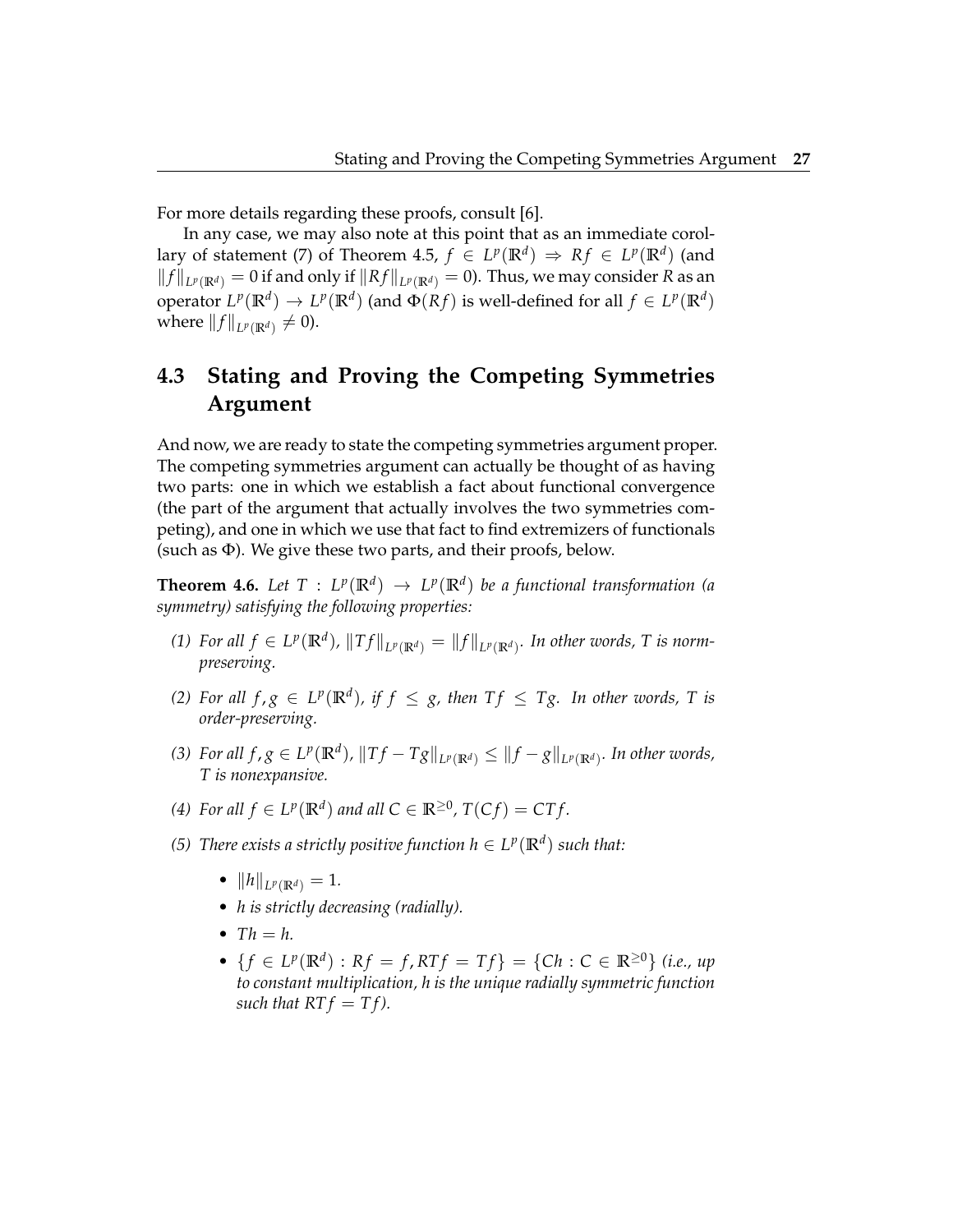*Then, for any nonnegative function*  $f \in L^p(\mathbb{R}^d)$ , the sequence  $\{(RT)^n f\}_{n=1}^{\infty}$ *converges to*  $h_f = ||f||_{L^p(\mathbb{R}^d)} h$  in  $L^p(\mathbb{R}^d)$ *.* 

*Proof Sketch.* The first thing to note about this theorem's proof is that it is a density argument, which is to say that rather than show the theorem's truth directly for all  $f \in L^p(\mathbb{R}^d)$ , we instead show its truth for a dense subset of  $L^p(\mathbb{R}^d)$  (in this case, the set of bounded functions that also have bounded support), and then afterwards extend the statement to the rest of  $L^p(\mathbb{R}^d).$ 

There are two broad stages to the proof that Theorem 4.6 holds for this dense subset of  $L^p(\mathbb{R}^d)$ . The first stage is showing that there does, in fact, exist a radially symmetric function  $g$  (sharing  $f$ 's norm) such that some subsequence of  $\{(RT)^n f\}_{n=1}^{\infty}$  converges to it in  $L^p(\mathbb{R}^d)$ . The outline of this stage of the proof will look something like this:

- Use Helly's selection principle to show that  $\{(RT)^n f\}_{n=1}^{\infty}$  has a subsequence  $\{(RT)^{n_i}f\}_{i=1}^{\infty}$  that converges pointwise to some function *g*.
- Show that this *g* is radially symmetric and shares *f* 's norm.
- Use dominated convergence to show that  $\{(RT)^{n_i}f\}_{i=1}^{\infty}$  converges to *g* not just pointwise, but also in  $L^p(\mathbb{R}^d)$ .

The second stage, then, is showing that this  $g$  is equal to our  $h_f$  (and that the whole sequence  $\{(RT)^n f\}_{n=1}^{\infty}$  converges to it, of course, not just a subsequence  $\{(RT)^{n_i}f\}_{i=1}^{\infty}$ ). The outline of this stage of the proof will look something like this:

- Using property (3) (nonexpansivity) and the fact that  $Rh = Th = h$ , show that the sequence  $\{||h_f - (RT)^n f||_{L^p(\mathbb{R}^d)}\}_{n=1}^{\infty}$  is monotone decreasing, and then use the monotone convergence theorem to show that it is convergent.
- Use the fact that  $\{(RT)^{n_i}f\}_{i=1}^{\infty}$  converges to *g* in  $L^p(\mathbb{R}^d)$  to show that the value to which  $\{\|h_f - (RT)^n f\|_{L^p(\mathbb{R}^d)}\}_{n=1}^{\infty}$  converges is, in fact,  $\|h_f - g\|_{L^p(\mathbb{R}^d)}$ .
- Use property (3) to show that  $\{||h_f (RT)^n f||_{L^p(\mathbb{R}^d)}\}_{n=1}^{\infty}$ 's limit can also be written as  $\|h_f - RTg\|_{L^p(\mathbb{R}^d)}$ .
- Use property (3) and the fact that  $Rh = Th = h$  to show that because  $||h_f - g||_{L^p(\mathbb{R}^d)} = ||h_f - RTg||_{L^p(\mathbb{R}^d)}$ , it must be the case that  $||Rh_f - g||_{L^p(\mathbb{R}^d)}$  $g\|_{L^p(\mathbb{R}^d)} = \|h_f - Tg\|_{L^p(\mathbb{R}^d)}.$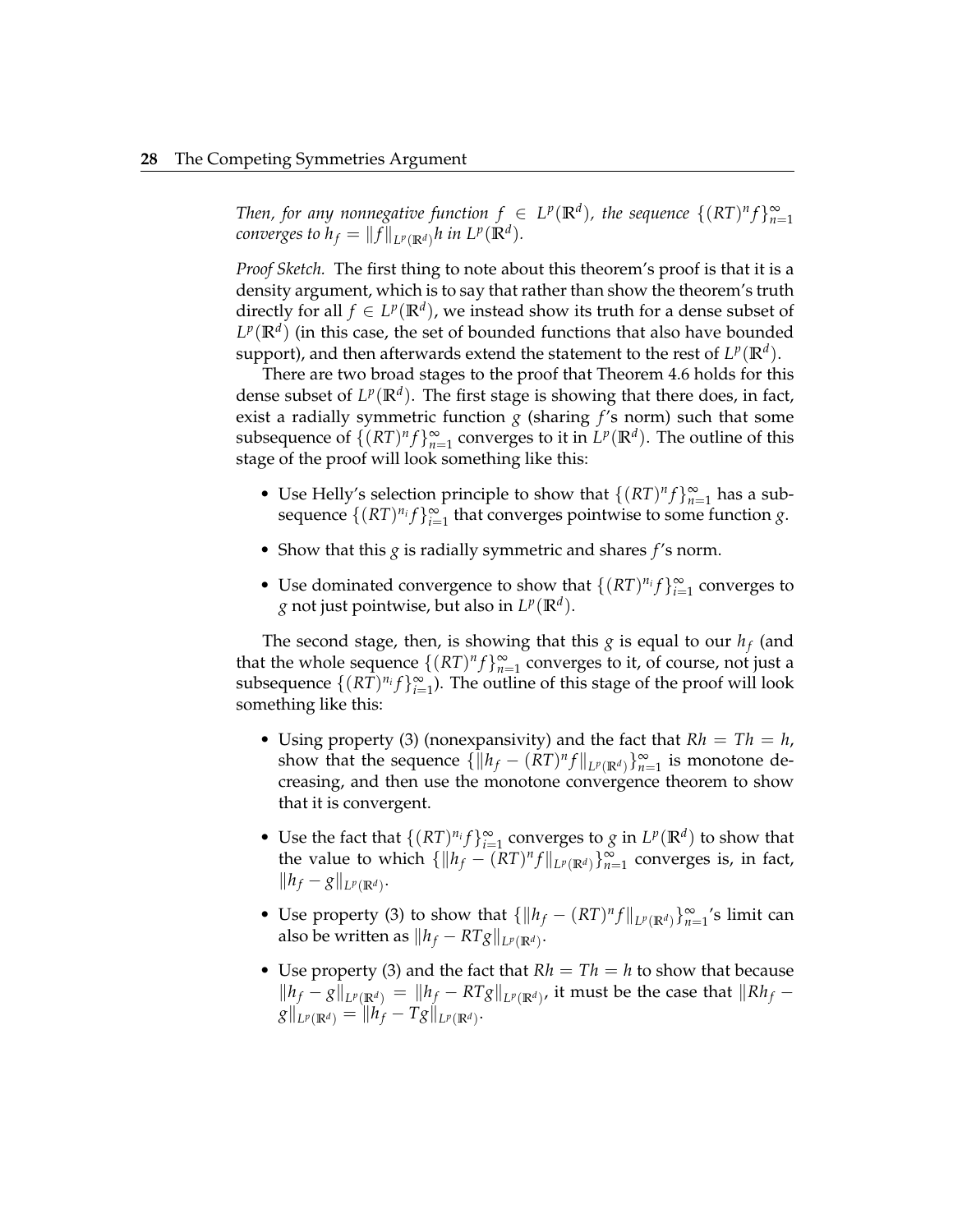• Use Theorem 4.5 to conclude that  $RTg = Tg$ , and use *h*'s uniqueness to show that  $g = h$ .

From this point, it suffices to complete the density argument in order to complete the proof.

Note the importance of the function  $h$  – both in its existence and its uniqueness – in this proof. Intuitively, the existence of such a unique function *h* satisfying property (5) is what allows the two symmetries *R* and *T* to "compete" in a meaningful way.

To understand why this is the case, consider two simple functional operators, the translation  $T_b$  given by  $T_b f(x) = f(x + b)$  (where  $b \in \mathbb{R}^d \setminus \{0\}$ is a nonzero vector) and the rotation  $T_U$  given by  $T_U f(x) = f(Ux)$  (where  $U \in SO(d)$  is a rotation matrix). It can be readily seen that  $T_b$  and  $T_u$ both satisfy properties (1) through (4) of this theorem; however, neither satisfy property (5). In *T<sup>b</sup>* 's case, there are no radially decreasing functions *h* such that  $T_b h = h$  (as "centering" the function at *b* rather than 0 will make the function no longer radially decreasing), and in  $T<sub>U</sub>$ 's case, the set  ${f \in L^p(\mathbb{R}^d) : R f = f, RT_U f = T_U f}$  consists of every single radially symmetric function *f* (as rotating any radially symmetric ), meaning that any possible *h* fails to be unique.

And, indeed, we obtain nothing interesting when we consider the sequences  $\{(RT_b)^n f\}_{n=1}^{\infty}$  and  $\{(RT_U)^n f\}_{n=1}^{\infty}$ . Since the Lebesgue measure is invariant under translation,  $R$  is as well:  $Rf = RT_b f$ . This means that repeatedly applying *R* and *T<sup>b</sup>* to a function will just result in the function *R f* over and over again: we translate *f*, take the symmetric decreasing rearrangement to get  $RT_b f = Rf$ , translate that, take the symmetric decreasing rearrangement to just shift the function back to the origin, translate again to shift it to *b*, take *R* again to move it back, and so on. And since the Lebesgue measure is invariant under rotation, *R* is as well:  $Rf = RT_Uf$ . Repeatedly applying *R* and  $T_u$  to a function will have the same result as with  $T_b$ : we rotate *f*, take the symmetric decreasing rearrangement to get  $RT_U f = Rf$ , rotate it and get back the same function due to its symmetry, take *R* again and get back the same function because it's already symmetric decreasing, rotate again and get back the same function again, take *R* again and get back the same function again, and so on.

If we want  $\{(RT)^n f\}_{n=1}^{\infty}$  to converge to something interesting – to the same function for all  $f - T$  has to actually compete with  $R$ . It has to scramble functions to the extent that the symmetric decreasing rearrangement of *Tf* will be completely different from that of *f* (and thus so that  $(RT)^{k+1}$ *f*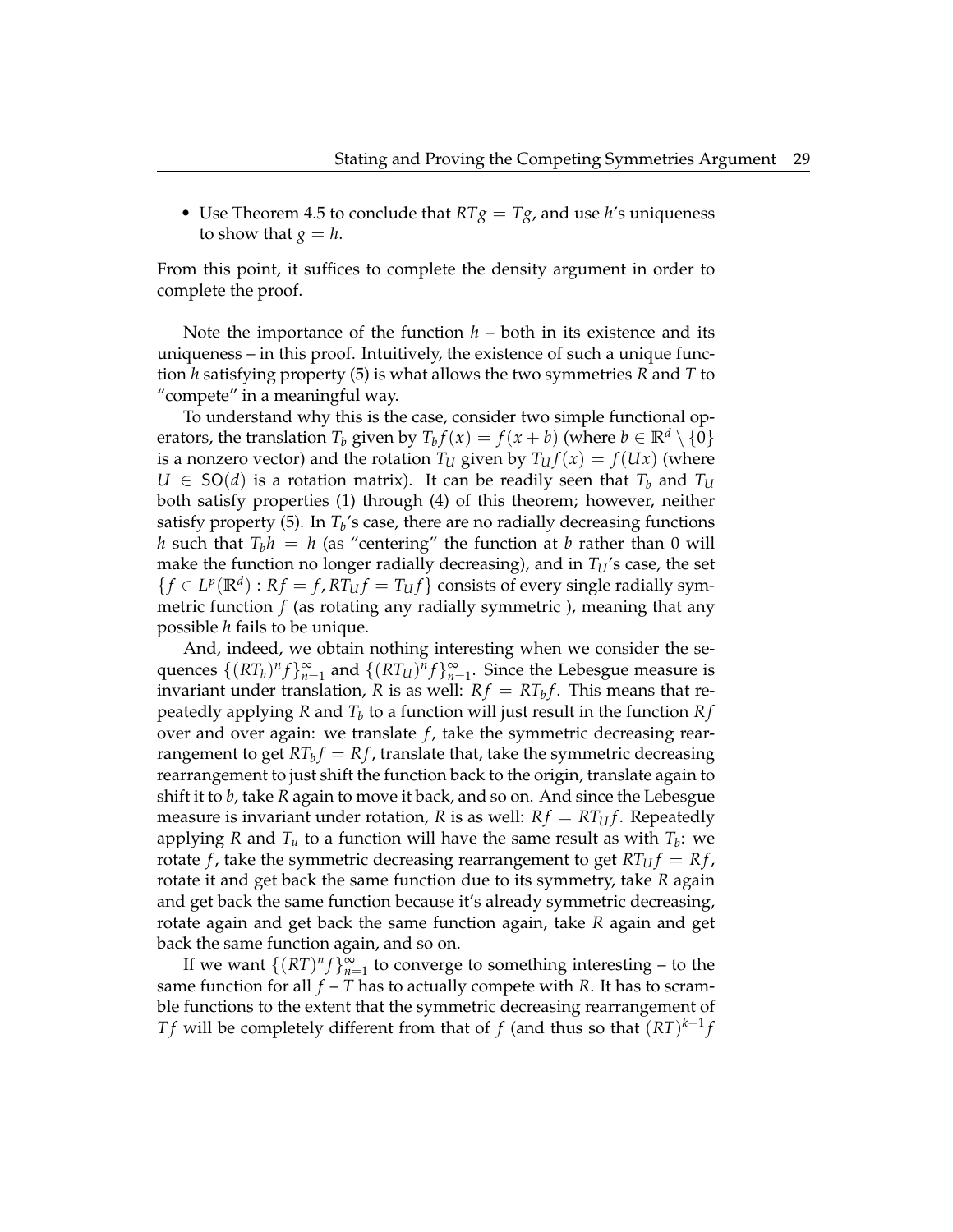is completely different from the preceding sequence element  $(RT)^k f$  for all *k*), instead of "cooperating" with *R* and leaving the sequence  $\{(RT)^n f\}_{n=1}^{\infty}$ stagnant after the first term. And the way we ensure that this competition happens is with property (5): the existence and uniqueness of *h*.

*Proof.* Let  $f$  be a nonnegative function in  $L^p(\mathbb{R}^d)$  that is bounded and whose support on  $\mathbb{R}^d$  is bounded, and let  $h_f = \|f\|_p h$  be the constant multiple of  $h$ that shares  $f$ 's norm. Note that there must exist a constant  $C > 0$  such that

$$
f \leq Ch_f.
$$

After all, if  $f = 0$ , then  $h_f = ||0||_p h = 0$  as well, and the statement is true. Otherwise, when  $f \neq 0$ , so  $||f||_p \neq 0$ , we can say that  $f$  is bounded, so there must be some  $M \in \mathbb{R}^{>0}$  such that  $f \leq M$ . Furthermore,  $f$ 's support is a bounded set, meaning that there exists some radius  $K \in \mathbb{R}^{>0}$  such that  $f$  is 0 outside of the ball of that radius centered at the origin. Because  $Rh_f = h_f$ (by virtue of  $h_f$  being a constant multiple of  $h$ ),  $h_f$  is radially symmetric and nonincreasing, meaning that if  $h_f(x) = m$  for some (and thus all) *x* where  $|x| = K$ , then  $h_f(x) \geq m$  for all x where  $|x| \leq K$ , which is to say for all x in the ball of radius *K* centered at the origin. And as *h* (and thus any positive constant multiple of *h*, like  $h_f$  or  $Ch_f$ ) is strictly positive,  $m > 0$ . Letting  $C = \frac{M}{m}$ , we may write, for all *x* in the ball of radius *K* centered at the origin, that

$$
Ch_f(x) = \frac{M}{m}h_f(x) \ge \frac{M}{m}m = M \ge f(x),
$$

and for all *x* outside that ball, that

$$
Ch_f(x) > 0 = f(x),
$$

as desired.

Now, consider the sequence  $\{(RT)^n f\}_{n=1}^{\infty}$ , and specifically consider any element  $(RT)^n f$  of it. Because any  $(RT)^n f = R(T(RT)^{n-1} f)$  is the symmetric decreasing rearrangement of some function, it must be (symmetric) nonincreasing. Furthermore, because *R* and *T* are both order-preserving (and both fix *Ch<sup>f</sup>* ), any element of this sequence must, like *f* , be bounded above by  $Ch_f$ . After all,  $(RT)^0 f = f \leq Ch_f$ , and if  $(RT)^k f \leq Ch_f$  for some  $k \leq 0$ , then  $T (RT)^k f \leq T C h_f = C h_f$ , which in turn means that  $(RT)^{k+1}f = R(T(RT)^{k}f) \leq RCh_f = Ch_f$ ; so, by induction,  $(RT)^{n}f \leq Ch_f$ for all  $n \geq 1$ .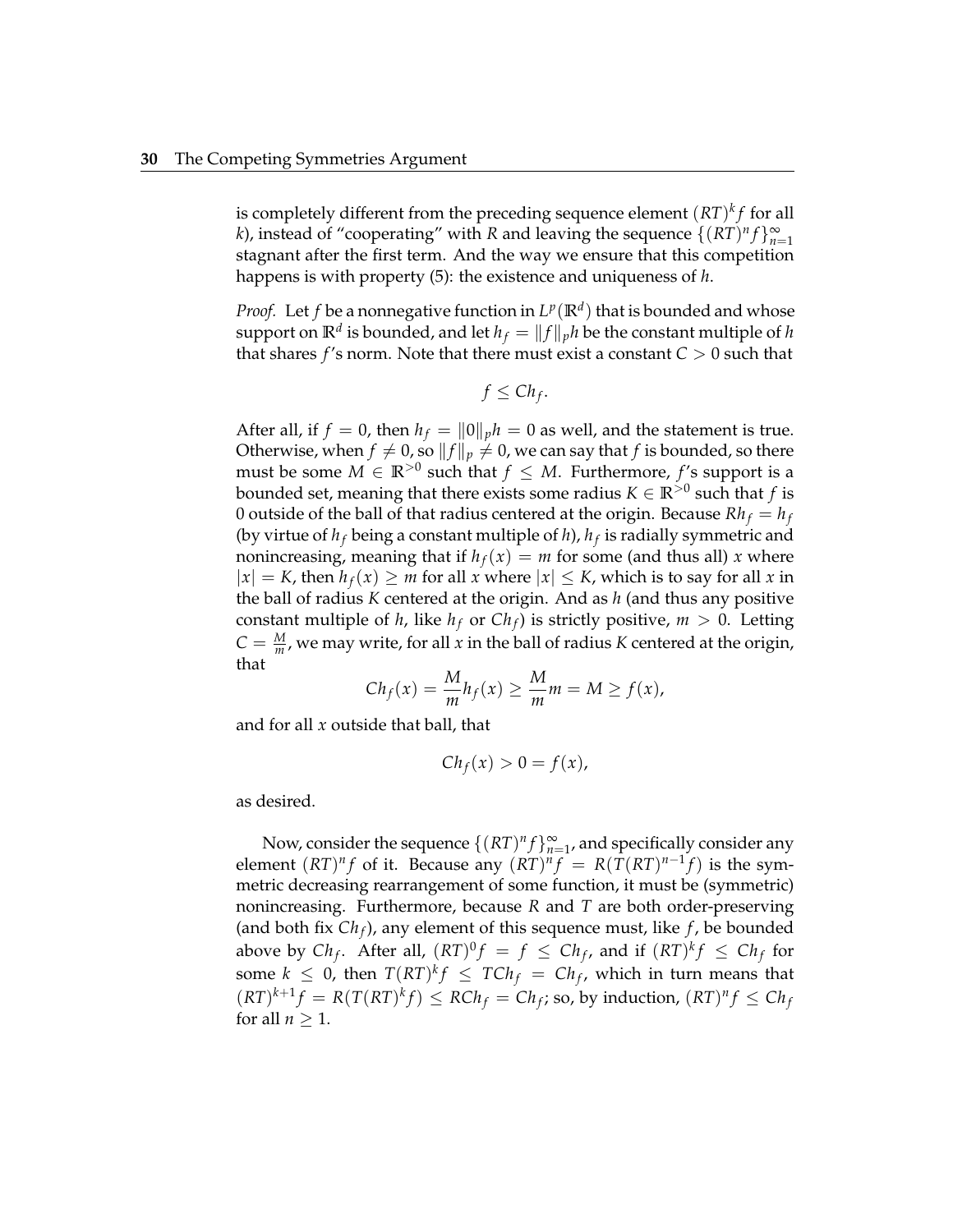From here, because  $Ch_f \leq Ch_f(0)$  (due to the fact that  $Ch_f$  is nonincreasing, so for any  $x \in \mathbb{R}^d$ ,  $|x| \geq 0 = |0|$ , implying that  $Ch_f(x) \leq Ch_f(0)$ ),  $(RT)^n f \leq Ch_f \leq Ch_f(0)$  holds for all  $n \in \mathbb{N}$ , making  $\{(RT)^n f\}_{n=1}^{\infty}$  a uniformly bounded sequence. Since  $\{(RT)^n f\}_{n=1}^{\infty}$  is uniformly bounded and every member of it is nonincreasing, Helly's selection principle (Lemma 4.1) allows us to conclude that there exists a subsequence  $\{(RT)^{n_i}f\}_{i=1}^{\infty}$  $({n_i}_{i=1}^{\infty}$  being a strictly increasing subsequence of the natural numbers) that converges pointwise to some function  $g : \mathbb{R}^d \to \mathbb{R}$ .

Note that *g* is a radially symmetric decreasing function. After all,  $|x| \le$  $|y|$  implies that  $(RT)^{n_i} f(x) \geq (RT)^{n_i} f(y)$  for all  $i \in \mathbb{N}$  (because each  $(RT)^{n_i} f(x)$ ) is radially symmetric decreasing), which in turn implies that

$$
g(x) = \lim_{i \to \infty} (RT)^{n_i} f(x) \ge \lim_{i \to \infty} (RT)^{n_i} f(y) = g(y).
$$

Furthermore, note that  $\|g\|_{L^p(\mathbb{R}^d)} = \|f\|_{L^p(\mathbb{R}^d)}$ . After all, since *R* and *T* are both norm-preserving operations,  $\|(R T)^{n_i}f\|_{L^p(\mathbb{R}^d)} = \|f\|_{L^p(\mathbb{R}^d)}$  for all *i* (by induction); so, as  $\lim_{i\to\infty} (RT)^{n_i}f=g$ , we can conclude (as the nonnegative

$$
\|(RT)^{n_i}f - g\|_{L^p(\mathbb{R}^d)} \ge \left| \|(RT)^{n_i}f\|_{L^p(\mathbb{R}^d)} - \|g\|_{L^p(\mathbb{R}^d)} \right|
$$

goes to 0) that  $\|g\|_{L^p(\mathbb{R}^d)}=\lim_{i\to\infty}\|(RT)^{n_i}f\|_{L^p(\mathbb{R}^d)}=\lim_{i\to\infty}\|f\|_{L^p(\mathbb{R}^d)}.$  Finally, note that because every  $(RT)^{n_i}f$  is less than or equal to  $Ch_f\in L^p(\mathbb{R}^d)$ , dominated convergence furthermore allows us to conclude that  $g \in L^p(\mathbb{R}^d)$ as well, and  $\{(RT)^{n_i}f\}_{i=1}^{\infty}$  converges to *g* under the  $L^p(\mathbb{R}^d)$  norm.

Remember that  $Th = h$ , and that *h* is symmetric decreasing (strictly so, in fact), meaning that  $Rh = h$ . Furthermore, by property (5) of Theorem 4.5,

$$
Rh_f = R(||f||_{L^p(\mathbb{R}^d)}h) = ||f||_{L^p(\mathbb{R}^d)}Rh = ||f||_{L^p(\mathbb{R}^d)}h = h_f,
$$

and by property (4) of *T*,

$$
Th_f = T(||f||_{L^p(\mathbb{R}^d)}h) = ||f||_{L^p(\mathbb{R}^d)}Th = ||f||_{L^p(\mathbb{R}^d)}h = h_f.
$$

Thus, *h<sup>f</sup>* is fixed under *T* and *R*.

Now, consider the sequence  $\{\|h_f - (RT)^n f\|_{L^p(\mathbb{R}^d)}\}_{n=1}^{\infty}$ . Note that  $\{\|h_f (RT)^n f\|_{L^p(\mathbb{R}^d)}\}_{n=1}^{\infty}$  is decreasing, as for any *n*, the nonexpansivity of *T* and *R*, as well as *h<sup>f</sup>* 's fixedness under *T* and *R*, tells us that

$$
||h_f - (RT)^n f||_{L^p(\mathbb{R}^d)} \ge ||Th_f - T(RT)^n f||_{L^p(\mathbb{R}^d)} = ||h_f - T(RT)^n f||_{L^p(\mathbb{R}^d)}
$$
  
\n
$$
\ge ||Rh_f - RT(RT)^n f||_{L^p(\mathbb{R}^d)} = ||h_f - (RT)^{n+1} f||_{L^p(\mathbb{R}^d)}.
$$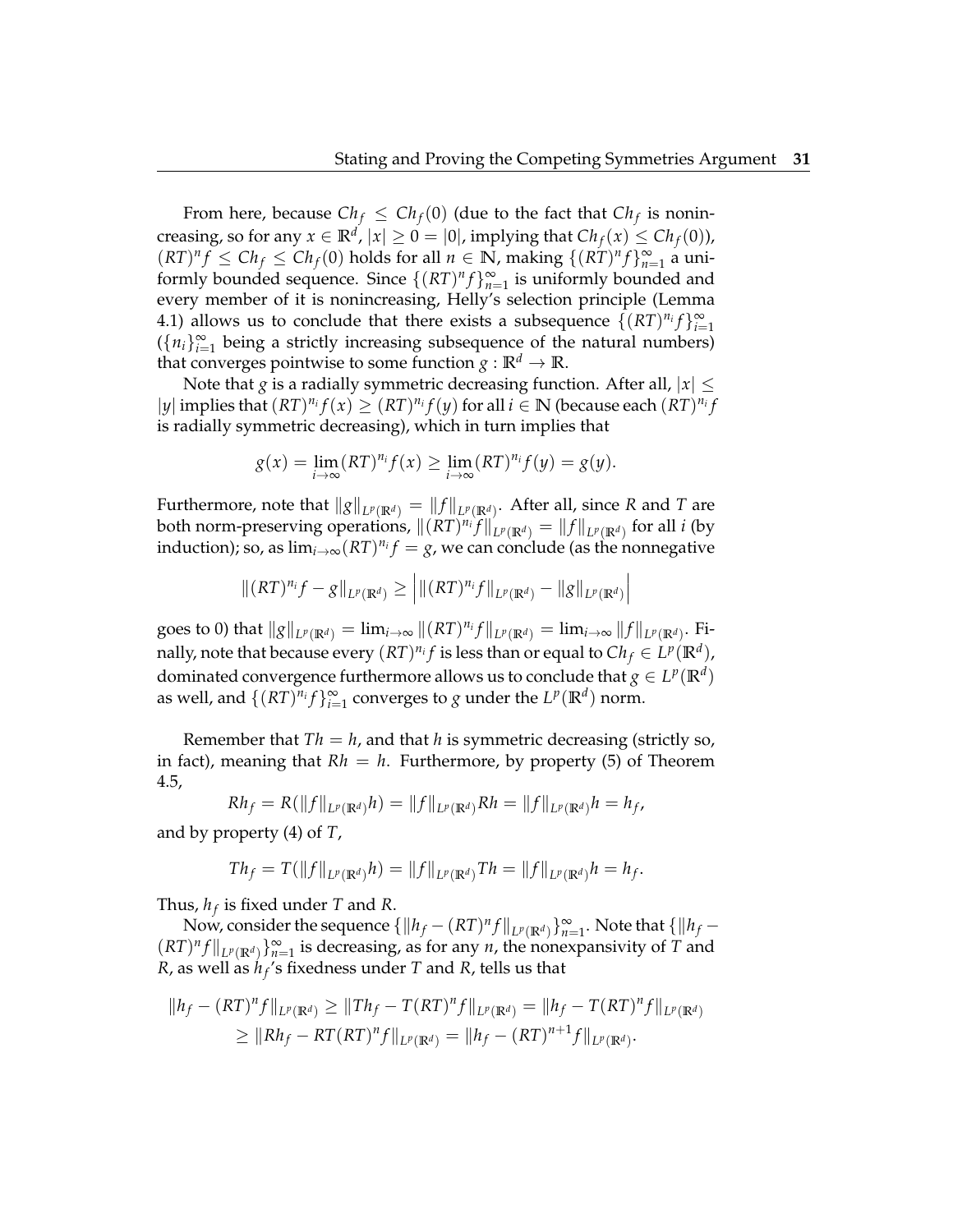#### **32** The Competing Symmetries Argument

Since  $\{\Vert h_f - (RT)^n f \Vert_{L^p(\mathbb{R}^d)}\}_{n=1}^{\infty}$  is decreasing and bounded below by 0 (norms are always nonnegative, after all), the monotone convergence theorem tells us that  $\lim_{n\to\infty} \{||h_f - (RT)^n f||_{L^p(\mathbb{R}^d)}\}_{n=1}^{\infty}$  exists. Furthermore, because  $\{(RT)^{n_i}f\}_{i=1}^{\infty}$  converges to *g* under the  $L^p(\mathbb{R}^d)$  norm,  $\{h_f-(RT)^{n_i}f\}_{i=1}^{\infty}$ converges to  $h_f - g$  in  $L^p(\mathbb{R}^d)$ , which in turn (as the nonnegative

$$
\|(h_f - (RT)^{n_i}f) - (h_f - g)\|_{L^p(\mathbb{R}^d)} \ge \left| \|h_f - (RT)^{n_i}f\|_{L^p(\mathbb{R}^d)} - \|h_f - g\|_{L^p(\mathbb{R}^d)} \right|
$$

goes to 0) means that the subsequence  $\{\|h_f - (RT)^{n_i}f\|_{L^p(\mathbb{R}^d)}\}_{i=1}^{\infty}$  must converge to  $\|h_f - g\|_{L^p(\mathbb{R}^d)}$ . Since the subsequence  $\{\|h_f - (\tilde{R}\tilde{T})^{n_i}\tilde{f}\|_{L^p(\mathbb{R}^d)}\}_{i=1}^{\infty}$ converges to  $||h_f - g||_{L^p(\mathbb{R}^d)}$ , and  $\{||h_f - (RT)^n f||_{L^p(\mathbb{R}^d)}\}_{n=1}^\infty$  converges to something, it must be the case that

$$
\lim_{n\to\infty}||h_f - (RT)^n f||_{L^p(\mathbb{R}^d)} = ||h_f - g||_{L^p(\mathbb{R}^d)}.
$$

Now, note that, by the nonexpansivity of *R* and *T* ,  $RTg = \lim_{i \to \infty} (RT)^{n_i+1}f$  $\inf L^p(\mathbb{R}^d).$  After all, if  $\|g - (RT)^{n_i}f\|_{L^p(\mathbb{R}^d)} < \epsilon$  for an arbitrarily large *i*, then

$$
\epsilon > \|g - (RT)^{n_i}f\|_{L^p(\mathbb{R}^d)} \ge \|Tg - T(RT)^{n_i}f\|_{L^p(\mathbb{R}^d)}
$$
  
 
$$
\ge \|RTg - (RT)^{n_i+1}f\|_{L^p(\mathbb{R}^d)}
$$

as well. By similar logic to above, the fact that  $RTg = \lim_{i \to \infty} (RT)^{n_i + 1}f$ in  $L^p(\mathbb{R}^d)$  means that  $\lim_{i\to\infty}||h_f-(RT)^{n_i+1}f||_{L^p(\mathbb{R}^d)}=||h_f-RTg||_{L^p(\mathbb{R}^d)}$ which (as  $\{\|h_f - (RT)^{n_i+1}f\|_{L^p(\mathbb{R}^d)}\}_{i=1}^{\infty}$  is a subsequence of the convergent  $\{||h_f - (RT)^n f||_{L^p(\mathbb{R}^d)}\}_{n=1}^{\infty}$  means that

$$
\lim_{n \to \infty} ||h_f - (RT)^n f||_{L^p(\mathbb{R}^d)} = ||h_f - RTg||_{L^p(\mathbb{R}^d)},
$$

and thus that

$$
||h_f - g||_{L^p(\mathbb{R}^d)} = ||h_f - RTg||_{L^p(\mathbb{R}^d)}
$$

.

Via repeated application of the fact that  $Rh_f = Th_f = h_f$ , as well as the nonexpansivity of *R* and *T*, we take this statement and write

$$
||h_f - g||_{L^p(\mathbb{R}^d)} = ||h_f - RTg||_{L^p(\mathbb{R}^d)} = ||Rh_f - RTg||_{L^p(\mathbb{R}^d)}
$$
  

$$
\leq ||h_f - Tg||_{L^p(\mathbb{R}^d)} = ||Th_f - Tg||_{L^p(\mathbb{R}^d)} \leq ||h_f - g||_{L^p(\mathbb{R}^d)},
$$

and conclude from this sort of circular inequality chain that

$$
||Rh_f - RTg||_{L^p(\mathbb{R}^d)} = ||h_f - Tg||_{L^p(\mathbb{R}^d)}.
$$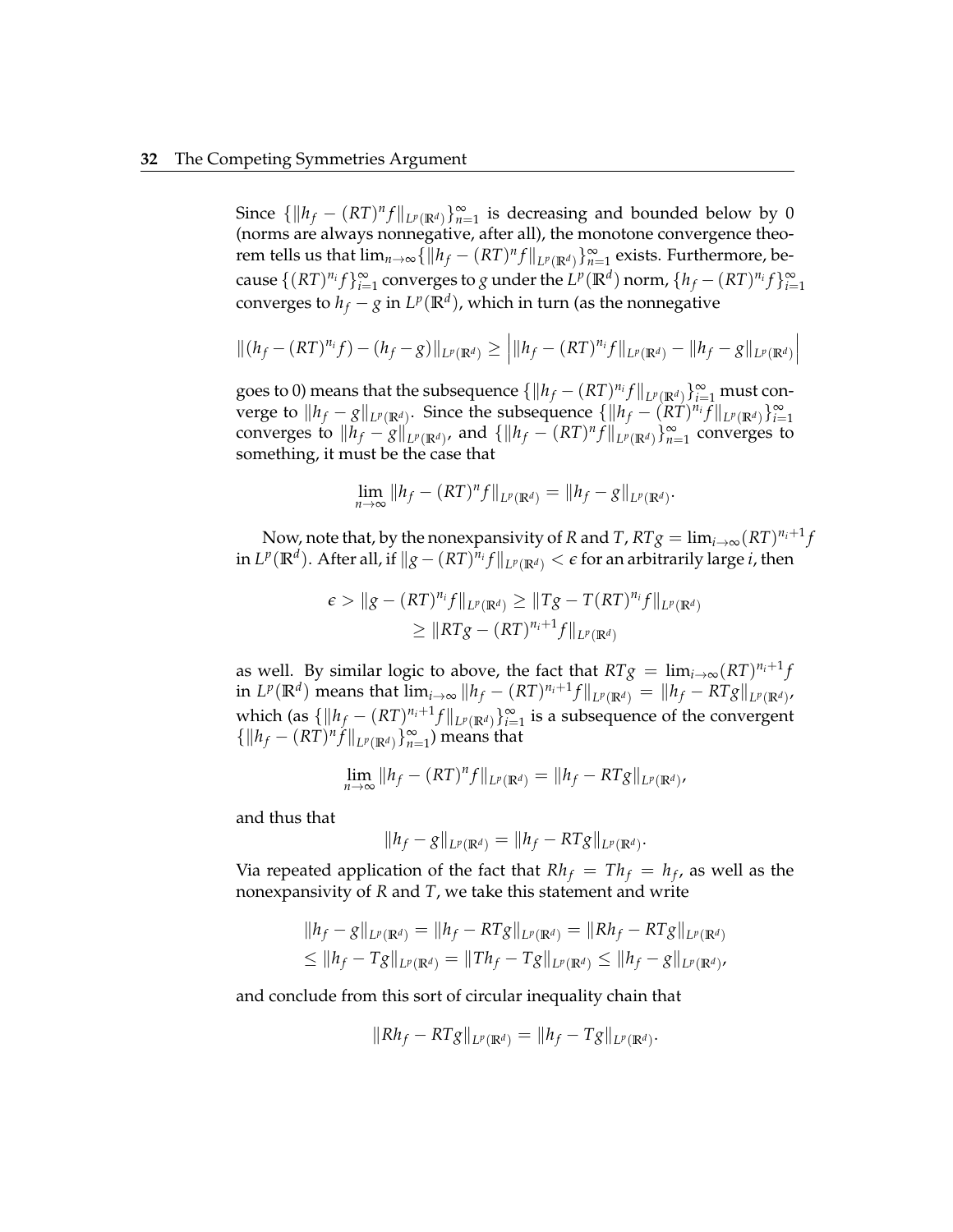Since *h* (and thus *h<sup>f</sup>* ) is strictly decreasing, statement (6) of Theorem 4.5 allows us to conclude that  $RTg = Tg$ ; and as we showed earlier, *g* is symmetric decreasing, meaning that (by part (3) of Theorem 4.5)  $Rg = g$ . But per our assumptions, constant multiples of *h* are the only functions for which those two statements can both be true; thus,  $g = kh$  for some *k* ∈  $\mathbb{R}^{\geq 0}$ . And as  $||kh||_{L^p(\mathbb{R}^d)} = k||h||_{L^p(\mathbb{R}^d)} = k(1) = k$ , while  $||g||_{L^p(\mathbb{R}^d)} =$  $||f||_{L^p(\mathbb{R}^d)}$ , we can conclude that *g* =  $||f||_{L^p(\mathbb{R}^d)}h = h_f$ . With this fact, we may write that

$$
\lim_{n \to \infty} ||h_f - (RT)^n f||_{L^p(\mathbb{R}^d)} = ||h_f - g||_{L^p(\mathbb{R}^d)}
$$
  
=  $||h_f - h_f||_{L^p(\mathbb{R}^d)} = ||0||_{L^p(\mathbb{R}^d)} = 0$ ,

which in turn means that

$$
\lim_{n\to\infty}(RT)^n f = h_f,
$$

as desired.

All that remains to show is that this convergence holds for all nonnegative  $f \in L^p(\mathbb{R}^d)$ , and not just the  $f$ s that are bounded and have bounded support. Let  $\epsilon > 0$ . Note that the set of functions in  $L^p(\mathbb{R}^d)$  that are bounded and have bounded support is dense; so, for any  $f \in L^p(\mathbb{R}^d)$ , we may select a function  $\bar{f} \in L^p(\mathbb{R}^d)$  that is bounded and has bounded support such that  $||f - \bar{f}||_{L^p(\mathbb{R}^d)} < \epsilon/3$ . (Since *R* and *T* are nonexpansive,  $||(RT)^n f − (RT)^n \bar{f}||_{L^p(\mathbb{R}^d)} < \epsilon/3$  for all *n* as well.) Furthermore, because  $\lim_{n\to\infty} (RT)^n \bar{f} = h_{\bar{f}}$ , we know there must exist some  $N \in \mathbb{N}$  such that for  $\|a\|$   $k\geq N$ ,  $\|h_{\bar{f}}-(RT)^k\bar{f}\|_{L^p(\mathbb{R}^d)}<\epsilon/3.$  Finally, note that

$$
||h_f - h_{\bar{f}}||_{L^p(\mathbb{R}^d)} = ||||f||_{L^p(\mathbb{R}^d)}h - ||\bar{f}||_{L^p(\mathbb{R}^d)}h||_{L^p(\mathbb{R}^d)}
$$
  
= 
$$
|||f||_{L^p(\mathbb{R}^d)} - ||\bar{f}||_{L^p(\mathbb{R}^d)}|||h||_{L^p(\mathbb{R}^d)} = |||f||_{L^p(\mathbb{R}^d)} - ||\bar{f}||_{L^p(\mathbb{R}^d)}||_{L^p(\mathbb{R}^d)}
$$
  

$$
\leq ||f - \bar{f}||_{L^p(\mathbb{R}^d)} < \epsilon/3.
$$

Thus, for all  $k \geq N$ ,

$$
||h_f - (RT)^k f||_{L^p(\mathbb{R}^d)} \le ||h_f - h_{\bar{f}}||_{L^p(\mathbb{R}^d)} + ||(RT)^k f - (RT)^k \bar{f}||_{L^p(\mathbb{R}^d)}
$$
  
+ 
$$
||h_{\bar{f}} - (RT)^k \bar{f}||_{L^p(\mathbb{R}^d)} < \epsilon/3 + \epsilon/3 + \epsilon/3 = \epsilon.
$$

Thus,  $\lim_{n\to\infty} (RT)^n f = h_f$ , for all  $f \in L^p(\mathbb{R}^d)$ , as desired.

 $\Box$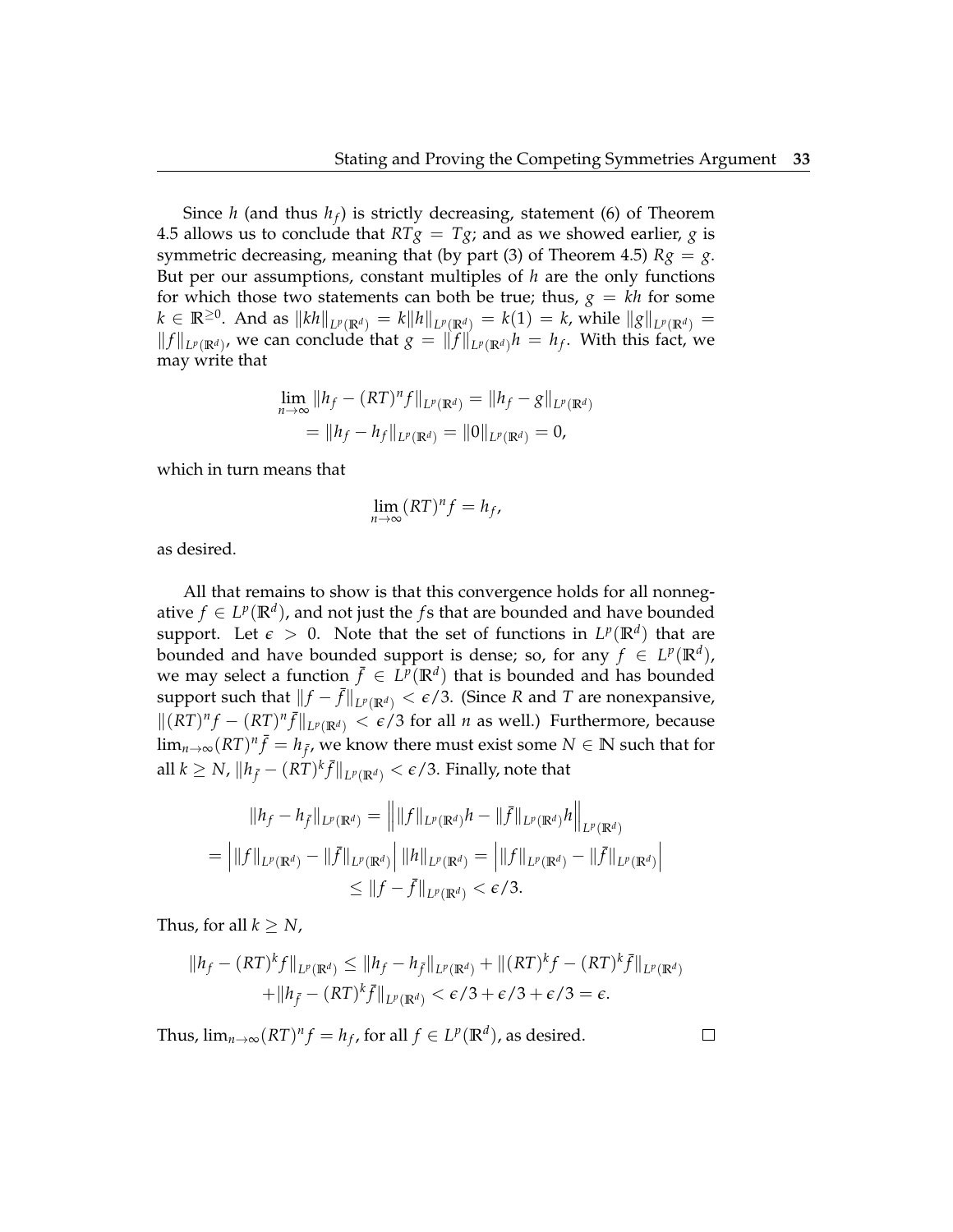With the first part – the central part – of the competing symmetries algorithm demonstrated, we may now show how this convergence of  $\{(RT)^n f\}_{n=1}^{\infty}$ can be used to find extremizers of Φ.

**Theorem 4.7.** Let  $d > 1$  be a given integer, let  $q \in (1, d + 1]$  be given, and let  $p = \frac{dq}{d+a}$ *d*<sup>*q*</sup>  $_{d+q-1}$ *. If there exists a functional operator (a symmetry)*  $T$  :  $L^p(\mathbb{R}^d)$  → *L p* (**R***<sup>d</sup>* ) *such that:*

- *(1) For all*  $f$  ∈  $L^p(\mathbb{R}^d)$ ,  $||Tf||_{L^p(\mathbb{R}^d)} = ||f||_{L^p(\mathbb{R}^d)}$ . In other words, T is norm*preserving.*
- *(2)* For all  $f, g \in L^p(\mathbb{R}^d)$ , if  $f \leq g$ , then  $Tf \leq Tg$ . In other words, T is *order-preserving.*
- (3) For all  $f,g\in L^p(\mathbb{R}^d)$ ,  $\|Tf-Tg\|_{L^p(\mathbb{R}^d)}\leq \|f-g\|_{L^p(\mathbb{R}^d)}$ . In other words, *T is nonexpansive.*
- *(4) For all*  $f \in L^p(\mathbb{R}^d)$  *and all*  $C \in \mathbb{R}^{\geq 0}$ ,  $T(Cf) = CTf$ .
- *(5) There exists a strictly positive function*  $h \in L^p(\mathbb{R}^d)$  *such that:* 
	- $||h||_{L^p(\mathbb{R}^d)} = 1.$
	- *h is strictly decreasing (radially).*
	- $Th = h$ .

• 
$$
\{f \in L^p(\mathbb{R}^d) : Rf = f, RTf = Tf\} = \{Ch : C \in \mathbb{R}^{\geq 0}\}.
$$

(6) For all 
$$
f \in L^p(\mathbb{R}^d)
$$
,  $\Phi(Tf) \geq \Phi(f)$ .

*Then h and all positive constant multiples of h are extremizers of* Φ*.*

*Proof.* Let *f* be a nonzero, nonnegative function in  $L^p(\mathbb{R}^d)$ . For any natural *m*, define the function  $f_m = \min\{f(x), mh(x)\}$ ; note that  $f_m$  is still nonnegative (as  $f$  and  $mh$  are), and that as it is bounded by functions in  $L^p(\mathbb{R}^d)$ , it is also in  $L^p(\mathbb{R}^d)$ . Thus, by Theorem 4.6, the sequence  $\{(RT)^n f_m\}_{m=1}^{\infty}$  must converge to  $h_{f_m} = ||f_m||_{L^p(\mathbb{R}^d)} h$  (the constant multiple of *h* whose norm is equal to  $||f_m||_{L^p(\mathbb{R}^d)}$ ) in  $L^p(\mathbb{R}^d)$ . Since  $\{(RT)^n f_m\}_{m=1}^\infty$  converges to  $h_{f_m}$  in  $L^p(\mathbb{R}^d)$ , by Lemma 4.2 there must exist a subsequence  $\{(RT)^{n_i}f_m\}_{i=1}^{\infty}$  that converges to  $h_{f_m}$  pointwise.

Note that  $(RT)^{0}f_{m}=f_{m}\leq mh.$  Furthermore note that if  $(RT)^{k}f_{m}\leq mh$ for some  $k \geq 0$ , then  $T(RT)^k f_m \leq T(mh) = mh$ , which in turn means that  $(RT)^{k+1}$ *f*<sup>*m*</sup> =  $R(T(RT)^k$ *f*<sup>*m*</sup>)  $\leq Rmh = mh$  (as as *R* and *T* are orderpreserving and fix constant multiples of *h*), so, by induction,  $(RT)^n f_m \leq mh$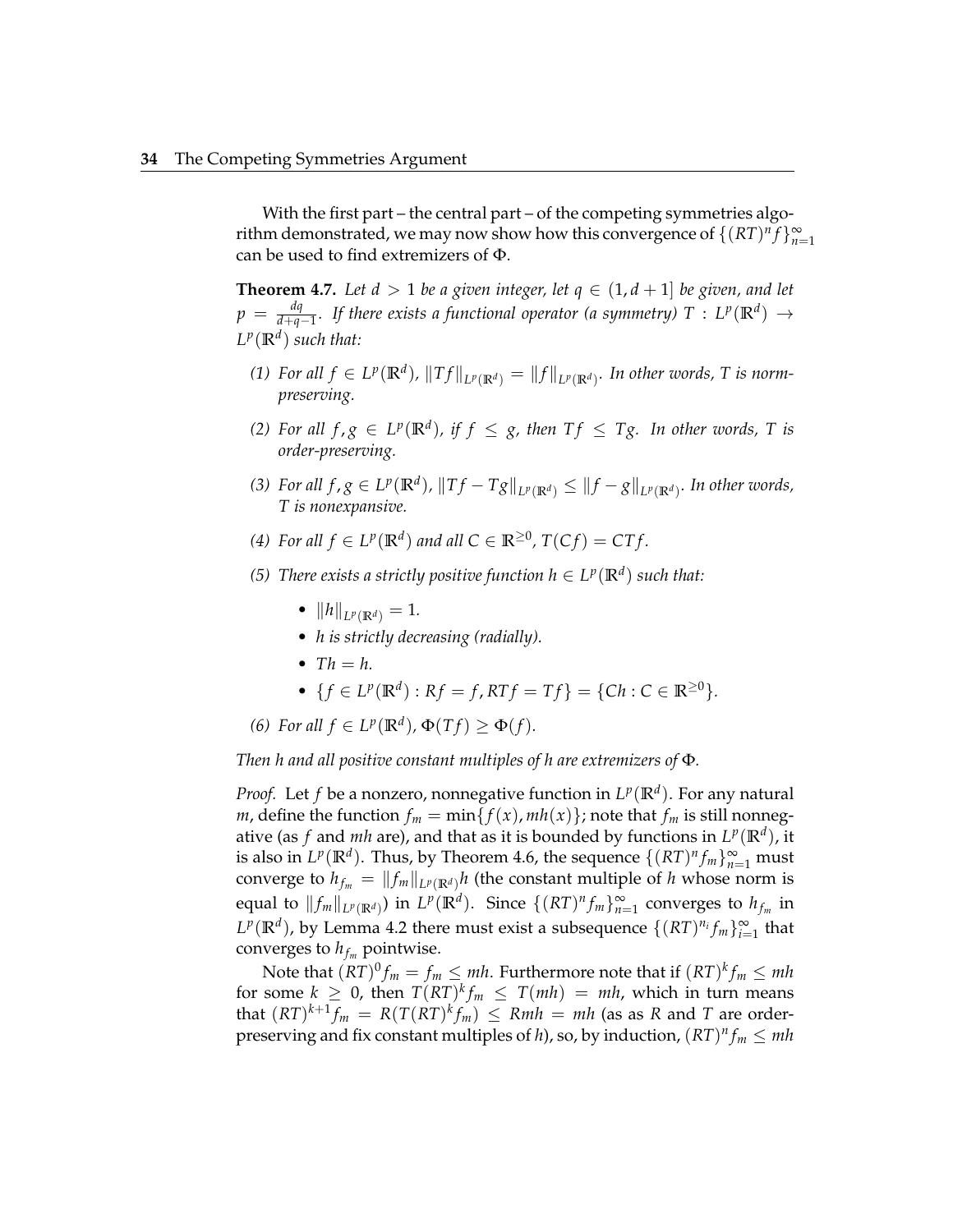for all  $n \geq 1$ , and thus the sequence  $\{(RT)^{n_i}f_m\}_{i=1}^{\infty}$  is bounded above by the function  $mh \in L^p(\mathbb{R}^d)$ .

Since  $\mathcal X$  is a bounded linear operator from  $L^p(\mathbb R^d)$  to  $L^q(\mathcal M)$ , we know that  $Xmh \in L^q(\mathcal{M})$ , and that X is continuous. Therefore, with  $mh \in$  $L^p(\mathbb{R}^d)$  as the dominating function for the sequence  $\{(RT)^{n_i}f_m\}_{i=1}^{\infty}$  that converges to  $h_{f_m}$  pointwise, we may use dominated convergence to con- $\text{clude that } \{\|\mathcal{X}(RT)^{n_i}f_m\|_{L^q(\mathcal{M})}\}_{i=1}^{\infty} \text{ converges to } \|\mathcal{X}h_{f_m}\|_{L^q(\mathcal{M})}.$ 

Dominated convergence also lets us show that  $\{ \|(R\hat{T})^{n_i} f_m \|_{L^p(\mathbb{R}^d)} \}_{i=1}^\infty$ converges to  $\|h_{f_m}\|_{L^p(\mathbb{R}^d)} = \|f_m\|_{L^p(\mathbb{R}^d)}.$  Thus, the quotient of these two sequences  $\{\Phi((\hat{R}T)^{n_i}f_m)\}_{i=1}^\infty$  must converge to  $\Phi(h_{f_m})$  – and, because Φ is invariant under multiplication by a positive constant (as discussed in the paragraph following the proof of Lemma4.4), we can say that it converges to  $\Phi$ (*Ch*) for any  $C > 0$ .

Now, consider the sequence  $\{\Phi((RT)^nf_m)\}_{n=1}^{\infty}$ . Note that because  $\Phi(Rg) \geq 0$  $\Phi(g)$  and  $\Phi(Tg) \ge \Phi(g)$  for all  $f$ , this sequence is nondecreasing –  $\Phi((RT)^n f_m) \le$  $\Phi(T(RT)^nf_m) \leq \Phi((RT)^{n+1}f_m)$  for all  $n \geq 1$  (and, indeed, for  $n = 0$  as well, meaning that every element of  $\{\Phi((RT)^n f_m)\}_{n=1}^{\infty}$  is greater than or equal to  $\Phi(f_m)$ ). Since this sequence of real numbers has a subsequence  $\{\Phi((RT)^{n_i}f_m)\}_{i=1}^{\infty}$  that converges to  $\Phi(Ch)$ , and is nondecreasing, we can conclude that  $\{\Phi((RT)^n f_m)\}_{n=1}^{\infty}$  itself converges to  $\Phi(Ch)$  from below. And as  $\Phi(f_m)$  is less than or equal to every element in  $\{\Phi((RT)^n f_m)\}_{n=1}^\infty$ , it must be less than or equal to that sequence's limit. Thus, for any  $m \in \mathbb{N}$ ,

$$
\Phi(f_m)\leq \Phi(Ch).
$$

Now, consider the sequence  $\{f_m\}_{m=1}^{\infty}$  =  $\{\min\{f(x), mh(x)\}\}_{m=1}^{\infty}$ . It converges pointwise to  $f$  (as for any  $x \in \mathbb{R}^d$ ,  $f_m(x) = \min\{f(x), mh(x)\} =$ *f*(*x*) for all  $m \geq \frac{f(x)}{h(x)}$  $\frac{f(x)}{h(x)}$ ), and, due to  $h'$ s strict positivity, is furthermore monotone nondecreasing pointwise. By the monotone convergence theorem, then (taking functions to the *p*th power, taking functions to the *q*th power, and taking the X-ray transform of functions preserves their monotonicity, after all), it must be the case that  $\{\Phi(f_m)\}_{m=1}^{\infty}$  converges to  $\Phi(f)$ ; and as  $\Phi(Ch)$  is greater than or equal to every element in  $\{\Phi(f_m)\}_{m=1}^\infty$ , it must be greater than or equal to that sequence's limit. Thus,

$$
\Phi(f) \le \Phi(Ch).
$$

All that remains to extend this proof from all nonnegative functions *f* ∈  $L^p(\mathbb{R}^d)$  where  $\|f\|_{L^p(\mathbb{R}^d)} \neq 0$  to all functions  $f \in L^p(\mathbb{R}^d)$  where  $\|f\|_{L^p(\mathbb{R}^d)} \neq 0$ 0. By Lemma 3.3, for any  $f \in L^p(\mathbb{R}^d)$  (with nonzero norm),  $\Phi(f) \leq \Phi(|f|).$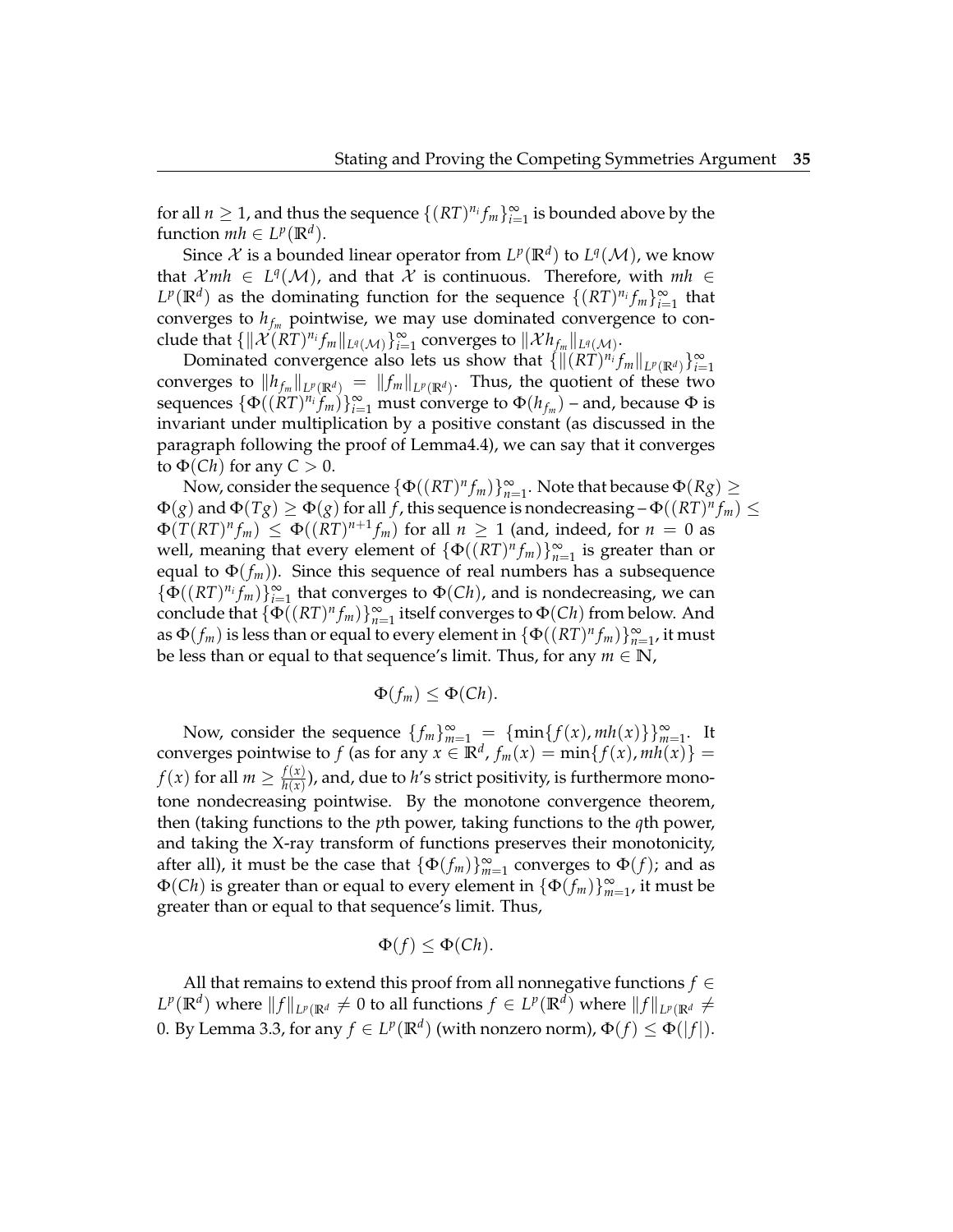And as  $|f|$  is nonnegative, we may use what we concluded above to state  $\text{that } \Phi(|f|) \leq \Phi(Ch). \text{ Thus, for all } f \in L^p(\mathbb{R}^d) \text{ with nonzero } L^p(\mathbb{R}^d) \text{ norm, }$ 

$$
\Phi(f) \leq \Phi(Ch).
$$

Thus, as  $h$  and all positive constant multiples of  $h$  are elements of  $L^p(\mathbb{R}^d)$ with nonzero norm whose value under  $\Phi$  is greater than or equal to that of every single member of  $L^p(\mathbb{R}^d)$  (with nonzero norm), we can conclude that *h* and its positive constant multiples are extremizers of Φ, as desired.  $\Box$ 

(The above proofs were mostly derived from [2] and from Chapter 4 of [6].)

## **4.4 Applying the Competing Symmetries Argument to Prove the Baernstein-Loss Conjecture**

Now that we have defined and demonstrated the competing symmetries proof in general, we will demonstrate how it has been concretely applied to prove the Baernstein-Loss Conjecture in two separate cases.

Because the competing symmetries argument requires a particular transformation  $T: L^p(\mathbb{R}^d) \to L^p(\mathbb{R}^d)$  (for a given  $q$  and  $d$ ) in order to function, the two successful competing symmetry-based proofs of the Baernstein-Loss conjecture – the one for  $q = 2$  and the one for  $q = d + 1$  – are each associated with a different such transformation (a sphere-based one we call *D* in the  $q = 2$  case and a hemisphere-based one we call *J* in the  $q = d + 1$ case).

The transformations needed for these proofs are, as discussed in Theorem 4.7, required to satisfy several properties (norm-preservation, orderpreservation, and so on); however, because many of these properties are very broad and hard to study on their own terms, rather than try and search for useful transformations *T* from the hard-to-describe space of all maps  $L^p(\mathbb{R}^d) \to L^p(\mathbb{R}^d)$  satisfying the required properties in their weakest possible form, analysts usually restrict their attention to certain well-understood subclasses of transformations  $L^p(\mathbb{R}^d) \to L^p(\mathbb{R}^d)$  that can easily be shown to satisfy the required properties, or even stronger versions of them (even if it is technically an open question whether we could possibly find transformations satisfying the required properties outside of these classes). For instance, one of the requirements for a transformation *T* to apply to the competing symmetries argument is that  $\Phi(Tf) \ge \Phi(f)$  for all  $f \in L^p(\mathbb{R}^d)$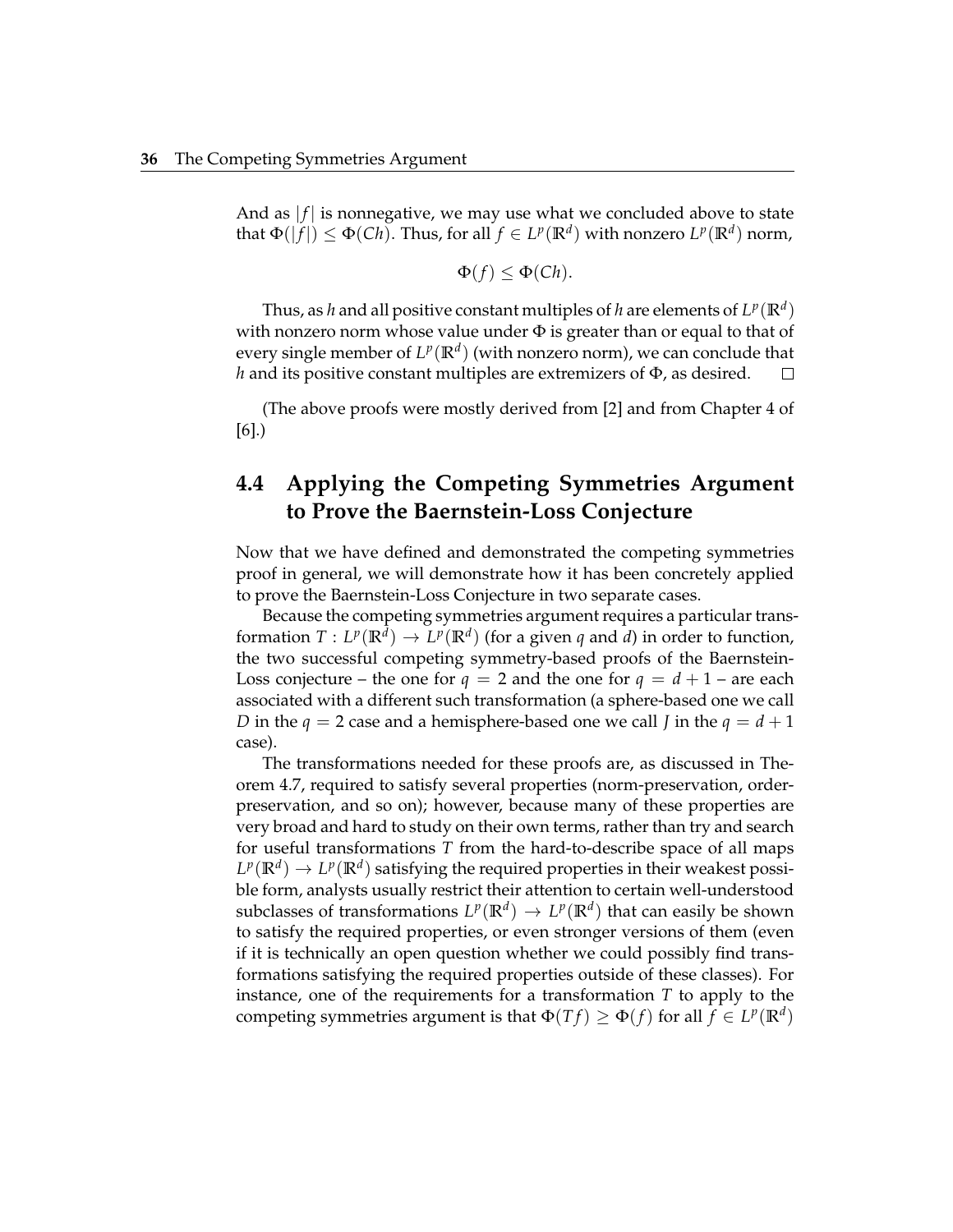with nonzero norm. But because finding and classifying such transformations where  $\Phi(Tf) > \Phi(f)$  for some f is difficult, we will (as per past research) restrict our attention to symmetries of Φ.

**Definition 9.** A transformation  $T: L^p(\mathbb{R}^d) \to L^p(\mathbb{R}^d)$  is called a symmetry of  $\mathbb{R}^d$  *if, for all*  $f \in L^p(\mathbb{R}^d)$  *where*  $||f||_{L^p(\mathbb{R}^d)} \neq 0$ *,* 

$$
\Phi(Tf) = \Phi(f).
$$

In a similar vein, there are potentially many types of transformations that are norm-preserving, order-preserving, and nonexpansive. However, again, we will restrict our attention to transformations of the following form (since this subclass of transformations is easier to analyze, still quite broad, and guaranteed to be norm-preserving, order-preserving, homogenous of degree 1, and not just nonexpansive, but fully isometric).

**Theorem 4.8.** Let  $\gamma(x) = (\gamma_1(x), \gamma_2(x), \ldots, \gamma_d(x))$  be a bijective map from  $\mathbb{R}^d$ *to itself that is continuous and differentiable almost everywhere. The functional*  $t$ ransformation  $T: L^p(\mathbb{R}^d) \to L^p(\mathbb{R}^d)$  given by

$$
Tf(x) = \gamma^* f(x) = |\mathcal{J}_{\gamma^{-1}}(x)|^{1/p} f(\gamma^{-1}(x))
$$

*(where* J *represents the Jacobian of a function, or rather, the determinant of the Jacobian) satisfies the following properties:*

- *(1) For all*  $f \in L^p(\mathbb{R}^d)$ ,  $||Tf||_{L^p(\mathbb{R}^d)} = ||f||_{L^p(\mathbb{R}^d)}$ . In other words, T is norm*preserving.*
- *(2)* For all  $f, g \in L^p(\mathbb{R}^d)$ , if  $f \leq g$ , then  $Tf \leq Tg$ . In other words, T is *order-preserving.*
- (3) For all  $f,g\in L^p(\mathbb{R}^d)$ ,  $\|Tf-Tg\|_{L^p(\mathbb{R}^d)}=\|f-g\|_{L^p(\mathbb{R}^d)}$ . In other words, *T* is an isometry on  $L^p(\mathbb{R}^d)$  (and is also nonexpansive by implication).
- *(4) For all*  $f \in L^p(\mathbb{R}^d)$  *and*  $C \in \mathbb{R}^{\geq 0}$ ,  $T(Cf) = CTf$ .

*Proof.* First, let us show that statement (1) holds, which is to say that *T* preserves functions'  $L^p$  norms. For any  $f \in L^p(\mathbb{R}^d)$ , note that:

$$
||Tf||_{L^{p}(\mathbb{R}^{d})} = \left(\int_{\mathbb{R}^{d}} |Tf(x)|^{p} dx\right)^{1/p} = \left(\int_{\mathbb{R}^{d}} |(\mathcal{J}_{\gamma^{-1}}(x)|^{1/p} f(\gamma^{-1}(x))|^{p} dx\right)^{1/p}
$$

$$
= \left(\int_{\mathbb{R}^{d}} |f(\gamma^{-1}(x))|^{p} ||\mathcal{J}_{\gamma^{-1}}(x)|^{1/p}|^{p} dx\right)^{1/p} = \left(\int_{\mathbb{R}^{d}} |f(\gamma^{-1}(x))|^{p} |\mathcal{J}_{\gamma^{-1}}(x)| dx\right)^{1/p}
$$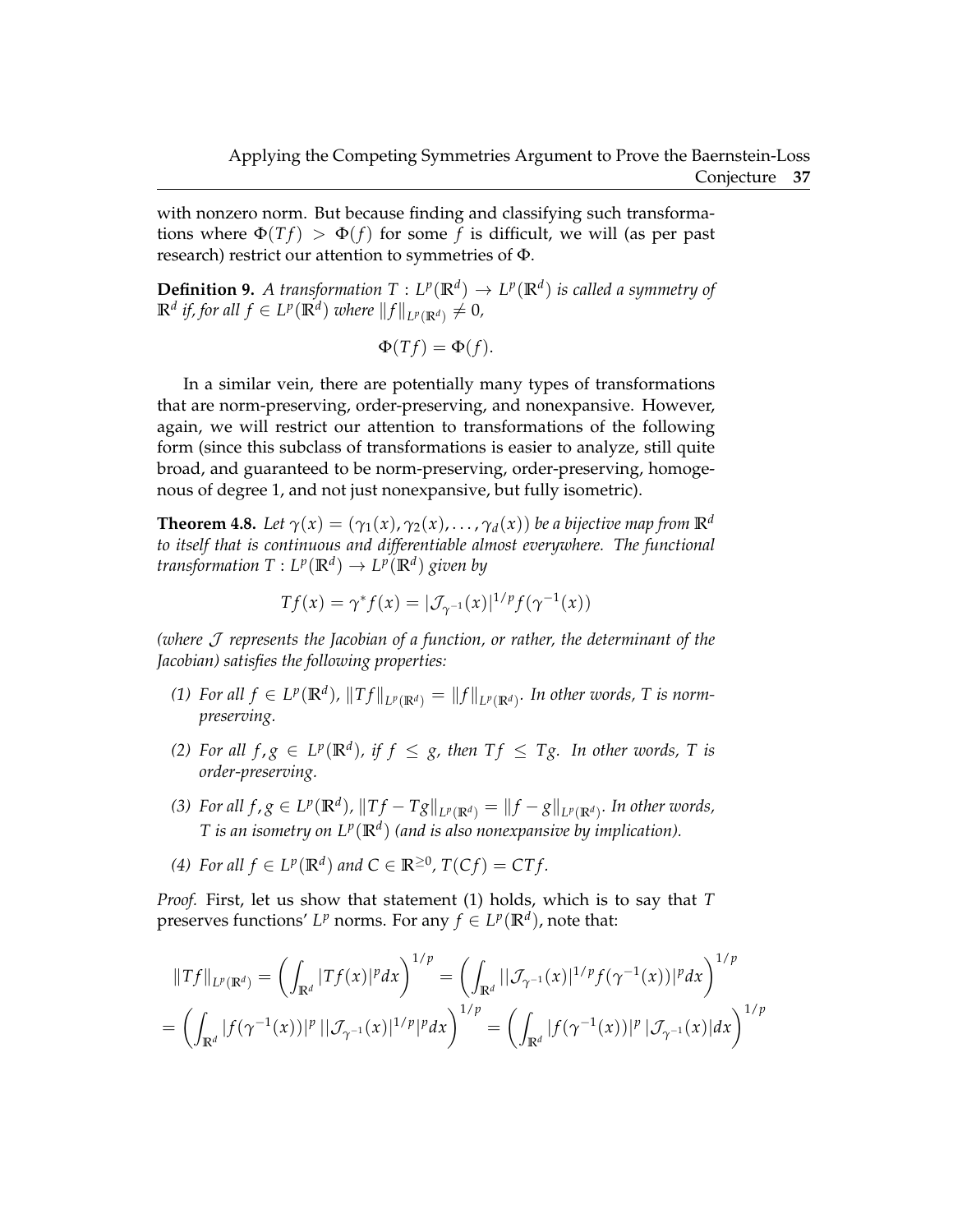We now change variables so that  $u = \gamma^{-1}(x)$ , meaning that  $du = |\mathcal{J}_{\gamma^{-1}}(x)| dx$ , allowing us to write that:

$$
\left(\int_{\mathbb{R}^d} |f(\gamma^{-1}(x))|^p \, |\mathcal{J}_{\gamma^{-1}}(x)| dx\right)^{1/p} = \left(\int_{\mathbb{R}^d} |f(u)|^p du\right)^{1/p} = \|f\|_{L^p(\mathbb{R}^d)}.
$$

Thus, we see that  $||Tf||_{L^p(X)} = ||f||_{L^p(X)}$ , as desired.

Next, let us show that statement (2) holds, which is to say that *T* preserves the order of functions in  $L^p(\mathbb{R}^d)$ . Let  $f,g\in L^p(\mathbb{R}^d)$ , such that  $f\leq g$ (i.e.,  $f(x) \leq g(x)$  for all  $x \in \mathbb{R}^d$ ). Then, for all  $x \in \mathbb{R}^d$ , we may write that:

$$
f \le g
$$
  
\n
$$
f(\gamma^{-1}(x)) \le g(\gamma^{-1}(x))
$$
 (as  $\gamma^{-1}(x) \in \mathbb{R}^d$ )  
\n
$$
|\mathcal{J}_{\gamma^{-1}}(x)|^{1/p} f(\gamma^{-1}(x)) \le |\mathcal{J}_{\gamma^{-1}}(x)|^{1/p} g(\gamma^{-1}(x))
$$
 (as  $|\mathcal{J}_{\gamma^{-1}}(x)|^{1/p} \ge 0$ )  
\n
$$
Tf(x) \le Tg(x)
$$

Thus, as  $Tf(x) \leq Tg(x)$  for all  $x \in \mathbb{R}^d$ ,  $Tf \leq Tg$ , as desired.

Next, let us show that statement (3) holds, which is to say that *T* preserves the distance between functions in  $L^p(\mathbb{R}^d)$ . Let  $f, g \in L^p(\mathbb{R}^d)$ . Note that for all  $x \in \mathbb{R}^d$  ,

$$
Tf(x) - Tg(x) = |\mathcal{J}_{\gamma^{-1}}(x)|^{1/p} f(\gamma^{-1}(x)) - |\mathcal{J}_{\gamma^{-1}}(x)|^{1/p} g(\gamma^{-1}(x))
$$
  
=  $|\mathcal{J}_{\gamma^{-1}}(x)|^{1/p} (f(\gamma^{-1}(x)) - g(\gamma^{-1}(x))) = |\mathcal{J}_{\gamma^{-1}}(x)|^{1/p} (f - g)(x)$   
=  $T(f - g)(x)$ .

So,  $Tf - Tg = T(f - g)$ . Since, as per statement (1), *T* preserves functions'  $L^p(\mathbb{R}^d)$  norms, we then have that

$$
||Tf - Tg||_{L^p(\mathbb{R}^d)} = ||T(f - g)||_{L^p(\mathbb{R}^d)} = ||f - g||_{L^p(\mathbb{R}^d)}
$$

for all  $f$ ,  $g \in L^p(\mathbb{R}^d)$ , as desired.

Finally, let us show that statement (4) holds. Let  $f \in L^p(\mathbb{R}^d)$  and  $C \in$  $\mathbb{R}^{\geq 0}$ . Then, for all  $x \in \mathbb{R}^d$ :

$$
Tf(x) = |\mathcal{J}_{\gamma^{-1}}(x)|^{1/p} \left( Cf(\gamma^{-1}(x)) \right) = C \left( |\mathcal{J}_{\gamma^{-1}}(x)|^{1/p} f(\gamma^{-1}(x)) = CTf(x). \right)
$$

Thus, as  $T(Cf(x)) = CTf(x)$  for all  $x \in \mathbb{R}^d$ ,  $T(Cf) = CTf$ , as desired.

As we shall discuss below, the two successful transformations that have been discovered for this argument are constructed using this "*γ*" method.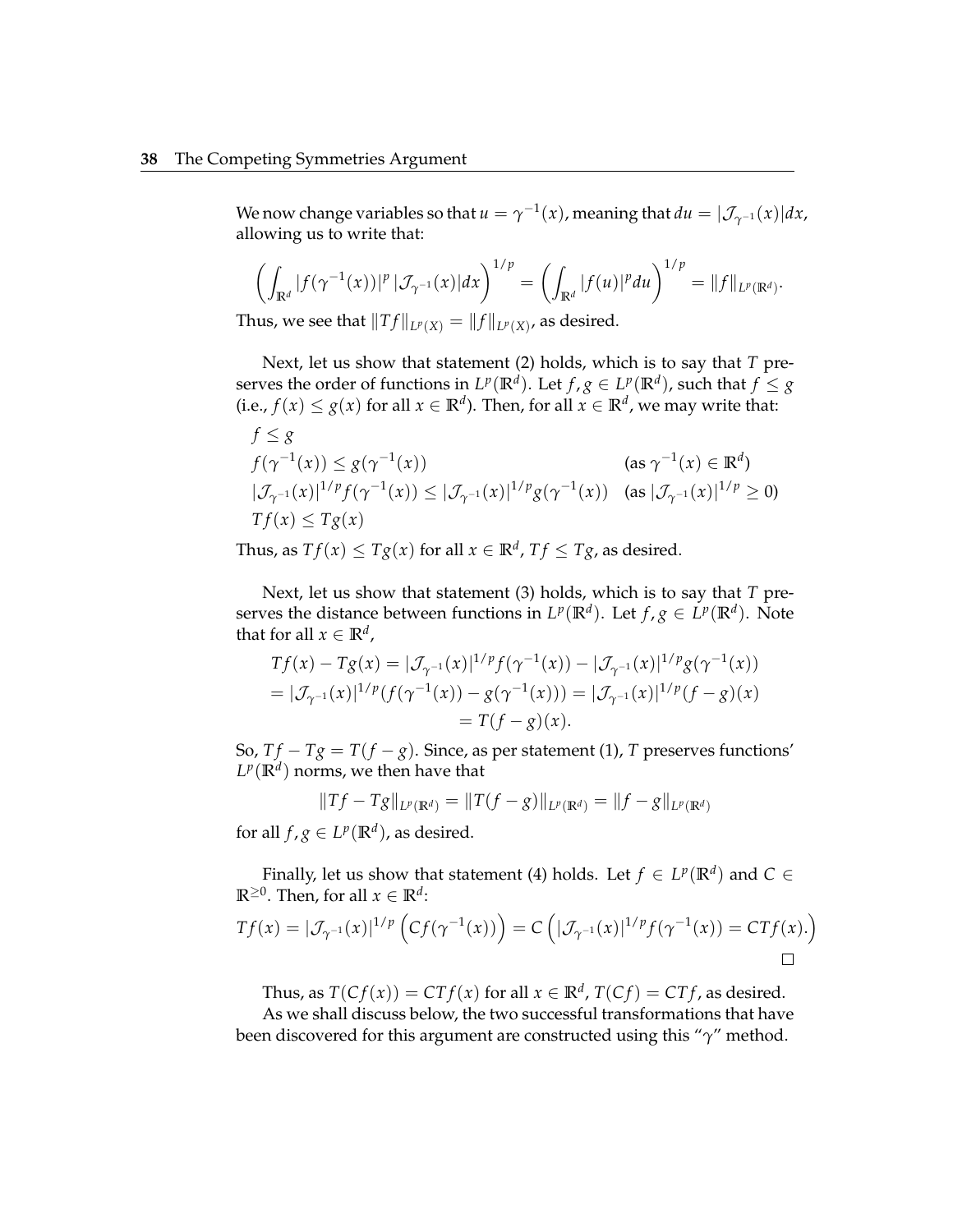#### **4.4.1 Using the Transformation** *D* **to Prove the Baernstein-Loss Conjecture when**  $q = 2$

As has been mentioned several times previously, proving the Baernstein-Loss conjecture when  $q = 2$  involves using a transformation  $L^p(\mathbb{R}^d) \rightarrow$  $L^p(\mathbb{R}^d)$  called *D*. To be more specific, *D* is a transformation that is defined such that for any  $f \in L^p(\mathbb{R}^d)$ ,

$$
Df(x) = \left(\frac{2}{|x+a|^2}\right)^{\frac{d}{p}} f\left(\frac{2x_1}{|x+a|^2}, \dots, \frac{2x_{d-1}}{|x+a|^2}, \frac{|x|^2 - 1}{|x+a|^2}\right)
$$

(where  $a = (0, \ldots, 0, 1) \in \mathbb{R}^d$ ). As per Theorem 4.8, *D* is based on the mapping

$$
\gamma(x) = \left(\frac{2x_1}{|x-a|^2}, \dots, \frac{2x_{d-1}}{|x-a|^2}, \frac{1-|x|^2}{|x-a|^2}\right),
$$

which is a continuous, differentiable, invertible map from  $\mathbb{R}^d \setminus \{a\}$  to itself (as the singleton set  $\{a\}$  has measure 0 in  $\mathbb{R}^d$ , we can ignore it).

The map  $\gamma$  is, in turn, derived from the following sphere-based process:

• Given a point  $x = (x_1, x_2, \ldots, x_d) \in \mathbb{R}^d$  (with  $x_1 \neq 0$ ), map it onto the unit sphere **S** *d* in **R***d*+<sup>1</sup> via a stereographic projection:

$$
(x_1, ..., x_d) \mapsto \left(\frac{2x_1}{1+|x|^2}, ..., \frac{2x_d}{1+|x|^2}, \frac{1-|x|^2}{1+|x|^2}\right).
$$

• Rotate this hemisphere 90 degrees "down" (so that the "north pole" at  $(0, \ldots, 0, 1)$  rotates to the position of the standard basis vector  $(0, \ldots, 0, 1, 0) \in$  $S^d$ , while the point  $(0, \ldots, 0, 1, 0)$  is itself mapped to the "south pole"  $(0, \ldots, 0, -1) \in \mathbb{S}^d$ , with all other standard basis vectors being fixed). This rotation corresponds to the map:

$$
(s_1, s_2, \ldots, s_d, s_{d+1}) \mapsto (s_1, s_2, \ldots, s_{d+1}, -s_d),
$$

and applying it to our point *x* after the aforementioned modified stereographic projection gives us:

$$
(x_1,\ldots,x_d)\mapsto \left(\frac{2x_1}{1+|x|^2},\ldots,\frac{2x_{d-1}}{1+|x|^2},\frac{1-|x|^2}{1+|x|^2},\frac{-2x_d}{1+|x|^2}\right).
$$

• Finally, undo the stereographic projection. The inverse of our stereographic projection is

$$
(s_1, s_2, \ldots, s_d, s_{d+1}) \mapsto \left(\frac{s_1}{1 + s_{d+1}}, \frac{s_2}{1 + s_{d+1}}, \ldots, \frac{s_d}{1 + s_{d+1}}\right).
$$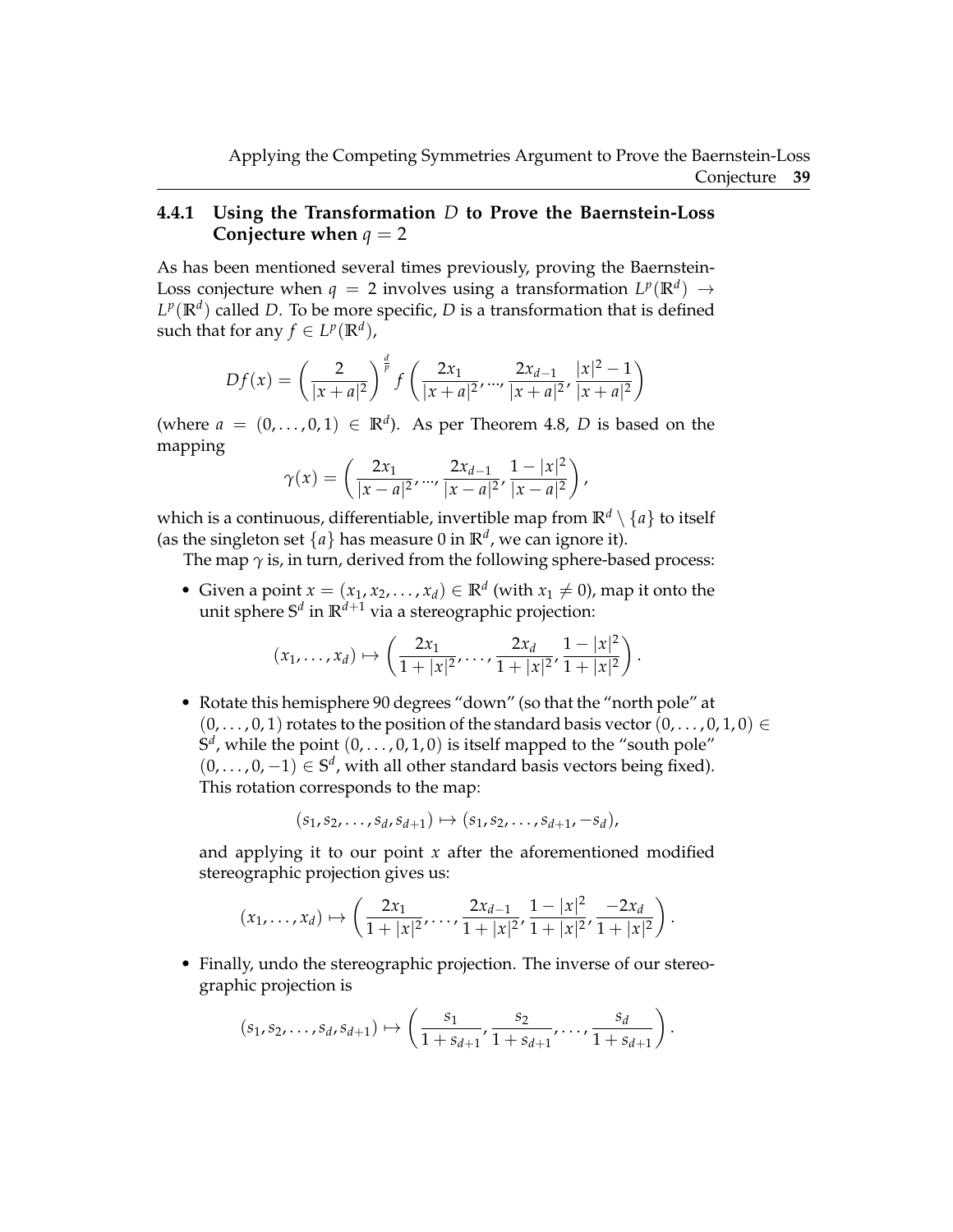With this in mind, our final step in transforming points  $x \in \mathbb{R}^d$  – points which, after these first two steps, have so far been mapped to points in the sphere  $S^d \subseteq \mathbb{R}^{d+1}$  – will be to use this inverse stereographic projection to move them from that sphere back to **R***<sup>d</sup>* . Doing so, we obtain

$$
(x_1, ..., x_d) \mapsto \left(\frac{2x_1}{1+|x|^2-2x_d}, ..., \frac{2x_{d-1}}{1+|x|^2-2x_d}, \frac{1-|x|^2}{1+|x|^2-2x_d}\right)
$$
  
= 
$$
\left(\frac{2x_1}{|x-a|^2}, ..., \frac{2x_{d-1}}{|x-a|^2}, \frac{1-|x|^2}{|x-a|^2}\right),
$$

which is indeed our *γ*.

As we would hope, *D* satisfies all of the requirements posed by Theorem 4.7. By Theorem 4.8, it satisfies requirements  $(1)$ ,  $(2)$ ,  $(3)$ , and  $(4)$ ; as we shall see in section 5.2, it satisfies requirement (6) by being a symmetry of  $\Phi$  when  $q = 2$ ; and there is indeed a function  $h \in L^p(\mathbb{R}^d)$  satisfying the conditions of requirement (5), namely,

$$
h(x) = 2^{\frac{d-1}{p}} \left( \frac{\pi^{\frac{d}{2}}}{\Gamma(\frac{d}{2})} \right)^{-\frac{1}{p}} (1+|x|^2)^{-\frac{1}{2}\frac{d-1}{p-1}}.
$$

While a proof of the last part of requirement (5) (the uniqueness of *h* and its constant multiples among radially symmetric decreasing functions that remain radially symmetric decreasing under *D*) is nontrivial (and can be seen in [6]), the fact that *h* is a radially symmetric, strictly decreasing function of unit norm that is fixed under *D* can be immediately verified.

In any case, note that as this *h* is a constant multiple of  $(1+|x|^2)^{-\frac{1}{2}\frac{d-1}{p-1}}$ , it is one of the conjectured extremizers  $f_0$ . By Theorem 4.7, *h* is an extremizer of  $\Phi$  when  $q = 2$ , which, by Lemma 4.4, means that every  $f_0$  is an extremizer of  $\Phi$  when  $q = 2$ , and the Baernstein-Loss conjecture is true when  $q = 2$ , as desired.

#### **4.4.2 Using the Transformation** *J* **to Prove the Baernstein-Loss Conjecture when**  $q = d + 1$

In a similar vein, proving the Baernstein-Loss conjecture when  $q = d + 1$ involves using a transformation  $L^p(\mathbb{R}^d) \to L^p(\mathbb{R}^d)$  called *J*. Specifically, *J* is a transformation that is defined such that for any  $f \in L^p(\mathbb{R}^d)$ ,

$$
Jf(x) = x_1^{-2} f(x_1^{-1}, x_1^{-1}x_2, \dots, x_1^{-1}x_d).
$$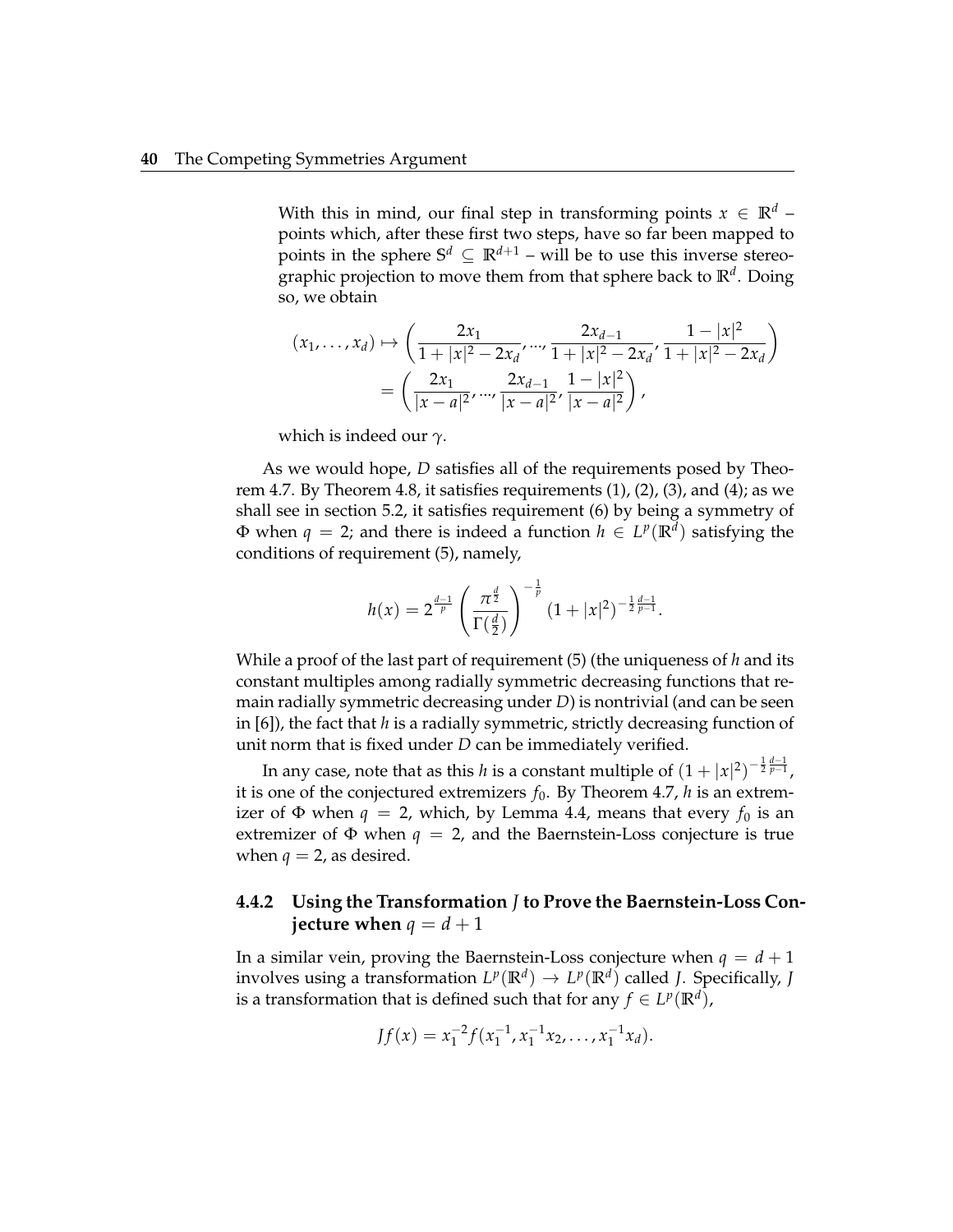It is based on the mapping

$$
\gamma(x)=(x_1^{-1},x_1^{-1}x_2,\ldots,x_1^{-1}x_d),
$$

which is a continuous, differentiable, invertible map from  $\mathbb{R}^d \setminus \{(x_1, \ldots, x_d) \in$  $\mathbb{R}^d$  :  $x_1 = 0$ } to itself (as the *d* − 1-dimensional hyperplane  $\{(x_1, \ldots, x_d) \in$  $\mathbb{R}^d$  :  $x_1 = 0$ } has measure 0 in  $\mathbb{R}^d$ , we can ignore it).

The map  $\gamma$  is, in turn, derived from the following hemisphere-based process:

• Given a point  $x = (x_1, x_2, \ldots, x_d) \in \mathbb{R}^d$  (with  $x_1 \neq 0$ ), map it onto the top half of the sphere  $S^d$  in  $\mathbb{R}^{d+1}$  (i.e., the part of the sphere that lies in the region  $\{(s_1, \ldots, s_{d+1}) \in \mathbb{R}^{d+1} : s_{d+1} > 0\})$  via a modified stereographic projection:

$$
(x_1,...,x_d) \mapsto \left(\frac{x_1}{\sqrt{1+|x|^2}}, \frac{x_d}{\sqrt{1+|x|^2}}, \frac{1}{\sqrt{1+|x|^2}}\right).
$$

• Rotate this hemisphere 90 degrees "down" (so that the "north pole" at  $(0, \ldots, 0, 1)$  rotates to the position of the standard basis vector  $(1, 0, \ldots, 0) \in$  $S^d$ , while the point  $(1,0,\ldots,0)$  is itself mapped to the "south pole"  $(0, \ldots, 0, -1) \in \mathbb{S}^d$ , with all other standard basis vectors being fixed), and then reflect it around the hyperplane  $\{(s_1, \ldots, s_{d+1}) : s_{d+1} = 0\}$ (so that the "north pole"  $(0, \ldots, 0, 1)$  and "south pole"  $(0, \ldots, 0, -1)$ swap positions, but no other axes are affected). This rotation and reflection corresponds to the map:

$$
(s_1, s_2, \ldots, s_d, s_{d+1}) \mapsto (s_{d+1}, s_2, \ldots, s_d, s_1),
$$

and applying it to our point  $x$  after the aforementioned modified stereographic projection gives us:

$$
(x_1,...,x_d) \mapsto \left(\frac{1}{\sqrt{1+|x|^2}}, \dots, \frac{x_d}{\sqrt{1+|x|^2}}, \frac{x_1}{\sqrt{1+|x|^2}}\right).
$$

• Finally, undo the modified stereographic projection. The inverse of that modified stereographic projection is

$$
(s_1, s_2, \ldots, s_d, s_{d+1}) \mapsto \left(\frac{s_1}{s_{d+1}}, \frac{s_2}{s_{d+1}}, \ldots, \frac{s_d}{s_{d+1}}\right).
$$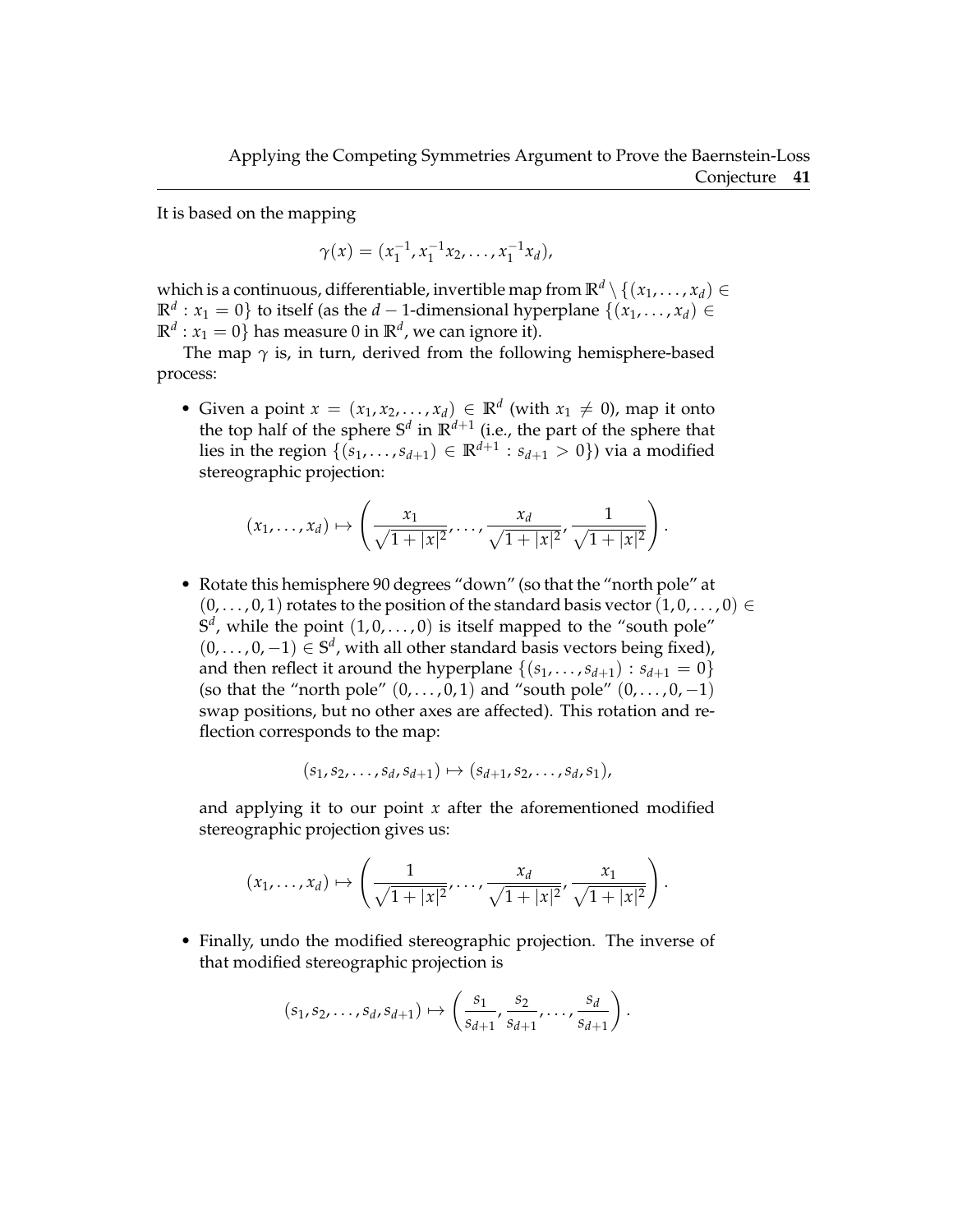Note that even though the modified stereographic projection we defined specifically mapped  $\mathbb{R}^d$  to the hemisphere of  $\mathbb{S}^d \subseteq \mathbb{R}^{d+1}$  that is contained in the region  $\{(s_1, ..., s_{d+1}) \in \mathbb{R}^{d+1} : s_{d+1} > 0\}$ , this inverse projection can be used to bijectively map *any* hemisphere of **S** *d* to **R***<sup>d</sup>* .

With this in mind, our final step in transforming points  $x \in \mathbb{R}^d$  – points which, after these first two steps, have so far been mapped to points in the hemisphere of  $\mathbb{S}^d$  that is contained in the region  $\{(s_1,\ldots,s_{d+1})\in$  $\mathbb{R}^{d+1}: s_1 > 0$ } – will be to use this inverse modified stereographic projection to move them from that hemisphere back to **R***<sup>d</sup>* . Doing so, we obtain

$$
(x_1, \ldots, x_d) \mapsto (x_1^{-1}, x_1^{-1}x_2, \ldots, x_1^{-1}x_d),
$$

which is indeed our *γ*.

Once more, as we would hope, *J* satisfies all of the requirements posed by Theorem 4.7. By Theorem 4.8, it satisfies requirements (1), (2), (3), and (4); as we shall see in section 5.3, it satisfies requirement (6) by being a symmetry of  $\Phi$  when  $q = d + 1$ ; and there is indeed a function  $h \in L^p(\mathbb{R}^d)$ satisfying the conditions of requirement (5). And that function is once again

$$
h(x) = 2^{\frac{d-1}{p}} \left( \frac{\pi^{\frac{d}{2}}}{\Gamma(\frac{d}{2})} \right)^{-\frac{1}{p}} (1+|x|^2)^{-\frac{1}{2}\frac{d-1}{p-1}}.
$$

A proof of the uniqueness of *h* and its constant multiples among radially symmetric decreasing functions that remain radially symmetric decreasing under *J* remains nontrivial, but it remains clear that *h* is a radially symmetric, strictly decreasing function of unit norm that is fixed under *J*.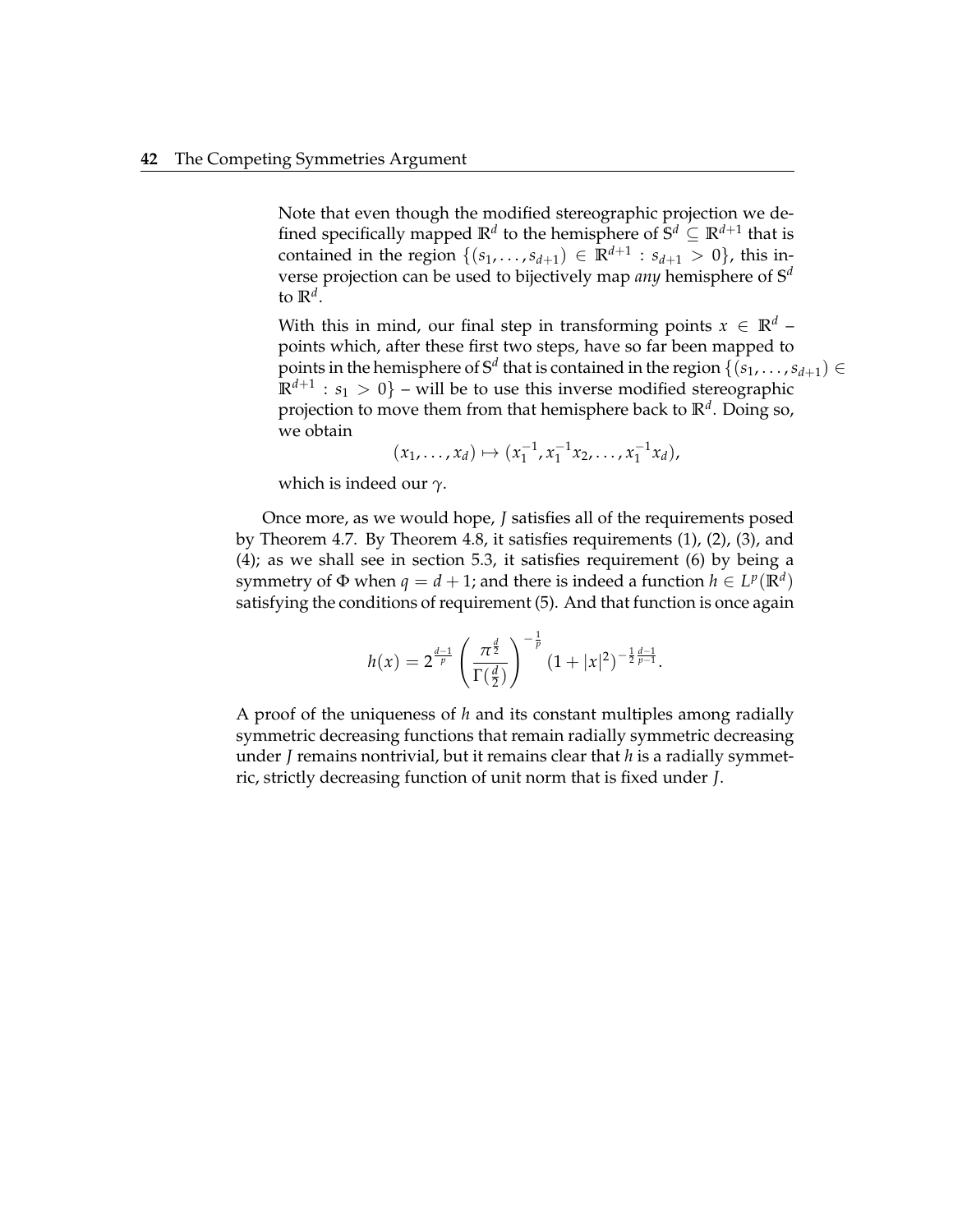# **Chapter 5**

# **A Sufficient Condition for a Transformation to be a Symmetry**

As discussed previously, when coming up with transformations *T* for the competing symmetries argument, it is easiest to focus on symmetries of Φ derived via maps *γ* : **R***<sup>d</sup>* → **R***<sup>d</sup>* . Although such transformations may not be the only ones that would work for this argument, they are the easiest to create and analyze. This fact is born out by the following theorem, original to this paper, which seeks to provide a condition that must be satisfied in order for a transformation derived from a *γ* : **R***<sup>d</sup>* → **R***<sup>d</sup>* to be a symmetry of Φ, and, in doing so, further narrow the scope of analysts' search even further (perhaps even, as Chapter 7 hints at, narrowing that scope down to nothing).

**Theorem 5.1.** Let d be an integer such that  $d > 1$ , let q be any real number such *that*  $q \geq 2$ , and let  $p = \frac{dq}{d + a}$  $\frac{dq}{d+q-1}$ ; furthermore, let T : L<sup>p</sup>( $\mathbb{R}^d$ ) → L<sup>p</sup>( $\mathbb{R}^d$ ) be a *functional operator. If T satisfies the following conditions:*

*(1) There exists a bijective map*  $\gamma(x) = (\gamma_1(x), \gamma_2(x), \ldots, \gamma_d(x))$  *from*  $\mathbb{R}^d$  *to itself (that is continuous and bijective almost everywhere) such that*

$$
Tf(x) = \gamma^* f(x) = |\mathcal{J}_{\gamma^{-1}}(x)|^{1/p} f(\gamma^{-1}(x)).
$$
 (5.1)

*(2) The equation*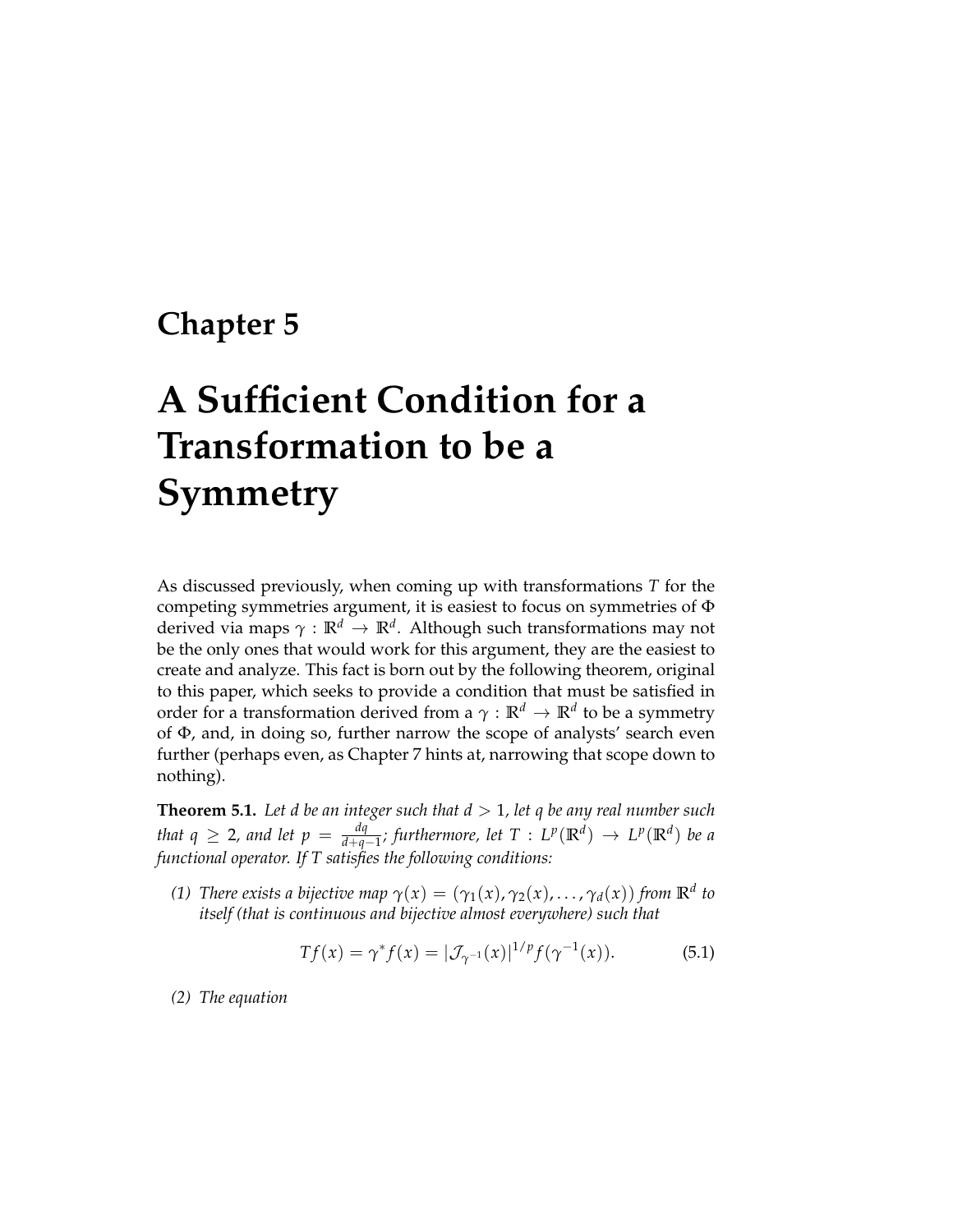$$
\left(\frac{|u-v|}{|\gamma(u)-\gamma(v)|}\right)^{q-1-d}
$$
\n
$$
= |\mathcal{J}_{\gamma}(u)\mathcal{J}_{\gamma}(v)|^{1-\frac{d+q-1}{dq}} \left|\frac{\nabla \gamma_i((1-s)u+sv)\cdot(v-u)}{|\mathcal{J}_{\gamma}((1-s)u+sv)|^{\frac{d+q-1}{dq}}(\gamma_i(v)-\gamma_i(u))}\right|^{q-2}
$$
\n(5.2)

*holds for almost every*  $u$ *,*  $v \in \mathbb{R}^d$ *, almost every*  $s \in \mathbb{R}$ *, and all*  $i \in \{1,\ldots,d\}$ *.* 

*Then T is a symmetry of*  $\Phi(f) = \frac{\|\mathcal{X}f\|_{L^q(\mathcal{M})}}{\|f\|_{L^p(\mathbb{R}^d)}}$ , which is to say that  $\|Tf\|_{L^p(\mathbb{R}^d)} =$  $||f||_{L^p(\mathbb{R}^d)}$ ,  $||\mathcal{X}Tf||_{L^q(\mathcal{M})} = ||\mathcal{X}f||_{L^q(\mathcal{M})}$ , and  $\Phi(Tf) = \Phi(f)$ .

*Proof.* From Theorem 4.8, we already know that  $||Tf||_{L^p(\mathbb{R}^d)} = ||f||_{L^p(\mathbb{R}^d)}$ . So, it suffices to show that  $\|\mathcal{X}Tf\|_{L^q(\mathcal{M})}=\|\mathcal{X}f\|_{L^q(\mathcal{M})}$  in order to show that  $\Phi(f) = \frac{\|\mathcal{X}f\|_{L^q(\mathcal{M})}}{\|f\|_{L^p(\mathbb{R}^d)}}$  and  $\Phi(Tf) = \frac{\|\mathcal{X}Tf\|_{L^q(\mathcal{M})}}{\|Tf\|_{L^p(\mathbb{R}^d)}}$  are equal.

First, consider the case where  $q = 2$ . In this case, our condition (5.2) on  $T = \gamma^*$  can be written as:

$$
\left(\frac{|u-v|}{|\gamma(u)-\gamma(v)|}\right)^{1-d}
$$
\n
$$
= |\mathcal{J}_{\gamma}(u)\mathcal{J}_{\gamma}(v)|^{1-\frac{d+1}{2d}} \left|\frac{\nabla \gamma_i((1-s)u+sv)\cdot(v-u)}{|\mathcal{J}_{\gamma}((1-s)u+sv)|^{\frac{d+q-1}{dq}}(\gamma_i(v)-\gamma_i(u))}\right|^0
$$
\n
$$
= |\mathcal{J}_{\gamma}(u)\mathcal{J}_{\gamma}(v)|^{1-\frac{d+1}{2d}}.\tag{5.3}
$$

Now, using Lemma 4.3 (Blaschke's identity), we may write that:

$$
\begin{aligned} \|\mathcal{X}Tf\|_{L^2(\mathcal{M})} &= \int_{\mathbb{R}^d} \int_{\mathbb{R}^d} Tf(x) Tf(y) |x - y|^{1 - d} \left( \int_{\mathbb{R}} Tf((1 - t)x + ty) dt \right)^0 dx dy \\ &= \int_{\mathbb{R}^d} \int_{\mathbb{R}^d} Tf(x) Tf(y) |x - y|^{1 - d} dx dy \\ &= \int_{\mathbb{R}^d} \int_{\mathbb{R}^d} |\mathcal{J}_{\gamma^{-1}}(x)|^{1/p} f(\gamma^{-1}(x)) |\mathcal{J}_{\gamma^{-1}}(y)|^{1/p} f(\gamma^{-1}(y)) |x - y|^{1 - d} dx dy. \end{aligned}
$$

Now, let us change variables so that  $u = \gamma^{-1}(x)$  (meaning that  $du =$  $|\mathcal{J}_{\gamma^{-1}}(x)|dx$  ⇒  $dx = |\mathcal{J}_{\gamma^{-1}}(x)|^{-1}du$  and  $v = \gamma^{-1}(y)$  (meaning that  $dv =$  $|\mathcal{J}_{\gamma^{-1}}(y)| dy \Rightarrow dy = |\mathcal{J}_{\gamma^{-1}}(y)|^{-1} dv$ , allowing us to write that: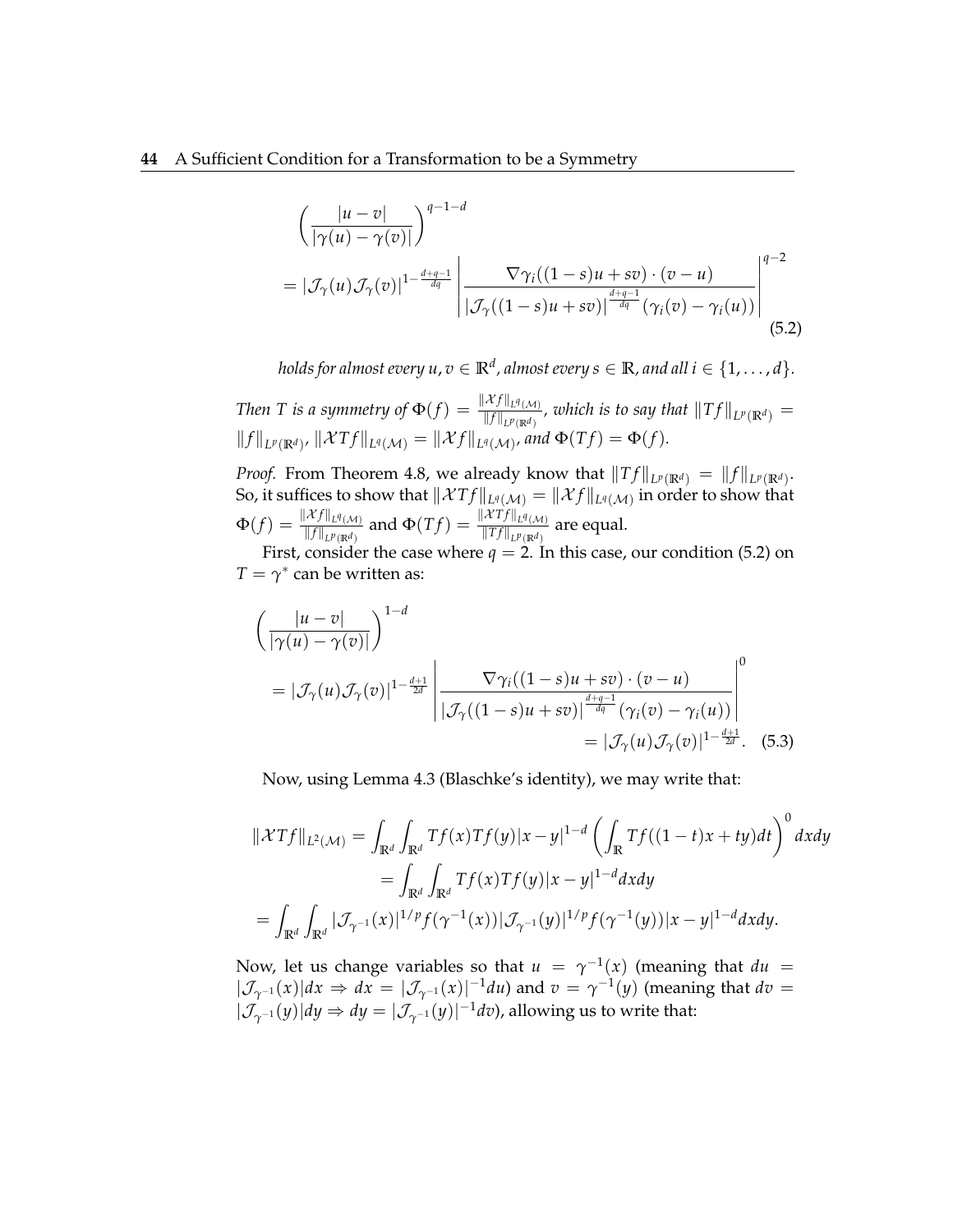$$
\int_{\mathbb{R}^d} \int_{\mathbb{R}^d} |\mathcal{J}_{\gamma^{-1}}(x)|^{1/p} f(\gamma^{-1}(x)) |\mathcal{J}_{\gamma^{-1}}(y)|^{1/p} f(\gamma^{-1}(y)) |x-y|^{1-d} dx dy \n= \int_{\mathbb{R}^d} \int_{\mathbb{R}^d} f(u) f(v) |\gamma(u) - \gamma(v)|^{1-d} |\mathcal{J}_{\gamma^{-1}}(x)|^{1/p} |\mathcal{J}_{\gamma^{-1}}(y)|^{1/p} |\mathcal{J}_{\gamma^{-1}}(x)|^{-1} |\mathcal{J}_{\gamma^{-1}}(y)|^{-1} du dv \n= \int_{\mathbb{R}^d} \int_{\mathbb{R}^d} f(u) f(v) |\gamma(u) - \gamma(v)|^{1-d} |\mathcal{J}_{\gamma^{-1}}(x)|^{-1+\frac{1}{p}} |\mathcal{J}_{\gamma^{-1}}(y)|^{-1+\frac{1}{p}} du dv.
$$

Using the fact that  $p = \frac{dq}{d+q-1} = \frac{2d}{d+1}$ , the fact that for any continuous, in- $\text{vertible function } γ; |J_{γ^{-1}}(z)| = |J_γ(γ^{-1}(z))|^{-1}$ ; and equation (5.3) above, we find that:

$$
\int_{\mathbb{R}^d} \int_{\mathbb{R}^d} f(u) f(v) |\gamma(u) - \gamma(v)|^{1-d} |\mathcal{J}_{\gamma^{-1}}(x)|^{-1+\frac{1}{p}} |\mathcal{J}_{\gamma^{-1}}(y)|^{-1+\frac{1}{p}} du dv
$$
\n=
$$
\int_{\mathbb{R}^d} \int_{\mathbb{R}^d} f(u) f(v) |\gamma(u) - \gamma(v)|^{1-d} |\mathcal{J}_{\gamma^{-1}}(x)|^{-1+\frac{d+1}{2d}} |\mathcal{J}_{\gamma^{-1}}(y)|^{-1+\frac{d+1}{2d}} du dv
$$
\n=
$$
\int_{\mathbb{R}^d} \int_{\mathbb{R}^d} f(u) f(v) |\gamma(u) - \gamma(v)|^{1-d} |\mathcal{J}_{\gamma}(\gamma^{-1}(x))|^{1-\frac{d+1}{2d}} |\mathcal{J}_{\gamma}(\gamma^{-1}(y))|^{1-\frac{d+1}{2d}} du dv
$$
\n=
$$
\int_{\mathbb{R}^d} \int_{\mathbb{R}^d} f(u) f(v) |\gamma(u) - \gamma(v)|^{1-d} |\mathcal{J}_{\gamma}(u) \mathcal{J}_{\gamma}(v)|^{1-\frac{d+1}{2d}} du dv
$$
\n=
$$
\int_{\mathbb{R}^d} \int_{\mathbb{R}^d} f(u) f(v) |\gamma(u) - \gamma(v)|^{1-d} \left( \frac{|u - v|}{|\gamma(u) - \gamma(v)|} \right)^{1-d} du dv
$$
\n=
$$
\int_{\mathbb{R}^d} \int_{\mathbb{R}^d} f(u) f(v) |u - v|^{1-d} du dv,
$$

which, by Blaschke's identity once more, is simply equal to

$$
\int_{\mathbb{R}^d}\int_{\mathbb{R}^d}f(u)f(v)|u-v|^{1-d}dudv=\|\mathcal{X}f\|_{L^2(\mathcal{M})}.
$$

Thus, we see that  $\|\mathcal{X}Tf\|_{L^2(\mathcal{M})} = \|\mathcal{X}f\|_{L^2(\mathcal{M})}$ , as desired.

Now, consider the case where  $q > 2$ . Note that as  $q - 2 \neq 0$ , the quantity

$$
\frac{\nabla \gamma_i((1-s)u + sv) \cdot (v - u)}{|\mathcal{J}_{\gamma}((1-s)u + sv)|^{\frac{d+q-1}{dq}}(\gamma_i(v) - \gamma_i(u))}
$$

cannot depend on the value of *s*. Otherwise,

$$
\left|\mathcal{J}_{\gamma}(u)\mathcal{J}_{\gamma}(v)\right|^{1-\frac{d+q-1}{dq}}\left|\frac{\nabla \gamma_i((1-s)u+sv)\cdot(v-u)}{\left|\mathcal{J}_{\gamma}((1-s)u+sv)\right|^{\frac{d+q-1}{dq}}(\gamma_i(v)-\gamma_i(u))}\right|^{q-2},
$$

the whole right-hand side of the condition (5.2), would have to depend on *s* – meaning that it could not equal  $\left(\frac{|u-v|}{\gamma(u)-\gamma(u)}\right)$ |*γ*(*u*)−*γ*(*v*)| *q*−1−*<sup>d</sup>* , an expression which does not depend on *s* at all.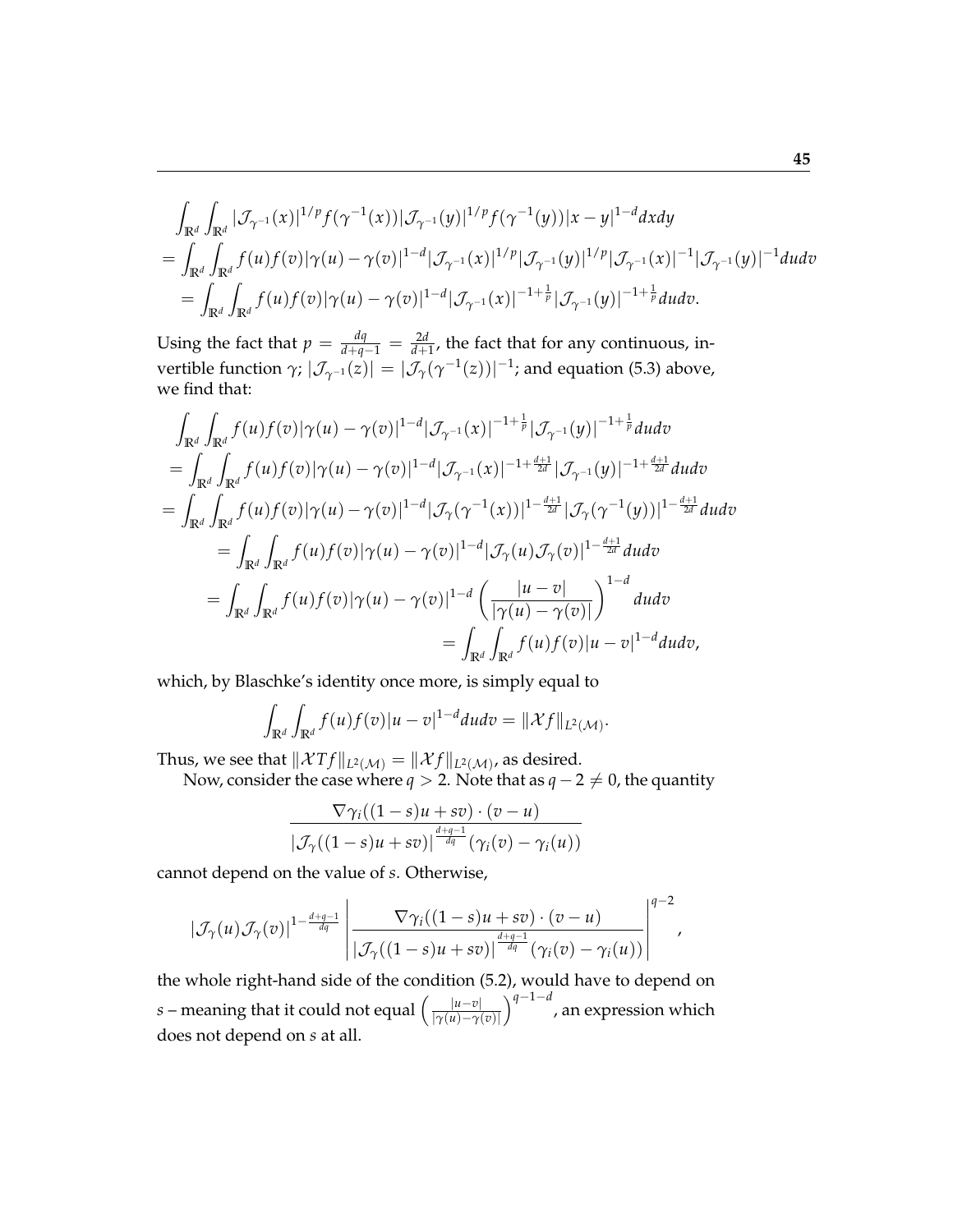Now, once more using our corollary of Blaschke's identity, we may write:

$$
\begin{split} \|\mathcal{X}Tf\|_{L^{q}(\mathcal{M})} &= \int_{\mathbb{R}^{d}} \int_{\mathbb{R}^{d}} Tf(x) Tf(y) |x - y|^{q-1-d} \left( \int_{\mathbb{R}} Tf((1-t)x + ty) dt \right)^{q-2} dx dy \\ &= \int_{\mathbb{R}^{d}} \int_{\mathbb{R}^{d}} |\mathcal{J}_{\gamma^{-1}}(x)|^{1/p} f(\gamma^{-1}(x)) |\mathcal{J}_{\gamma^{-1}}(y)|^{1/p} f(\gamma^{-1}(y)) |x - y|^{q-1-d} \\ &\times \left( \int_{\mathbb{R}} |\mathcal{J}_{\gamma^{-1}}((1-t)x + ty)|^{1/p} f(\gamma^{-1}((1-t)x + ty)) dt \right)^{q-2} dx dy. \end{split}
$$

Now, let us once more change variables so that  $u = \gamma^{-1}(x)$  (meaning that  $du = |\mathcal{J}_{\gamma^{-1}}(x)|dx \Rightarrow dx = |\mathcal{J}_{\gamma^{-1}}(x)|^{-1}du$  and  $v = \gamma^{-1}(y)$  (meaning that  $dv = |\mathcal{J}_{\gamma^{-1}}(y)| dy \Rightarrow dy = |\mathcal{J}_{\gamma^{-1}}(y)|^{-1} dv$ ). With this change of variables (and once again remembering that  $|\mathcal{J}_{\gamma^{-1}}(x)| = |\mathcal{J}_{\gamma}(\gamma^{-1}(x))|^{-1} =$  $|\mathcal{J}_{\gamma}(u)|^{-1}$  and  $|\mathcal{J}_{\gamma^{-1}}(y)| = |\mathcal{J}_{\gamma}(\gamma^{-1}(y))|^{-1} = |\mathcal{J}_{\gamma}(v)|^{-1}$ ), we may write that:

$$
\int_{\mathbb{R}^{d}} \int_{\mathbb{R}^{d}} |\mathcal{J}_{\gamma^{-1}}(x)|^{1/p} f(\gamma^{-1}(x)) |\mathcal{J}_{\gamma^{-1}}(y)|^{1/p} f(\gamma^{-1}(y)) |x-y|^{q-1-d}
$$
\n
$$
\times \left( \int_{\mathbb{R}} |\mathcal{J}_{\gamma^{-1}}((1-t)x+ty)|^{1/p} f(\gamma^{-1}((1-t)x+ty)) dt \right)^{q-2} dx dy
$$
\n
$$
= \int_{\gamma^{-1}(\mathbb{R}^{d})} \int_{\gamma^{-1}(\mathbb{R}^{d})} f(u) f(v) |\gamma(u) - \gamma(v)|^{q-1-d} |\mathcal{J}_{\gamma^{-1}}(x)|^{1/p} |\mathcal{J}_{\gamma^{-1}}(y)|^{1/p}
$$
\n
$$
\times \left( \int_{\mathbb{R}} |\mathcal{J}_{\gamma^{-1}}((1-t)\gamma(u)+t\gamma(v))|^{1/p} f(\gamma^{-1}((1-t)\gamma(u)+t\gamma(v))) dt \right)^{q-2}
$$
\n
$$
\times |\mathcal{J}_{\gamma^{-1}}(x)|^{-1} |\mathcal{J}_{\gamma^{-1}}(y)|^{-1} du dv
$$
\n
$$
= \int_{\mathbb{R}^{d}} \int_{\mathbb{R}^{d}} f(u) f(v) |\gamma(u) - \gamma(v)|^{q-1-d} |\mathcal{J}_{\gamma^{-1}}(x)|^{-1+1/p} |\mathcal{J}_{\gamma^{-1}}(y)|^{-1+1/p}
$$
\n
$$
\times \left( \int_{\mathbb{R}} |\mathcal{J}_{\gamma^{-1}}((1-t)\gamma(u)+t\gamma(v))|^{1/p} f(\gamma^{-1}((1-t)\gamma(u)+t\gamma(v))) dt \right)^{q-2} du dv
$$
\n
$$
= \int_{\mathbb{R}^{d}} \int_{\mathbb{R}^{d}} f(u) f(v) |\gamma(u) - \gamma(v)|^{q-1-d} |\mathcal{J}_{\gamma}(u) \mathcal{J}_{\gamma}(v)|^{1-1/p}
$$
\n
$$
\times \left( \int_{\mathbb{R}} |\mathcal{J}_{\gamma^{-1}}((1-t)\gamma(u)+t\gamma(v))|^{1/p} f(\gamma^{-1}((1-t)\gamma(u)+t\gamma(v))) dt \right)^{q-2} du dv
$$
\n
$$
= \int_{\mathbb{R}^{d}} \int_{\mathbb{R}^{d}} f(u) f(v)
$$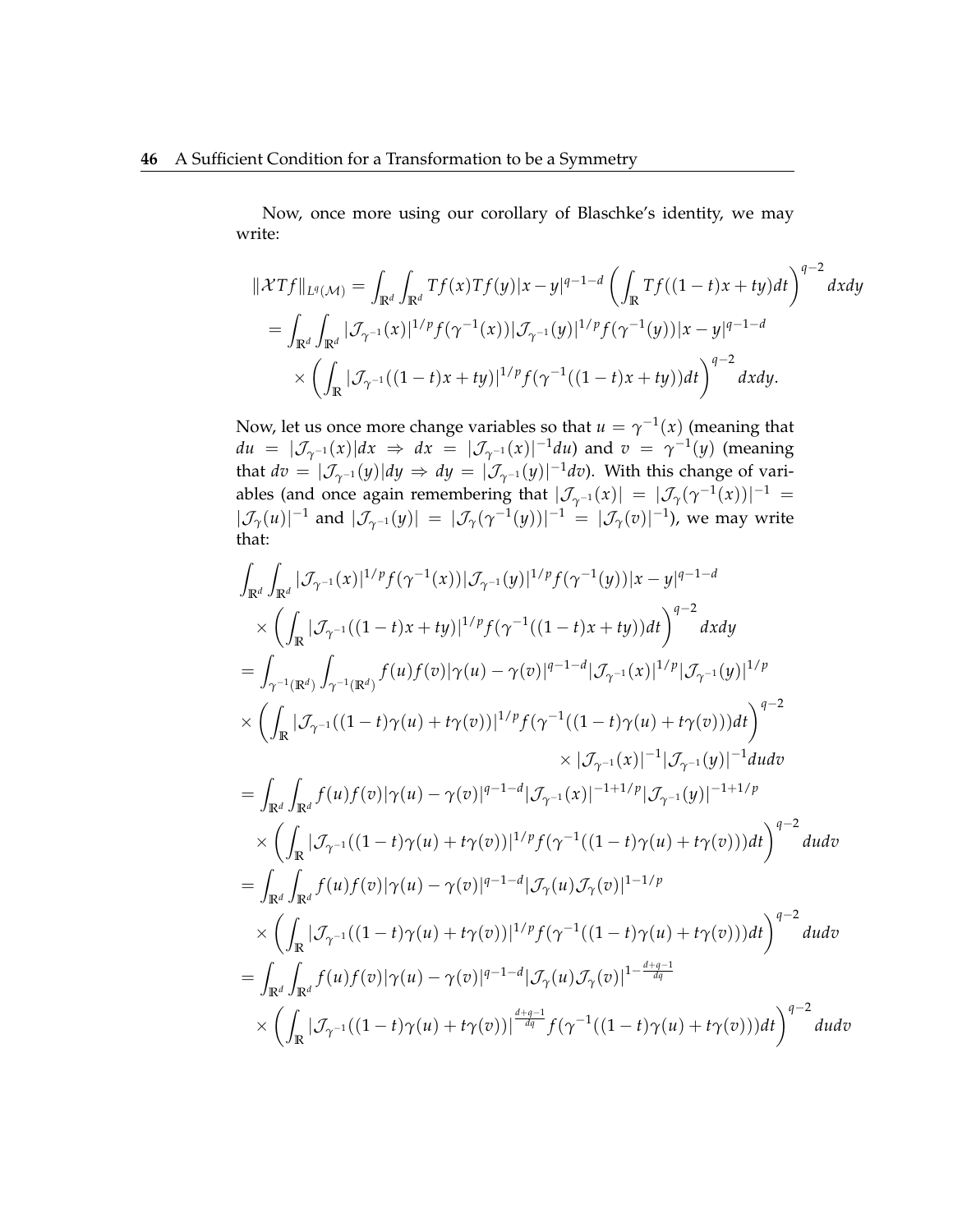Now, let us define a variable  $s \in \mathbb{R}$  dependent on *t* such that  $\gamma((1-s)u +$  $s(v) = (1-t)\gamma(u) + t\gamma(v)$  for all  $t \in \mathbb{R}$ . In this way,  $t = \frac{\gamma_i((1-s)u + sv) - \gamma_i(u)}{\gamma_i(v) - \gamma_i(u)}$  $\frac{-s}{\gamma_i(v)-\gamma_i(u)}$ , and  $dt =$ ∇*γi*((1−*s*)*u*+*sv*)·(*v*−*u*) *γi*(*v*)−*γi*(*u*) *ds* (where · here is the vector dot product, and *i* is any number in the range  $\{1, \ldots, d\}$ . Note that while *t* is not necessarily well-defined for arbitrary functions  $\gamma$ , condition (5.2) necessarily implies that *dt* will be the same regardless of the *i* we pick, which (via the integral  $\int_0^{s_0} \nabla \gamma_i((1-s)u + sv) \cdot (u-v) ds + \gamma_i(u)$  in turn implies that *t* will be the same regardless of the *i* we pick, so they are well-defined in our case.

In any case, changing variables from *t* to *s*, and once again using the inverse function theorem, we get:

$$
\int_{\mathbb{R}^{d}} \int_{\mathbb{R}^{d}} f(u) f(v) |\gamma(u) - \gamma(v)|^{q-1-d} |\mathcal{J}_{\gamma}(u) \mathcal{J}_{\gamma}(v)|^{-1+\frac{d+q-1}{dq}} \n\times \left( \int_{\mathbb{R}} |\mathcal{J}_{\gamma^{-1}}((1-t)\gamma(u) + t\gamma(v))|^{\frac{d+q-1}{dq}} f(\gamma^{-1}((1-t)\gamma(u) + t\gamma(v))) dt \right)^{q-2} du dv \n= \int_{\mathbb{R}^{d}} \int_{\mathbb{R}^{d}} f(u) f(v) |\gamma(u) - \gamma(v)|^{q-1-d} |\mathcal{J}_{\gamma}(u) \mathcal{J}_{\gamma}(v)|^{-1+\frac{d+q-1}{dq}} \n\times \left( \int_{\mathbb{R}} |\mathcal{J}_{\gamma^{-1}}(\gamma^{-1}((1-s)u + sv))|^{\frac{d+q-1}{dq}} f((1-s)u + sv) \left| \frac{\nabla \gamma_{i}((1-s)u + sv) \cdot (v-u)}{\gamma_{i}(v) - \gamma_{i}(u)} \right| ds \right)^{q-2} du dv \n= \int_{\mathbb{R}^{d}} \int_{\mathbb{R}^{d}} f(u) f(v) |\gamma(u) - \gamma(v)|^{q-1-d} |\mathcal{J}_{\gamma}(u) \mathcal{J}_{\gamma}(v)|^{-1+\frac{d+q-1}{dq}} \n\times \left( \int_{\mathbb{R}} |\mathcal{J}_{\gamma}((1-s)u + sv) - \frac{d+q-1}{dq} f((1-s)u + sv) \left| \frac{\nabla \gamma_{i}((1-s)u + sv) \cdot (v-u)}{\gamma_{i}(v) - \gamma_{i}(u)} \right| ds \right)^{q-2} du dv \n= \int_{\mathbb{R}^{d}} \int_{\mathbb{R}^{d}} f(u) f(v) |\gamma(u) - \gamma(v)|^{q-1-d} |\mathcal{J}_{\gamma}(u) \mathcal{J}_{\gamma}(v)|^{-1+\frac{d+q-1}{dq}} \n\times \left( \int_{\mathbb{R}} f((1-s)u + sv) \left| \frac{\nabla \gamma_{i}((1-s)u + sv) \cdot (v-u)}{|\mathcal{J}_{\gamma}((1-s)u + sv) \cdot (v - u)} \right| ds \right)^{q-2} du dv \n= \int_{\mathbb{R}
$$

And since  $\begin{array}{c} \hline \end{array}$ ∇*γi*((1−*s*)*u*+*sv*)·(*v*−*u*)  $|\mathcal{J}_{\gamma}((1-s)u+sv)|^{\frac{d+q-1}{dq}}(\gamma_i(v)-\gamma_i(u))$  $\begin{array}{c} \begin{array}{c} \begin{array}{c} \begin{array}{c} \end{array} \\ \end{array} \\ \begin{array}{c} \end{array} \end{array} \end{array}$ is constant with respect to *s*, we

may remove it from our integral over *s*, and then use condition (5.2) as follows:

$$
= \int_{\mathbb{R}^d} \int_{\mathbb{R}^d} f(u)f(v)|\gamma(u) - \gamma(v)|^{q-1-d} |\mathcal{J}_\gamma(u)\mathcal{J}_\gamma(v)|^{-1+\frac{d+q-1}{dq}} \times \left( \int_{\mathbb{R}} f((1-s)u + sv) \left| \frac{\nabla \gamma_i((1-s)u + sv) \cdot (v-u)}{|\mathcal{J}_\gamma((1-s)u + sv)|^{\frac{d+q-1}{dq}} (\gamma_i(v) - \gamma_i(u))} \right| ds \right)^{q-2} dudv
$$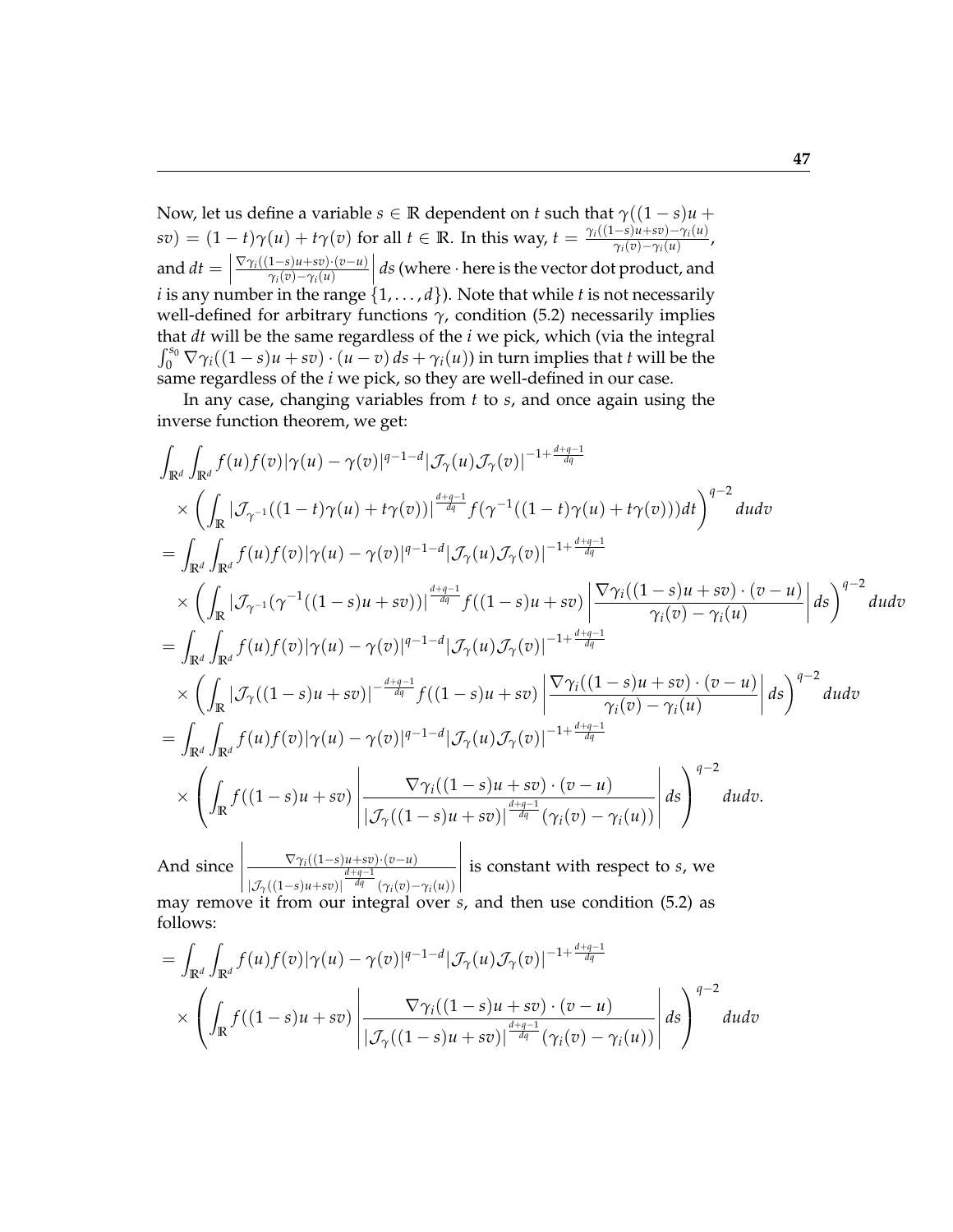#### **48** A Sufficient Condition for a Transformation to be a Symmetry

$$
= \int_{\mathbb{R}^d} \int_{\mathbb{R}^d} f(u) f(v) |\gamma(u) - \gamma(v)|^{q-1-d} |\mathcal{J}_{\gamma}(u) \mathcal{J}_{\gamma}(v)|^{-1+\frac{d+q-1}{dq}} \times \left( \left| \frac{\nabla \gamma_i((1-s)u + sv) \cdot (v - u)}{|\mathcal{J}_{\gamma}((1-s)u + sv)|^{\frac{d+q-1}{dq}} (\gamma_i(v) - \gamma_i(u))} \right| \int_{\mathbb{R}} f((1-s)u + sv) ds \right)^{q-2} du dv \n= \int_{\mathbb{R}^d} \int_{\mathbb{R}^d} f(u) f(v) |\gamma(u) - \gamma(v)|^{q-1-d} \times |\mathcal{J}_{\gamma}(u) \mathcal{J}_{\gamma}(v)|^{-1+\frac{d+q-1}{dq}} \left| \frac{\nabla \gamma_i((1-s)u + sv) \cdot (v - u)}{|\mathcal{J}_{\gamma}((1-s)u + sv)|^{\frac{d+q-1}{dq}} (\gamma_i(v) - \gamma_i(u))} \right|^{q-2} \times \left( \int_{\mathbb{R}} f((1-s)u + sv) ds \right)^{q-2} du dv \n= \int_{\mathbb{R}^d} \int_{\mathbb{R}^d} f(u) f(v) |\gamma(u) - \gamma(v)|^{q-1-d} \left( \frac{|u - v|}{|\gamma(u) - \gamma(v)|} \right)^{q-1-d} \times \left( \int_{\mathbb{R}} f((1-s)u + sv) ds \right)^{q-2} du dv \n= \int_{\mathbb{R}^d} \int_{\mathbb{R}^d} f(u) f(v) |u - v|^{q-1-d} \left( \int_{\mathbb{R}} f((1-s)u + sv) ds \right)^{q-2} du dv
$$

But of course, by Blaschke's identity once more, we may write that

$$
\int_{\mathbb{R}^d} \int_{\mathbb{R}^d} f(u)f(v)|u-v|^{q-1-d} \left(\int_{\mathbb{R}} f((1-s)u+sv)ds\right)^{q-2} dudv = \|\mathcal{X}f\|_{L^q(\mathcal{M})}.
$$
\n(5.4)

Thus, we have that  $\|\mathcal{X}Tf\|_{L^q(\mathcal{M})} = \|\mathcal{X}f\|_{L^q(\mathcal{M})}$ , as desired.

Thus, we see that for any  $\dot{T}=\gamma^*$  satisfying our given conditions, it must be the case that  $||Tf||_{L^p(\mathbb{R}^d)} = ||f||_{L^p(\mathbb{R}^d)}$  and  $||\mathcal{X}Tf||_{L^q(\mathcal{M}_X)} = ||\mathcal{X}f||_{L^q(\mathcal{M})}$ , and thus that  $\Phi(Tf) = \Phi(f)$ , as desired.  $\Box$ 

To understand this condition a bit better, we will now turn our attention to three basic symmetries of Φ – the aforementioned transformations *D* and *J* (which we will now prove to be symmetries of Φ), as well as many fundamental affine transformations (which cannot be used in the competing symmetries argument due to a lack of a unique *h* satisfying requirement (5) of Theorem 4.7). We will show how each one is derived from a continuous, differentiable (almost everywhere) bijection *γ* : **R***<sup>d</sup>* → **R***<sup>d</sup>* that (as we would hope from a symmetry of  $\Phi$ ) satisfies condition (5.2) from Theorem 5.1.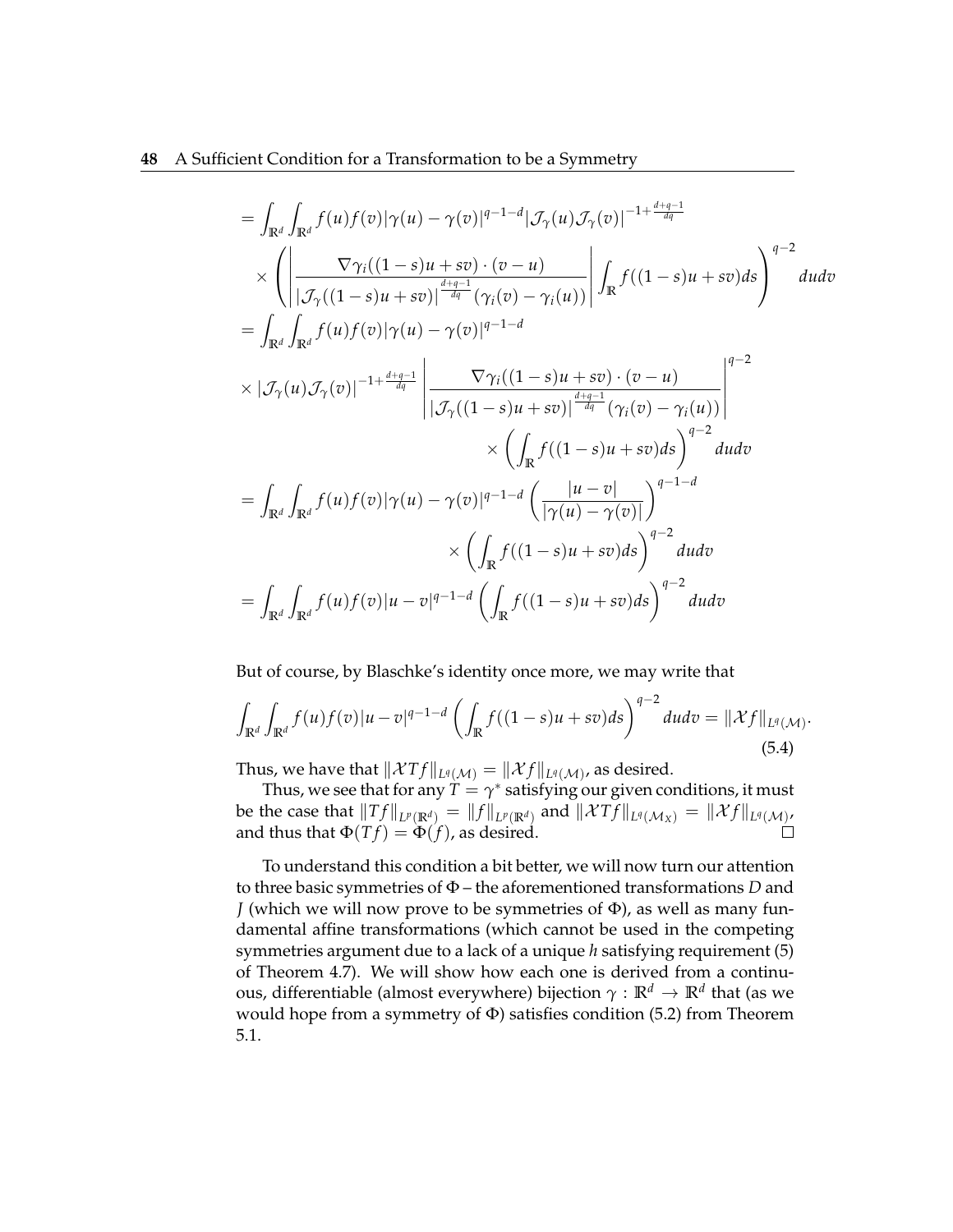## **5.1 The Sufficient Condition and Rotations, Reflections, Translations, and Dilations**

Consider the following maps  $\gamma : \mathbb{R}^d \to \mathbb{R}^d$ :

• Let  $\gamma(x) = x - b$  for some constant  $b \in \mathbb{R}^d$ . Then  $\gamma^{-1}(x) = x +$ *b*, and that inverse's Jacobian is  $\mathcal{J}_{\gamma^{-1}}(x) = 1$ . Thus, our functional transformation is

$$
\gamma^* f(x) = |1|^{1/p} f(x+b) = f(x+b),
$$

a translation of the function *f* .

• Let  $\gamma(x) = \frac{1}{r}x$  for some constant  $r \in \mathbb{R}$  (or, equivalently, let  $\gamma(x) =$  $\frac{1}{r}Ix$ , where  $r \in \mathbb{R}$  is a constant and *I* is the identity matrix of dimension *d*). Then  $\gamma^{-1}(x) = rx$ , and that inverse's Jacobian is  $\mathcal{J}_{\gamma^{-1}}(x) =$ *r d* . Thus, our functional transformation is

$$
\gamma^* f(x) = |r^d|^{1/p} f(rx) = |r|^{d/p} f(rx),
$$

a dilation of the function *f* .

• Let  $\gamma(x) = R^{-1}x$  for some matrix  $R \in O(d)$  – which is to say, a matrix representing a rotation or a reflection. Then  $\gamma^{-1}(x) = Rx$ , and that inverse's Jacobian is  $\mathcal{J}_{\gamma^{-1}}(x) = \det(R) = 1$ . Thus, our functional transformation is

$$
\gamma^* f(x) = |1|^{1/p} f(Rx) = f(Rx),
$$

a rotation of the function *f* .

Any composition of these transformations in **R***<sup>d</sup>* can be written as an affine transformation of the form

$$
\gamma(x) = kUx + b
$$

where  $k \in \mathbb{R} \setminus \{0\}$  is a nonzero real number,  $U \in O(d)$  is an orthogonal matrix, and  $b \in \mathbb{R}^d$  is a vector. (Note that as all orthogonal matrices are invertible, a transformation of this form always has an inverse over the totality of  $\mathbb{R}^d$  in the form of  $\gamma^{-1}(x) = \frac{1}{k}U^{-1}(x-b)$ ; note furthermore that this transformation is continuous over all of **R***<sup>d</sup>* .) And indeed, any such transformation also induces a symmetry *γ* <sup>∗</sup> of Φ for all possible values of *d* and *q*.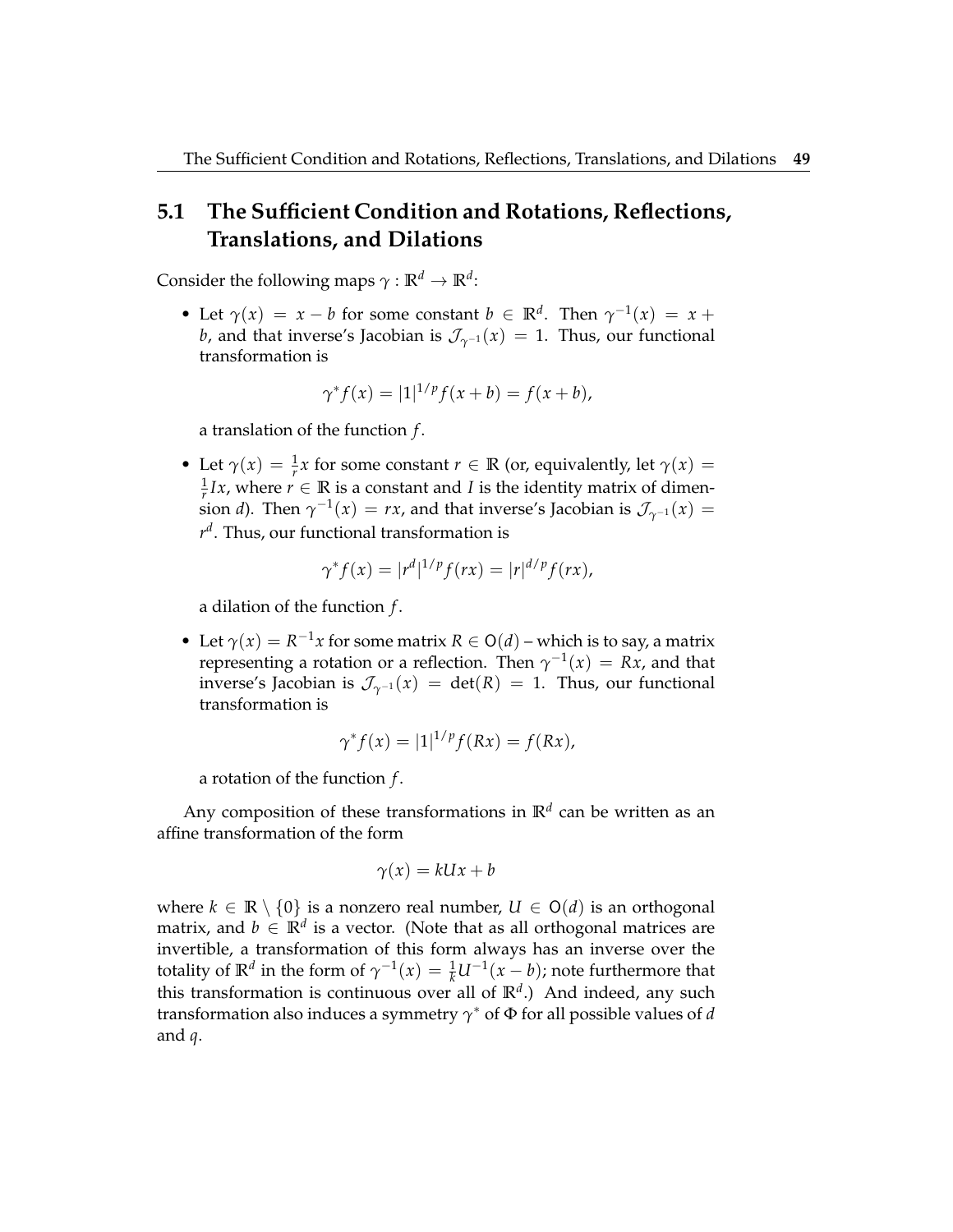Let us now show as such using the condition (5.2) whose soundness we just proved. Let  $\gamma(x) = kUx + b$  (with  $k \in \mathbb{R} \setminus \{0\}$ ,  $U \in \mathsf{O}(d)$ , and  $b \in \mathbb{R}^d$ ) be a continuous, invertible map from **R***<sup>d</sup>* to **R***<sup>d</sup>* (as above). First, consider the right half of equation (5.2).

$$
|\mathcal{J}_{\gamma}(u)\mathcal{J}_{\gamma}(v)|^{1-\frac{d+q-1}{dq}}\left|\frac{\nabla \gamma_i((1-s)u+sv)\cdot (v-u)}{|\mathcal{J}_{\gamma}((1-s)u+sv)|^{\frac{d+q-1}{dq}}(\gamma_i(v)-\gamma_i(u))}\right|^{q-2}
$$

.

The Jacobian of our map  $\gamma$  is  $\mathcal{J}_{\gamma}(x) = \det(kU)$  (after all, the Jacobian of any function is the determinant of the matrix that best approximates the function's tangent space – which, here, is just the matrix *kU* itself). And since *U* is an orthogonal matrix, its determinant must be either 1 or  $-1$ , making the absolute value of its determinant 1; thus, we may further write that  $\mathcal{J}_{\gamma}(x) = \det(kU) = k^d \det(U) = k^d$ .

Furthermore, if we let  $U_{\bullet i}$  represent the *i*th row of the matrix *U* and  $b_i$ represent the *i*th element of the vector *b,* then the function  $\gamma_i: \mathbb{R}^d \to \mathbb{R}$ (representing the *i*th element of *γ*'s output) is given by  $\gamma_i(x) = kU_{\bullet i}x +$  $b_i$ , or  $\gamma_i(x_1, x_2, \ldots, x_d) = kU_{1i}x_1 + kU_{2i}x_2 + \cdots + kU_{di}x_d + b_i$ , making its  $\text{gradient}\ \nabla \gamma_i(x) = (kU_{1i}, kU_{2i}, \dots, kU_{di}) = kU_{\bullet i}.$ 

With this in mind, we may write for all  $i \in \{1, \ldots, d\}$ , all  $s \in \mathbb{R}$ , and all  $u, v \in \mathbb{R}^d$ :

$$
|\mathcal{J}_{\gamma}(u)\mathcal{J}_{\gamma}(v)|^{1-\frac{d+q-1}{dq}}\left|\frac{\nabla\gamma_{i}((1-s)u+sv)\cdot(v-u)}{|\mathcal{J}_{\gamma}((1-s)u+sv)|^{\frac{d+q-1}{dq}}(\gamma_{i}(v)-\gamma_{i}(u))}\right|^{q-2}
$$
\n
$$
= |(|k^{d}|)(|k^{d}|)|^{1-\frac{d+q-1}{dq}}\left|\frac{kU_{\bullet i}\cdot(v-u)}{|k^{d}|^{\frac{d+q-1}{dq}}((kU_{\bullet i}v+b_{i})-(kU_{\bullet i}u+b_{i}))}\right|^{q-2}
$$
\n
$$
= |k^{2d}|^{1-\frac{d+q-1}{dq}}\left|\frac{kU_{\bullet i}(v-u)}{|k^{d}|^{\frac{d+q-1}{dq}}kU_{\bullet i}(v-u)}\right|^{q-2} = |k|^{2d-2\frac{d+q-1}{q}}\left|\frac{1}{|k|^{\frac{d+q-1}{q}}}\right|^{q-2}
$$
\n
$$
= |k|^{2d-2\frac{d+q-1}{q}}|k|^{-\frac{d+q-1}{q}(q-2)} = |k|^{2d-2\frac{d+q-1}{q}-(d+q-1)+2\frac{d+q-1}{q}}
$$
\n
$$
= |k|^{d-q+1}
$$

Meanwhile, turning to the left side of equation (5.2), we may write for any *u*, *v* ∈ **R***<sup>d</sup>* :

$$
\left(\frac{|u-v|}{|\gamma(u)-\gamma(v)|}\right)^{q-1-d} = \left(\frac{|\gamma(u)-\gamma(v)|}{|u-v|}\right)^{d-q+1} = \left(\frac{|(kUu+b)-(kUv+b)|}{|u-v|}\right)^{d-q+1}
$$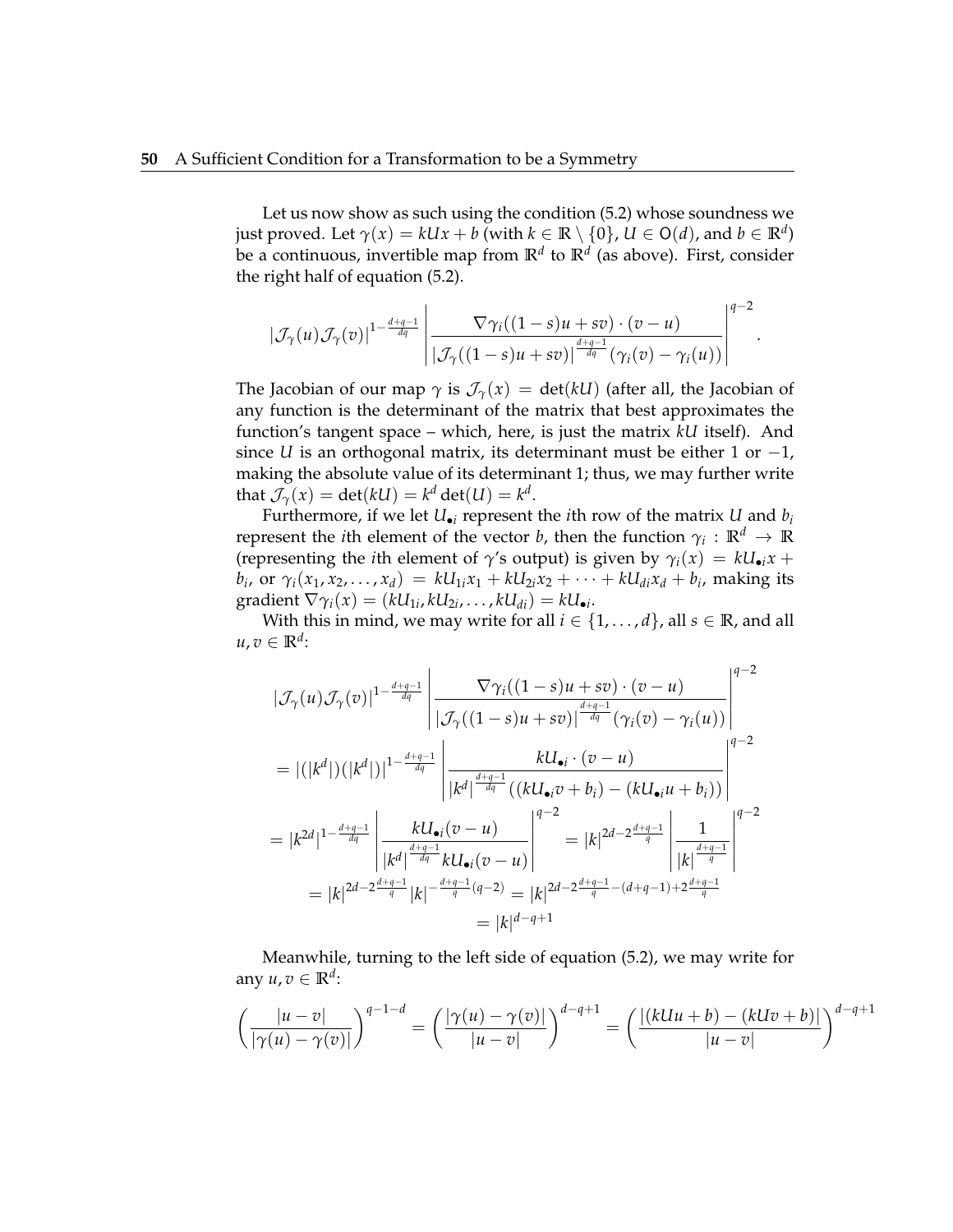.

$$
= \left(\frac{|(kU(u-v)|}{|u-v|}\right)^{d-q+1} = \left(\frac{|kU(u-v)|}{|u-v|}\right)^{d-q+1} = \left(|k|\frac{|U(u-v)|}{|u-v|}\right)^{d-q+1}
$$

At this point, remembering that *U* is an orthogonal matrix, and thus an isometry, we note that  $|U(u-v)| = |u-v|$ , meaning that  $\frac{|U(u-v)|}{|u-v|} = 1$  and the left side of the equation simplifies to just |*k*| *d*−*q*+1 .

Thus, as

$$
\left(\frac{|u-v|}{|\gamma(u)-\gamma(v)|}\right)^{q-1-d}
$$
\n
$$
= |\mathcal{J}_{\gamma}(u)\mathcal{J}_{\gamma}(v)|^{1-\frac{d+q-1}{dq}} \left|\frac{\nabla \gamma_i((1-s)u+sv)\cdot(v-u)}{|\mathcal{J}_{\gamma}((1-s)u+sv)|^{\frac{d+q-1}{dq}}(\gamma_i(v)-\gamma_i(u))}\right|^{q-2}
$$

holds for transformations  $\gamma$  of the form  $kUx + b$  (with both sides of the equation equalling |*k*| *d*−*q*+1 ), we can conclude that the derived functional *γ* ∗ is a symmetry of Φ, as desired.

# **5.2 The Sufficient Condition and the Spherical Inversion** *D*

To show that *D* is indeed a symmetry of Φ when *q* = 2, we will show that

$$
\gamma(x) = \left(\frac{2x_1}{|x-a|^2}, \dots, \frac{2x_{d-1}}{|x-a|^2}, \frac{1-|x|^2}{|x-a|^2}\right),
$$

the transformation from which *D* is derived, satisfies the condition described above. First, consider the left-hand side of the equation. Since we are only considering the case where  $q = 2$ , we have (for any  $u, v \in \mathbb{R}^d$ ):

$$
\left(\frac{|u-v|}{|\gamma(u)-\gamma(v)|}\right)^{2-1-d} = |u-v|^{1-d} |\gamma(u)-\gamma(v)|^{d-1}
$$
  
=  $|u-v|^{1-d} \left|\sqrt{\left(\frac{2u_1}{|u-a|^2} - \frac{2v_1}{|v-a|^2}\right)^2 + \dots + \left(\frac{2u_{d-1}}{|u-a|^2} - \frac{2v_{d-1}}{|v-a|^2}\right)^2 + \left(\frac{1-|u|^2}{|u-a|^2} - \frac{1-|v|^2}{|v-a|^2}\right)^2\right|^{d-1}$   
=  $|u-v|^{1-d} \left|\left(\frac{2u_1|v-a|^2 - 2v_1|u-a|^2}{|u-a|^2|v-a|^2}\right)^2 + \dots + \left(\frac{2u_{d-1}|v-a|^2 - 2v_{d-1}|u-a|^2}{|u-a|^2|v-a|^2}\right)^2$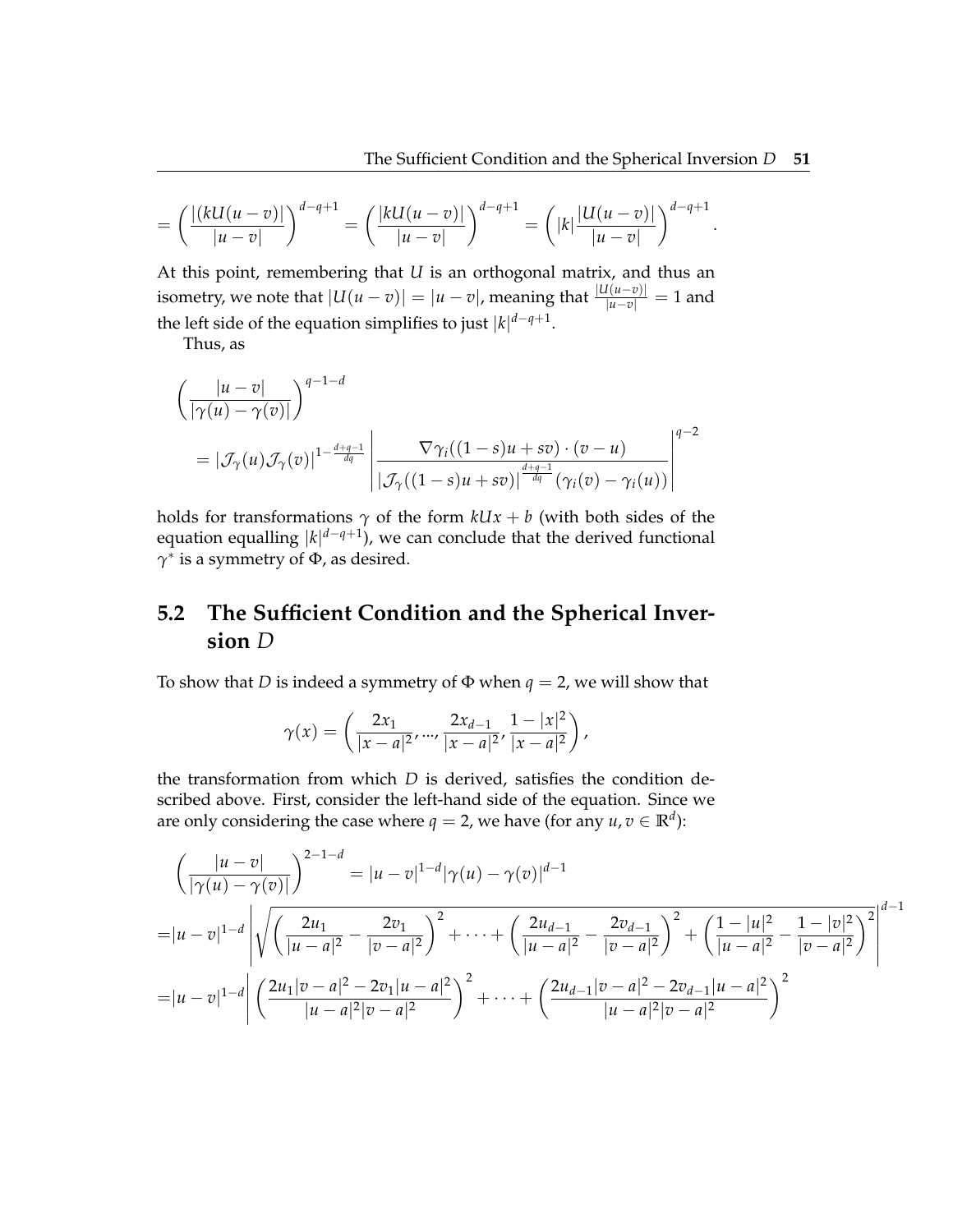$$
+\left(\frac{(1-|u|^2)|v-a|^2-(1-|v|^2)|u-a|^2}{|u-a|^2|v-a|^2}\right)^2\Big|^\frac{d-1}{2}
$$
\n
$$
=|u-v|^{1-d}|u-a|^{-4}|v-a|^{-4}(4u_1^2|v-a|^4-8u_1v_1|u-a|^2|v-a|^2+4v_1|u-a|^4
$$
\n
$$
+\cdots+4u_{d-1}^2|v-a|^4-8u_{d-1}v_{d-1}u-a|^2|v-a|^4
$$
\n
$$
+4v_{d-1}|u-a|^4+(|u|^4-2|u|^2+1)|v-a|^4
$$
\n
$$
-2(|u|^2|v|^2-|v|^2+1)|u-a|^2|v-a|^2
$$
\n
$$
+(|v|^4-2|v|^2+1)|u-a|^4)|^\frac{d-1}{2}
$$
\n
$$
=|u-v|^{1-d}|u-a|^{-4}(4u_1^2+\cdots+4u_{d-1}^2+|u|^4-2|u|^2+1)
$$
\n
$$
+|v-a|^{-4}(4v_1^2+\cdots+4v_{d-1}^2+|v|^4-2|v|^2+1)
$$
\n
$$
-|u-a|^{-2}|v-a|^{-2}(8u_1v_1+\cdots+8u_{d-1}v_{d-1}+2|u|^2|v|^2-2|u|^2-2|v|^2+2)|^\frac{d-2}{2}
$$
\n
$$
=|u-v|^{1-d}|u-a|^{-4}((4|v|^2-4u_d^2)+|u|^4-2|v|^2+1)
$$
\n
$$
+|v-a|^{-4}((4|v|^2-4v_d^2)+|v|^4-2|v|^2+1)
$$
\n
$$
-|u-a|^{-2}|v-a|^{-2}((-4|u-v|^2+4|u|^2+4|v|^2-8u_dv_d)
$$
\n
$$
+2|u|^2|v|^2-2|u|^2-2|v|^2+2)|^\frac{d-1}{2}
$$
\n
$$
=|u-v|^{1-d}|u-a|^{-(4(|u|^4+2|u|^2-4u_d^2+1)+|v-a|^{-(4(|v|^4+2|v|^2-4u_d^2+1)-|u-a|^{-(2(|v|^4+2|v|^2-4u_d^2+1)-|
$$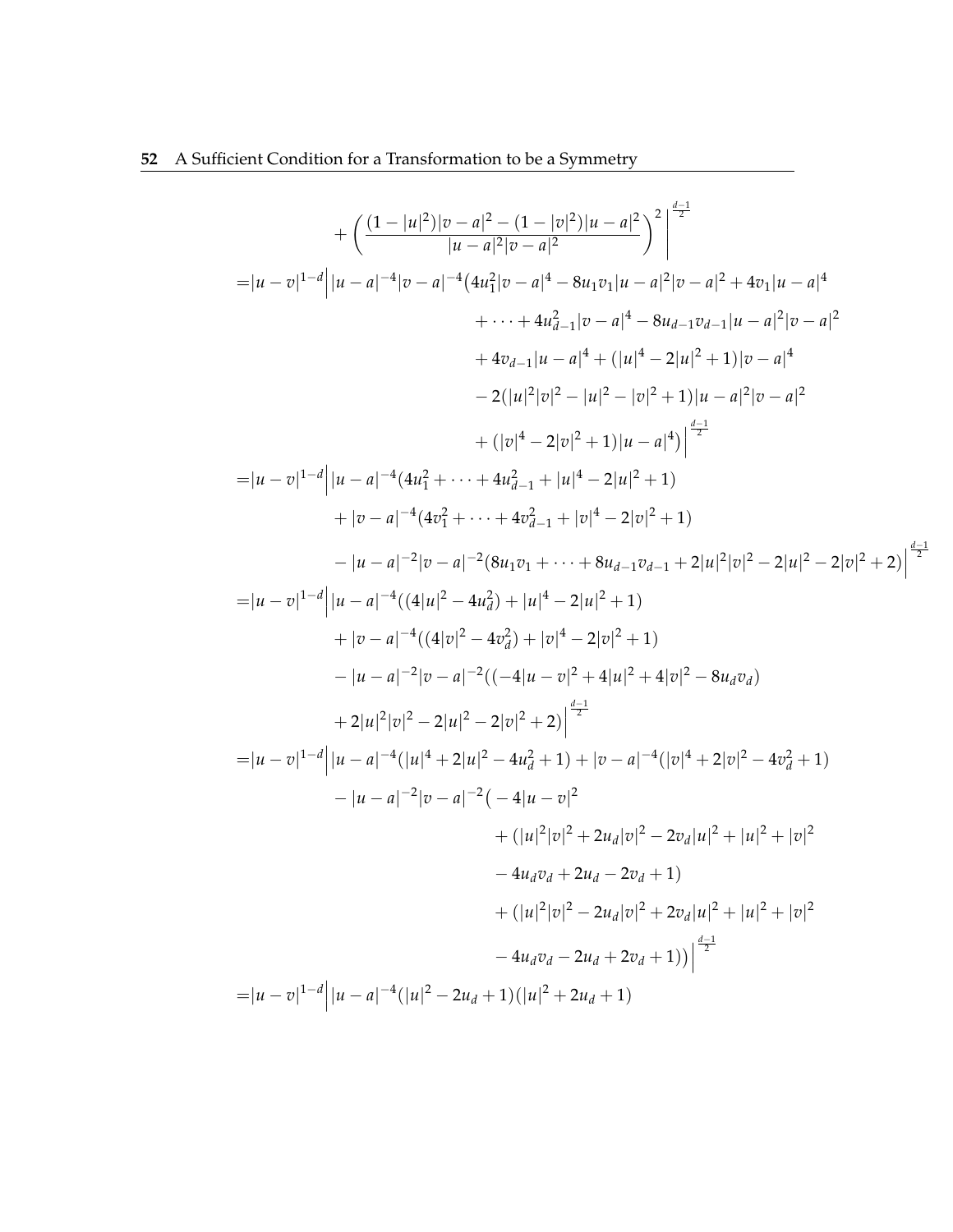$$
+ |v - a|^{-4} (|v|^2 - 2v_d + 1)(|v|^2 + 2v_d + 1)
$$
  
\n
$$
- |u - a|^{-2} |v - a|^{-2} ( - 4|u - v|^2 + (|u|^2 + 2u_d + 1)(|v|^2 - 2v_d + 1)
$$
  
\n
$$
+ (|u|^2 - 2u_d + 1)(|v|^2 + 2v_d + 1))\Big|^{\frac{d-1}{2}}
$$
  
\n
$$
= |u - v|^{1-d} |u - a|^{-4} |u - a|^2 |u + a|^2 + |v - a|^{-4} |v - a|^2 |v + a|^2
$$
  
\n
$$
- |u - a|^{-2} |v - a|^{-2} ( - 4|u - v|^2 + |u + a|^2 |v - a|^2 + |u - a|^2 |v + a|^2 )\Big|^{\frac{d-1}{2}}
$$
  
\n
$$
= |u - v|^{1-d} |u - a|^{-2} |u + a|^2 + |v - a|^{-2} |v + a|^2 + 4|u - a|^{-2} |v - a|^{-2} |u - v|^2
$$
  
\n
$$
- |u - a|^{-2} |u + a|^2 - |v - a|^{-2} |v + a|^2 \Big|^{\frac{d-1}{2}}
$$
  
\n
$$
= |u - v|^{1-d} |u - a|^2 |v - a|^2
$$
  
\n
$$
= |u - v|^{1-d} |u - a|^2 |v - a|^2
$$
  
\n
$$
= \left( \frac{2}{|u - a||v - a|} \right)^{d-1}
$$
  
\n
$$
= \left( \frac{2}{|u - a||v - a|} \right)^{d-1}
$$

Next, consider the right-hand side of the equation. Note that the Jacobian for the transformation  $\gamma$  is  $\mathcal{J}_{\gamma}(x) = \left(\frac{2}{|u-a|^2}\right)^d$ . Since we are only considering the case where  $q=2$ , we have for any  $u,v\in\mathbb{R}^d$ :

$$
|\mathcal{J}_{\gamma}(u)\mathcal{J}_{\gamma}(v)|^{1-\frac{d+2-1}{2d}}\left|\frac{\nabla \gamma_{i}((1-s)u+sv)\cdot(v-u)}{|\mathcal{J}_{\gamma}((1-s)u+sv)|^{\frac{d+q-1}{dq}}(\gamma_{i}(v)-\gamma_{i}(u))}\right|^{2-2}
$$
\n
$$
=\left|\left(\frac{2}{|u-a|^{2}}\right)^{d}\left(\frac{2}{|v-a|^{2}}\right)^{d}\right|^{1-\frac{d+1}{2d}}\left|\frac{\nabla \gamma_{i}((1-s)u+sv)\cdot(v-u)}{|\mathcal{J}_{\gamma}((1-s)u+sv)\cdot(v-u)}\right|^{d+q-1}(\gamma_{i}(v)-\gamma_{i}(u))\right|^{0}
$$
\n
$$
=\left|\left(\frac{2}{|u-a|^{2}}\right)\left(\frac{2}{|v-a|^{2}}\right)\right|^{d-\frac{d+1}{2}}=\left|\frac{4}{|u-a|^{2}|v-a|^{2}}\right|^{\frac{d}{2}-\frac{1}{2}}=\left(\frac{2}{|u-a||v-a|}\right)^{d-1}.
$$
\nThus, as  $\left(\frac{|u-v|}{|\gamma(u)-\gamma(v)|}\right)^{q-1-d}=\left|\mathcal{J}_{\gamma}(u)\mathcal{J}_{\gamma}(v)|^{1-\frac{d+q-1}{dq}}\right|\frac{\nabla \gamma_{i}((1-s)u+sv)\cdot(v-u)}{\left|\mathcal{J}_{\gamma}((1-s)u+sv)\cdot(v-u)\right|^{d+q-1}(\gamma_{i}(v)-\gamma_{i}(u))}\right|^{q-2}$ \nholds for the transformation  $\gamma$  when  $q=2$  (with both sides of the equation\nequalling  $\left(\frac{2}{|u-a||v-a|}\right)^{d-1}$ ), we can conclude that the derived functional  $D$ \nis a symmetry of  $\Phi$ , as desired.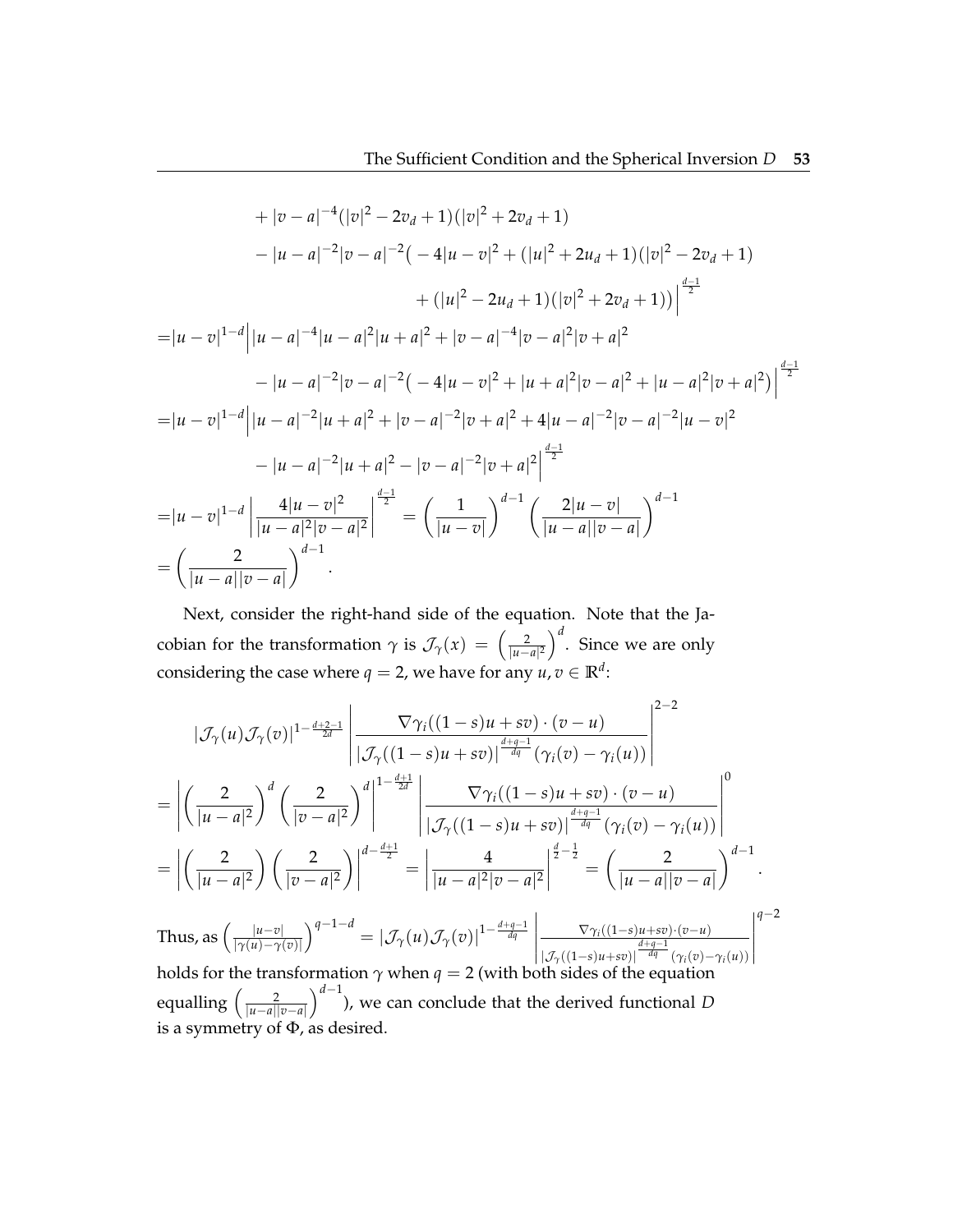# **5.3 The Sufficient Condition and the Spherical Inversion** *J*

To show that *J* is indeed a symmetry of  $\Phi$  when  $q = d + 1$ , we will show that  $\gamma(x) = (x_1^{-1}, x_1^{-1}x_2, \dots, x_1^{-1}x_d)$ , the transformation from which *J* is derived, satisfies the condition described above. First, consider the left-hand side of the equation. Since we are only considering the case where  $q = d + 1$ , we have (for any  $u, v \in \mathbb{R}^d$ :

$$
\left(\frac{|u-v|}{|\gamma(u)-\gamma(v)|}\right)^{q-1-d}=\left(\frac{|u-v|}{|\gamma(u)-\gamma(v)|}\right)^{(d+1)-1-d}=\left(\frac{|u-v|}{|\gamma(u)-\gamma(v)|}\right)^0=1.
$$

Next, we will consider the right-hand side of the equation. Note that the Jacobian determinant of the map  $\gamma(x) = (x_1^{-1}, x_1^{-1}x_2, \ldots, x_1^{-1}x_d)$  is  $-x_1^{-(d+1)}$  $\frac{1}{1}$   $\cdots$ Meanwhile,  $\gamma_i(x)$  is equal to  $x_1^{-1}$  when  $i = 1$  and  $x_1^{-1}x_i$  when  $i \in \{2, ..., d\}$ ; this means that  $\nabla \gamma_1(x) = (-x_1^{-2}, 0, 0, \dots, 0)$  and  $\nabla \gamma_i(x) = (-x_1^{-2}x_i, 0, \dots, 0, x_1^{-1}, 0, \dots, 0)$ for  $i \in \{2, ..., d\}$  (with the  $x_1^{-1}$  occurring in the *i*th entry of the vector).

With this in mind, and still assuming that  $q = d + 1$ , we may (for any  $u = (u_1, \ldots, u_d) \in \mathbb{R}^d$ , any  $v = (v_1, \ldots, v_d) \in \mathbb{R}^d$ , and any  $s \in \mathbb{R}$ ) write the right half of the equation as follows when  $i = 1$ :

$$
|\mathcal{J}_{\gamma}(u)\mathcal{J}_{\gamma}(v)|^{1-\frac{d+q-1}{dq}}\left|\frac{\nabla \gamma_{i}((1-s)u+s v)\cdot(v-u)}{|\mathcal{J}_{\gamma}((1-s)u+s v)|^{\frac{d+q-1}{dq}}(\gamma_{i}(v)-\gamma_{i}(u))}\right|^{q-2}
$$
\n
$$
|(-u_{1}^{-(d+1)})(-v_{1}^{-(d+1)})|^{1-\frac{d+(d+1)-1}{d(d+1)}}
$$
\n
$$
\times \left|\frac{(-(1-s)u_{1}+sv_{1})^{-2},0,0,\ldots,0)\cdot(v_{1}-u_{1},\ldots,v_{d}-u_{d})}{|-(1-s)u_{1}+sv_{1})^{-(d+1)}|^{\frac{d+(d+1)-1}{d(d+1)}}(v_{1}^{-1}-u_{1}^{-1})}\right|^{(d+1)-2}
$$
\n
$$
= |u_{1}v_{1}|^{-(d+1)(1-\frac{2d}{d(d+1)})}\left|\frac{-((1-s)u_{1}+sv_{1})^{-2}(v_{1}-u_{1})}{|(1-s)u_{1}+sv_{1})^{-(d+1)}\frac{d^{2d+1}}{d(d+1)}}(v_{1}^{-1}-u_{1}^{-1})}\right|^{d-1}
$$
\n
$$
= |u_{1}v_{1}|^{-(d+1)-2}\left|\frac{-((1-s)u_{1}+sv_{1})^{-2}(v_{1}-u_{1})}{((1-s)u_{1}+sv_{1})^{-2}(v_{1}^{-1}-u_{1}^{-1})}\right|^{d-1}
$$
\n
$$
= |u_{1}v_{1}|^{-(d-1)}\left|\frac{u_{1}-v_{1}}{(v_{1}^{-1}-u_{1}^{-1})}\right|^{d-1} = \left|\frac{u_{1}-v_{1}}{u_{1}v_{1}(v_{1}^{-1}-u_{1}^{-1})}\right|^{d-1}
$$
\n
$$
= \left|\frac{u_{1}-v_{1}}{u_{1}-v_{1}}\right|^{d-1} = |1|^{d-1} = 1,
$$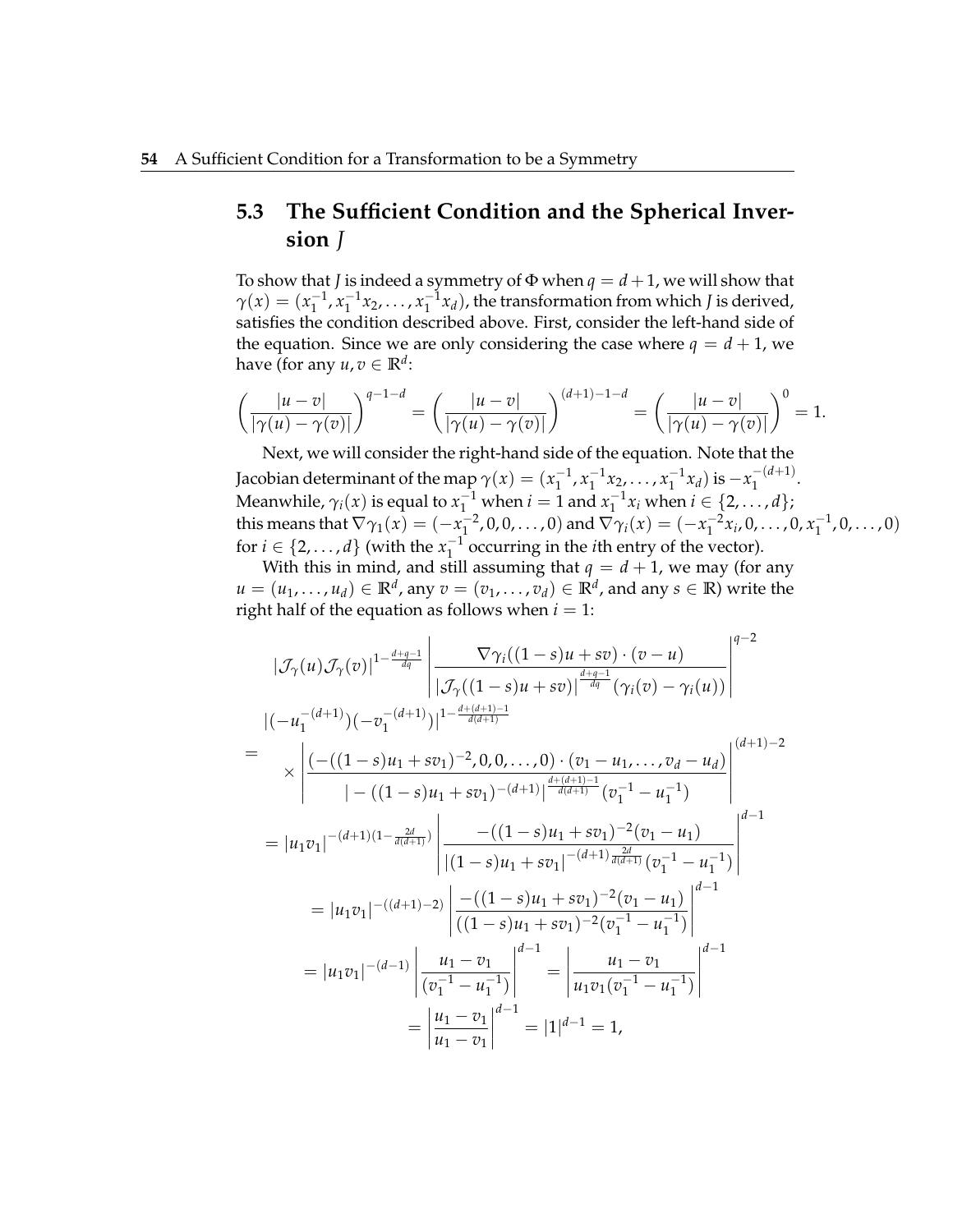and as follows when  $i \in \{2, \ldots, d\}$ :

$$
|\mathcal{J}_{\gamma}(u)\mathcal{J}_{\gamma}(v)|^{1-\frac{d+q-1}{dq}}\left|\frac{\nabla \gamma_{i}((1-s)u+sv)\cdot(v-u)}{|\mathcal{J}_{\gamma}((1-s)u+sv)|^{\frac{d+q-1}{dq}}(\gamma_{i}(v)-\gamma_{i}(u))}\right|^{q-2}
$$
\n
$$
|(-u_{1}^{-(d+1)})(-v_{1}^{-(d+1)})|^{1-\frac{d+(d+1)-1}{d(d+1)}}
$$
\n
$$
= \times \left|\frac{(-\frac{(1-s)u_{i}+sv_{i}}{((1-s)u_{1}+sv_{i})^{2}},0,\ldots,0,((1-s)u_{1}+sv_{1})^{-1},0,\ldots,0)\cdot(v_{1}-u_{1},\ldots,v_{i}-u_{i},\ldots)}{|\cdot((1-s)u_{1}+sv_{1})^{-(d+1)}|^{\frac{d+(d+1)-1}{d(d+1)}}(v_{1}^{-1}v_{i}-u_{1}^{-1}u_{i})}\right|^{(d+1)-2}
$$
\n
$$
= |u_{1}v_{1}|^{-(d+1)(1-\frac{2d}{d(d+1)})}\left|\frac{(-\frac{(1-s)u_{i}+sv_{i})}{((1-s)u_{1}+sv_{i})^{2}}(v_{1}-u_{1}) + ((1-s)u_{1}+sv_{1})^{-1}(v_{i}-u_{i})}{|(1-s)u_{1}+sv_{1})^{-(d+1)}\frac{2d}{d(d+1)}}(v_{1}^{-1}v_{i}-u_{1}^{-1}u_{i})}\right|^{d-1}
$$
\n
$$
= |u_{1}v_{1}|^{-(d+1)-2)}\left|\frac{(-\frac{(1-s)u_{i}+sv_{i})}{((1-s)u_{1}+sv_{1})^{2}}(v_{1}-u_{1}) + ((1-s)u_{1}+sv_{1})^{-1}(v_{i}-u_{i})}{((1-s)u_{1}+sv_{1})^{-(d+1)}\frac{1}{d(d+1)}}\right|^{d-1}
$$
\n
$$
= |u_{1}v_{1}|^{-(d-1)}\left|\frac{-(\frac{(1-s)u_{i}+sv_{i})}{((1-s)u_{1}+sv_{i})^{2}}(v_{1}-u_{1}) + ((1-s)u_{1}+sv_{1})^{-1}(v_{i}-u_{i})}{v_{1}^{-1}v_{i}-
$$

Thus, as 
$$
\left(\frac{|u-v|}{|\gamma(u)-\gamma(v)|}\right)^{q-1-d} = |\mathcal{J}_{\gamma}(u)\mathcal{J}_{\gamma}(v)|^{1-\frac{d+q-1}{dq}} \left|\frac{\nabla_{\gamma_i((1-s)u+sv)\cdot(v-u)}}{\frac{d+q-1}{dq}(\gamma_i(v)-\gamma_i(u))}\right|^{q-2}
$$
  
holds for the transformation  $\gamma$  when  $q = d+1$  (with both sides of the equa-

tion equalling 1), we can conclude that the derived functional *J* is a symmetry of Φ, as desired.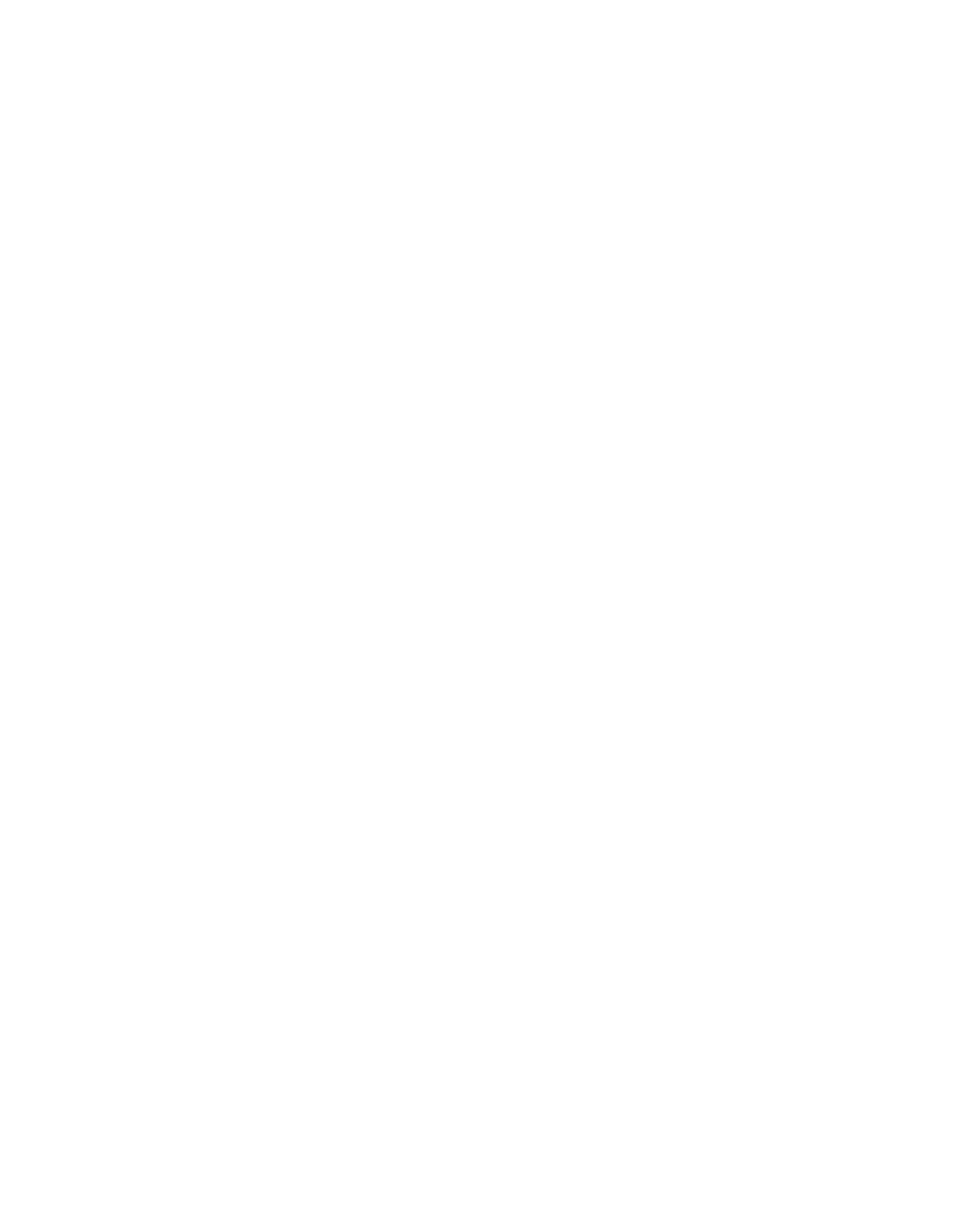# **Chapter 6**

# **Intuition for the Sufficient Condition**

At first glance, the sufficient condition we have found for a transformation to be a symmetry appears inelegant and complicated.

$$
\left(\frac{|u-v|}{|\gamma(u)-\gamma(v)|}\right)^{q-1-d}
$$
\n
$$
= |\mathcal{J}_{\gamma}(u)\mathcal{J}_{\gamma}(v)|^{1-\frac{d+q-1}{dq}} \left|\frac{\nabla \gamma_i((1-s)u+sv)\cdot(v-u)}{|\mathcal{J}_{\gamma}((1-s)u+sv)|^{\frac{d+q-1}{dq}}(\gamma_i(v)-\gamma_i(u))}\right|^{q-2}
$$

And indeed, with all of the complicated elements of this equation (especially on the right-hand side) – gradients and Jacobians taken to weird powers and combined in awkward fashions – there does not seem to be any easy intuition that describes exactly which transformations *γ* do and do not satisfy this condition.

However, the process of heuristically interpreting this condition becomes easier with a key realization: Since the two sides of the equation must equal each other, if evaluating one side of the equation for a specific transformation  $\gamma_0$  results in an expression that cannot result from the other side of the equation being evaluated for any transformation  $\gamma$  (because that expression derived from  $\gamma_0$  depends on variables that do not appear on the other side of the equation, for instance), then  $\gamma_0$  cannot be a transformation that satisfies the condition.

Using this logic, we can come up with two surprisingly elegant heuristic requirements – one for each side of the equation – that it is necessary for a transformation to fulfill in order to satisfy condition (5.2).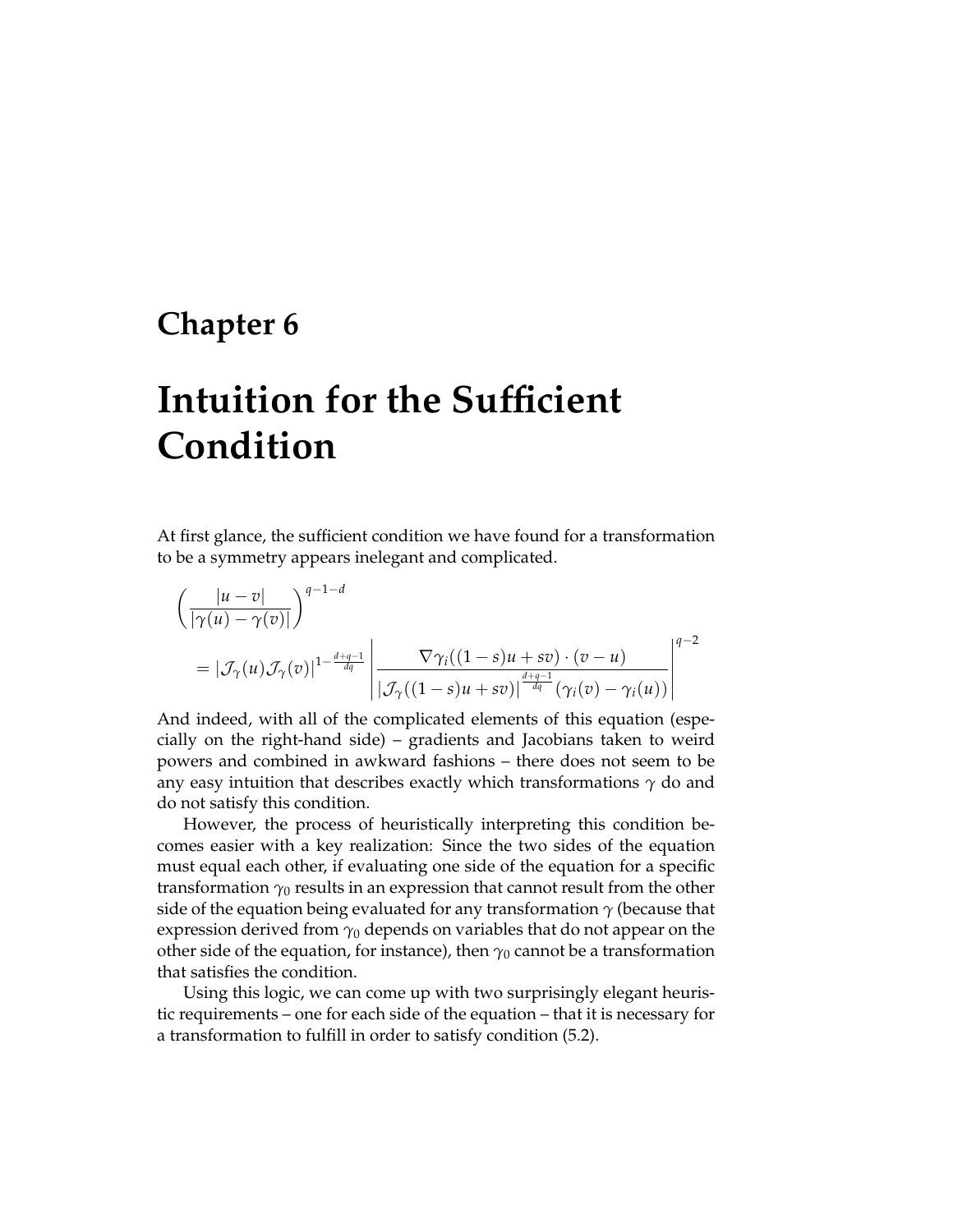### **6.1 The Left-Hand Side: Mapping Distances Nicely**

First, let us consider the left-hand side of the equation:

$$
\left(\frac{|u-v|}{|\gamma(u)-\gamma(v)|}\right)^{q-1-d}.
$$

Conveniently, this expression has a relatively simple intuitive interpretation: for any points  $u, v \in \mathbb{R}^d$ , it represents the ratio between the distance from *u* to *v* and the distance from  $\gamma(u)$  to  $\gamma(v)$ , taken to the power of *q* − *d* − 1; in other words, it represents how the transformation *γ* maps distances between points.

As discussed above, if a transformation  $\gamma$  is to satisfy condition (5.2), then each side of the equation must evaluate to the sort of expression that can be "captured" by the other side of the equation. So, looking at the left-hand side of the equation, we can get an intuitive sense of under what circumstances |*u*−*v*| |*γ*(*u*)−*γ*(*v*)| *q*−1−*<sup>d</sup>*  $\degree$  evaluates to such a sufficiently simple expression. Those circumstances are described the following statement, which describes a (somewhat vague, admittedly) condition that is equivalent to |*u*−*v*| |*γ*(*u*)−*γ*(*v*)|  $\int$ <sup>*q*−1−*d*</sup> being simple enough, and thus is necessary (though not sufficient) for  $\gamma$  is to satisfy condition (5.2).

**Statement 6.1.** *If*  $\gamma$  *is a transformation that satisfies the conditions in Theorem 5.1, and thus induces a symmetry*  $\gamma^*$  *of*  $\Phi(f) = \frac{\|\mathcal{X}f\|_{L^q(\mathcal{M})}}{\|f\|_{L^p(\mathbb{R}^d)}}$ , then one of the two *following things must be true:*

- $q = d + 1$
- *The transformation γ maps distances between points in* **R***<sup>d</sup> in a sufficiently "nice" fashion.*

This heuristic interpretation is, admittedly, not stated in the most rigorous or unambiguous fashion, so let us look at a few examples of this intuition in action.

#### **6.1.1 Affine Transformations**

As we discussed earlier in section 5.1, if *γ* is an affine transformation of the form  $\gamma(x) = kUx + b$ , where *b* is a vector in  $\mathbb{R}^d$  and *kU* is a scalar multiple of an orthogonal matrix, then it satisfies the conditions in Theorem 5.1 for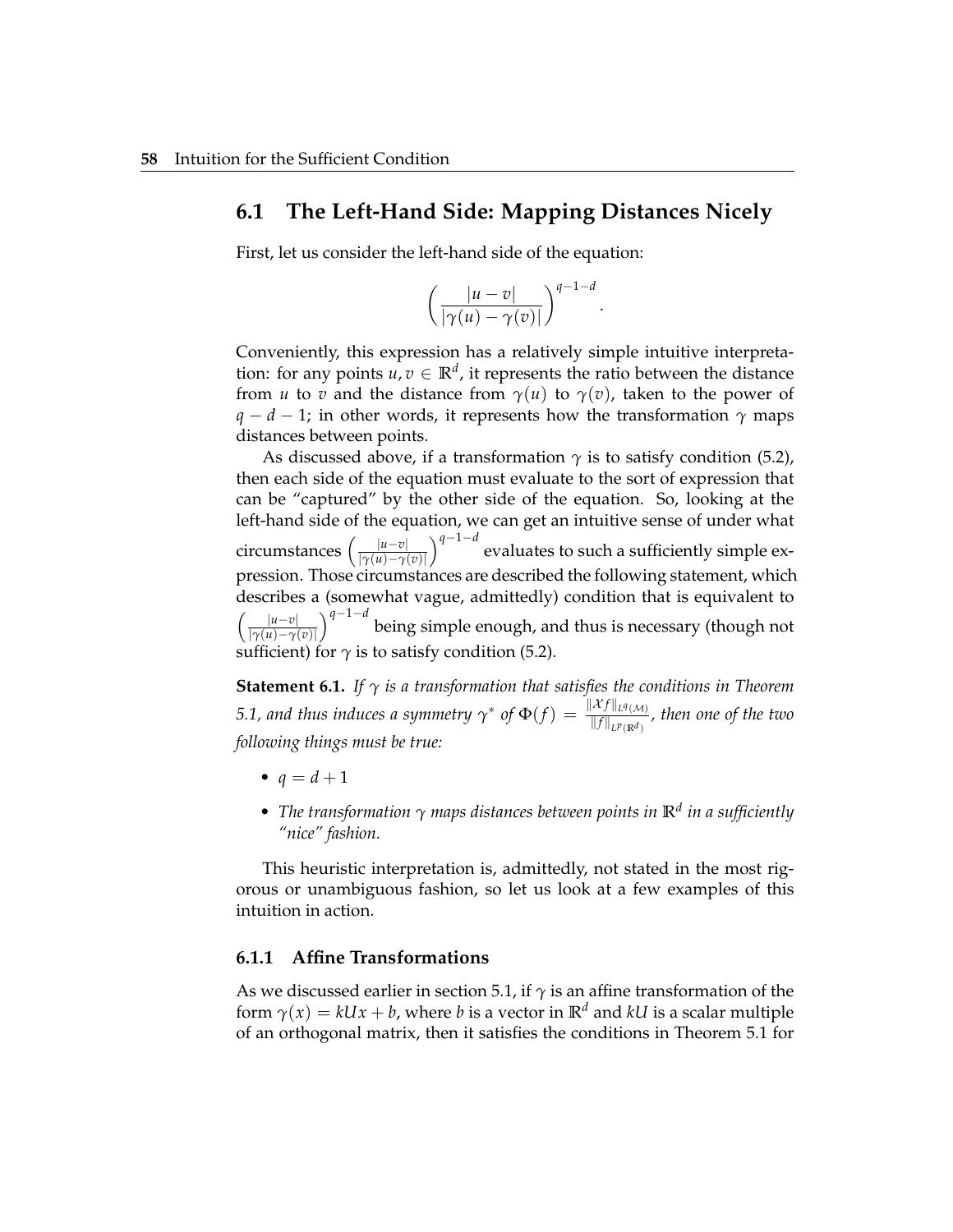all possible values of *q* and *d*. And, indeed, because both orthogonal matrices and translations are distance-preserving transformations (isometries), while scalar multiplication simply multiplies all distances by a scalar multiple, transformations of this form do map distances in an extremely "nice" way: for any  $u, v \in \mathbb{R}^d$ , the distance between  $\gamma(u)$  and  $\gamma(v)$  will simply be *k* times the distance between *u* and *v*.

But what about affine transformations  $\gamma(x) = Ax + b$  (with  $A \in \mathsf{GL}(\mathbb{R}^d)$ not a scalar multiple of a matrix  $U \in \mathsf{O}(d)$ , and  $b \in \mathbb{R}^d)$  that are not isometries or scalar multiples thereof? For arbitrary values of *q* and *d*, these transformations do not satisfy condition (5.2), and we can see why by appealing to the intuition from Statement 6.1. There is no simple way to describe the way in which an arbitrary affine transformation maps the distance between two points, and therefore no way to simplify the left-hand side of condition (5.2) for this  $\gamma$  beyond:

$$
\left(\frac{|u-v|}{|\gamma(u)-\gamma(v)|}\right)^{q-1-d} = \left(\frac{|u-v|}{|(Au+b)-(Av-b)|}\right)^{q-1-d} = \left(\frac{|u-v|}{|A(u-v)|}\right)^{q-1-d}
$$

when  $q \neq d+1$ . And, indeed, when the right-hand side of condition (5.2) ends up being constant for these *γ*:

$$
|\mathcal{J}_{\gamma}(u)\mathcal{J}_{\gamma}(v)|^{1-\frac{d+q-1}{dq}}\left|\frac{\nabla\gamma_{i}((1-s)u+sv)\cdot(v-u)}{|\mathcal{J}_{\gamma}((1-s)u+sv)|^{\frac{d+q-1}{dq}}(\gamma_{i}(v)-\gamma_{i}(u))}\right|^{q-2}
$$
\n
$$
=|\det(A)^{2}|^{1-\frac{d+q-1}{dq}}\left|\frac{A_{\bullet i}\cdot(v-u)}{|\det(A)|^{\frac{d+q-1}{dq}}((A_{\bullet i}v+b_{i})-(A_{\bullet i}u+b_{i}))}\right|^{q-2}
$$
\n
$$
=|\det(A)|^{2-2\frac{d+q-1}{dq}}\left|\frac{A_{\bullet i}(v-u)}{|\det(A)|^{\frac{d+q-1}{dq}}A_{\bullet i}(v-u)}\right|^{q-2} = |\det(A)|^{2-2\frac{d+q-1}{dq}}\left|\frac{1}{|\det(A)|^{\frac{d+q-1}{dq}}}\right|^{q-2}
$$
\n
$$
=|\det(A)|^{2-2\frac{d+q-1}{dq}}|\det(A)|^{-\frac{d+q-1}{dq}(q-2)} = |\det(A)|^{2-2\frac{d+q-1}{dq} - \frac{d+q-1}{d} + 2\frac{d+q-1}{dq}} = |\det(A)|^{2-\frac{d+q-1}{dq}} = |\det(A)|^{\frac{d-q+1}{d}}
$$

it becomes clear that the only way these affine transformations can satisfy these conditions is if  $q = d + 1$ , so that

$$
\left(\frac{|u-v|}{|A(u-v)|}\right)^{q-1-d} = \left(\frac{|u-v|}{|A(u-v)|}\right)^{d+1-1-d} = \left(\frac{|u-v|}{|A(u-v)|}\right)^0 = 1
$$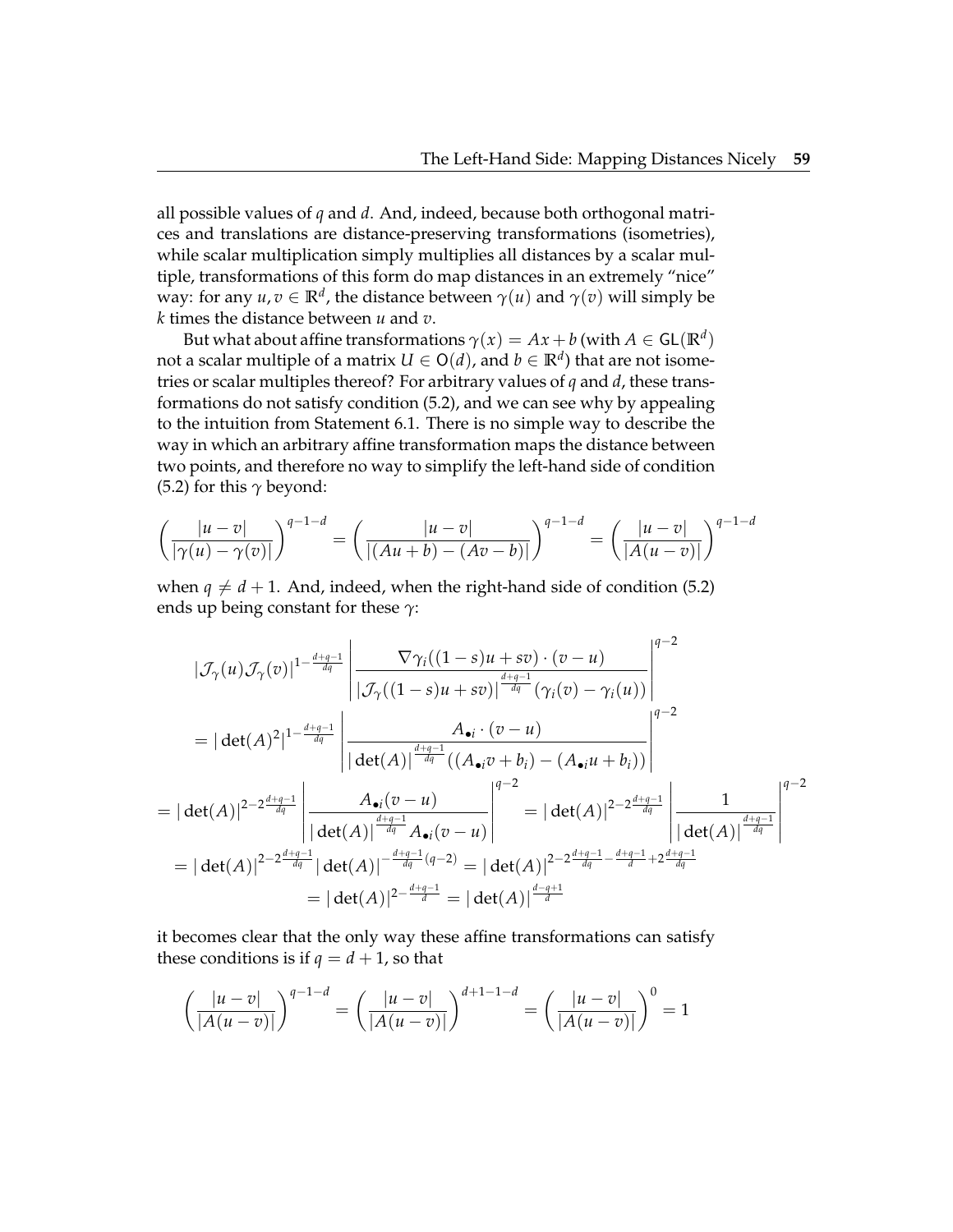and

$$
|\det(A)|^{\frac{d-q+1}{d}} = |\det(A)|^{\frac{d-d-1+1}{d}} = |\det(A)|^0 = 1.
$$

In both of these cases, a transformation  $\gamma$  only satisfies condition (5.2) when either it maps distances "nicely" or when  $q = d + 1$ , as described in Statement 6.1.

#### **6.1.2** *D* **and** *J*

Let us now contrast the two rotation-based functional operators we discussed earlier in the context of this heuristic requirement.

First, consider *D*, the sphere-based inversion based on the transformation  $\gamma(x) = \left(\frac{2x_1}{|x-a|}\right)$ 2*x*<sub>1</sub> 2*xd*−1 2*xd*−1 2*xd*−1 2*x*  $\frac{2x_{d-1}}{|x-a|^2}$ ,  $\frac{1-|x|^2}{|x-a|^2}$ |*x*−*a*| 2 which is a symmetry of Φ if and only if  $q = 2$ . Following a similar derivation to one described in section 5.2, we may determine a relatively simple way to describe how this *γ* maps distances: namely, that the distance between the points  $\gamma(u)$  and  $\gamma(v)$  will be equal to  $\frac{|u-a||v-a|}{2}$  (where  $a = (0, \ldots, 0, 1)$ ) times the distance from *u* to *v*. And as discussed in the rest of section 5.2, the "niceness" of this ratio between  $|u - v|$  and  $|\gamma(u) - \gamma(v)|$  indeed ends up being sufficient for it to be captured by the right-hand side of condition (5.2).

Next, consider *J*, the hemisphere-based inversion based on the transformation  $\gamma(x) = (x_1^{-1}, x_1^{-1}x_2, \ldots, x_1^{-1}x_d)$ , which is a symmetry of  $\Phi$  if and only if  $q = d + 1$ . Unlike with *D*'s corresponding transformation, there is no simple way to describe how this  $\gamma$  maps distances; the expression |*γ*(*u*)−*γ*(*v*)| *u*<sup>|*u*</sup> cannot be further simplified. And indeed, it turns out that for this *γ*, there is no way to for the right-hand side of condition (5.2) to be able to capture the ratio between  $|\gamma(u) - \gamma(v)|$  and  $|\gamma(u) - \gamma(v)|$ , unless that ratio is taken to the power of 0.

These two examples serve as a perfect illustration of the dual nature of Statement 6.1. To be specific, Statement 6.1 claims that for a mapping  $T = \gamma^*$  to be a symmetry of  $\Phi$  for given values of  $p$ ,  $q$ , and  $d$ , it must either be the case  $q = d + 1$ , or that  $\gamma$  maps distances nicely. To wit, *D* is not a symmetry of  $\Phi$  when  $q = d + 1$ , but since there are values of p, q, and d for which it is a symmetry of  $\Phi$  (namely, when  $q = 2$ ), its associated  $\gamma$  must map distances nicely – and indeed, it does. Contrawise, *J*'s associated *γ* does not map distances in a nice, easy-to-describe manner, so *J* can only be a symmetry of  $\Phi$  when  $q = d + 1$  – and indeed, the cases where  $q = d + 1$ are the only ones where *J* is a symmetry.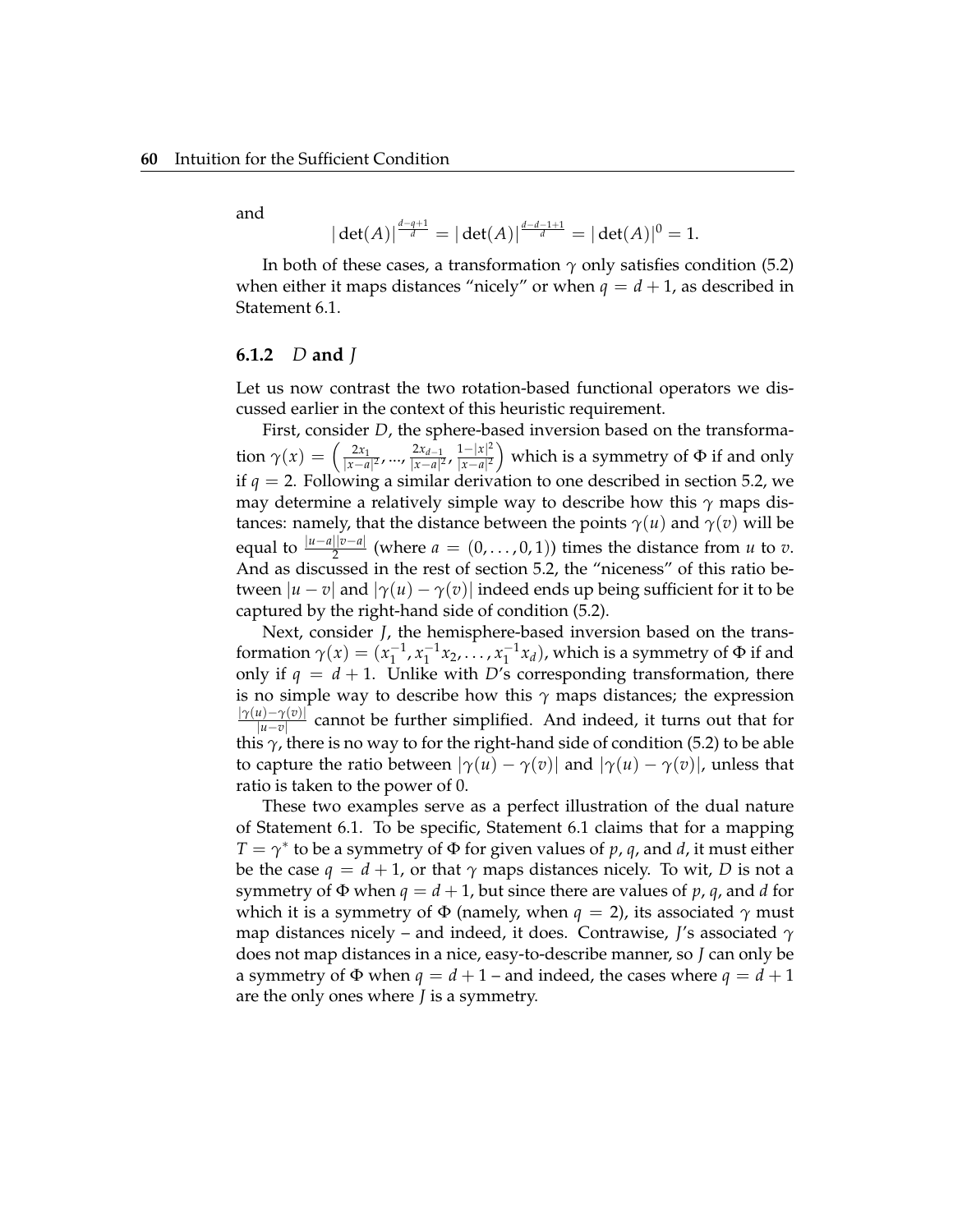### **6.2 The Right-Hand Side: Mapping Lines to Lines**

Now, let us consider the right-hand side of the equation:

$$
\left|\mathcal{J}_{\gamma}(u)\mathcal{J}_{\gamma}(v)\right|^{1-\frac{d+q-1}{dq}}\left|\frac{\nabla \gamma_i((1-s)u+sv)\cdot (v-u)}{\left|\mathcal{J}_{\gamma}((1-s)u+sv)\right|^{\frac{d+q-1}{dq}}(\gamma_i(v)-\gamma_i(u))}\right|^{q-2}.
$$

Compared to the condition's left-hand side, it is much more difficult to succinctly and heuristically describe what this entire expression equals for any given mapping  $\gamma$ . However, for our purposes, it will end up being sufficient to focus mainly on just one part of this expression.

As before, for a given *γ* : **R***<sup>d</sup>* → **R***<sup>d</sup>* to satisfy condition (5.2), this side of the equation simplify to something that can be "captured" by the other side of condition (5.2). In this case, one obvious situation in which the right side of the expression can be incapable of being "captured" by the left side (for some  $\gamma$ ) is when it depends on the value of  $i \in \{1, \ldots, d\}$ . And, indeed, if we isolate the parts of this expression that can potentially depend on *i* (such as  $\frac{\nabla \gamma_i((1-s)u+sv)\cdot(v-u)}{\gamma_i(v)-\gamma_i(u)}$ ), and determine what transformations  $\gamma$  make that expression not depend on  $i$  (and thus are eligible to satisfy  $(5.2)$ ), we end up with the following, surprisingly elegant requirement:

**Statement 6.2.** *If γ is a transformation that satisfies the conditions in Theorem 5.1, and thus induces a symmetry*  $\gamma^*$  *of*  $\Phi(f) = \frac{\|\mathcal{X}f\|_{L^q(\mathcal{M})}}{\|f\|_{L^p(\mathbb{R}^d)}}$ *, then one of the two following things must be true:*

- $\bullet$   $q = 2$
- *The transformation γ maps every set* ℓ *in* **R***<sup>d</sup> that is equal almost everywhere to a line to a set γ*(ℓ) *in* **R***<sup>d</sup> that is equal almost everywhere to a line. Specifically, for almost every*  $u$ *,*  $v \in \mathbb{R}^d$ *, if*  $\ell = \{(1-s)u + sv : s \in \mathbb{R}\} \subseteq \mathbb{R}^d$  *is the line through u and v, then it is the case that*

$$
\gamma(\ell) = \{(1-t)\gamma(u) + t\gamma(v) : t \in \mathbb{R}\}\
$$

*almost everywhere.*

*Proof.* As noted before, for *γ* to satisfy condition (5.2), the right-hand side of condition (5.2) must not depend on the value of *i* almost everywhere (as the left-hand side does not depend on the value of *i*, and the two must be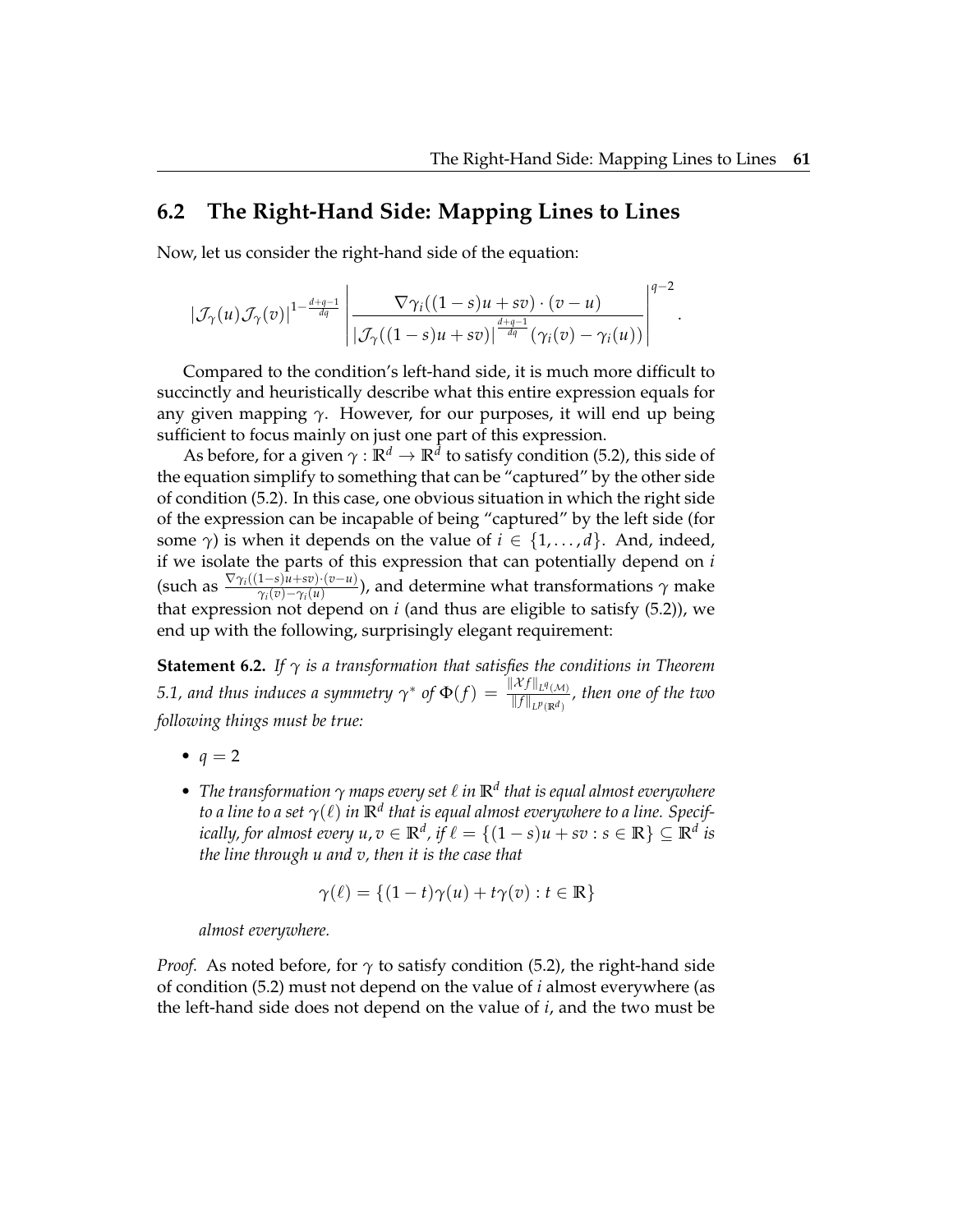equal). So,

$$
|\mathcal{J}_{\gamma}(u)\mathcal{J}_{\gamma}(v)|^{1-\frac{d+q-1}{dq}}\left|\frac{\nabla \gamma_i((1-s)u+sv)\cdot (v-u)}{|\mathcal{J}_{\gamma}((1-s)u+sv)|^{\frac{d+q-1}{dq}}(\gamma_i(v)-\gamma_i(u))}\right|^{q-2}
$$

does not depend on *i* almost everywhere. And as

$$
|\mathcal{J}_{\gamma}(u) \mathcal{J}_{\gamma}(v)|^{1-\frac{d+q-1}{dq}}
$$

and

$$
\left(\frac{1}{|\mathcal{J}_\gamma((1-s)u+sv)|^{\frac{d+q-1}{dq}}}\right)^{q-2}
$$

intrinsically do not depend on *i*,

$$
\begin{aligned}\n|\mathcal{J}_{\gamma}(u)\mathcal{J}_{\gamma}(v)|^{1-\frac{d+q-1}{dq}}\n\left|\n\frac{\nabla \gamma_i((1-s)u+sv)\cdot(v-u)}{|\mathcal{J}_{\gamma}((1-s)u+sv)|^{\frac{d+q-1}{dq}}(\gamma_i(v)-\gamma_i(u))}\n\right|^{q-2} \\
=|\mathcal{J}_{\gamma}(u)\mathcal{J}_{\gamma}(v)|^{1-\frac{d+q-1}{dq}}\n\left(\n\frac{1}{|\mathcal{J}_{\gamma}((1-s)u+sv)|^{\frac{d+q-1}{dq}}}\n\right)^{q-2}\n\left|\n\frac{\nabla \gamma_i((1-s)u+sv)\cdot(v-u)}{\gamma_i(v)-\gamma_i(u)}\right|^{q-2}\n\end{aligned}
$$

depends on *i* if and only if  $\vert$ ∇*γi*((1−*s*)*u*+*sv*)·(*v*−*u*) *γi*(*v*)−*γi*(*u*)  $\begin{array}{c} \begin{array}{c} \begin{array}{c} \end{array} \\ \begin{array}{c} \end{array} \end{array} \end{array}$ *q*−2 does. So,  $\Big|$ ∇*γi*((1−*s*)*u*+*sv*)·(*v*−*u*) *γi*(*v*)−*γi*(*u*)  $\begin{array}{c} \begin{array}{c} \begin{array}{c} \end{array} \\ \begin{array}{c} \end{array} \end{array} \end{array}$ *q*−2 does not depend on *i* almost everywhere. There are two cases from here:

• First, consider the case where  $q = 2$ . Then,

$$
\left| \frac{\nabla \gamma_i((1-s)u + sv) \cdot (v - u)}{\gamma_i(v) - \gamma_i(u)} \right|^{q-2} = \left| \frac{\nabla \gamma_i((1-s)u + sv) \cdot (v - u)}{\gamma_i(v) - \gamma_i(u)} \right|^{2-2}
$$

$$
= \left| \frac{\nabla \gamma_i((1-s)u + sv) \cdot (v - u)}{\gamma_i(v) - \gamma_i(u)} \right|^{0} = 1,
$$

which, as a constant, never depends on *i*, regardless of what the transformation  $\gamma$  is.

• Next, consider the case where  $q \neq 2$ . In this case,  $\left| \frac{\nabla \gamma_i((1-s)u + sv) \cdot (v-u)}{\gamma_i(v) - \gamma_i(u)} \right|$ will depend on *i* if and only if  $\frac{\nabla \gamma_i((1-s)u+sv)\cdot(v-u)}{\gamma_i(v)-\gamma_i(u)}$  depends on *i*; so, *γi*(*v*)−*γi*(*u*) *q*−2 we can conclude that  $\frac{\nabla \gamma_i((1-s)u+sv)\cdot(v-u)}{\gamma_i(v)-\gamma_i(u)}$  does not depend on *i* almost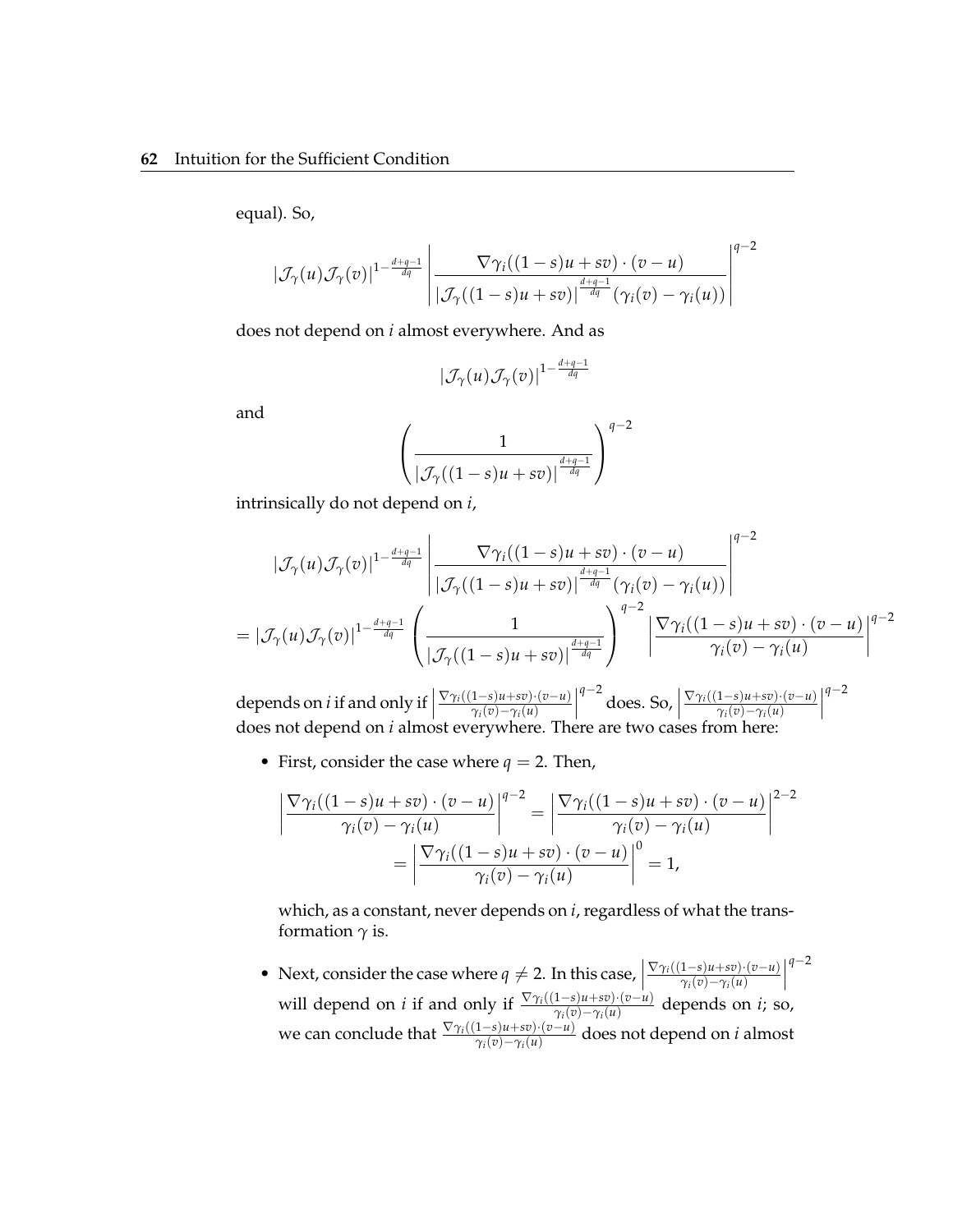everywhere. The expression  $\frac{\nabla \gamma_i((1-s)u+sv)\cdot(v-u)}{\gamma_i(v)-\gamma_i(u)}$ , meanwhile, is the derivative of  $\frac{\gamma_i((1-s)u+sv)-\gamma_i(u)}{\gamma_i(v)-\gamma_i(u)}$  with respect to *s*, so  $\frac{\gamma_i((1-s)u+sv)-\gamma_i(u)}{\gamma_i(v)-\gamma_i(u)}$ *γi*(*v*)−*γi*(*u*) does not depend on *i* either (almost everywhere).

Since  $\frac{\gamma_i((1-s)u+sv)-\gamma_i(u)}{\gamma_i(v)-\gamma_i(u)}$  does not depend on *i*, we know that

$$
\frac{\gamma_1((1-s)u+sv)-\gamma_1(u)}{\gamma_1(v)-\gamma_1(u)}=\frac{\gamma_2((1-s)u+sv)-\gamma_2(u)}{\gamma_2(v)-\gamma_2(u)}=\n\cdots=\frac{\gamma_d((1-s)u+sv)-\gamma_d(u)}{\gamma_d(v)-\gamma_d(u)}
$$

(almost everywhere). Let *t* represent the value that all of these expressions are equal to; i.e., let  $t = \frac{\gamma_i((1-s)u + sv) - \gamma_i(u)}{\gamma_i(v) - \gamma_i(u)}$  $\frac{-s}{\gamma_i(v)-\gamma_i(u)}$  for all  $i \in \{1,\ldots,d\}$ (almost everywhere). This means that we may write, for almost every  $s \in \mathbb{R}$  and  $u, v \in \mathbb{R}^d$ , that for all  $i \in \{1, \ldots, d\}$ ,

$$
t = \frac{\gamma_i((1-s)u + sv) - \gamma_i(u)}{\gamma_i(v) - \gamma_i(u)}
$$
  

$$
(\gamma_i(v) - \gamma_i(u))t = \gamma_i((1-s)u + sv) - \gamma_i(u)
$$
  

$$
(\gamma_i(v) - \gamma_i(u))t + \gamma_i(u) = \gamma_i((1-s)u + sv)
$$
  

$$
(1-t)\gamma_i(u) + t\gamma_i(v) = \gamma_i((1-s)u + sv)
$$

and thus that  $(1-t)\gamma(u) + t\gamma(v) = \gamma((1-s)u + sv)$ .

Now, for almost any  $u, v \in \mathbb{R}^d$ , consider the line  $\ell = \{(1-s)u + sv :$  $s \in \mathbb{R}$ , and furthermore consider its image  $\gamma(\ell)$  under our transformation. Let  $(1 - s_0)u + s_0v$  be a point on  $\ell$  (where  $s_0 \in \mathbb{R}$ ). As we have just shown for almost any given  $u, v \in \mathbb{R}$ , and for almost any  $s_0 \in \mathbb{R}$ , there must exist a value  $t_0 \in \mathbb{R}$  such that  $(1-t_0)\gamma(u) + t_0\gamma(v) =$  $\gamma((1-s_0)u + s_0v)$ . Therefore, it is true almost everywhere that the point  $\gamma((1 - s_0)u + s_0v) \in \gamma(\ell)$  is on the line  $\{(1 - t)\gamma(u) + t\gamma(v)$ :  $t \in \mathbb{R}$ ; and thus,  $\gamma(\{(1-s)u + sv : s \in \mathbb{R}\}) \subseteq \{(1-t)\gamma(u) + t\gamma(v) : s \in \mathbb{R}\}$ *t*  $\in \mathbb{R}$  almost everywhere. And as  $\gamma$  satisfying condition (5.2) implies that  $\gamma^{-1}$  satisfies it as well*,* we may apply this same logic to see that

$$
\gamma^{-1}(\{(1-t)\gamma(u) + t\gamma(v) : t \in \mathbb{R}\})
$$
  
\n
$$
\subseteq \{(1-s)\gamma^{-1}(\gamma(u)) + s\gamma^{-1}(\gamma(v)) : s \in \mathbb{R}\}
$$
  
\n
$$
= \gamma(\{(1-s)u + sv : s \in \mathbb{R}\})
$$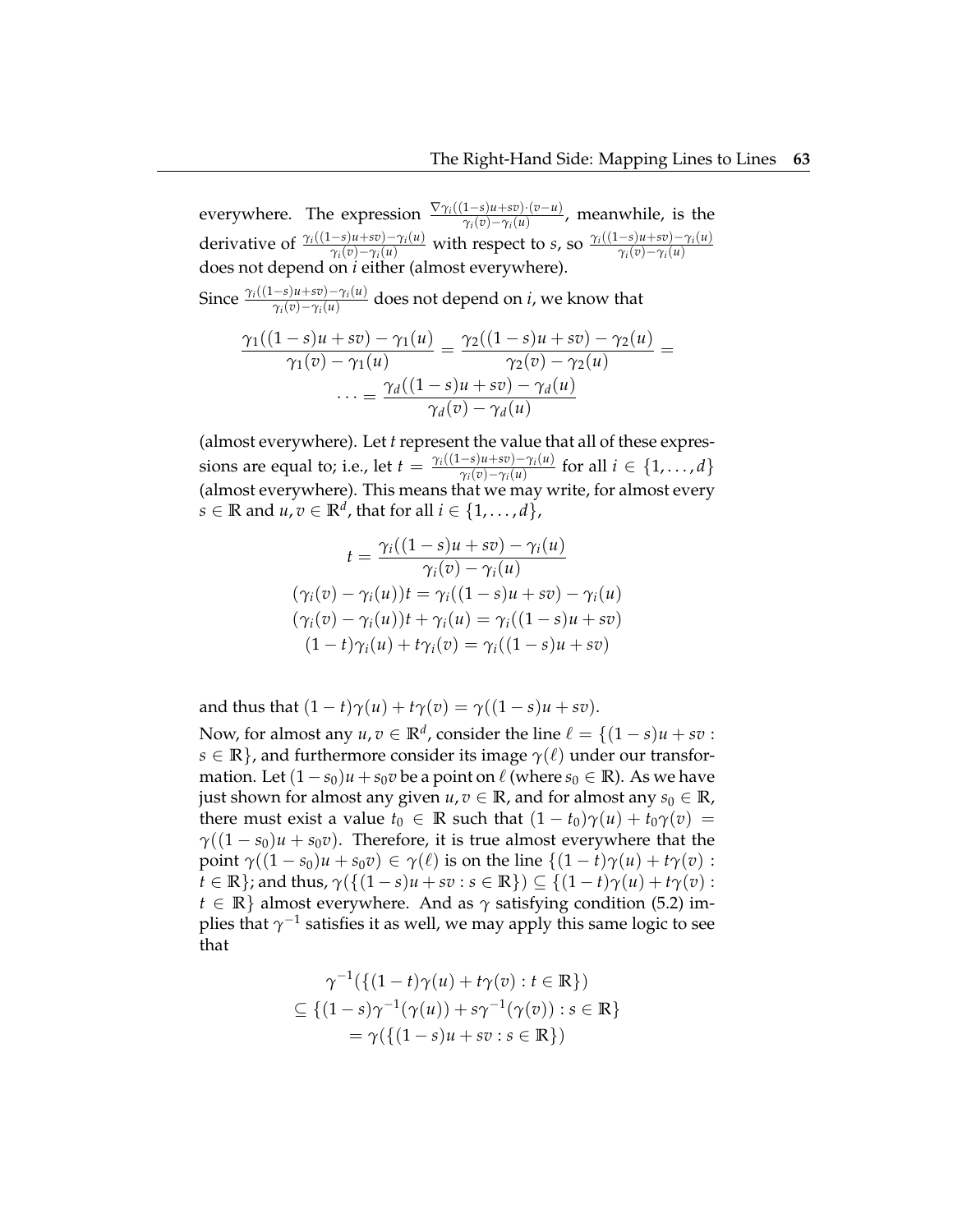almost everywhere, which, as  $\gamma$  is bijective, means that  $\{(1-t)\gamma(u) +$  $t\gamma(v)$  :  $t \in \mathbb{R}$   $\subseteq \ell$  almost everywhere. By double inclusion, this means that

$$
\gamma(\ell) = \{(1-t)\gamma(u) + t\gamma(v) : t \in \mathbb{R}\}\
$$

almost everywhere.

And so we see that if  $\gamma$  satisfies condition (5.2), then either  $q = 2$ , or

$$
\gamma(\{(1-s)u + sv : s \in \mathbb{R}\}) = \{(1-t)\gamma(u) + t\gamma(v) : t \in \mathbb{R}\}\
$$

almost everywhere for almost every  $u, v \in \mathbb{R}^d$ , as desired.

This statement is less easy to derive from the right-hand side of the equation than Statement 6.1 is from the left-hand side, but what it lacks in intuitive clarity it makes up for in rigor: Any transformation  $\gamma$  can definitively be said – proven, in fact, as we just saw – to either satisfy the conditions of Statement 6.2 or fail to do so (in contrast to Statement 6.1, which is a lot more subjective).

Like Statement 6.1, Statement 6.2 also possesses a dual nature, one that is best understood by looking at some examples of this "mapping lines to lines" condition in action.

### **6.2.1 Affine Transformations**

Because all affine transformations of the form  $\gamma(x) = kUx + b$ , where *b* is a vector in **R***<sup>d</sup>* and *kU* is a scalar multiple of an orthogonal matrix, satisfy condition (5.2) (for all *q*), we would hope that such *γ*s satisfy Statement 6.2. And, indeed, not only do these affine *γ*s satisfy Statement 6.2, but in a sense, they do so the best out of any possible transformation *γ*.

To wit, in order to satisfy Statement 6.2 when  $q \neq 2$ , the transformations  $\gamma(x) = kUx + b$  must preserve (almost all) lines. And we can confirm that they do so by noting that for any  $\gamma$  of this form,

$$
\frac{\gamma_i((1-s)u + sv) - \gamma_i(u)}{\gamma_i(v) - \gamma_i(u)} = \frac{(kU_{\bullet i}((1-s)u + sv) + b) - (kU_{\bullet i}u + b)}{(kU_{\bullet i}v + b) - (kU_{\bullet i}u + b)}
$$

$$
= \frac{kU_{\bullet i}((1-s)u + sv) - kU_{\bullet i}u}{kU_{\bullet i}v - kU_{\bullet i}u} = \frac{kU_{\bullet i}(u - su + sv - u)}{kU_{\bullet i}(v - u)}
$$

$$
= \frac{skU_{\bullet i}(v - u)}{kU_{\bullet i}(v - u)} = s
$$

 $\Box$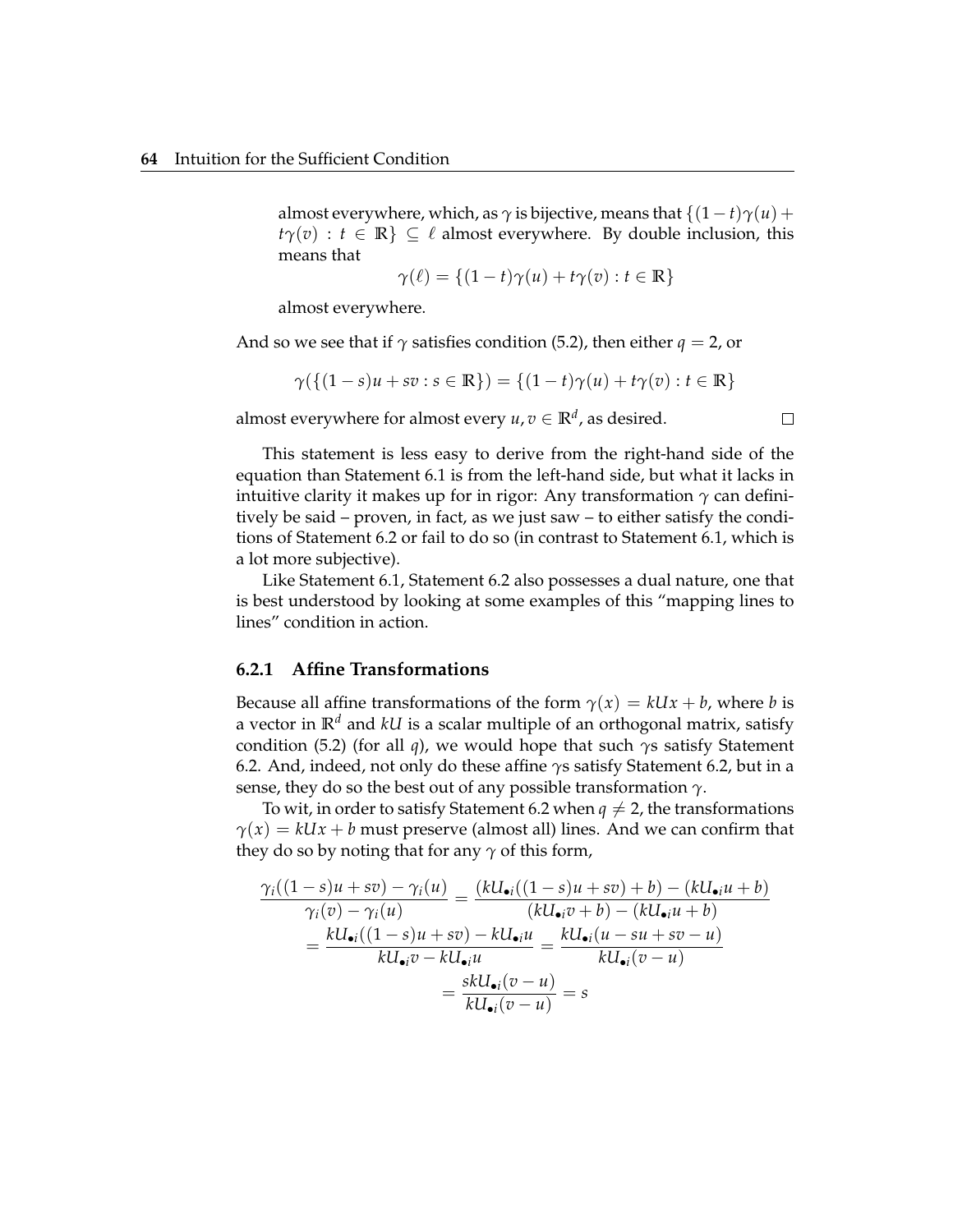for all *i*, *s*, *u*, and *v*, which means that for any point  $(1 - s_0)u + s_0v$  on a line  $\{(1-s)u + sv : s \in \mathbb{R}\}\)$ , that point's image  $\gamma((1-s_0)u + s_0v)$  is on the line  $\{(1-t)\gamma(u) + t\gamma(v) : t \in \mathbb{R}\}$  (being specifically equal to the point  $(1 - t_0)\gamma(u) + t_0\gamma(v)$ , where  $t_0 = s_0$ ), with a similar statement holding for any point  $(1-t_0)\gamma(u) + t_0\gamma(v)$  on  $\{(1-t)\gamma(u) + t\gamma(v) : t \in \mathbb{R}\}$ . Thus, using these facts alongside the bijectiveness of *γ*, we can conclude that *γ* maps any (and thus almost any) line  $\{(1 - s)u + sv : s \in \mathbb{R}\}\)$  to a set that is exactly (and thus almost exactly) equal to the line  $\{(1-t)\gamma(u) + t\gamma(v)$ :  $t \in \mathbb{R}$ , and thus that it satisfies Statement 6.2.

However, we can also confirm that these *γ*s satisfy Statement 6.2 just by noting that all transformations  $\gamma(x) = kUx + b$  are affine transformations. After all, it is a fundamental property of affine transformations that not only do they preserve lines, but affine transformations  $\mathbb{R}^d \to \mathbb{R}^d$  are also the only ones that map not just *almost all* lines in **R***<sup>d</sup>* to lines in **R***<sup>d</sup>* , but *all* lines in **R***<sup>d</sup>* to lines in **R***<sup>d</sup>* . And indeed, we shall soon see a non-affine transformation that satisfies Statement 6.2 by mapping almost all lines to lines – but which will not map lines to lines on the set (of measure 0) where it is discontinuous.

#### **6.2.2** *D* **and** *J*

The two previously-discussed inversions, *D* and *J*, should also satisfy Statement 6.2 (after all, their respective *γ*s both satisfy condition (5.2), at least for certain values of *q*). And indeed, it can be shown that they do.

The spherical rotation-based symmetry *D* is based on a *γ* that does not map almost all lines to lines. After all, it is immediately visible that *γi*((1−*s*)*u*+*sv*)−*γi*(*u*)  $\frac{(-8)(u+8v)-\gamma_i(u)}{\gamma_i(v)-\gamma_i(u)}$ , which is equal to

$$
\frac{\gamma_i((1-s)u+sv)-\gamma_i(u)}{\gamma_i(v)-\gamma_i(u)}=\frac{\frac{2((1-s)u_1+sv_i)}{[(1-s)u+sv-a]^2}-\frac{2u_i}{|u-a|^2}}{\frac{2v_i}{|v-a|^2}-\frac{2u_i}{|u-a|^2}}
$$

when *i* ∈ {1, . . . , *d* − 1} and

$$
\frac{\gamma_i((1-s)u+sv)-\gamma_i(u)}{\gamma_i(v)-\gamma_i(u)}=\frac{\frac{1-|(1-s)u+sv|^2}{|(1-s)u+sv-a|^2}-\frac{1-|u|^2}{|u-a|^2}}{\frac{1-|v|^2}{|v-a|^2}-\frac{1-|u|^2}{|u-a|^2}}
$$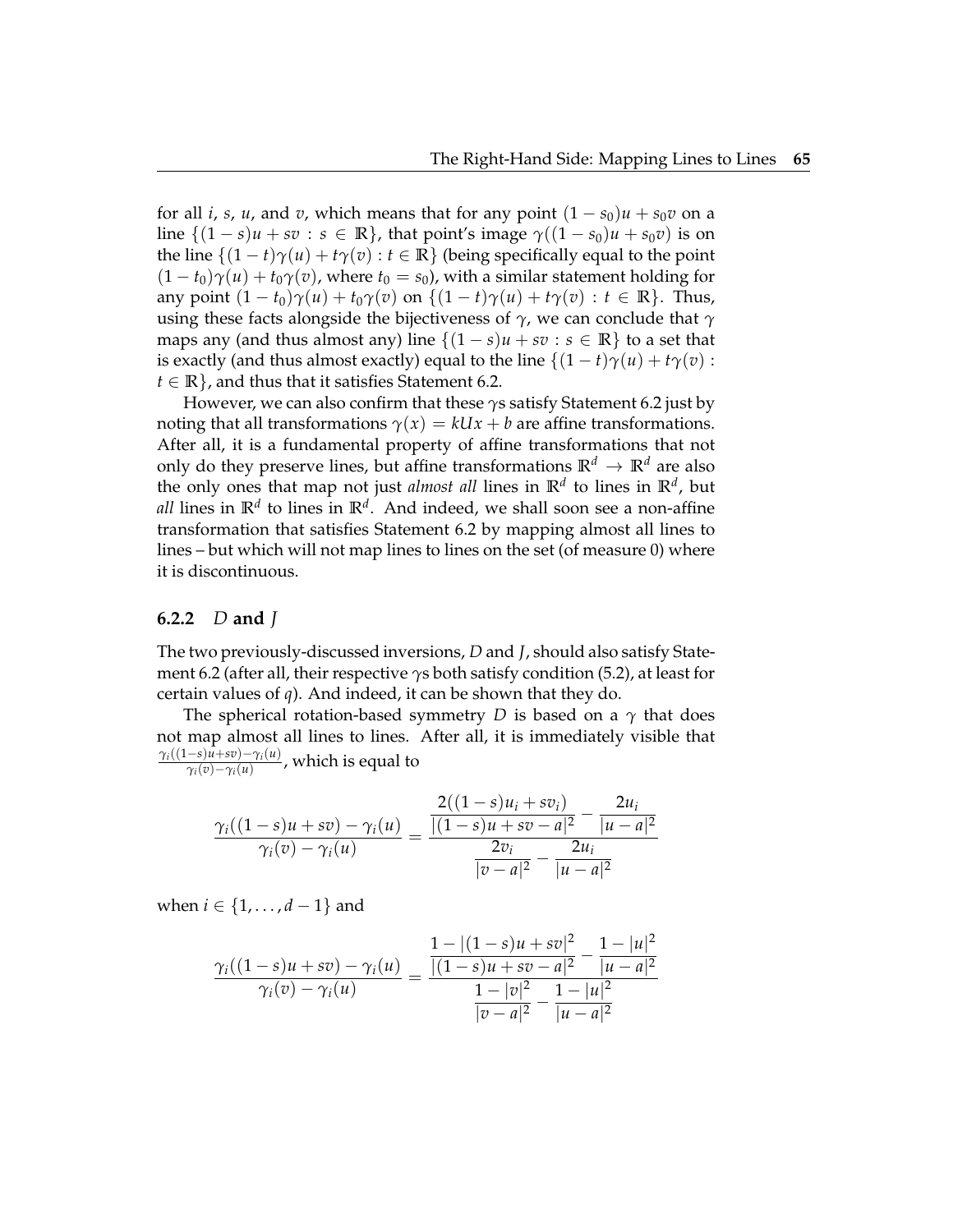when  $i = d$ , will vary depending on *i* for almost all  $u$ ,  $v$ , and  $s$ , which in turn means that for almost every point  $(1 - s_0)u + s_0v$  on almost any given line  $\{(1-s)u + sv : s \in \mathbb{R}\}\$  (with  $s_0 \in \mathbb{R}$ ), we cannot write  $\gamma((1-s_0)u + s_0v)$ as a point on the line  $\{(1-t)\gamma(u) + t\gamma(v) : t \in \mathbb{R}\}\)$ . However, because *D* is specifically only a symmetry of  $\Phi$  when  $q = 2$ , it still satisfies Statement 6.2, as that statement allows for non-line-preserving transformations  $\gamma$  to induce symmetries of  $\Phi$  when  $q = 2$ .

Now, consider the hemispherical rotation-based transformation *J*. It is only a symmetry of  $\Phi$  when  $q = d + 1$  case. However, in that  $q = d + 1$  case, it still satisfies Statement 6.2 by virtue of its corresponding *γ* preserving almost all lines. To wit, for any  $u, v \in \mathbb{R}^d \setminus \{(x_1, \ldots, x_d) \in \mathbb{R}^d : x_1 = 0\},$ and any  $s \in \mathbb{R}$  such that  $(1-s)u + sv \in \mathbb{R}^d \setminus \{(x_1, \ldots, x_d) \in \mathbb{R}^d : x_1 =$ 0} (which will be almost every *s*, as the line through *u* and *v* will cross  $\{(x_1, \ldots, x_d) \in \mathbb{R}^d : x_1 = 0\}$  at most once), we may write that

$$
\frac{\gamma_i((1-s)u+sv)-\gamma_i(u)}{\gamma_i(v)-\gamma_i(u)} = \frac{\frac{1}{(1-s)u_1+sv_1} - \frac{1}{u_1}}{\frac{1}{v_1} - \frac{1}{u_1}} = \frac{\frac{u_1 - ((1-s)u_1+sv_1)}{u_1((1-s)u_1+sv_1)}}{\frac{u_1-v_1}{u_1v_1}} = \frac{\frac{su_1 - sv_1}{(1-s)u_1+sv_1}}{(1-s)u_1+sv_1}
$$

when  $i = 1$  and

$$
\frac{\gamma_i((1-s)u+sv)-\gamma_i(u)}{\gamma_i(v)-\gamma_i(u)}=\frac{\frac{(1-s)u_i+sv_i}{(1-s)u_1+sv_1}-\frac{u_i}{u_1}}{\frac{v_i}{v_1}-\frac{u_i}{u_1}}=\frac{\frac{u_1((1-s)u_i+sv_i)-u_i((1-s)u_1+sv_1)}{u_1((1-s)u_1+sv_1)}}{\frac{u_1v_i-u_iv_1}{u_1v_1}}}{\frac{\frac{(1-s)u_1u_i+su_1v_i-(1-s)u_1u_i-su_iv_1}{u_1v_1}}{\frac{u_1v_i-u_iv_1}{v_1}}}=\frac{\frac{su_1v_i-su_iv_1}{u_1v_1}}{\frac{u_1v_i-u_iv_1}{v_1}}=\frac{sv_1}{(1-s)u_1+sv_1}
$$

when  $i \in \{2, ..., d\}$  – which is to say that  $\frac{\gamma_i((1-s)u+sv)-\gamma_i(u)}{\gamma_i(v)-\gamma_i(u)}$  is the same for all *i*. Thus, for any point  $(1 - s_0)u + s_0v$  on a line  $\{(1 - s)u + sv : s ∈ ℝ\}$ , that point's image  $\gamma((1-s_0)u + s_0v)$  is on the line  $\{(1-t)\gamma(u) + t\gamma(v) : t \in$ **R**} (being specifically equal to the point  $(1 - t_0)\gamma(u) + t_0\gamma(v)$ , where  $t_0 =$ *s*0*v*<sup>1</sup>  $\frac{s_0v_1}{(1-s_0)u_1+s_0v_1}$ ), with a similar statement holding for any point  $(1-t_0)\gamma(u)+\gamma(u)$ *t*<sub>0</sub> $\gamma$ (*v*) on {(1 − *t*) $\gamma$ (*u*) + *t* $\gamma$ (*v*) : *t* ∈ **R**}. Thus, using these facts alongside the bijectiveness of  $\gamma$ , we can conclude that  $\gamma$  maps almost every line  $\{(1$  $s$ )*u* + *sv* : *s* ∈ **R**} (ignoring the ones on the hyperplane {(*x*<sub>1</sub>, . . . , *x*<sub>*d*</sub>) ∈  $\mathbb{R}^d: x_1 = 0$ }) to a set that is almost exactly equal to the line  $\{(1-t)\gamma(u) +$  $t\gamma(v) : t \in \mathbb{R}$  (again, ignoring points on the hyperplane  $\{(x_1, \ldots, x_d) \in$  $\mathbb{R}^d$  :  $x_1 = 0$ }), and thus that it satisfies Statement 6.2.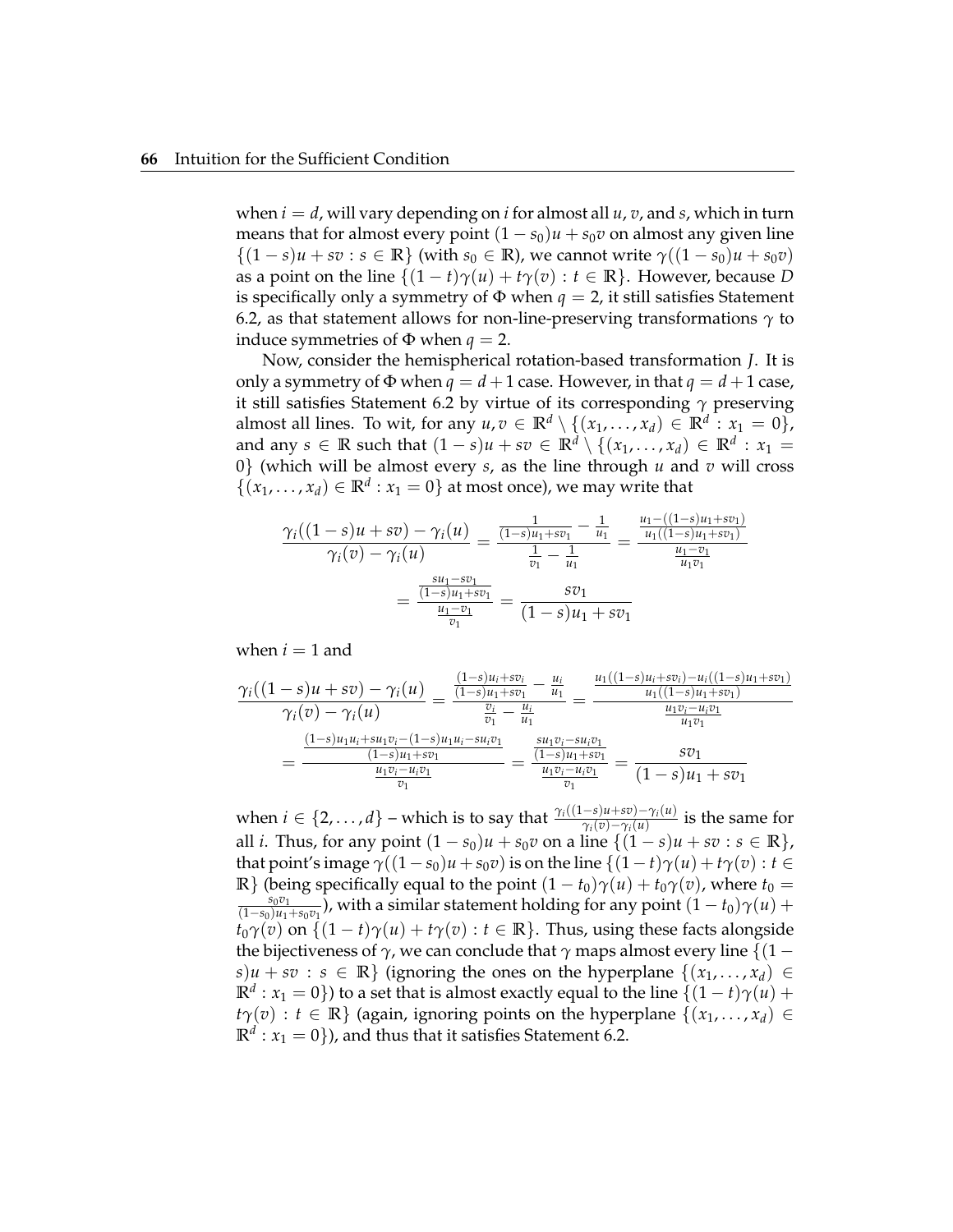Again, the duality of this statement – and thus of condition (5.2) itself – is visible in these two example symmetries. Statement 6.1 claims that for a mapping  $T = \gamma^*$  to be a symmetry of  $\Phi$  for given values of  $p$ ,  $q$ , and  $d$ , it must either be the case  $q = 2$ , or that  $\gamma$  lines to lines (almost everywhere, at least). To wit, *J* is not a symmetry of  $\Phi$  when  $q = 2$ , but since there are values of *p*, *q*, and *d* for which it is a symmetry of  $\Phi$  (namely, when  $q = 2$ ), its associated  $\gamma$  must map lines to lines – and, indeed, it does. Contrawise, *D*'s associated  $\gamma$  does not map lines to lines, so *D* can only be a symmetry of  $\Phi$  when  $q = 2$  – and indeed, the cases where  $q = 2$  are the only ones where *D* is a symmetry.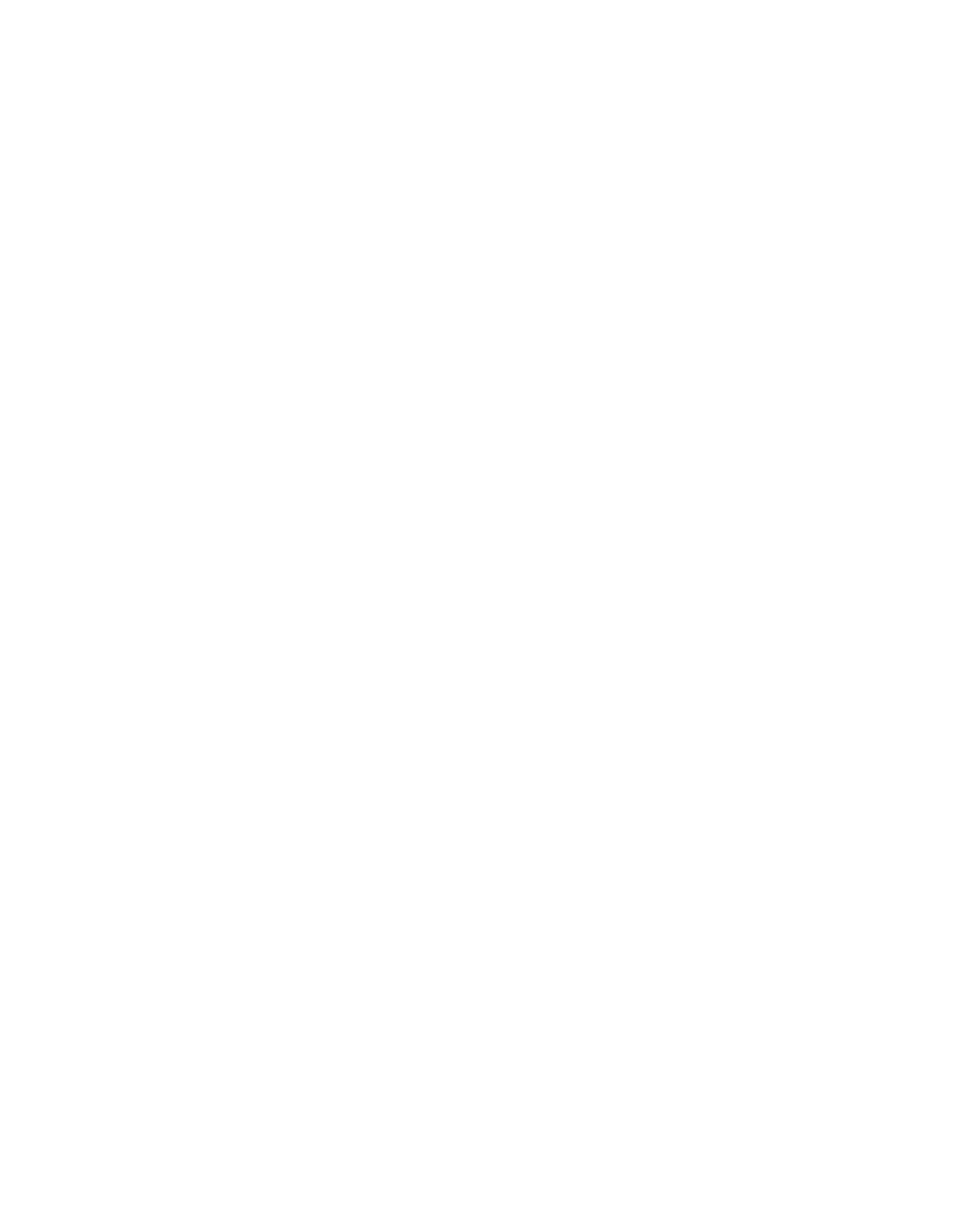### **Chapter 7**

# **A Conjectured Further Restriction**

The fact that any symmetry of  $\Phi$  (to which Theorem 5.1 applies) that we may attempt to create must map distances nicely and map lines to lines almost everywhere, on the face of it, significantly restricts what sort of (easyto-create) *γ*-derived transformations *T* can be symmetries (for values of *q* where we don't have an "out" for one of the two requirements, as we do in the  $q = 2$  and  $q = d + 1$  cases). Very few maps  $\mathbb{R}^d \to \mathbb{R}^d$  map distances nicely, and very few maps  $\mathbb{R}^d \to \mathbb{R}^d$  map lines to lines almost everywhere; it would seem very difficult, if not impossible, to have a non-affine transformation that does both. And indeed, we now present a conjecture that, if true, would establish that it is in fact impossible to, within the constraints of the techniques we have been using, prove the competing symmetries argument for  $2 < q < d + 1$ .

**Conjecture 2.** *If γ* : **R***<sup>d</sup>* → **R***<sup>d</sup> is bijective, is continuous almost everywhere, is differentiable almost everywhere, and maps lines to lines almost everywhere, then γ is either an affine transformation, the γ associated with J, or a composition thereof.*

Affine transformations cannot be used in the competing symmetries argument (as previously discussed, they cannot satisfy condition (5) of Theorem 4.7), and *J* (as well as affine transformations of *J*) is only able to be used in the competing symmetries argument when  $q = d + 1$  (as previously discussed, it does not map distances nicely). Thus, if this conjecture is true, no symmetry of  $\Phi$  (to which Theorem 5.1 applies) that is useful for the competing symmetry argument can exist when  $2 < q < d+1$ .

While, of course, we do not have any formal proof of this conjecture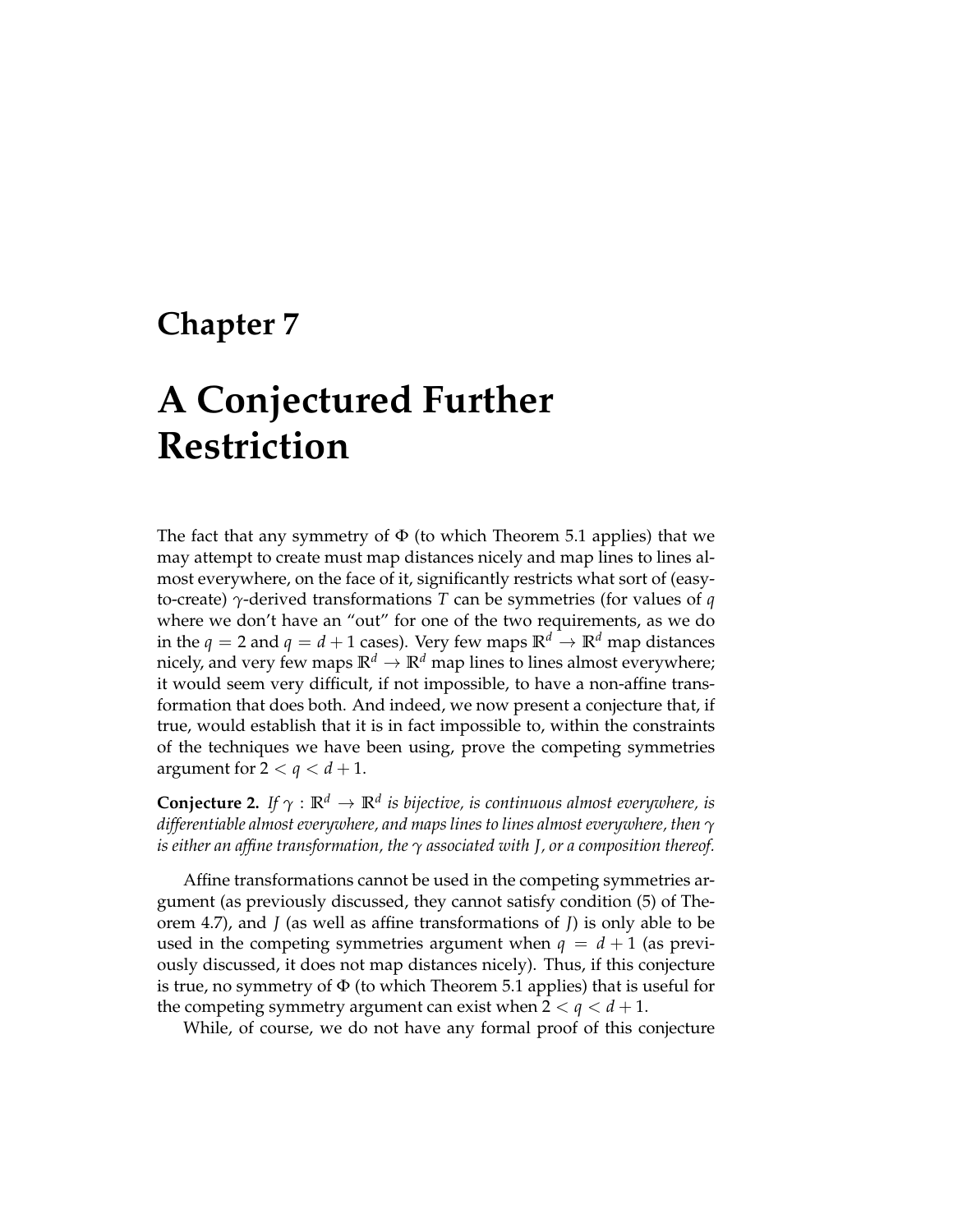(hence why we are still labelling it as a conjecture), we suspect such a proof may take the following form:

*Proof Sketch.*

- Consider (almost) any set of parallel lines in M, and apply *γ* to each element of this set to get a new set of lines. Show that this new set must be (equal almost everywhere to) either another set of parallel lines, or a set of lines that intersect at exactly one point. If the new set of lines has more than two points of intersection (perhaps excepting a set of lines with measure zero in *M*), then  $\gamma$  will either be nonbijective and discontinuous on a set of nonzero measure in **R***<sup>d</sup>* , or will fail to map lines to lines on a set of nonzero measure in **R***<sup>d</sup>* .
- Show that if every set of parallel lines in  $M$  maps to another set of parallel lines (or, at least, a set that differs from a set of parallel lines by a set of measure zero), then  $\gamma$  is an affine transformation. (This is a minor extension of a well-known theorem concerning affine transformations.)
- Show that in the other case, if there exists some set of parallel lines in  $M$  that maps to a set of lines that intersect at exactly one point (or something equal almost everywhere to one), then every set of parallel lines in M maps to a set of lines that intersect at exactly one point (or something equal almost everywhere to one). (Otherwise, *γ* will either be non-bijective and discontinuous on a set of nonzero measure in **R***<sup>d</sup>* , or will fail to map lines to lines on a set of nonzero measure in **R***<sup>d</sup>* .)
- Show that if every set of parallel lines in  $M$  maps to a set of lines that intersect at exactly one point(or something equal almost everywhere to one), then those points all have to lie along the same  $d-1$ dimensional hyperplane in **R***<sup>d</sup>* .
- In that case, compose  $\gamma$  with an affine transformation to so that the aforementioned *d* − 1-dimensional hyperplane of points becomes

$$
\{(x_1, ..., x_d) \in \mathbb{R}^d : x_1 = 0\}.
$$

Then, show that based on everything we know about how *γ* acts on points and lines, *γ* composed with this affine transformation must be equal (almost everywhere, at least) to *J*.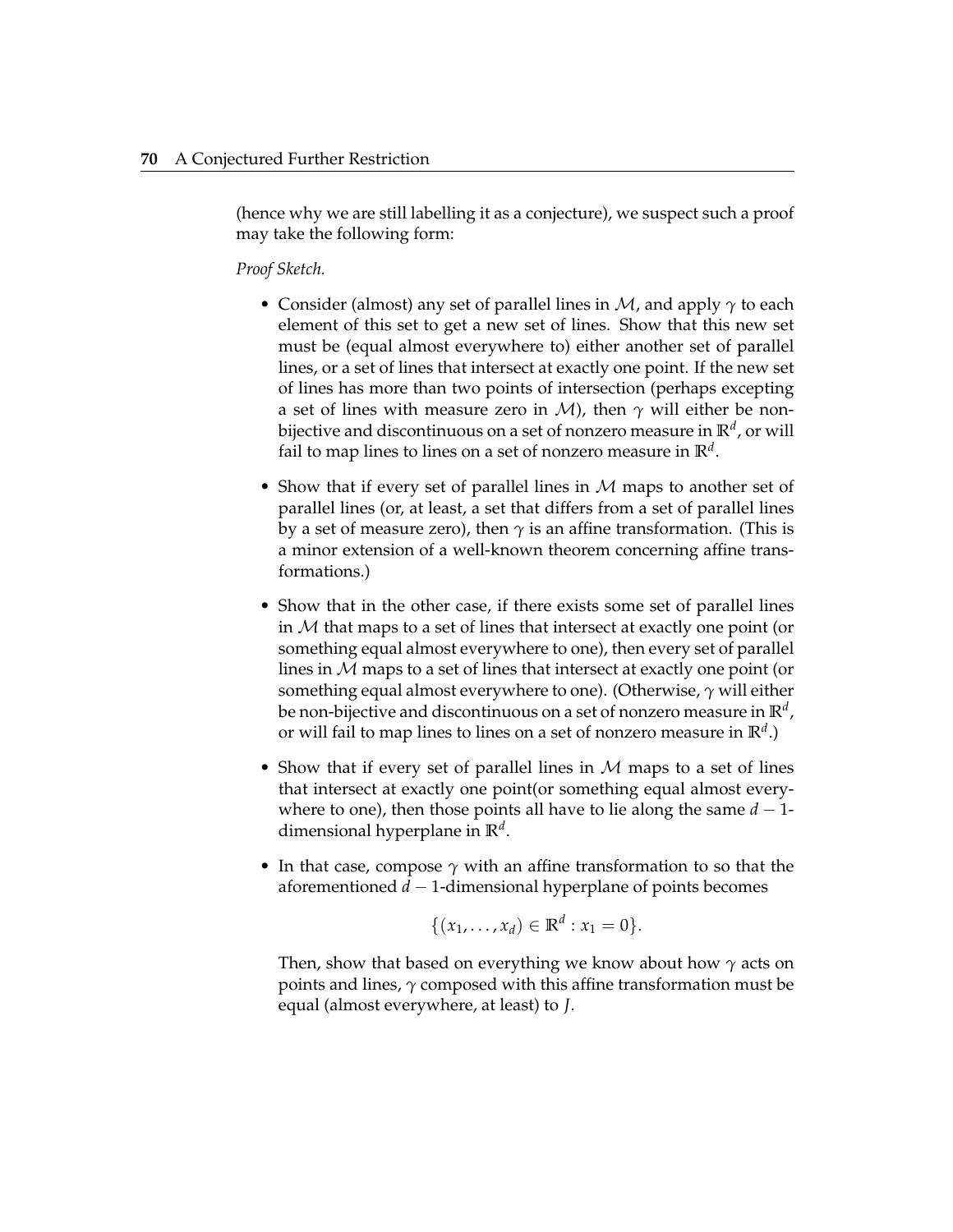The following conjecture pertaining to this "almost everywhere collineation" problem may also be of use in proving, disproving, or otherwise exploring Conjecture 2.

**Conjecture 3.** *Let γ* : **R***<sup>d</sup>* → **R***<sup>d</sup> be bijective, be continuous almost everywhere, be differentiable almost everywhere, and map lines to lines almost everywhere. If we represent lines in* M *via the slope-intercept parametrization (i.e., as vectors in*  $\mathbb{R}^{2(d-1)}$ ), then, when treated as a function acting on these vectors  $(m, b)$  ∈ **R**2(*d*−1) *(with γ*(*m*, *b*) *representing the line to which the line* (*m*, *b*) *maps under γ), γ will either act as an affine transformation, J, or a composition thereof.*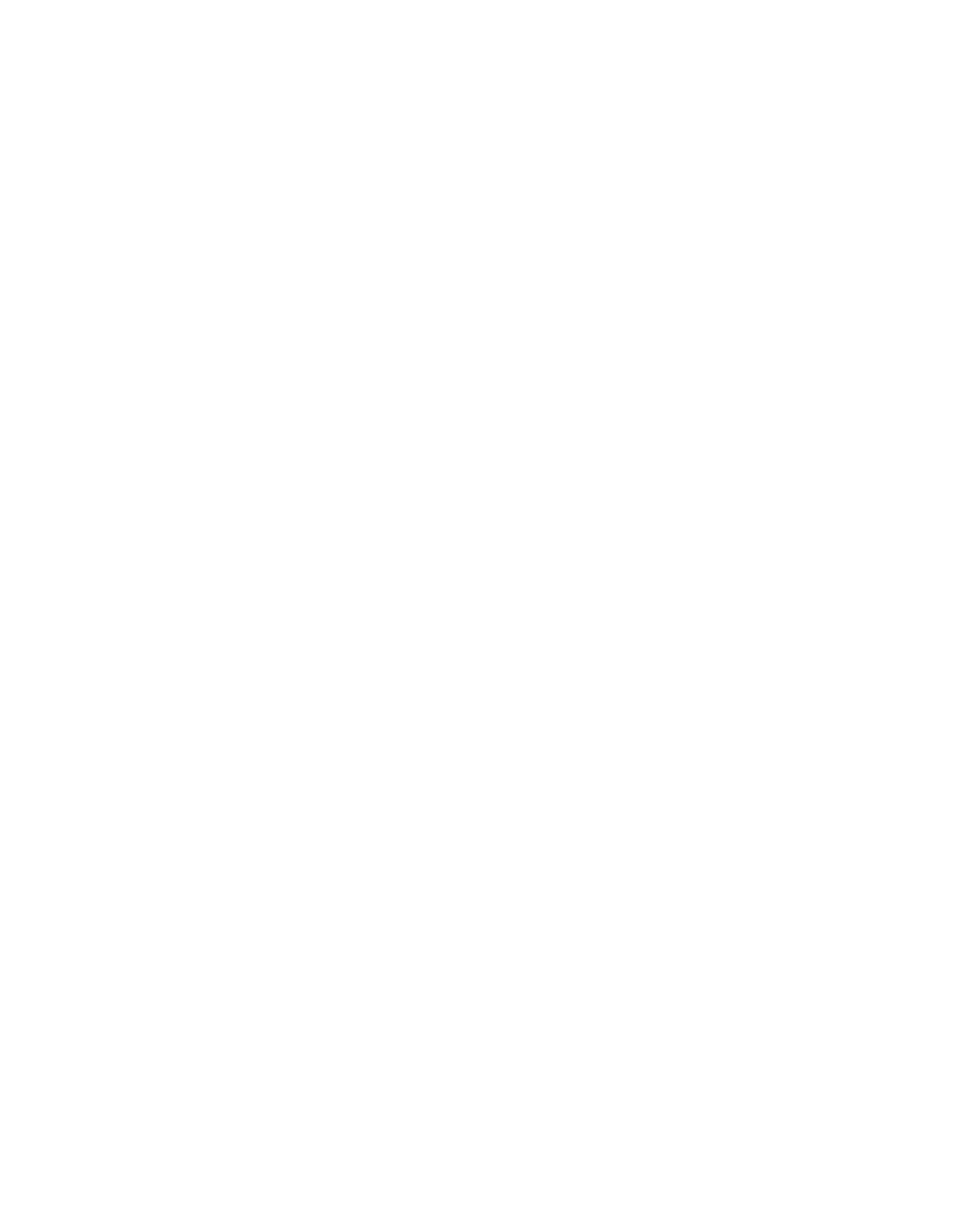### **Chapter 8**

# **Conclusion and Potential Future Work**

In this thesis, we have introduced all concepts necessary for understanding the Baernstein-Loss conjecture (not to mention the conjecture itself). We have recounted a proof the most general form of competing symmetries argument (as it applies to the Baernstein-Loss conjecture). We have proven a sufficient condition for certain types of transformations to be able to be used in the competing symmetries argument. We have conjectured that that condition restricts our ability to choose useful transformations for the argument to such an extent that the argument is impossible to extend to other values of *q*.

And while we would like to confidently say that we have conclusively shown that the competing symmetries argument cannot be generalized to other values of *q*, we cannot actually do so. We have not really proven any hard facts about under what circumstances the competing symmetries argument can or cannot be used to prove the Baernstein-Loss conjecture. It is still entirely possible that our conjecture is wrong, and that it is possible to come up with a useful transformation that maps lines to lines and maps distances nicely. It is still entirely possible that there exists a useful symmetry of  $\Phi$  based on a transformation  $\gamma$  that doesn't satisfy our condition (it was a sufficient condition, not a necessary one, remember). It is still entirely possible that there exists a useful symmetry of Φ that isn't based on a  $\gamma$  at all. It is still entirely possible that there exists a transformation we can use in the competing symmetries argument that isn't a symmetry of Φ – where  $\Phi(Tf) \ge \Phi(f)$  for all  $f \in L^p(\mathbb{R}^d)$  (where  $\|f\|_{L^p(\mathbb{R}^d)} \ne 0$ ), but it is not the case that  $\Phi(Tf) = \Phi(f)$  for all  $f \in L^p(\mathbb{R}^d)$  (where  $\|f\|_{L^p(\mathbb{R}^d)} \neq 0$ ).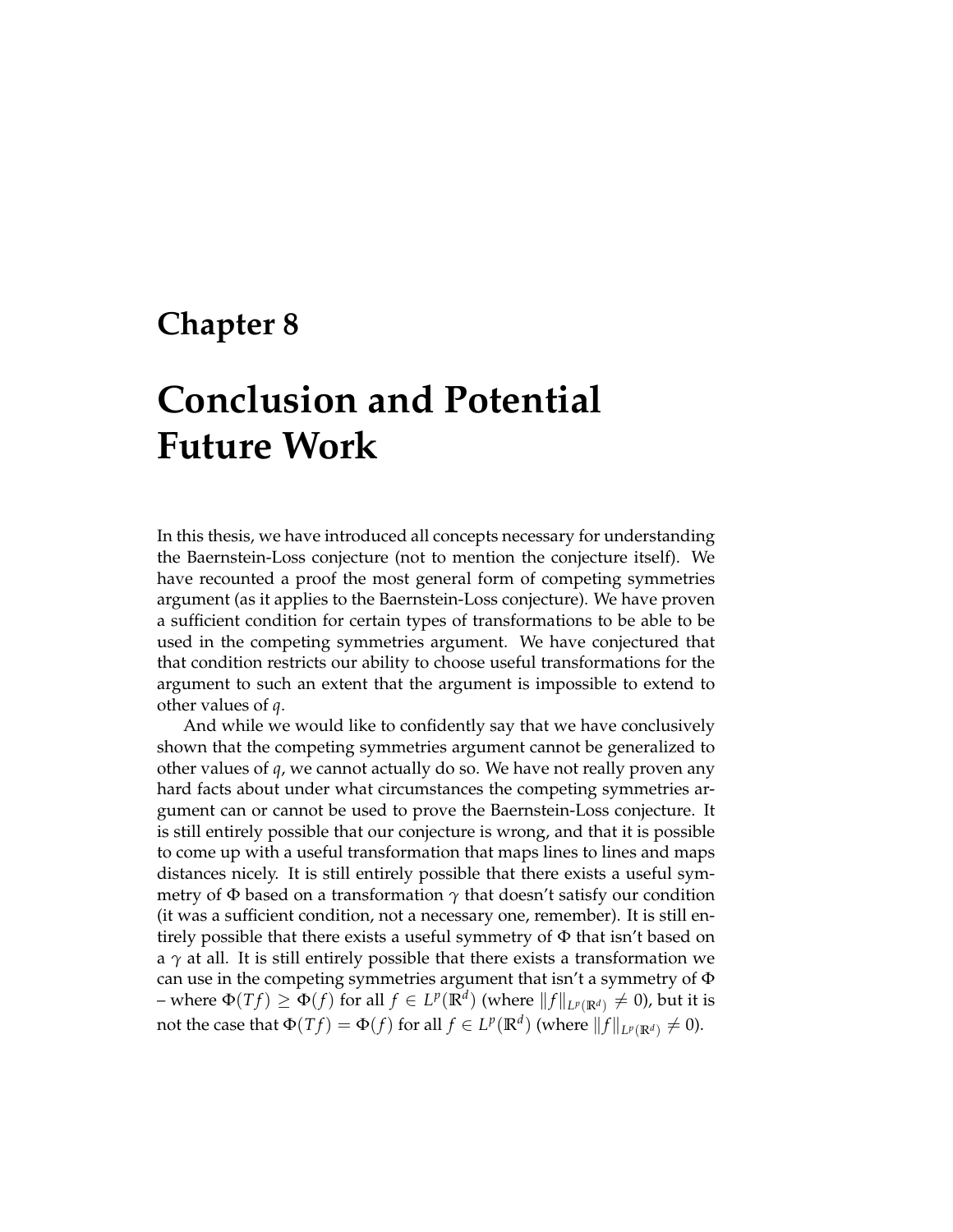#### **74** Conclusion and Potential Future Work

However, what we can say with confidence is that previous intuitive hopes that the competing symmetries argument may be extended to other values of *q* via transformations falling "between" *D* and *J* have now been dashed. It is not mere coincidence that the  $q = 2$  and  $q = d + 1$  cases were the first to fall to the competing symmetries argument; as the implications of Theorem 5.1 show, there is a sense in which it is inherently easier to find transformations that work for them as compared to other values of *q*. And the techniques that were used to find such suitable transformations for  $q = 2$  and  $q = d + 1$  will not work without significant modification (if at all).